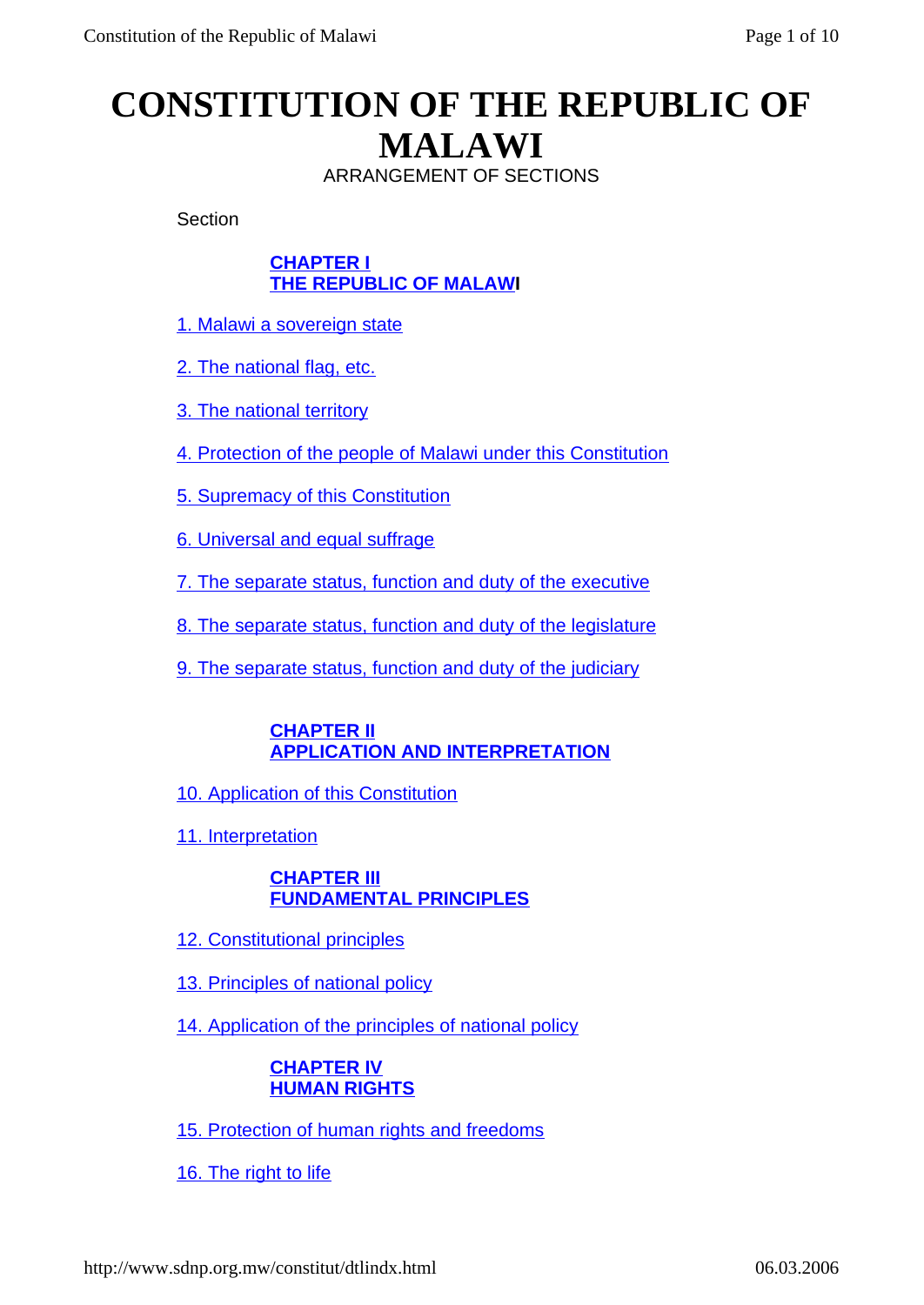- 17. Genocide
- 18. Liberty
- 19. Human dignity and personal freedoms
- 20. Equality
- 21. Privacy
- 22. Family and marriage
- 23. Rights of children
- 24. Rights of women
- 25. Education
- 26. Culture and language
- 27. Slavery, servitude and forced labour
- 28. Property
- 29. Economic activity
- 30. Right to development
- 31. Labour
- 32. Freedom of association
- 33. Freedom of conscience
- 34. Freedom of opinion
- 35. Freedom of expression
- 36. Freedom of the press
- 37. Access to information
- 38. Freedom of assembly
- 39. Freedom of movement and residence
- 40. Political rights
- 41. Access to justice and legal remedies
- 42. Arrest, detention and fair trial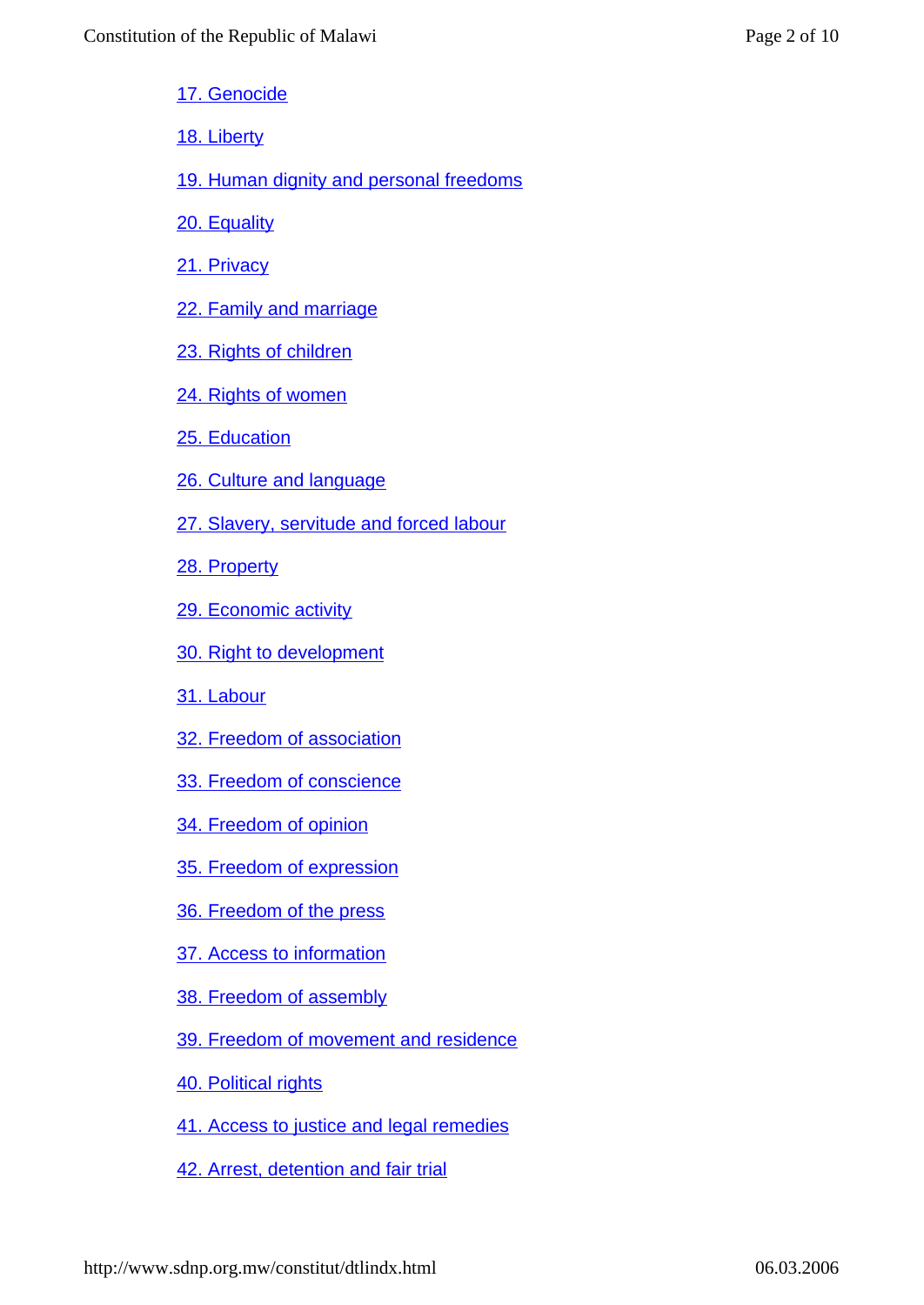- 43. Administrative justice
- 44. Limitations on rights
- 45. Derogation and public emergency
- 46. Enforcement

#### **CHAPTER V CITIZENSHIP**

47. Citizenship

#### **CHAPTER VI THE LEGISLATURE**

- 48. Parliament
- 49. Definitions
- 50. Quorum
- 51. Qualifications of members of Parliament
- 52. Oath of allegiance
- 53. The Speaker
- 54. Casting vote
- 55. The Clerk
- 56. The right to regulate procedure
- 57. Money Bills
- 58. Subsidiary legislation
- 59. Sessions and sittings
- 60. Privileges and immunities
- 61. Member's interests
- 62. Composition of the National Assembly
- 63. Vacancies in the National Assembly
- 64. Recall of members (Repealed by Act No. 6 of 1995)
- 65. Crossing the floor
- 66. Functions and powers of the National Assembly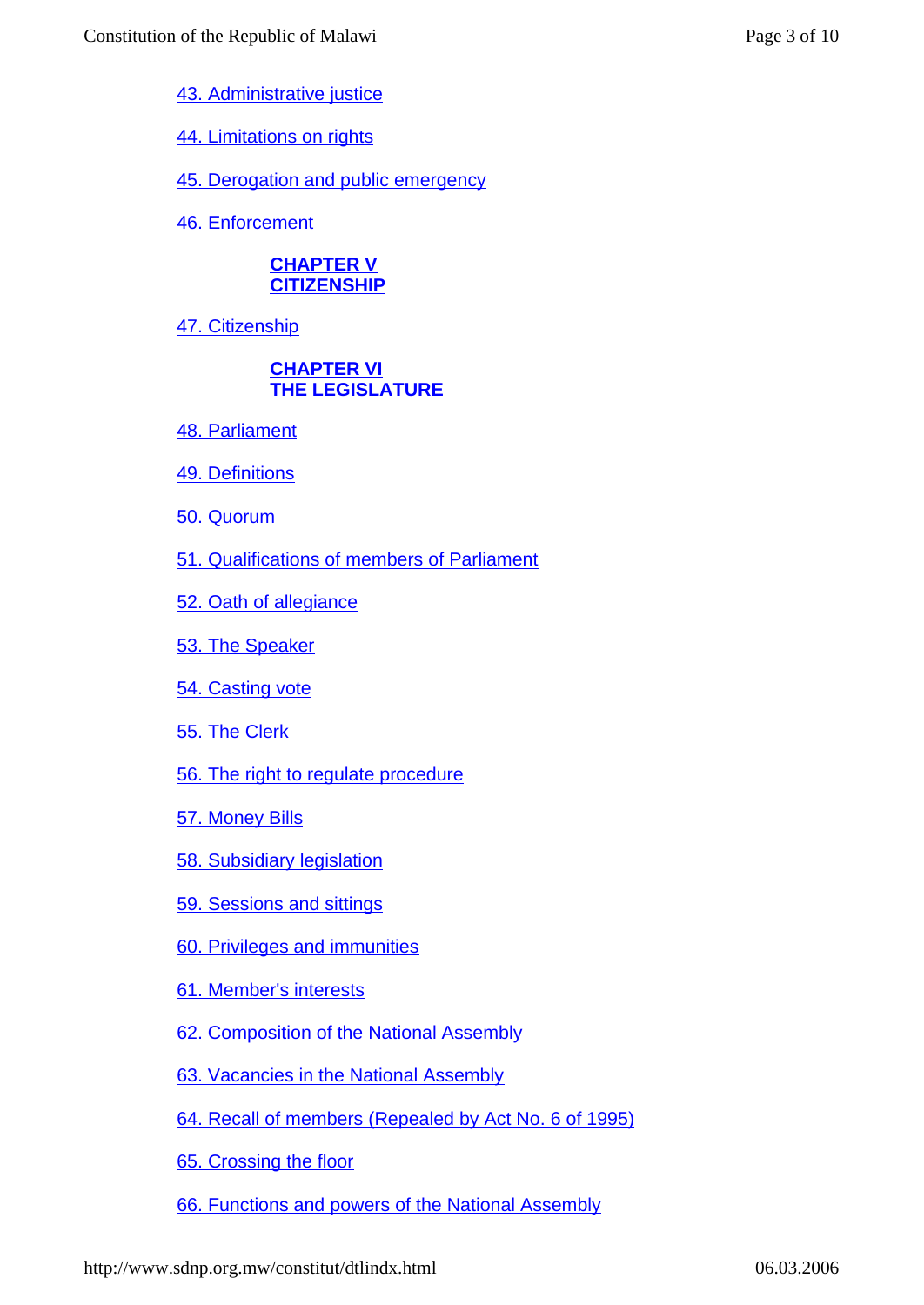- 67. Dissolution of Parliament
- 68. Composition of the Senate
- 69. Vacancies in the Senate
- 70. Functions and powers of the Senate
- 71. Scrutiny by the Senate
- 72. Dissolution of the Senate
- 73. Presidential assent
- 74. The coming into force of laws

#### **CHAPTER VII ELECTIONS**

- 75. The Electoral Commission
- 76. Powers and functions
- 77. The franchise

#### **CHAPTER VIII THE EXECUTIVE**

- 78. The President
- 79. Vice-Presidents
- 80. Election of the President and the First Vice-President
- 81. Oath of office
- 82. Remuneration
- 83. Tenure of office
- 84. Death or resignation of the Vice-President
- 85. Vacancy of office of President and Vice-President
- 86. Removal from office
- 87. Incapacity
- 88. Responsibilities of the President
- 89. Powers and duties of the President
- 90. Confirmation of decisions, etc., of the President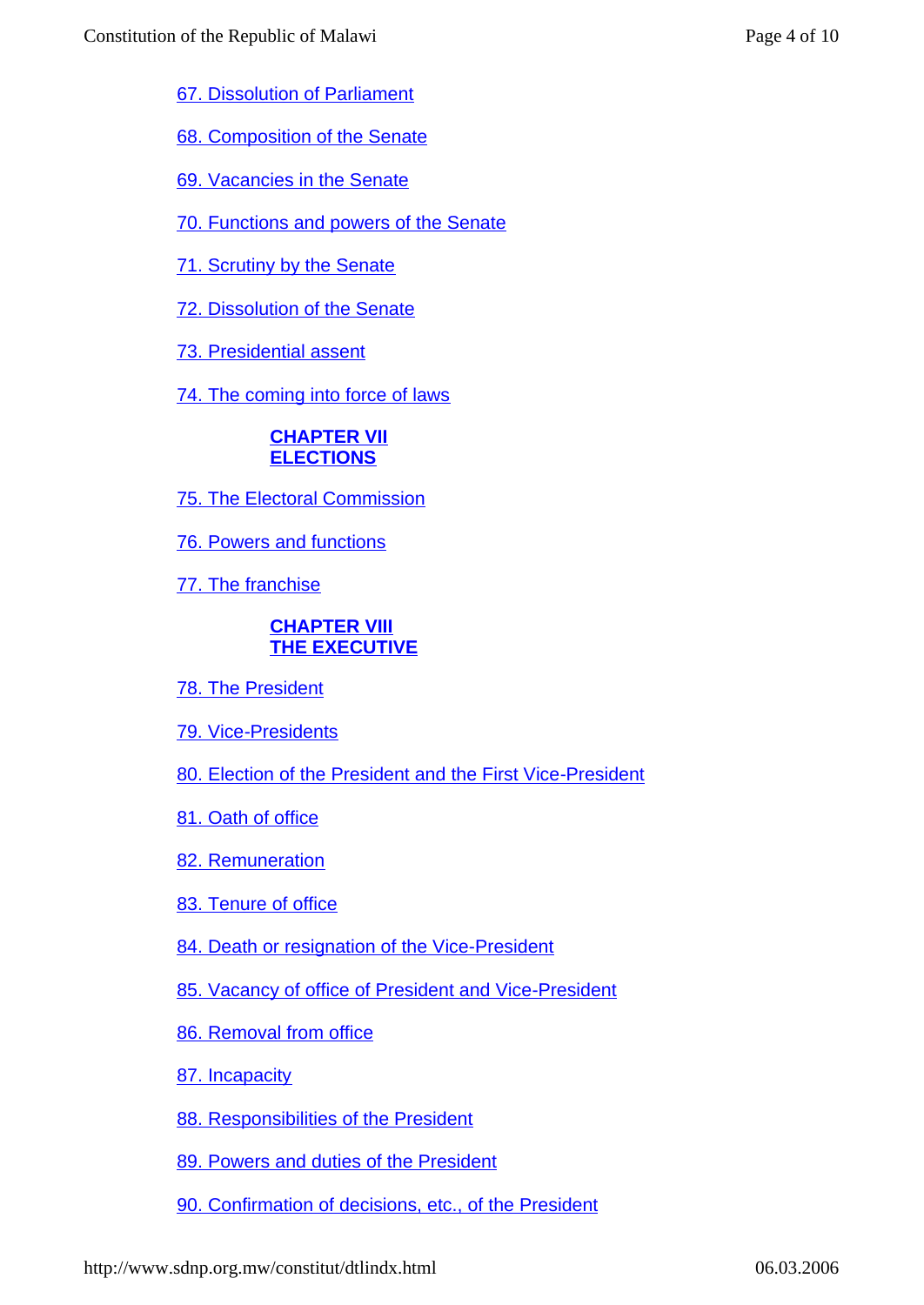- 91. Immunity
- 92. Cabinet
- 93. Government departments
- 94. Appointment of Ministers and Deputy Ministers
- 95. Confirmation of appointments of Ministers or Deputy Ministers
- 96. Duties and functions of the Cabinet
- 97. Ministerial accountability
- 98. The Attorney General
- 99. The Director of Public Prosecutions
- 100. Delegation of powers to prosecute
- 101. Appointment of the Director of Public Prosecutions
- 102. Removal of the Director of Public Prosecutions

#### **CHAPTER IX THE JUDICATURE**

- 103. The independence and jurisdiction of the courts and the judiciary
- 104. The Supreme Court
- 105. Composition of the Supreme Court of Appeal
- 106. Acting Justices of Appeal
- 107. Relief from duties
- 108. The High Court
- 109. Composition of the High Court
- 110. Subordinate courts
- 111. Appointment of the Judiciary
- 112. Qualification of Judicial officers
- 113. Vacancy
- 114. Remuneration
- 115. Judicial oath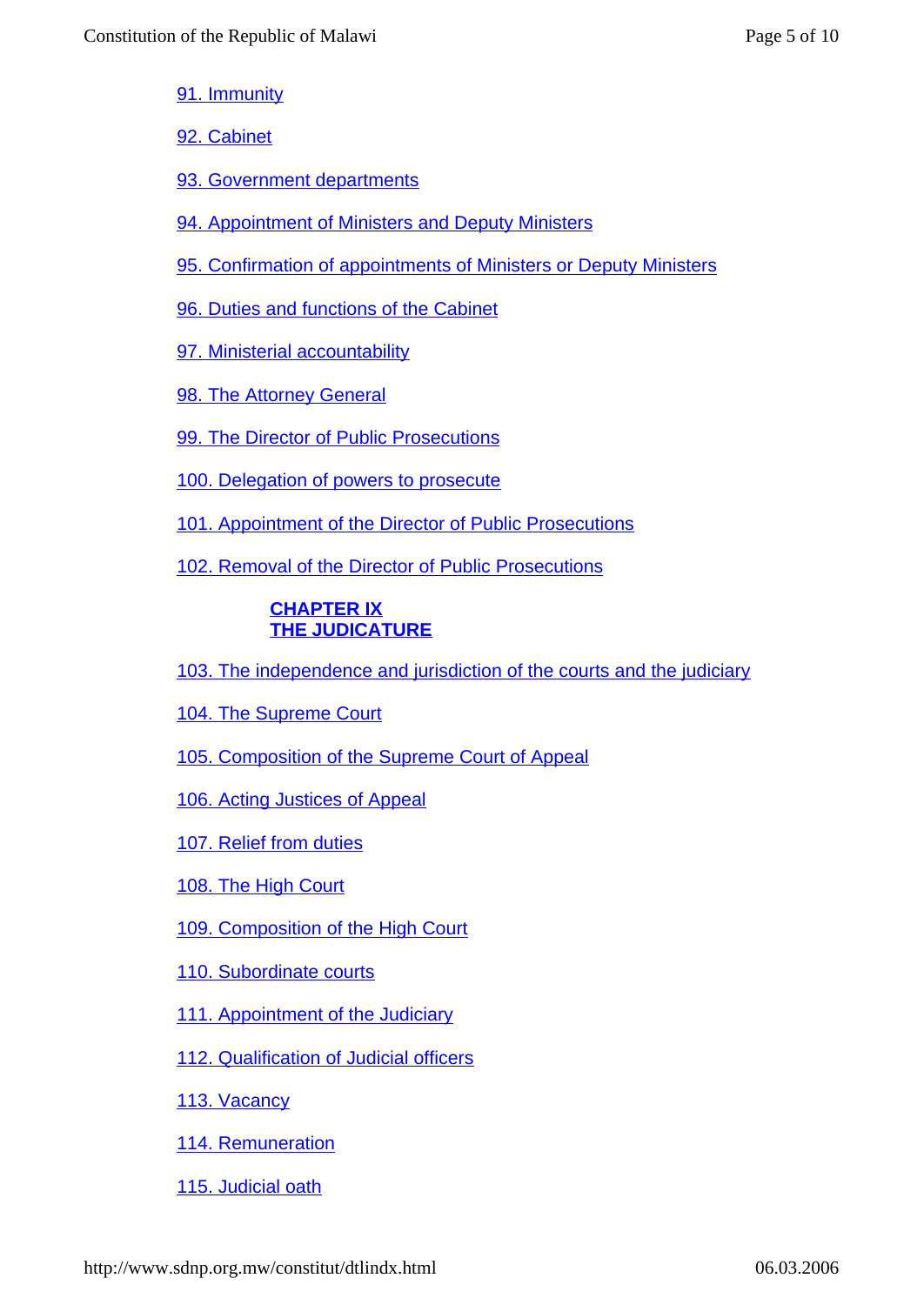- 116. The Judicial Service Commission
- 117. Composition
- 118. Powers of the Judicial Service Commission
- 119. Tenure of judges

#### **CHAPTER X THE OMBUDSMAN**

- 120. The Office of the Ombudsman
- 121. Independence of the Ombudsman
- 122. Appointment of the Ombudsman
- 123. Functions and powers
- 124. Powers of investigation
- 125. Privileges and immunities of the Ombudsman
- 126. Remedies
- 127. Reports of the Ombudsman
- 128. Removal from office

#### **CHAPTER XI HUMAN RIGHTS COMMISSION**

- 129. Establishment of the Human Rights Commission
- 130. Powers
- 131. Composition

#### **CHAPTER XII LAW COMMISSION**

- 132. Establishment of the Law Commission
- 133. Composition
- 134. Removal of the Law Commissioner, etc.
- 135. Powers and functions of the Law Commission
- 136. Independence of the Law Commission

#### **CHAPTER XIII NATIONAL COMPENSATION FUND**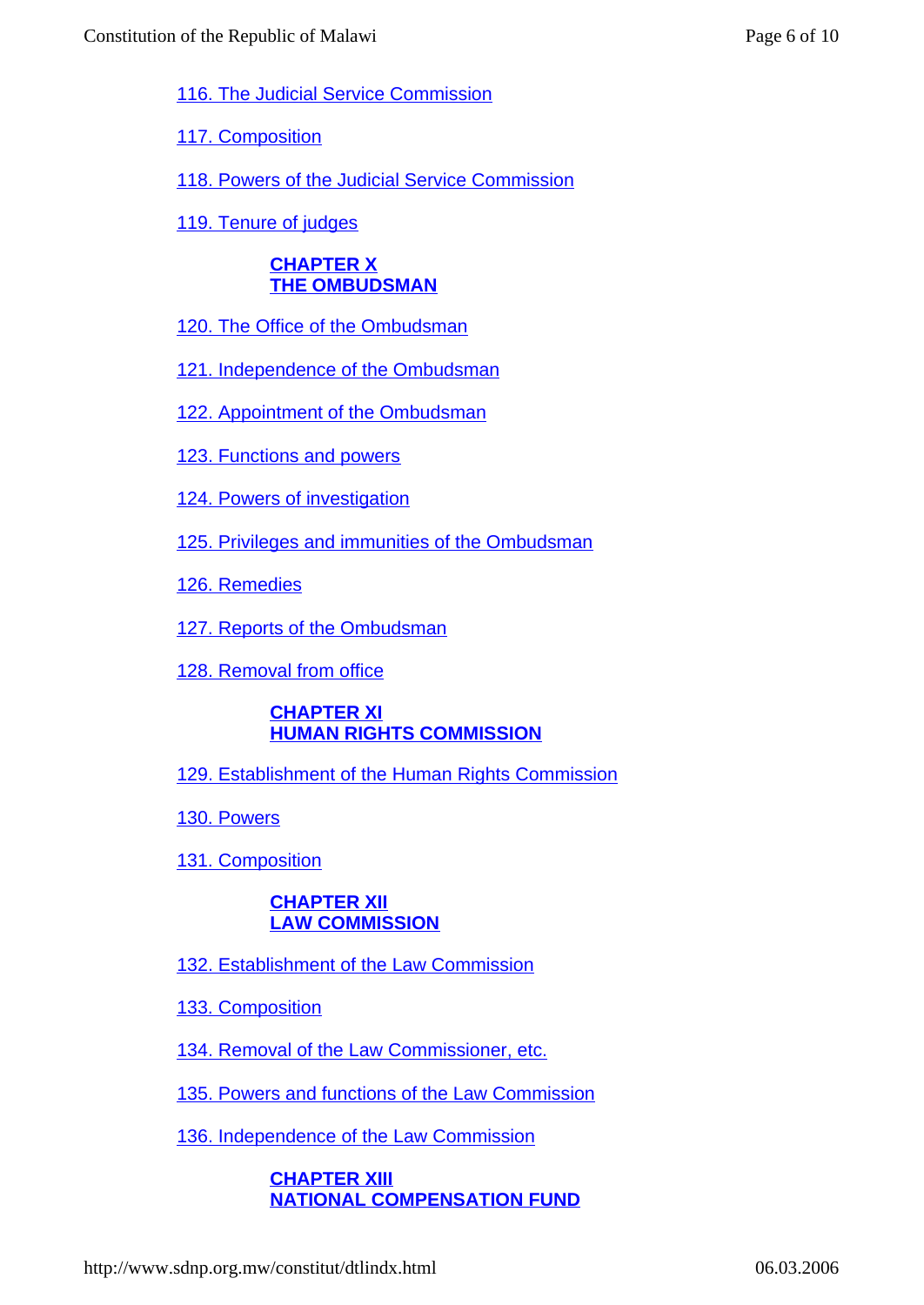- 137. The National Compensation Tribunal
- 138. Exclusive original jurisdiction
- 139. Composition
- 140. Procedure
- 141. Protection of third party rights
- 142. Jurisdiction of the ordinary courts
- 143. Power to waive statutory limitations
- 144. National Compensation Fund
- 145. Winding up of the National Compensation Fund

### **CHAPTER XIV LOCAL GOVERNMENT**

- 146. Functions of local government authorities
- 147. Composition of local government authorities
- 148. Jurisdiction of local government authorities

149. National Local Government Finance Committee, its establishment, powers and functions

150. Duty to provide adequate resources for local government functions

151. Composition of the National Local Government Finance Committee

### **CHAPTER XV THE POLICE**

- 152. The Malawi Police Force
- 153. Powers and functions of the Police
- 154. The Inspector General of Police
- 155. The Police Service Commission
- 156. Power to delegate
- 157. Composition
- 158. Political independence of the Malawi Police Force

# **CHAPTER XVI**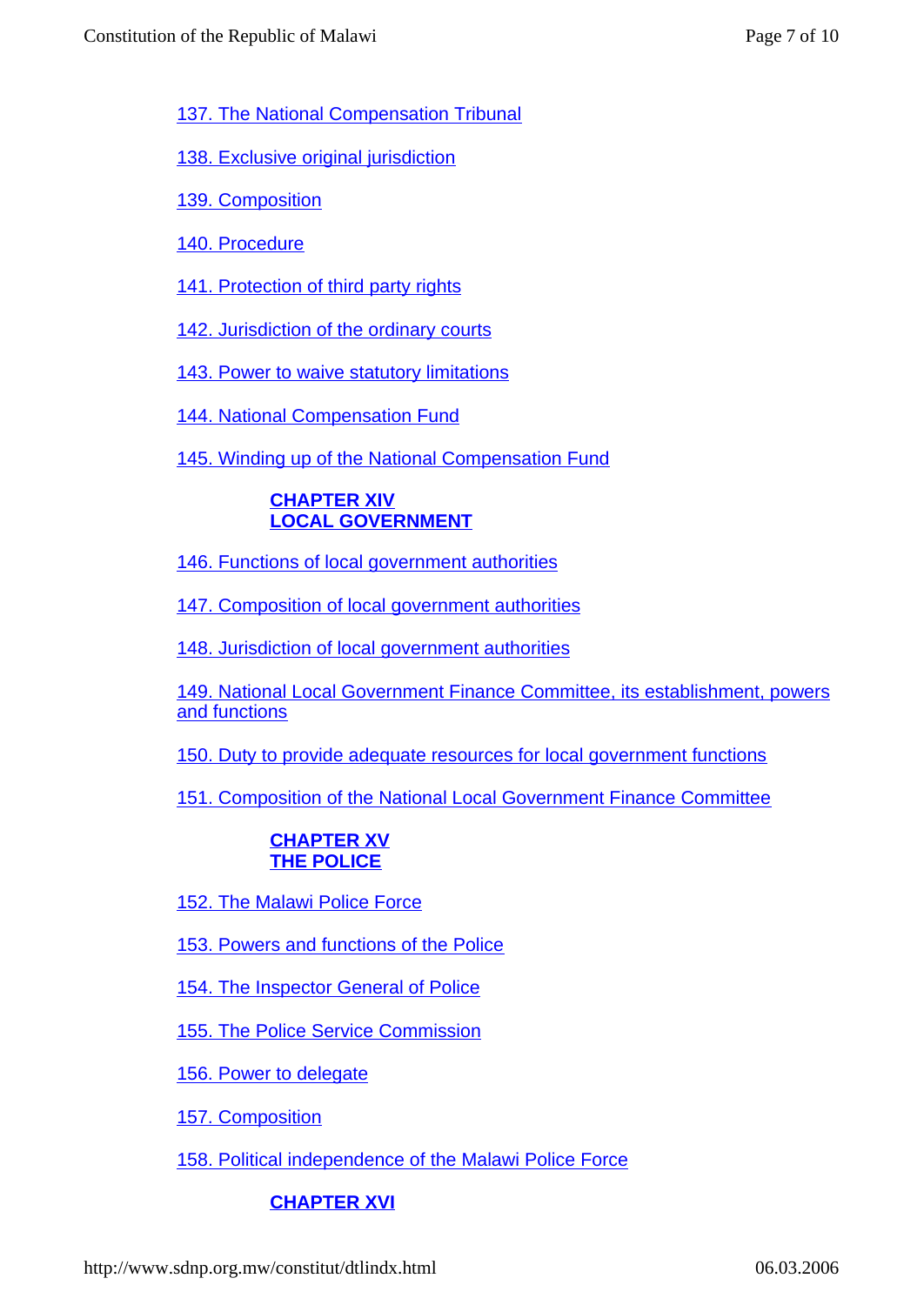# **THE DEFENCE FORCES**

159. The Defence Forces of Malawi

- 160. Constitutional position of the Defence Forces of Malawi
- 161. Responsibility for the Defence Forces of Malawi
- 162. The Defence and Security Committee of the National Assembly

#### **CHAPTER XVII PRISONS**

163. The Malawi Prison Service

- 164. The Chief Commissioner for Prisons
- 165. Power to delegate
- 166. Appointment of the Chief Commissioner for Prisons
- 167. The Prison Service Commission
- 168. Composition of the Prison Service Commission
- 169. The Inspectorate of Prisons
- 170. Composition of the Inspectorate of Prisons

#### **CHAPTER XVIII FINANCE**

- 171. Revenue
- 172. The Consolidated Fund
- 173. Withdrawal of money from the Consolidated Fund
- 174. Expenditure charged on the Consolidated Fund
- 175. Annual estimates
- 176. Appropriation Bills
- 177. Supplementary appropriations
- 178. Authorization of expenditure in advance of appropriation
- 179. Contingency Fund
- 180. Raising of loans by the Government
- 181. Special funds and trust moneys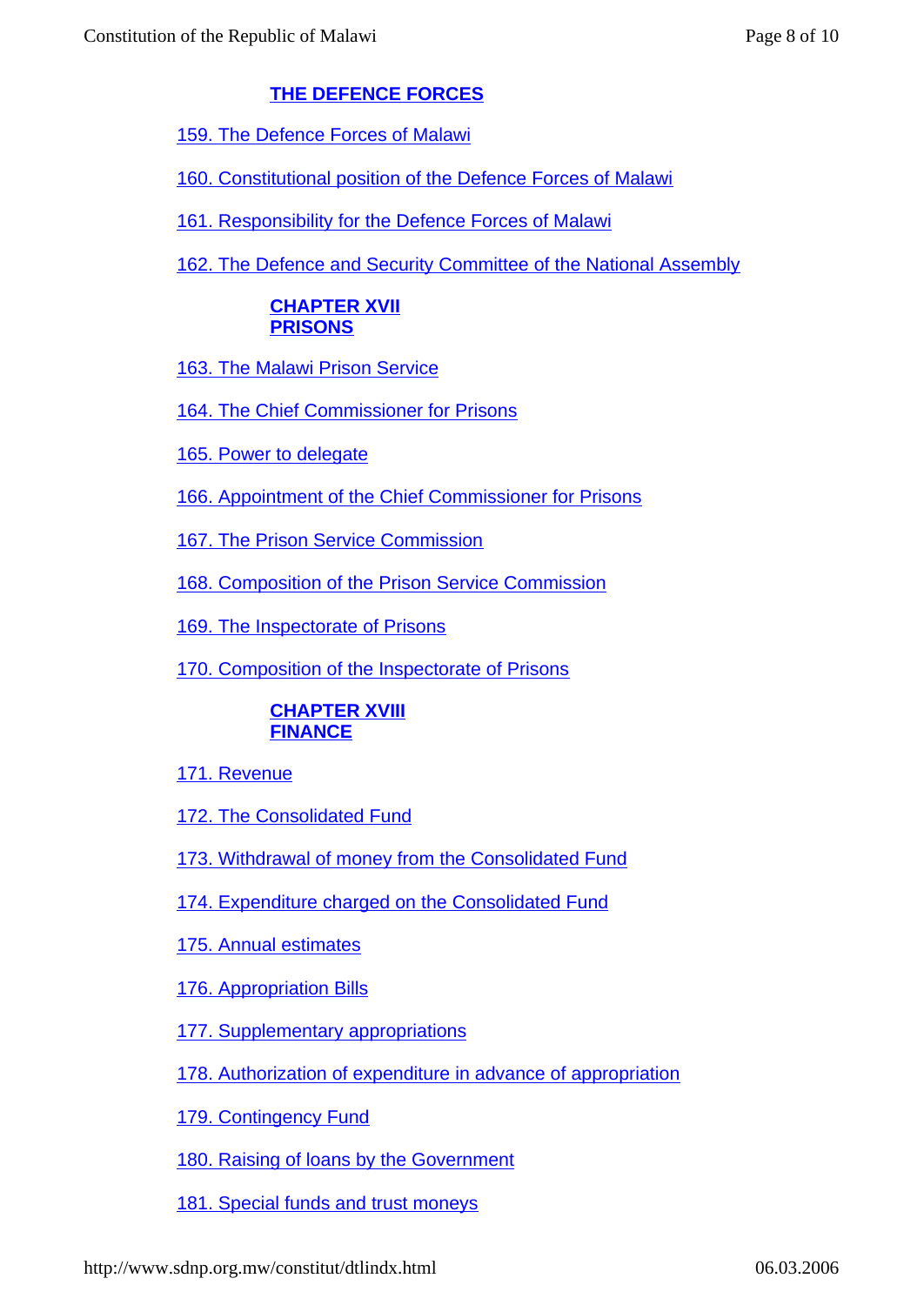182. The Development Fund

183. Protected expenditure

184. Auditor General

#### **CHAPTER XIX THE RESERVE BANK OF MALAWI**

185. The Reserve Bank of Malawi

#### **CHAPTER XX CIVIL SERVICE**

186. The Civil Service Commission

187. Powers of the Civil Service Commission

188. Delegation

189. Offices to which this Chapter does not apply

190. The appointment of Diplomatic staff

191. Appointment of members of the Civil Service Commission

192. Vacancy

193. Independence of the Civil Service

194. Appointments of boards, etc., and appointment and removal of public **officers** 

#### **CHAPTER XXI AMENDMENT OF THIS CONSTITUTION**

195. Power to amend

196. Restrictions on amendments

197. Amendments by Parliament

#### **CHAPTER XXII TRANSITIONAL PROVISIONS**

198. Republic, etc. to be constituted in accordance with this Constitution

199. Status of this Constitution

200. Saving of laws in force

201. Elections to the National Assembly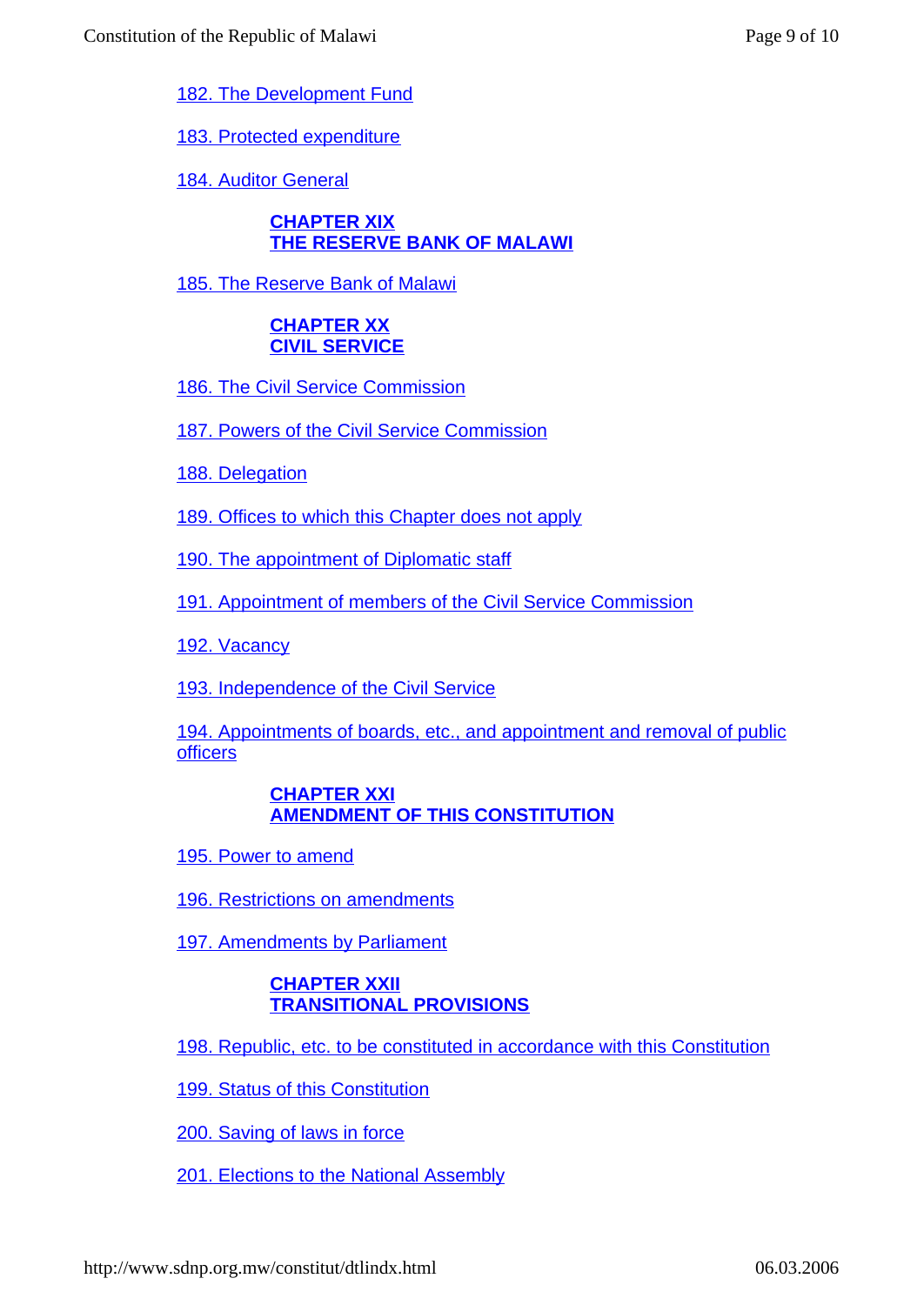- 202. Elections to the office of President
- 203. Saving of judicial power
- 204. Pending legal actions
- 205. Judgements and sentences pending execution
- 206. Existing appointments
- 207. Vesting of lands, etc., in the Republic
- 208. Savings of rights of the Government in property
- 209. Continuation of rights of persons in property
- 210. Constitutional position pending establishment of the Senate
- 211. International law

#### **CHAPTER XXIII MISCELLANEOUS**

- 212. Coming into force of this Constitution
- 213. Disclosure of assets by holders of certain officers
- 214. Short title of this Constitution
- 215. Definition

# **Schedule**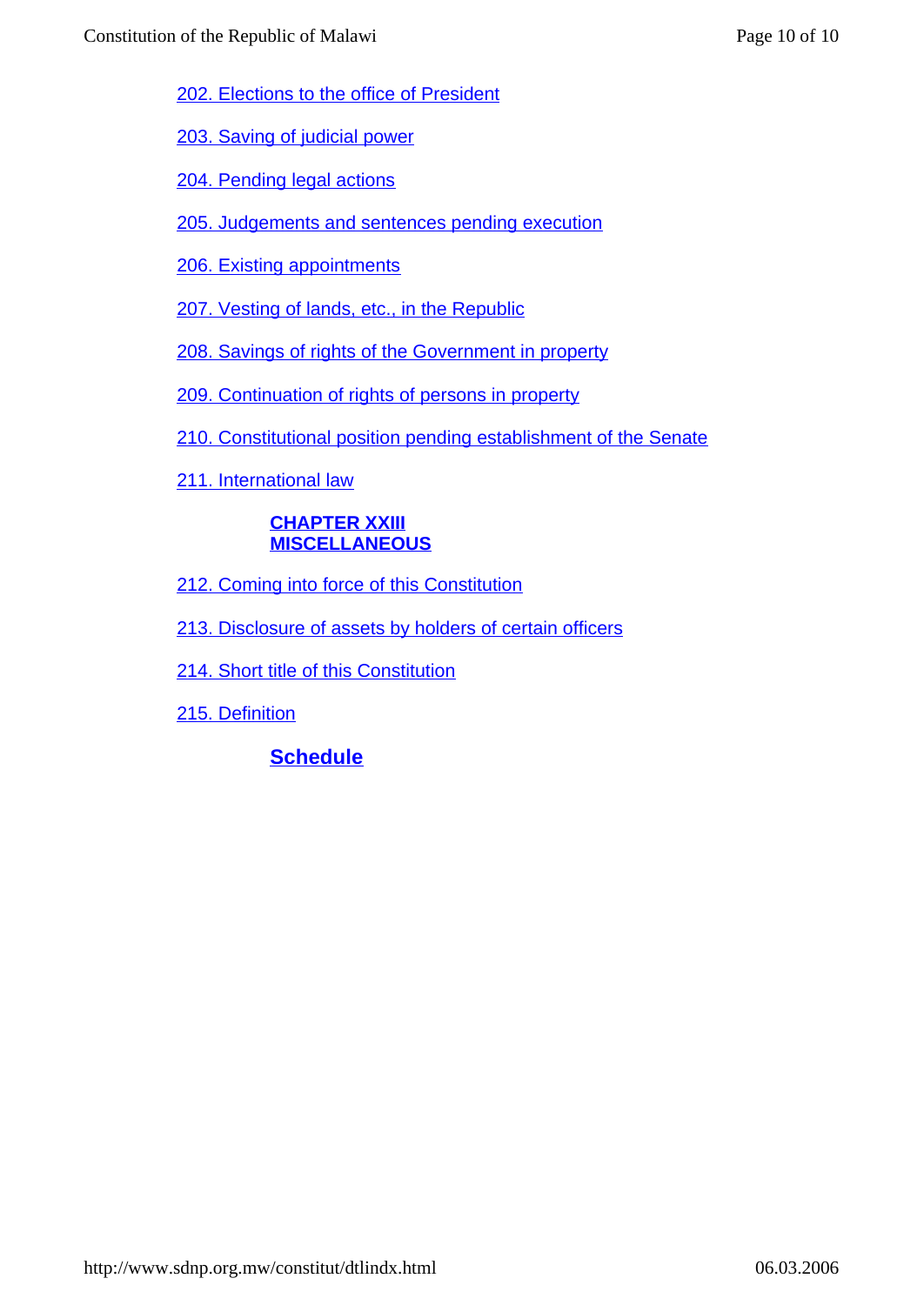## **CHAPTER I**

# **THE REPUBLIC OF MALAWI**

| 20 of 1994<br>31 of 1994<br>6 of 1995<br>7 of 1995<br>1 of 1997<br>38 of 1998 |    |                                                                                                                                                                                                                                                                                                                                      |
|-------------------------------------------------------------------------------|----|--------------------------------------------------------------------------------------------------------------------------------------------------------------------------------------------------------------------------------------------------------------------------------------------------------------------------------------|
| Malawi a sovereign<br>state                                                   |    | 1. The Republic of Malawi is a sovereign State with rights and obligations<br>under the Law of Nations.                                                                                                                                                                                                                              |
| The national flag, etc                                                        |    | 2. Malawi shall have a National Flag, a National Coat of Arms, a National<br>Anthem and a Public Seal.                                                                                                                                                                                                                               |
| The national territory                                                        |    | 3. The national territory of the Republic of Malawi shall consist of all the<br>territory, including airspace, waters and islands which comprised the<br>territory of Malawi before the commencement of this Constitution, and sh<br>include any territory lawfully acquired thereafter by adjustment of<br>boundaries or otherwise. |
| Protection of the people<br>of Malawi under this<br>Constitution              |    | 4. This Constitution shall bind all executive, legislative and judicial organs of<br>the State at all levels of Government and all the peoples Malawi are entitl<br>to the equal protection of this Constitution, and laws made under it.                                                                                            |
| Supremacy of this<br>Constitution                                             |    | 5. Any act of Government or any law that is inconsistent with the provisions<br>this Constitution shall, to the extent of such inconsistency, be invalid.                                                                                                                                                                            |
| Universal and equal<br>suffrage                                               |    | 6. Save as otherwise provided in this Constitution, the authority to govern<br>derives from the people of Malawi as expressed through universal and eq<br>suffrage in elections held in accordance with this Constitution in a mann<br>prescribed by an Act of Parliament.                                                           |
| The separate status,<br>function and duty                                     | 7. | The executive shall be responsible for the initiation of policies and<br>legislation and for the implementation of all laws which embody the of th<br>executive express wishes of the people of Malawi and which promote the<br>principles of this Constitution.                                                                     |
| The separate status,<br>function and duty of<br>the legislature               |    | 8. The legislature when enacting laws shall reflect in its deliberations the<br>interests of all the people of Malawi and shall further the values explicit of<br>implicit in this Constitution.                                                                                                                                     |
| The separate status,<br>functions duty of the<br>judiciary                    | 9. | The judiciary shall have the responsibility of interpreting, protecting and<br>enforcing this Constitution and all laws and in accordance with this<br>Constitution in an independent and impartial manner with regard only to<br>legally relevant facts and the prescriptions of law.                                               |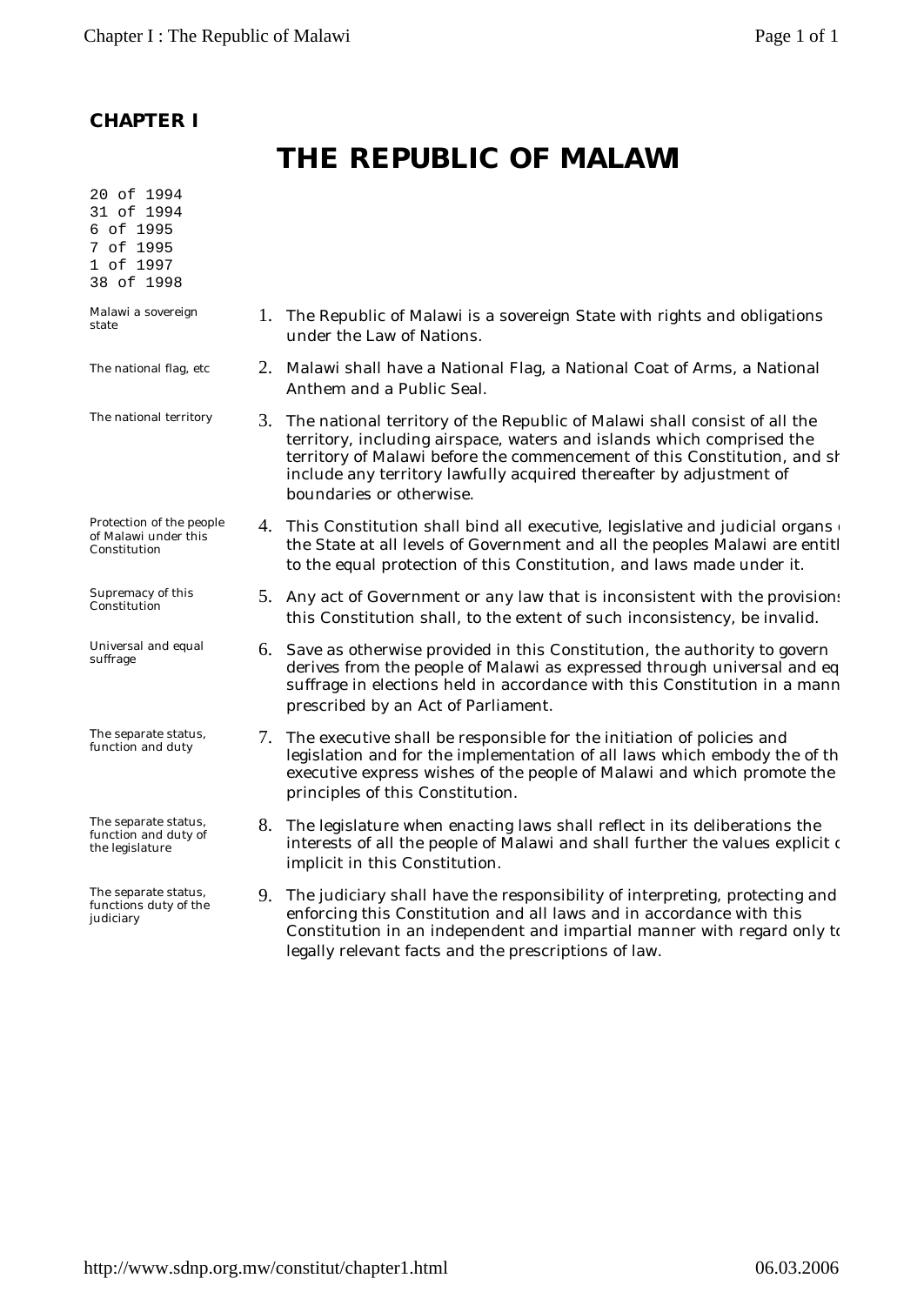#### **CHAPTER II**

# **APPLICATION AND INTERPRETATION**

| Application of this |  |
|---------------------|--|
| Constitution        |  |

- 10,- 1 In the interpretation of all laws and in the resolution of political dispute the provisions of this Constitution shall be regarded as the supreme ar and ultimate source of authority.
	- 2 In the application and formulation of any Act of Parliament and in the application and development of the common law and customary law, the relevant organs of State shall have due regard to the principles and provisions of this Constitution.
- Interpretation 11,- 1 Appropriate principles of interpretation of this Constitution shall be developed and employed by the courts to reflect the unique character and supreme status of this Constitution.
	- 2 In interpreting the provisions of this Constitution a court of law shaill
		- (a) promote the values which underlie an open and democratic societ
		- (b) take full account of the provisions of Chapter III and Chapter IV;  $\epsilon$
		- (c) where applicable, have regard to current norms of public international law and comparable foreign case law.
	- 3 Where a court of law declares an act of executive or a law to be invalid, court may apply such interpretation of that act or law as is consistent with this Constitution.
	- 4 Any law that ousts or purports to oust the jurisdiction of the courts to entertain matters pertaining to this Constitution shall be invalid.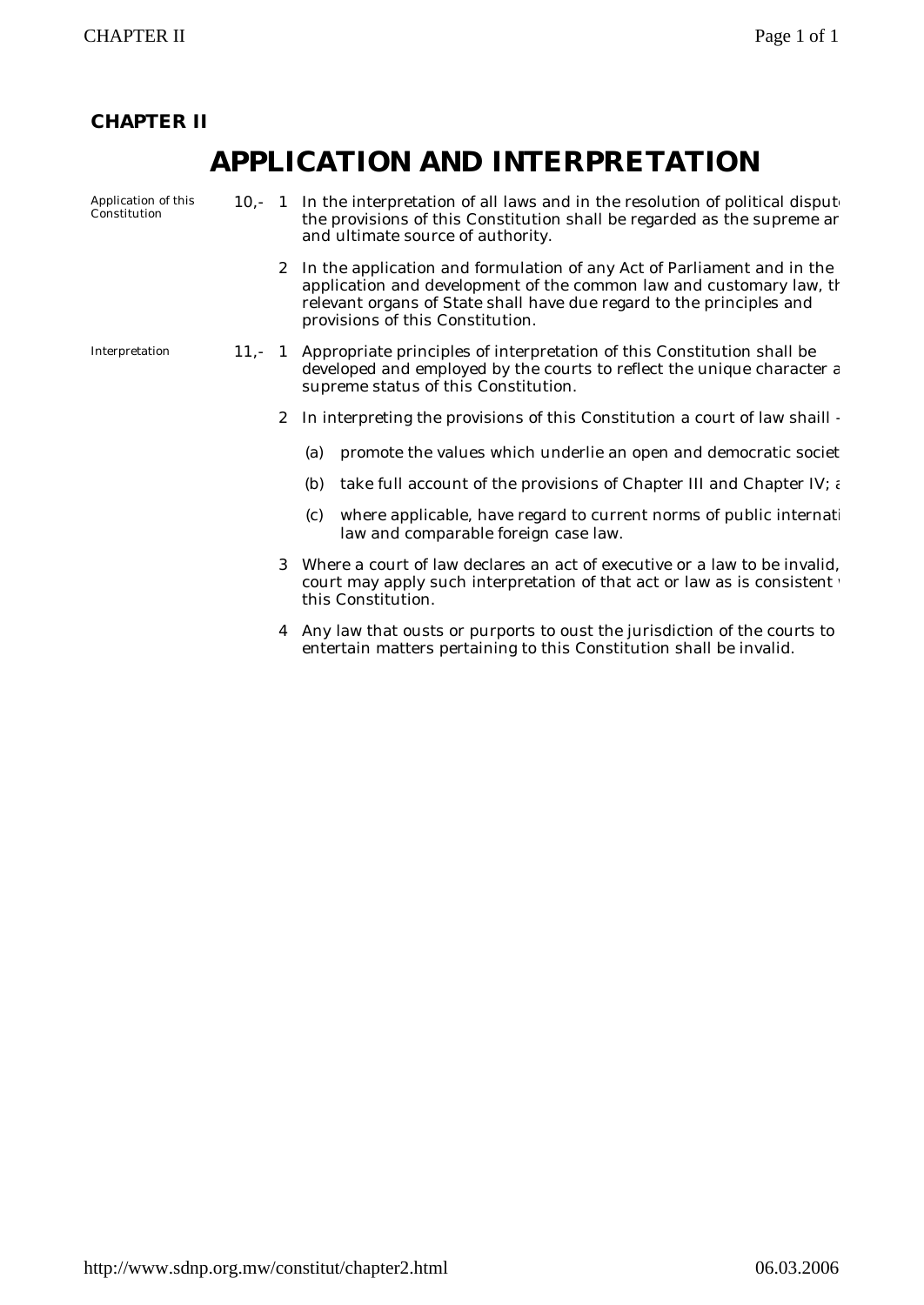#### **CHAPTER III**

# **FUNDAMENTAL PRINCIPLES**

| Constitutional<br>principles    | 12  | This Constitution is founded upon the following underlying<br>principles -                                                                                                                                                                                                                                    |
|---------------------------------|-----|---------------------------------------------------------------------------------------------------------------------------------------------------------------------------------------------------------------------------------------------------------------------------------------------------------------|
|                                 |     | i. All legal and political authority of the State derives from the<br>people of Malawi and shall be exercised in accordance with<br>this Constitution solely to serve and protect their interests.                                                                                                            |
|                                 |     | ii.<br>All persons responsible for the exercise of powers of State<br>do so on trust and shall only exercise such power to the<br>extent of their lawful authority and in accordance with<br>their responsibilities to the people of Malawi.                                                                  |
|                                 |     | The authority to exercise power of State is conditional upon<br>iii.<br>the sustained trust of the people of Malawi and that trust<br>can only be maintained through open, accountable and<br>transparent Government and informed democratic choice.                                                          |
|                                 |     | iv. The inherent dignity and worth of each human being<br>requires that the State and all persons shall recognize and<br>protect fundamental human rights and afford the fullest<br>protection to the rights and views of all individuals, groups<br>and minorities whether or not they are entitled to vote. |
|                                 |     | v. As all persons have equal status before the law, the only<br>justifiable limitations to lawful rights are those necessary<br>to ensure peaceful human interaction in an open and<br>democratic society                                                                                                     |
|                                 |     | vi. All institutions and persons shall observe and uphold the<br>Constitution and the rule of law and no institution or<br>person shall stand above the law.                                                                                                                                                  |
| Principle of National<br>Policy | 13. | The State shall actively promote the welfare and development of<br>the people of Malawi by progressively adopting and implementing<br>policies and legislation aimed at achieving the following goals -                                                                                                       |
|                                 |     | (a) Gender Equality                                                                                                                                                                                                                                                                                           |
|                                 |     | To obtain gender equality for women with men through -                                                                                                                                                                                                                                                        |
|                                 |     | i.<br>full participation of women in all spheres of Malawian<br>society on the basis of equality with men;                                                                                                                                                                                                    |
|                                 |     | ii.<br>the implementation of the principles of non-discrimination<br>and such other measures as may be required; and                                                                                                                                                                                          |
|                                 |     | iii.<br>the implementation of policies to address social issues<br>such as domestic violence, security of the person, lack of<br>maternity benefits, economic exploitation and rights to<br>property.                                                                                                         |
|                                 |     | (b) Nutrition                                                                                                                                                                                                                                                                                                 |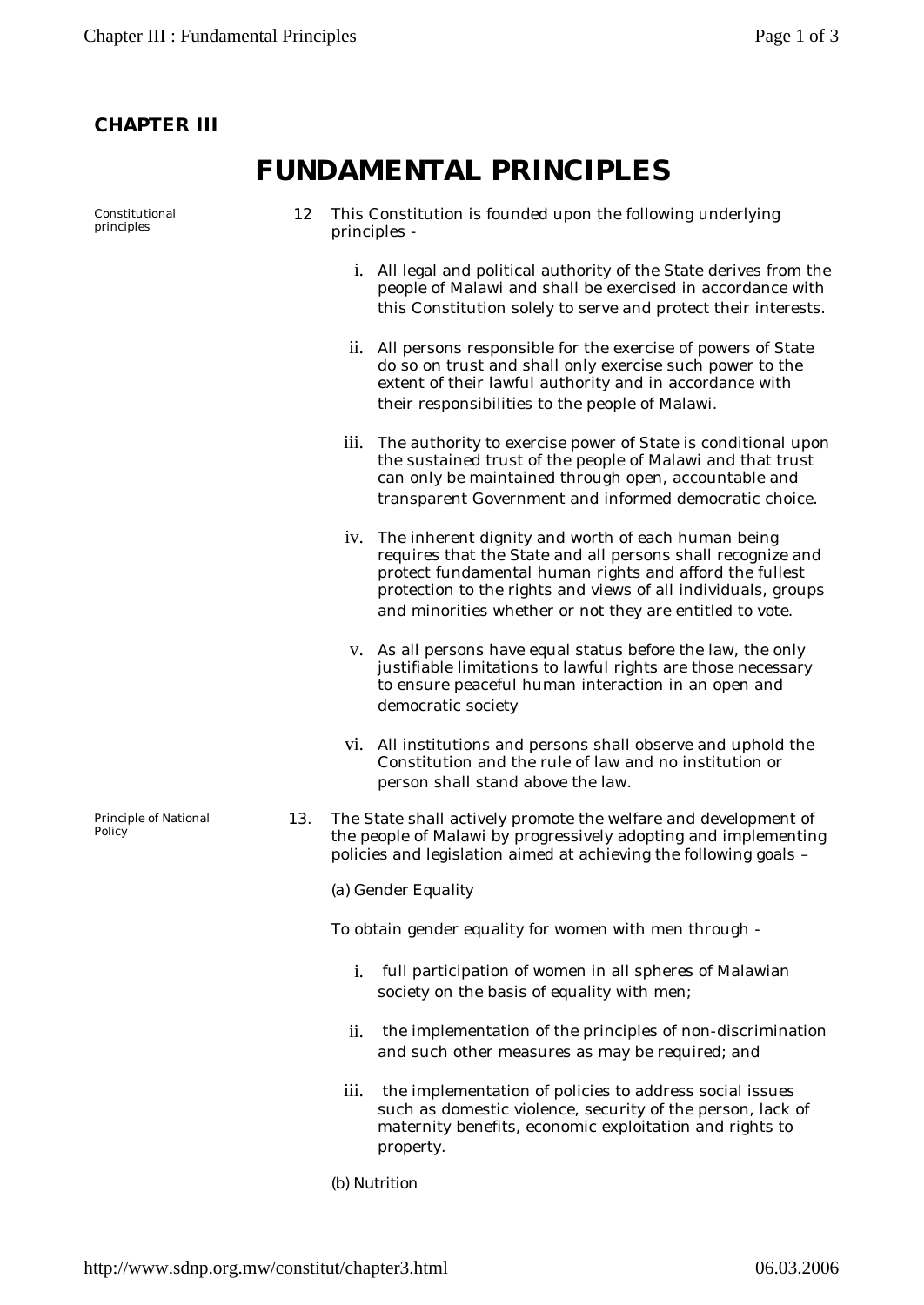To achieve adequate nutrition for all in order to promote good health and self-sufficiency.

*(c) Health*

To provide adequate health care, commensurate with the health needs of Malawian society and international standards of health care.

*(d) The Environment*

To manage the environment responsibly in order to -

- i. prevent the degradation of the environment;
- ii. provide a healthy living and working environment for the people of Malawi;
- iii. accord full recognition to the rights of future generations by means of environmental protection and the sustainable development of natural resources; and
- iv. conserve and enhance the biological diversity of Malawi.
- *(e) Rural Life*

To enhance the quality of life in rural communities and to recognize rural standards of living as a key indicator of the success of Government policies.

*(f) Education*

To provide adequate resources to the education sector and devise programmes in order to -

- i. eliminate illiteracy in Malawi;
- ii. make primary education compulsory and free to all citizens of Malawi;
- iii. offer greater access to higher learning and continuing education; and
- iv. promote national goals such as unity and the elimination of political, religious, racial and ethnic intolerance.
- *(g) The Disabled*

To support the disabled through -

- i. greater access to public places;
- ii. fair opportunities in employment; and
- iii. the fullest possible participation in all spheres of Malawian society.
- *(h) Children*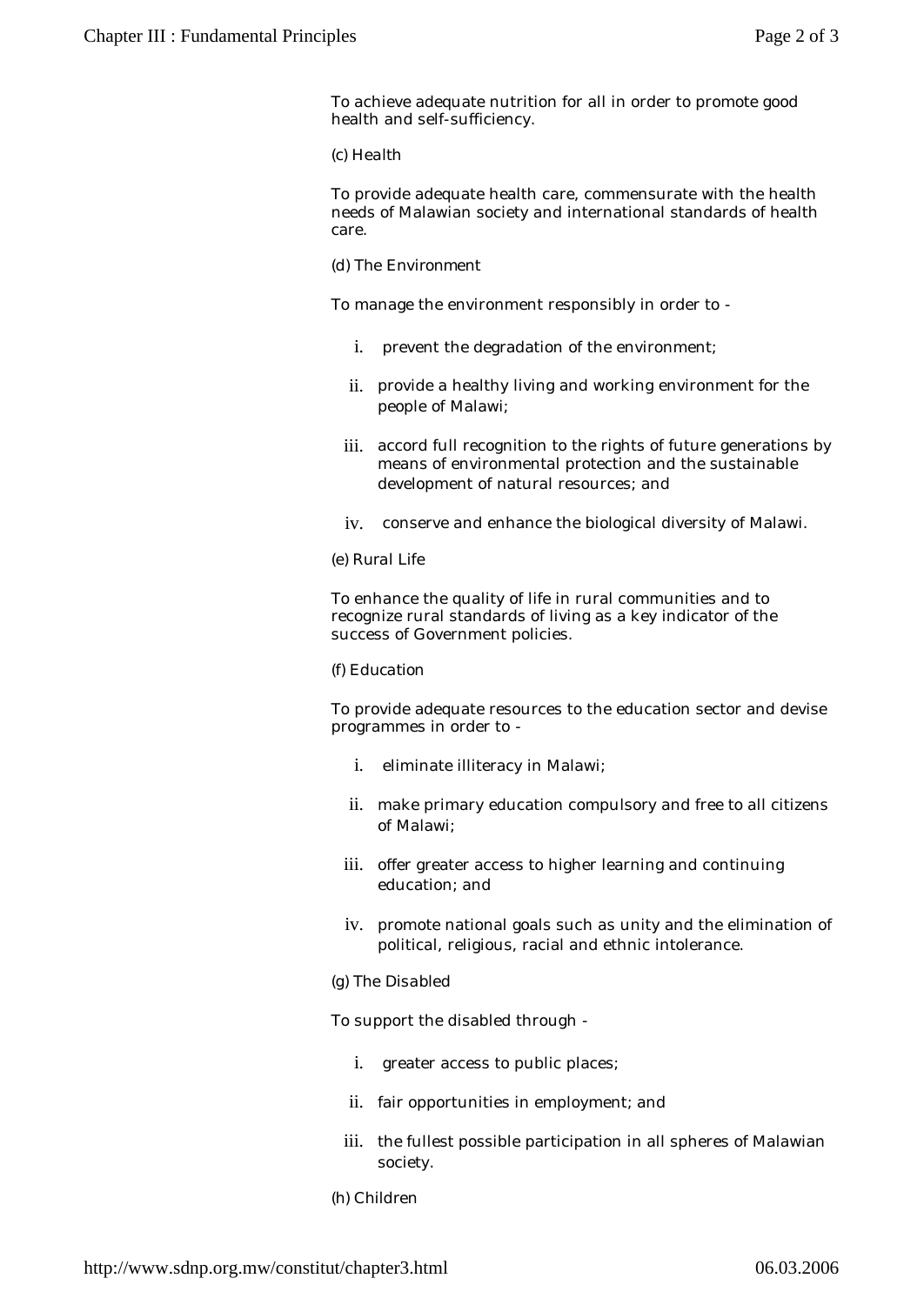To encourage and promote conditions conducive to the full development of healthy, productive and responsible members of society.

*(i) The Family*

To recognize and protect the family as a fundamental and vital social unit.

*(j) The Elderly*

To respect and support the elderly through the provision of community services and to encourage participation in the life of the community.

*(k) International Relations*

To govern in accordance with the law of nations and the rule of law and actively support the further development thereof in regional and international affairs.

*(l) Peaceful Settlement of Disputes*

To strive to adopt mechanisms by which differences are settled through negotiation, good offices, mediation, conciliation and arbitration.

*(m) Administration of Justice*

To promote law and order and respect for society through civic education, by honest practices in Government, adequate resourcing, and the humane application and enforcement of laws and policing standards.

*(n) Economic Management*

To achieve a sensible balance between the creation and distribution of wealth through the nurturing of a market economy and long-term investment in health, education, economic and social development programmes.

*(o) Public Trust and Good Governance*

To introduce measures which will guarantee accountability, transparency, personal integrity and financial probity and which by virtue of their effectiveness and transparency will strengthen confidence in public institutions.

14. The principles of national policy contained in this Chapter shall be directory in nature but courts shall be entitled to have regard to them in interpreting and applying any of the provisions of this Constitution or of any law or in determining the validity of decisions of the executive and in the interpretation of the provisions of this Constitution.

Application of the principles of national **policy**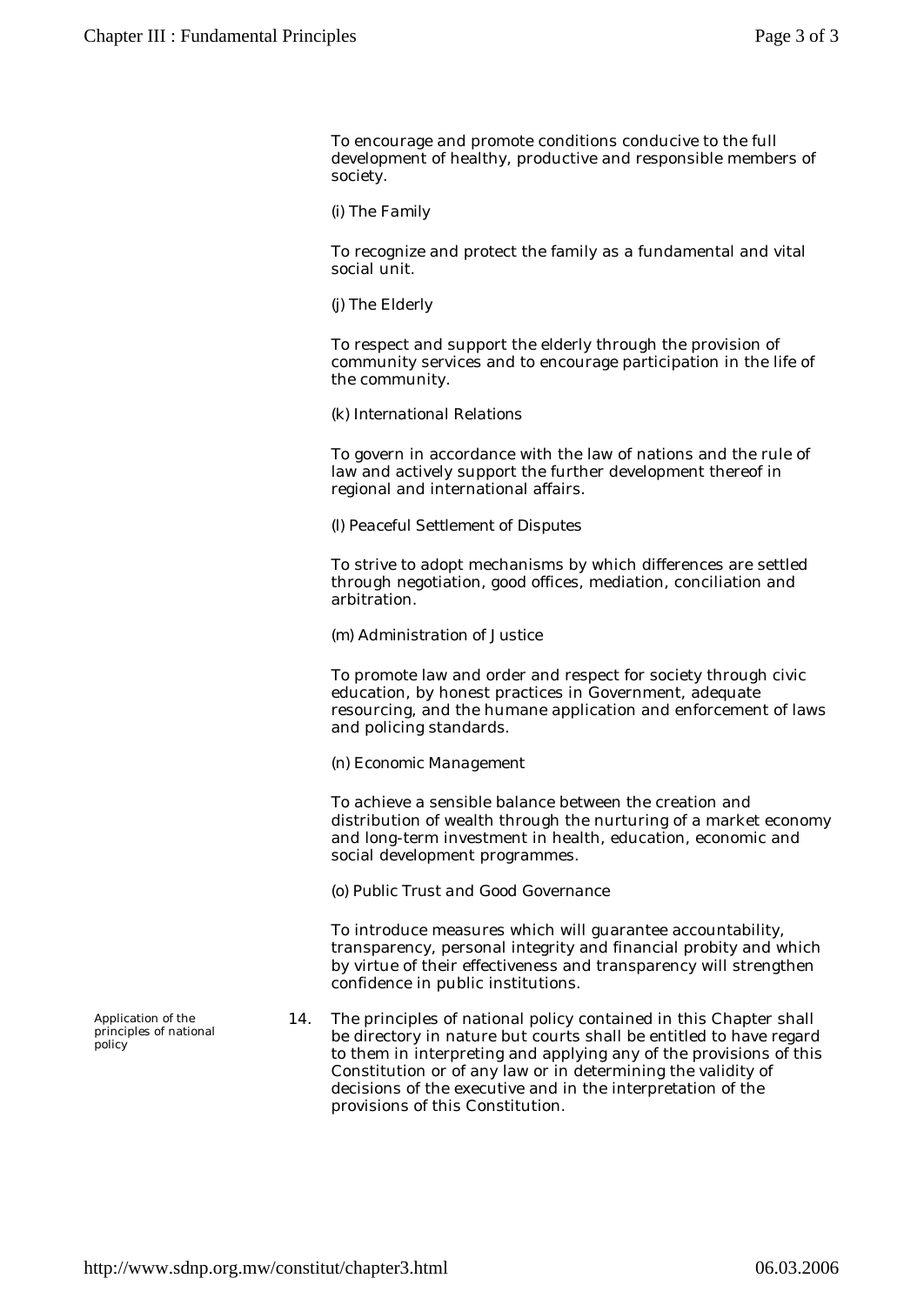#### CHAPTER IV

# **HUMAN RIGHTS**

| Protection of<br>human rights and<br>freedoms | $15. -$ |              | 1. The human rights and freedoms enshrined in this Chapter shall be<br>respected and upheld by the executive, legislature and judiciary and<br>organs of the Government and its agencies and, where applicable to t<br>by all natural and legal persons in Malawi and shall be enforceable ir<br>manner prescribed in this Chapter.      |  |  |  |
|-----------------------------------------------|---------|--------------|------------------------------------------------------------------------------------------------------------------------------------------------------------------------------------------------------------------------------------------------------------------------------------------------------------------------------------------|--|--|--|
|                                               |         |              | 2. Any person or group of persons with sufficient interest in the protect<br>enforcement of rights under this Chapter shall be entitled to the assi-<br>of the courts, the Ombudsman, the Human Rights Commission and of<br>organs of Government to ensure the promotion, protection and redre:<br>grievance in respect of those rights. |  |  |  |
| The right to life                             | 16.     | or her life: | Every person has the right to life and no person shall be arbitrarily deprive                                                                                                                                                                                                                                                            |  |  |  |
|                                               |         |              | Provided that the execution of the death sentence imposed by a competent<br>on a person in respect of a criminal offence under the laws of Malawi of wh<br>or she has been convicted shall not be regarded as arbitrary deprivation of<br>her right to life.                                                                             |  |  |  |
| Genocide                                      | 17.     |              | Acts of genocide are prohibited and shall be prevented and punished.                                                                                                                                                                                                                                                                     |  |  |  |
| Liberty                                       | 18.     |              | Every person has the right to personal liberty.                                                                                                                                                                                                                                                                                          |  |  |  |
| Human dignity and<br>personal freedoms        | $19. -$ |              | 1. The dignity of all persons shall be inviolable.                                                                                                                                                                                                                                                                                       |  |  |  |
|                                               |         |              | 2. In any judicial proceedings or in any other proceedings before any on<br>the State, and during the enforcement of a penalty, respect for huma<br>dignity shall be guaranteed.                                                                                                                                                         |  |  |  |
|                                               |         |              | 3. No person shall be subject to torture of any kind or to cruel, inhumal<br>degrading treatment or punishment.                                                                                                                                                                                                                          |  |  |  |
|                                               |         |              | 4. No person shall be subject to corporal punishment in connexion with<br>judicial proceedings or in any other proceedings before any organ of t<br>State.                                                                                                                                                                               |  |  |  |
|                                               |         |              | 5. No person shall be subjected to medical or scientific experimentation<br>without his or her consent.                                                                                                                                                                                                                                  |  |  |  |
|                                               |         |              | 6. Subject to this Constitution, every person shall have the right to free<br>and security of person, which shall include the right not to be-                                                                                                                                                                                           |  |  |  |
|                                               |         |              | detained without trial;<br>a.                                                                                                                                                                                                                                                                                                            |  |  |  |
|                                               |         |              | b. detained solely by reason of his or her political or other opinion                                                                                                                                                                                                                                                                    |  |  |  |
|                                               |         |              | c. imprisoned for inability to fulfill contractual obligations.                                                                                                                                                                                                                                                                          |  |  |  |
| Equality                                      | $20. -$ |              | 1. Discrimination of persons in any form is prohibited and all persons a<br>under any law, guaranteed equal and effective protection against<br>discrimination on grounds of race, colour, sex, language, religion, po<br>other opinion, nationality, ethnic or social origin, disability, property,<br>or other status.                 |  |  |  |
|                                               |         |              | 2. Legislation may be passed addressing inequalities in society and prol<br>discriminatory practices and the propagation of such practices and n                                                                                                                                                                                         |  |  |  |

render such practices criminally punishable by the courts.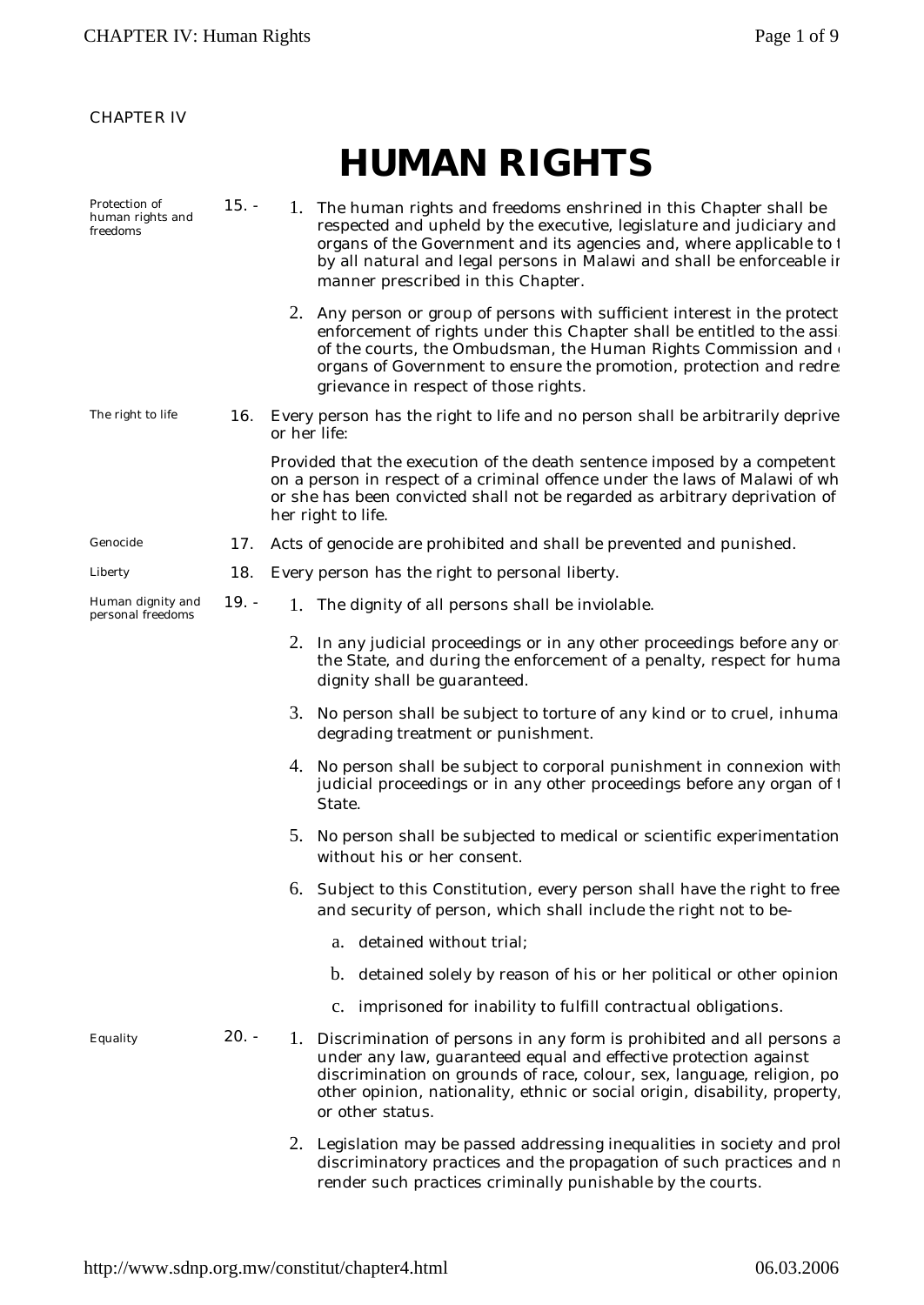# CHAPTER IV: Human Rights Page 2 of 9

| Privacy                | $21. -$ | 1. Every person shall have the right to personal privacy, which shall inc<br>the right not to be subject to -                                                                           |
|------------------------|---------|-----------------------------------------------------------------------------------------------------------------------------------------------------------------------------------------|
|                        |         | a. searches of his or her person, home or property;                                                                                                                                     |
|                        |         | b. the seizure of private possessions; or                                                                                                                                               |
|                        |         | c. interference with private communications, including mail and a<br>of telecommunications.                                                                                             |
| Family and<br>marriage | $22. -$ | 1. The family is the natural and fundamental group unit of society and<br>entitled to protection by society and the State.                                                              |
|                        |         | 2. Each member of the family shall enjoy full and equal respect and shall<br>protected by law against all forms of neglect, cruelty or exploitation.                                    |
|                        |         | 3. All men and women have the right to marry and found a family.                                                                                                                        |
|                        |         | 4. No person shall be forced to enter into marriage.                                                                                                                                    |
|                        |         | 5. Sub-sections (3) and (4) shall apply to all marriages at law, custom a<br>marriages by repute or by permanent cohabitation.                                                          |
|                        |         | 6. No person over the age of eighteen years shall be prevented from enter-<br>into marriage.                                                                                            |
|                        |         | 7. For persons between the age of fifteen and eighteen years a marriage<br>only be entered into with the consent of their parents or guardians.                                         |
|                        |         | 8. The State shall actually discourage marriage between persons where<br>of them is under the age of fifteen years.                                                                     |
| Rights of Children     | $23. -$ | 1. All children, regardless of the circumstances of their birth, are entitle<br>equal treatment before the law.                                                                         |
|                        |         | 2. All children shall have the right to a given name and a family name a<br>right to a nationality.                                                                                     |
| $\mathbf{I}$           |         | 3. Children have the right to know, and to be raised by, their parents.                                                                                                                 |
|                        |         | 4. Children are entitled to be protected from economic exploitation or are<br>treatment, work or punishment that is, or is likely to -                                                  |
|                        |         | be hazardous;<br>a.                                                                                                                                                                     |
|                        |         | b. interfere with their education; or                                                                                                                                                   |
|                        |         | c. be harmful to their health or to their physical, mental or spiritu<br>social development.                                                                                            |
|                        |         | 5. For purposes of this section, children shall be persons under sixteen<br>of age.                                                                                                     |
| Rights of women        | $24. -$ | 1. Women have the right to full and equal protection by the law, and ha<br>right not to be discriminated against on the basis of their gender or n<br>status which includes the right - |
|                        |         | a. to be accorded the same rights as men in civil law, including eq<br>capacity -                                                                                                       |
|                        |         | $i.$ to enter into contracts;                                                                                                                                                           |
|                        |         | to acquire and maintain rights in property, independently<br>11.<br>association with others, regardless of their marital status;                                                        |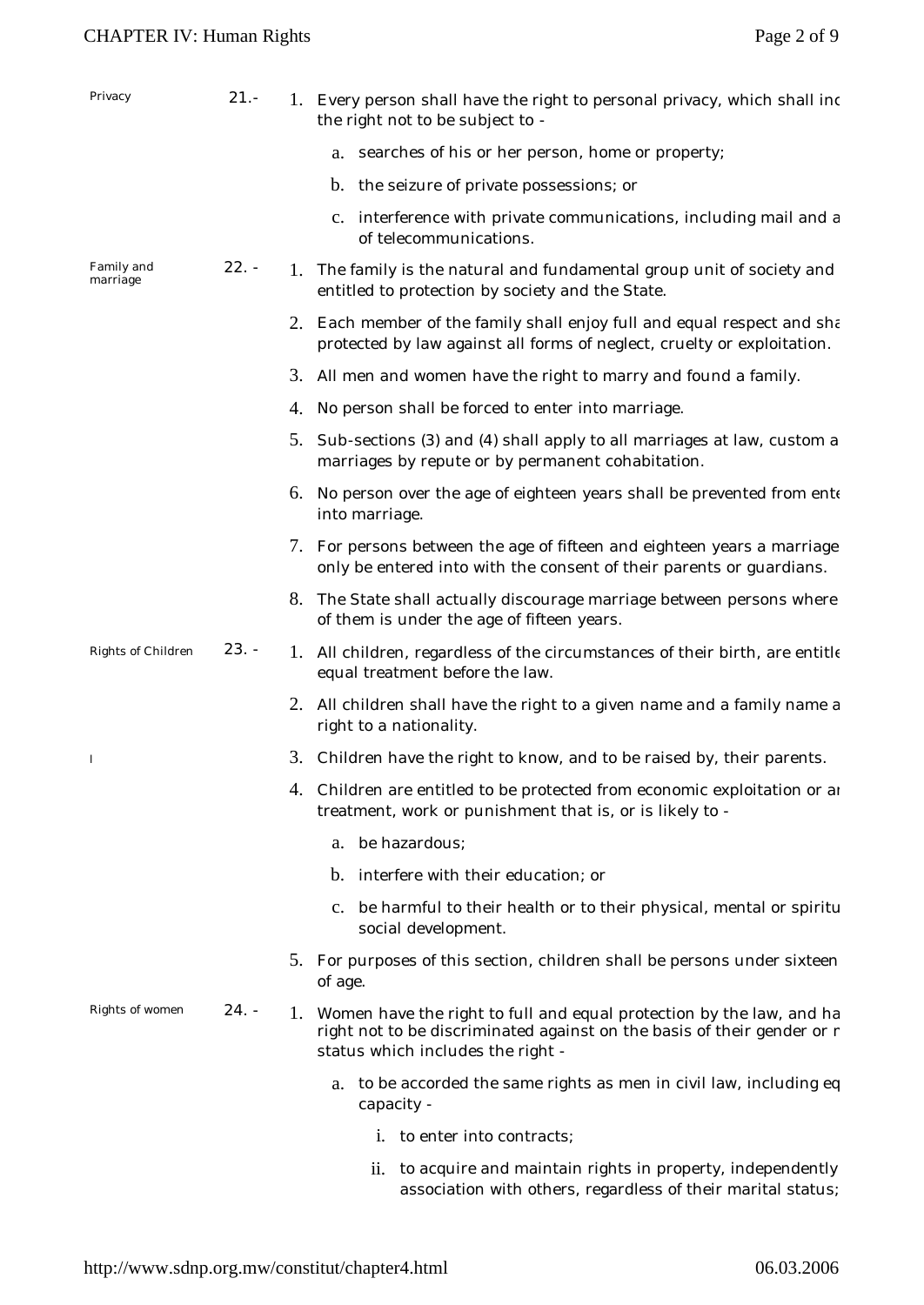|                                         |         |         | iii. to acquire and retain custody, guardianship and care of cl<br>and to have an equal right in the making of decisions that<br>their upbringing; and                                                                                                                       |
|-----------------------------------------|---------|---------|------------------------------------------------------------------------------------------------------------------------------------------------------------------------------------------------------------------------------------------------------------------------------|
|                                         |         |         | iv. to acquire and retain citizenship and nationality.                                                                                                                                                                                                                       |
|                                         |         |         | b. on the dissolution of marriage -                                                                                                                                                                                                                                          |
|                                         |         |         | i. to a fair disposition of property that is held jointly with a<br>husband; and                                                                                                                                                                                             |
|                                         |         |         | ii. to fair maintenance, taking into consideration all the<br>circumstances and, in particular, the means of the former<br>husband and the needs of any children.                                                                                                            |
|                                         |         | as -    | 2. Any law that discriminates against women on the basis of gender or a<br>status shall be invalid and legislation shall be passed to eliminate cu<br>and practices that discriminate against women, particularly practices                                                  |
|                                         |         |         | a. sexual abuse, harassment and violence;                                                                                                                                                                                                                                    |
|                                         |         |         | b. discrimination in work, business and public affairs; and                                                                                                                                                                                                                  |
|                                         |         |         | c. deprivation of property, including property obtained by inherita                                                                                                                                                                                                          |
| Education                               | $25. -$ |         | 1. All persons are entitled to education.                                                                                                                                                                                                                                    |
|                                         |         |         | 2. Primary education shall consist of at least five years of education.                                                                                                                                                                                                      |
|                                         |         |         | 3. Private schools and other private institutions of higher learning shall<br>permissible, provided that -                                                                                                                                                                   |
|                                         |         |         | a. such schools or institutions are registered with a State department<br>accordance with the law;                                                                                                                                                                           |
|                                         |         |         | b. the standards maintained by such schools or institutions are $ni$<br>inferior to official standards in State schools.                                                                                                                                                     |
| Culture and<br>language                 | 26.     |         | Every person shall have the right to use the language and to participate in<br>cultural life of his or her choice                                                                                                                                                            |
| Slavery, servitude<br>and forced labour | $27. -$ |         | 1. No person shall be held in slavery or servitude.                                                                                                                                                                                                                          |
|                                         |         |         | 2. Slavery and the slave trade are prohibited.                                                                                                                                                                                                                               |
|                                         |         |         | 3. No person shall be subject to forced labour.                                                                                                                                                                                                                              |
|                                         |         |         | 4. No person shall be subject to tied labour that amounts to servitude.                                                                                                                                                                                                      |
| Property                                | $28. -$ | others. | 1. Every person shall be able to acquire property alone or in association                                                                                                                                                                                                    |
|                                         |         |         | 2. No person shall be arbitrarily deprived of property.                                                                                                                                                                                                                      |
| Economic activity                       | 29.     |         | Every person shall have the right freely to engage in economic activity, to w<br>to pursue a livelihood anywhere in Malawi.                                                                                                                                                  |
| Right to<br>development                 | $30. -$ |         | 1. All persons and peoples have a right to development and therefore to<br>enjoyment of economic, social, cultural and political development and<br>women, children and the disabled in particular shall be given special<br>consideration in the application of this right. |
|                                         |         |         | 2. The State shall take all necessary measures for the realization of the<br>development. Such measures shall include, amongst other things, eq<br>of opportunity for all in their access to basic resources, education, he                                                  |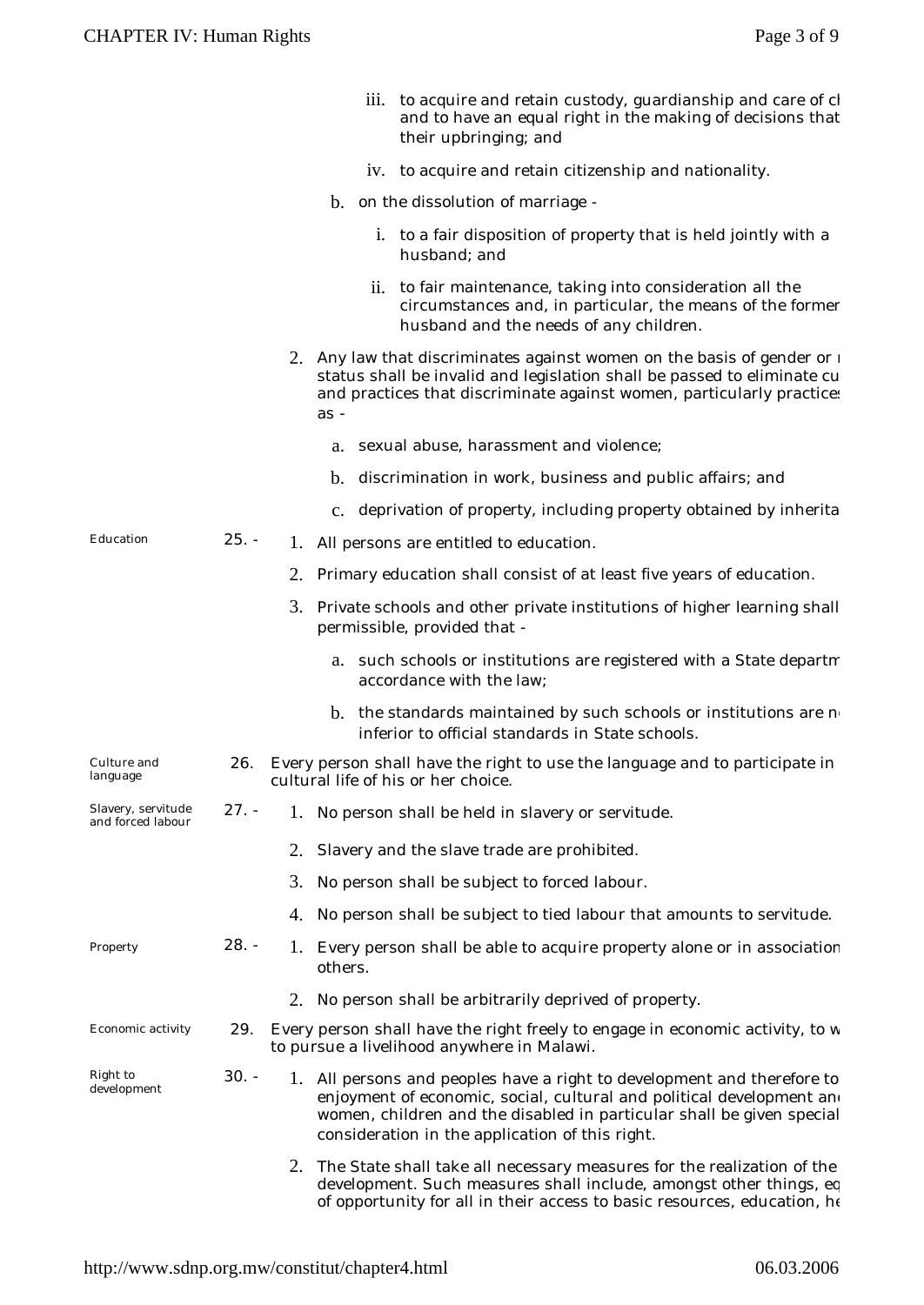|                                         |         | services, food, shelter, employment and infrastructure.                                                                                                                                                                                                                 |
|-----------------------------------------|---------|-------------------------------------------------------------------------------------------------------------------------------------------------------------------------------------------------------------------------------------------------------------------------|
|                                         |         | 3. The State shall take measures to introduce reforms aimed at eradication-<br>social injustices and inequalities.                                                                                                                                                      |
|                                         |         | 4. The State has a responsibility to respect the right to development and<br>justify its policies in accordance with this responsibility.                                                                                                                               |
| Labour                                  | $31. -$ | 1. Every person shall have the right to fair and safe labour practices an<br>remuneration.                                                                                                                                                                              |
|                                         |         | 2. All persons shall have the right to form and join trade unions or not to<br>or join trade unions.                                                                                                                                                                    |
|                                         |         | 3. Every person shall be entitled to fair wages and equal remuneration f<br>of equal value without distinction or discrimination of any kind, in pa<br>on basis of gender, disability or race.                                                                          |
|                                         |         | 4. The State shall take measures to ensure the right to withdraw labour                                                                                                                                                                                                 |
| Freedom of<br>association               | $32. -$ | 1. Every person shall have the right to freedom of association, which sh<br>include the freedom to form associations.                                                                                                                                                   |
|                                         |         | 2. No person may be compelled to belong to an association.                                                                                                                                                                                                              |
| Freedom of<br>conscience                | 33.     | Every person has the right to freedom of conscience, religion, belief and the<br>and to academic freedom.                                                                                                                                                               |
| Freedom of opinion                      | 34.     | Every person shall have the right to freedom of opinion, including the right<br>opinions without interference to hold, receive and impart opinions.                                                                                                                     |
| Freedom of<br>expression                | 35.     | Every person shall have the right to freedom of expression.                                                                                                                                                                                                             |
| Freedom of the<br>press                 | 36.     | The press shall have the right to report and publish freely, within Malawi a<br>abroad, and to be accorded the fullest possible facilities for access to public<br>information.                                                                                         |
| Access to<br>information                | 37.     | Subject to any Act of Parliament, every person shall have the right of acces:<br>information held by the State or any of its organs at any level of Governmer<br>far as such information is required for the exercise of his rights.                                    |
| Freedom of<br>assembly                  | 38.     | Every person shall have the right to assemble and demonstrate with others<br>peacefully and unarmed.                                                                                                                                                                    |
| Freedom of<br>Movement and<br>residence | $39. -$ | 1. Every person shall have the right of freedom of movement and reside<br>within the borders of Malawi.                                                                                                                                                                 |
|                                         |         | 2. Every person shall have the right to leave the Republic and to return                                                                                                                                                                                                |
| Political rights 6 of<br>1995           | $40. -$ | 1. Subject to this Constitution, every person shall have the right -                                                                                                                                                                                                    |
|                                         |         | to form, to join, to participate in the activities of, and to recruit<br>a.<br>members for, a political party;                                                                                                                                                          |
|                                         |         | b. to campaign for a political party or cause;                                                                                                                                                                                                                          |
|                                         |         | c. to participate in peaceful political activity intended to influence<br>composition and policies of the Government; and                                                                                                                                               |
|                                         |         | d. freely to make political choices.                                                                                                                                                                                                                                    |
|                                         |         | 2. The State shall provide funds so as to ensure that, during the life of a<br>Parliament, any political party which has secured more than one-ten<br>the national vote in elections to that Parliament has sufficient funds<br>continue to represent its constituency. |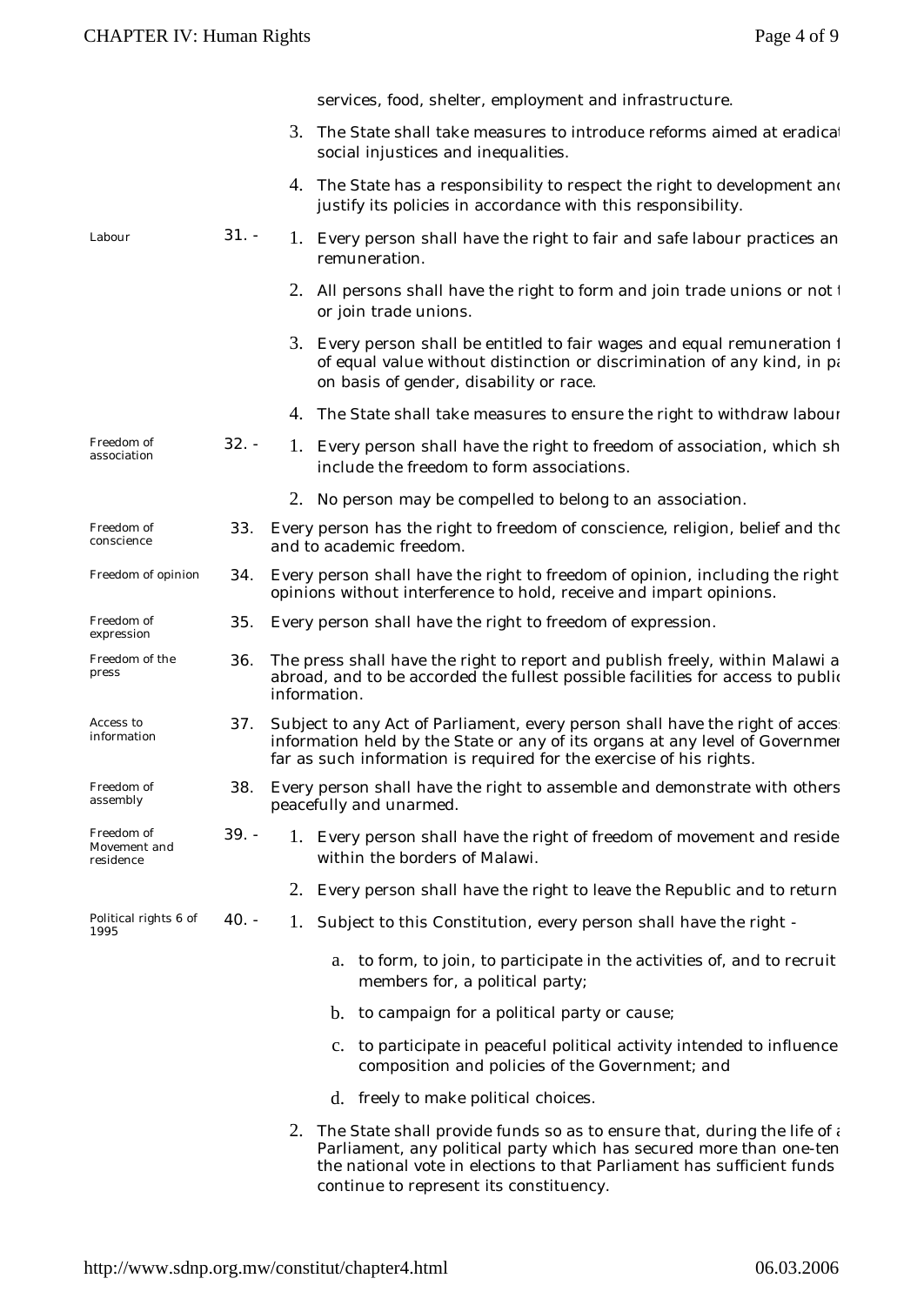#### CHAPTER IV: Human Rights Page 5 of 9

- 3. Save as otherwise provided in this Constitution, every person shall have right to vote, to do so in secret and to stand for election for public off
- $41. 1.$  Every person shall have a right to recognition as a person before the
	- 2. Every person shall have access to any court of law or any other tribu jurisdiction for final settlement of legal issues.
	- 3. Every person shall have the right to an effective remedy by a court of tribunal for acts violating the rights and freedoms granted to him by Constitution or any other law.
- 42. 1. Every person who is detained, including every sentenced prisoner, shall have the right
	- a. to be informed of the reason for his or her detention promptly, and in a language he or she understands;
	- b. to be detained under conditions consistent with human dignity, shall include at least the provision of reading and writing mater adequate nutrition and medical treatment at the expense of the
	- c. to consult confidentially with a legal practitioner of his or her choice. be informed of this right promptly and, where the interests of ju require, to be provided with the services of a legal practitioner by State;
	- $d.$  to be given the means and opportunity to communicate with, and visited by, his or her spouse, partner, next-of-kin, relative, relig counsellor and a medical practitioner of his or her choice;
	- e. to challenge the lawfulness of his or her detention in person or a legal practitioner before a court of law; and
	- f. to be released if such detention is unlawful.
	- 2. Every person arrested for, or accused of, the alleged commission of an offence shall, in addition to the rights which he or she has as a detail person, have the right
		- a. promptly to be informed, in a language which he or she underst that he or she has the right to remain silent and to be warned c consequences of making any statement;
		- $b.$  as soon as it is reasonably possible, but not later than 48 hours the arrest, or if the period of 48 hours expires outside ordinary hours or on a day which is not a court day, the first court day  $\epsilon$ such expiry, to be brought before an independent and impartial of law and to be charged or to be informed of the reason for his further detention, failing which he or she shall be released;
		- c. not to be compelled to make a confession or admission which could be used in evidence against him or her;
		- d. save in exceptional circumstances, to be segregated from convict persons and to be subject to separate treatment appropriate to her status as an unconvicted person;
		- e. to be released from detention, with or without bail unless the ir of justice require otherwise;
		- f. as an accused person, to a fair trial, which shall include the rig

and legal remedies

Arrest, detention and fair trial

Access to justice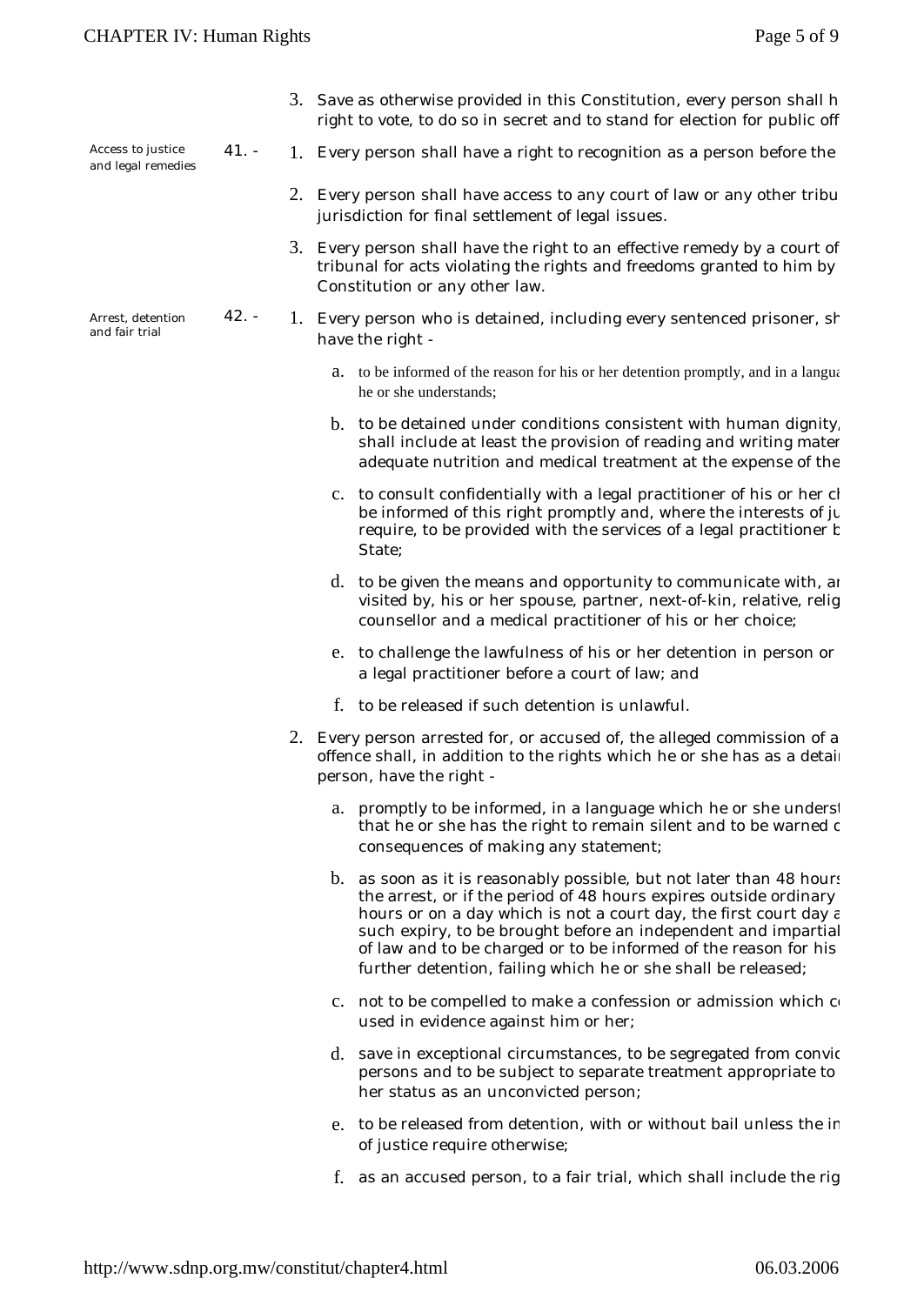- $i.$  to public trial before an independent and impartial court  $\epsilon$ within a reasonable time after having been charged;
- ii. to be informed with sufficient particularity of the charge;
- iii. to be presumed innocent and to remain silent during plea proceedings or trial and not to testify during trial;
- iv. to adduce and challenge evidence, and not to be a compell witness against himself or herself;
- v. to be represented by a legal practitioner of his or her choic where it is required in the interests of justice, to be provided where legal representation at the expense of the State, and to be informed of these rights;
- vi. not to be convicted of an offence in respect of any act or one which was not an offence at the time when the act was comor omitted to be done, and not to be sentenced to a more s punishment than that which was applicable when the offe committed;
- vii. not to be prosecuted again for a criminal act or omission of he or she has previously been convicted or acquitted;
- viii. to have recourse by way of appeal or review to a higher court the court of first instance;
	- $ix.$  to be tried in a language which he or she understands or, this, to have the proceedings interpreted to him or her, at expense of the State, into a language which he or she understands; and
	- x. to be sentenced within a reasonable time after conviction;
- g. in addition, if that person is a child, to treatment consistent wit special needs of children, which shall include the right
	- i. not to be sentenced to life imprisonment without possibility release;
	- ii. to be imprisoned only as a last resort and for the shortest of time;
	- iii. to be separated from adults when imprisoned, unless it is considered to be in his or her best interest not to do so, are maintain contact with his or her family through correspor and visits;
	- iv. to be treated in a manner consistent with the promotion of her sense of dignity and worth, which reinforces respect for rights and freedoms of others;
	- v. to be treated in a manner which takes into account his or and the desirability of promoting his or her reintegration i society to assume a constructive role; and
	- vi. to be dealt with in a form of legal proceedings that reflects vulnerability of children while fully respecting human righ legal safeguards.

43. Every person shall have the right to -

a. lawful and procedurally fair administrative action, which is just

Administrative iustice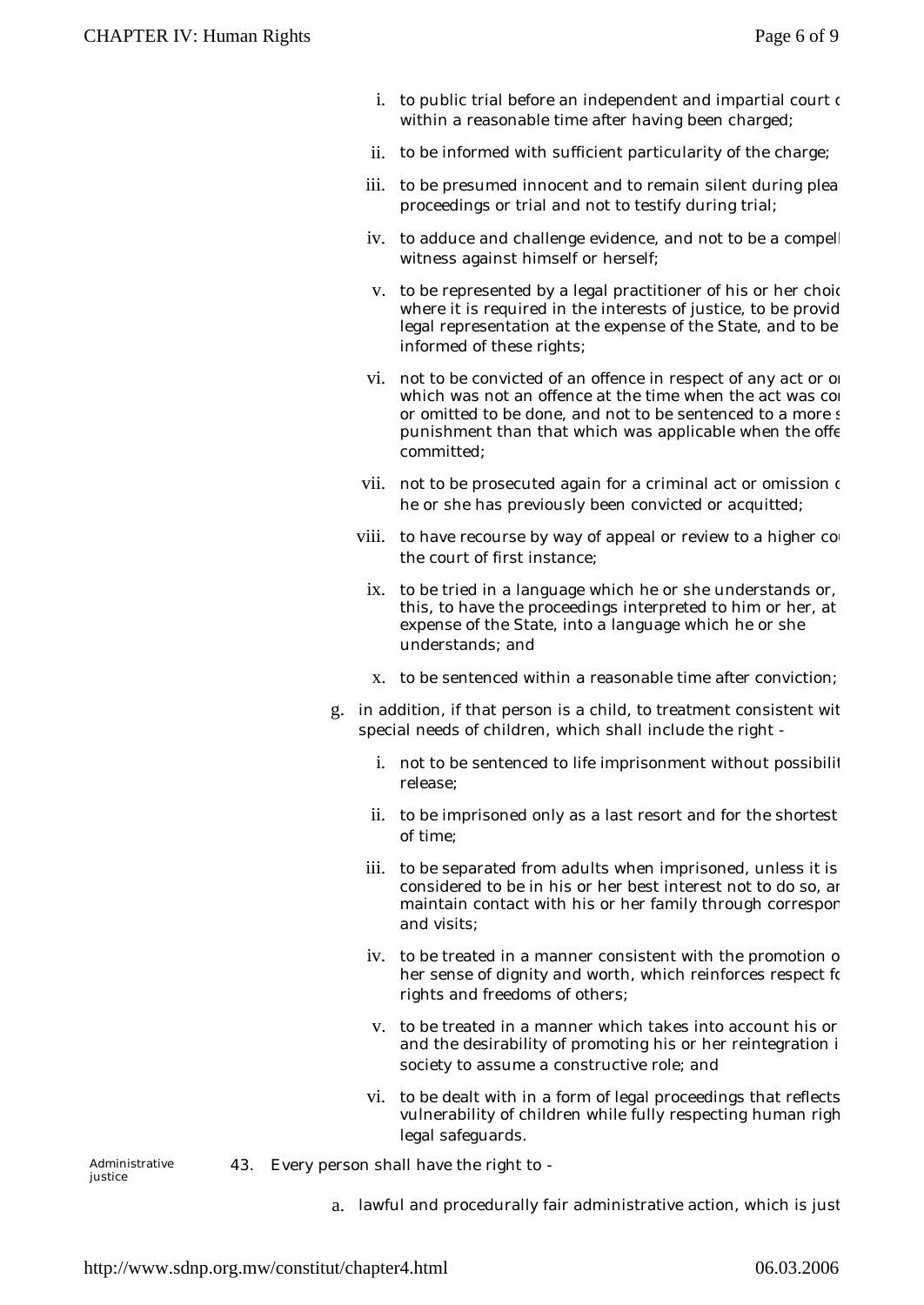|                                    |         |    |                | in relation to reasons given where his or her rights, freedoms,<br>legitimate expectations or interests are affected or threatened; a                                                                                                                                                                                                                                                                                                                                                            |
|------------------------------------|---------|----|----------------|--------------------------------------------------------------------------------------------------------------------------------------------------------------------------------------------------------------------------------------------------------------------------------------------------------------------------------------------------------------------------------------------------------------------------------------------------------------------------------------------------|
|                                    |         |    |                | b. be furnished with reasons in writing for administrative action $w$<br>his or her rights, freedoms, legitimate expectations or interests<br>interests are known.                                                                                                                                                                                                                                                                                                                               |
| Limitations on<br>rights           | $44. -$ |    |                | 1. There shall be no derogation, restrictions or limitation with regard to                                                                                                                                                                                                                                                                                                                                                                                                                       |
|                                    |         |    | a.             | the right to life;                                                                                                                                                                                                                                                                                                                                                                                                                                                                               |
|                                    |         |    | $\mathbf{b}$ . | the prohibition of torture and cruel, inhuman or degrading trea<br>or punishment;                                                                                                                                                                                                                                                                                                                                                                                                                |
|                                    |         |    |                | c. the prohibition of genocide;                                                                                                                                                                                                                                                                                                                                                                                                                                                                  |
|                                    |         |    | d.             | the prohibition of slavery, the slave trade and slave-like practice                                                                                                                                                                                                                                                                                                                                                                                                                              |
|                                    |         |    | e.             | the prohibition of imprisonment for failure to meet contractual<br>obligations;                                                                                                                                                                                                                                                                                                                                                                                                                  |
|                                    |         |    | f.             | the prohibition on retrospective criminalization and the retrospe<br>imposition of greater penalties for criminal acts;                                                                                                                                                                                                                                                                                                                                                                          |
|                                    |         |    | g.             | the right to equality and recognition before the law;                                                                                                                                                                                                                                                                                                                                                                                                                                            |
|                                    |         |    |                | h. the right to freedom of conscience, belief, thought and religion $\varepsilon$<br>academic freedom; or                                                                                                                                                                                                                                                                                                                                                                                        |
|                                    |         |    | $\mathbf{1}$ . | the right to habeas corpus.                                                                                                                                                                                                                                                                                                                                                                                                                                                                      |
|                                    |         |    |                | 2. Without prejudice to subsection (1), no restrictions or limitations mate<br>placed on the exercise of any rights and freedoms provided for in this<br>Constitution other than those prescribed by law, which are reasonab<br>recognized by international human rights standards and necessary in<br>open and democratic society.                                                                                                                                                              |
|                                    |         | 3. |                | Laws prescribing restrictions or limitations shall not negate the esser<br>content of the right or freedom in question, shall be of general application                                                                                                                                                                                                                                                                                                                                          |
|                                    |         |    |                | 4. Expropriation of property shall be permissible only when done for pu<br>utility and only when there has been adequate notification and appro<br>compensation, provided that there shall always be a right to appeal to<br>court of law.                                                                                                                                                                                                                                                       |
|                                    |         |    |                | 5. Wherever it is stated in this Constitution that a person has the right<br>services of a legal practitioner or medical practitioner of his or her ow<br>choice, that right shall be without limitation, save where the State is<br>to provide such services of a legal practitioner or medical practitioner<br>which case an Act of Parliament may prescribe that the choice of the<br>practitioner or medical practitioner should be limited to those in<br>Government service or employment. |
| Derogation and<br>public emergency | $45. -$ |    |                | 1. No derogation from rights contained in this Chapter shall be permiss<br>save to the extent provided for by this section and no such derogation<br>be made unless there has been a declaration of a state of emergency<br>the meaning of this section.                                                                                                                                                                                                                                         |
|                                    |         |    |                | 2. The President may declare a state of emergency -                                                                                                                                                                                                                                                                                                                                                                                                                                              |
|                                    |         |    | a.             | only to the extent that it is provided for in this section;                                                                                                                                                                                                                                                                                                                                                                                                                                      |

b. only with the approval of the Defence and Security Committee c National Assembly;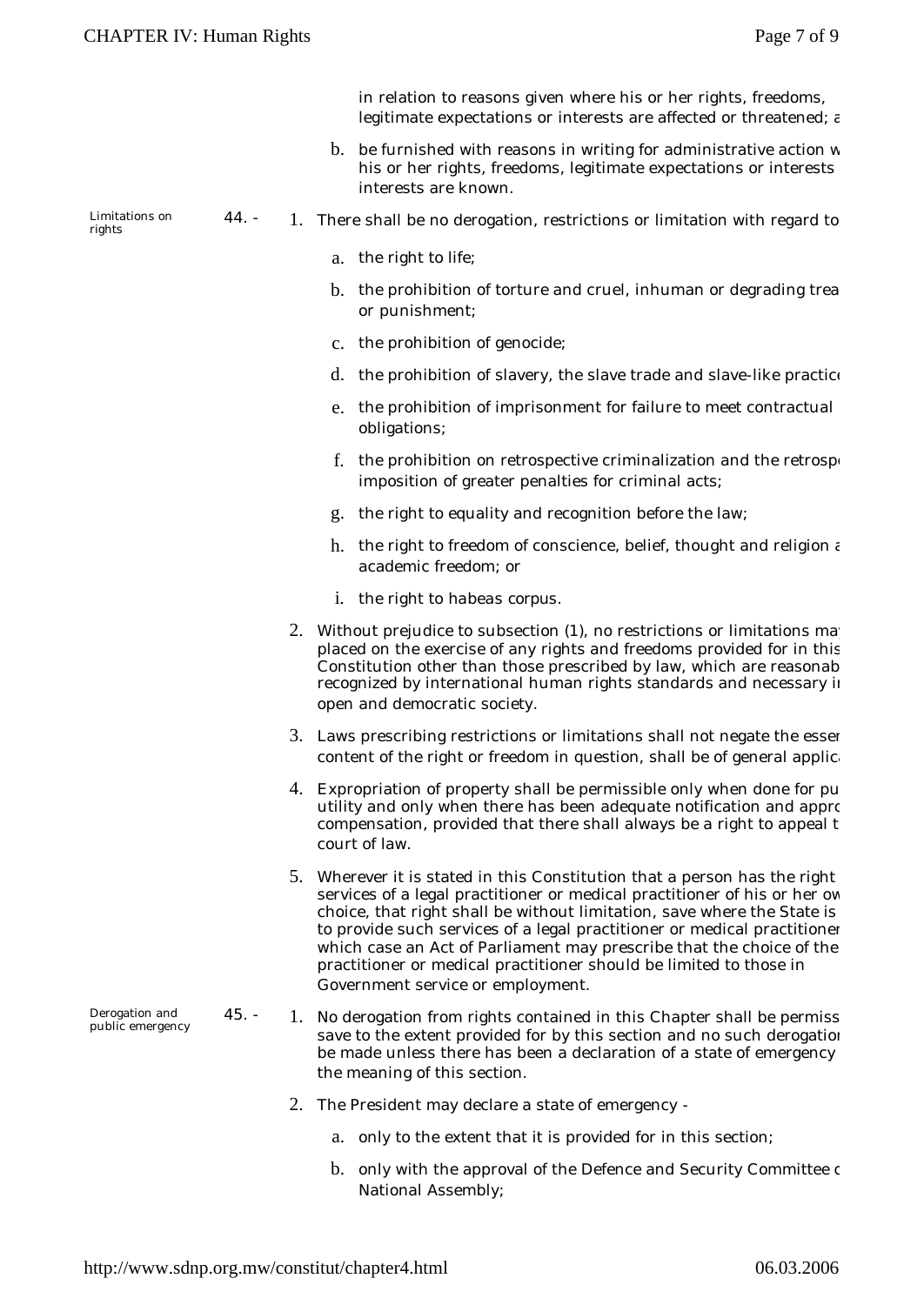- c. only in times of war, threat of war, civil war or widespread natural disaster;
- d. only with regard to the specific location where that emergency  $\epsilon$ and that any declaration of a state of emergency shall be public announced; and
- e. only after the state of emergency has been publicly announced.
- 3. Derogation shall only be permissible during a state of emergency
	- a. With respect to freedom of expression, freedom of information, f of movement, freedom of assembly and rights under section 19 and section  $42$  (2) (b);
	- b. to the extent that such derogation is not inconsistent with the obligations of Malawi under International Law; and
	- c. to the extent that
		- i. in the case of war or threat of war, it is strictly required to prevent the lives of defensive combatants and legitimate m objectives from being placed in direct jeopardy; or
		- ii. in the case of a widespread natural disaster, it is strictly  $r_1$ for the protection and relief of those people in the disaster
- 4. The declaration of a state of emergency and any action taken in cons thereof shall be in force for a period of not more than twenty-one day unless it is extended for a period of not longer than three months, or consecutive periods of not longer than three months at a time, by res of the National Assembly adopted by a majority of at least two-thirds its members.
- 5. The High Court shall be competent to hear applications challenging the validity of a declaration of a state of emergency, any extension thereo any action taken, including any regulation enacted, under such declaration.
- 6. Where a person is detained under a state of emergency such detentic be subject to the following conditions
	- a. an adult family member or friend of the detainee shall be notified detention as soon as is reasonably possible and in any case not than forty-eight hours of detention;
	- b. the name of every detainee and a reference to the measures in t which he or she is being detained shall be published in the Gaz within five days of his or her detention;
	- c. when rights entrenched in section 19 (6) (a) or section 42 (2) (b) been suspended
		- i. the detention of a person shall as soon as it is reasonably possible but not later than ten days after his or her detent reviewed by a court, and the court shall order the release detainee if it is satisfied that the detention is not necessar restore peace or order;
		- ii. a detainee shall at any stage after the expiry of a period of days after a review under of subparagraph (i) be entitled to to a court of law for a further review of his or her detention the court shall order the release of the detainee if it is sati that the detention is no longer necessary to restore peace order;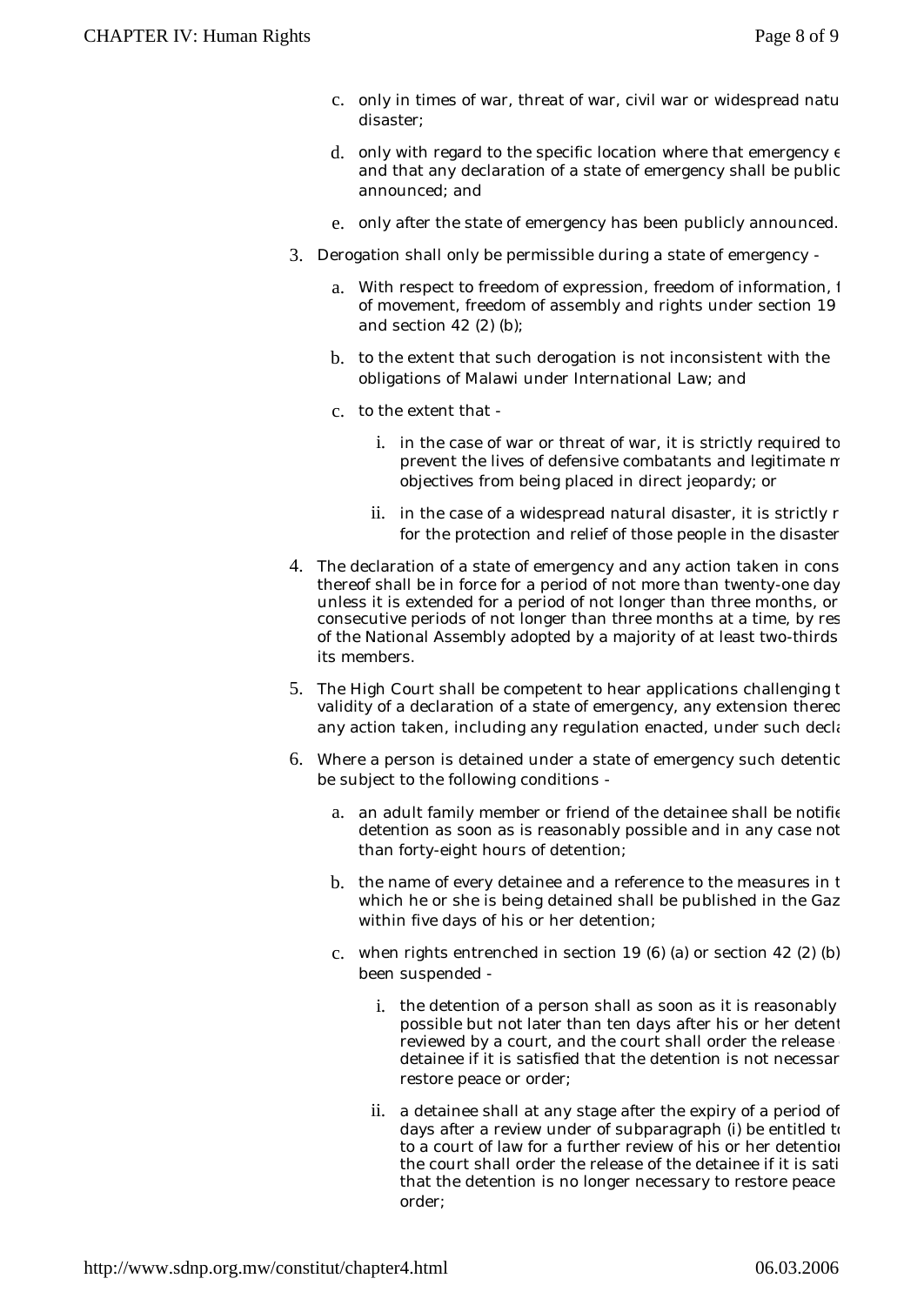- d. the State shall for the purpose of a review referred to in paragraph submit written reasons to justify the detention or further detent the detainee to the court, and shall furnish the detainee with su reasons not later than two days before the review.
- 7. If a court finds the grounds for the detention of a person to be unjust illegal it shall order his or her release and that person shall not be  $d\epsilon$ again on the same grounds unless the State shows good cause to a c prior to such re-detention.
- 8. Under no circumstance shall it be possible to suspend this Constitut any part thereof or dissolve any of its organs, save as is consistent with provisions of this Constitution.
- Enforcement 46. 1. Save in so far as it may be authorized to do so by this Constitution, the National Assembly or any subordinate legislative authority shall not  $\blacksquare$ any law, and the executive and the agencies of Government shall not any action which abolishes or abridges the fundamental rights and free conferred by this Chapter, and any law or action in contravention the shall, to the extent of the contravention, be invalid.
	- 2. Any person who claims that a fundamental right or freedom guarante this Constitution has been infringed or threatened shall be entitled
		- a. to make application to a competent court to enforce or protect s right or freedom; and
		- b. to make application to the Ombudsman or the Human Rights Commission in order to secure such assistance or advice as he may reasonably require.
	- 3. Where a court referred to in subsection  $(2)$  (a) finds that rights or freed conferred by this Constitution have been unlawfully denied or violate shall have the power to make any orders that are necessary and appro to secure the enjoyment of those rights and freedoms and where a co finds that a threat exists to such rights or freedoms, it shall have the to make any orders necessary and appropriate to prevent those rights freedoms from being unlawfully denied or violated.
	- 4. A court referred to in subsection (2) (a) shall have the power to award compensation to any person whose rights or freedoms have been unl denied or violated where it considers it to be appropriate in the circumstances of a particular case.
	- 5. The law shall prescribe criminal penalties for violations of those nonderogable rights listed in subsection 44 (1).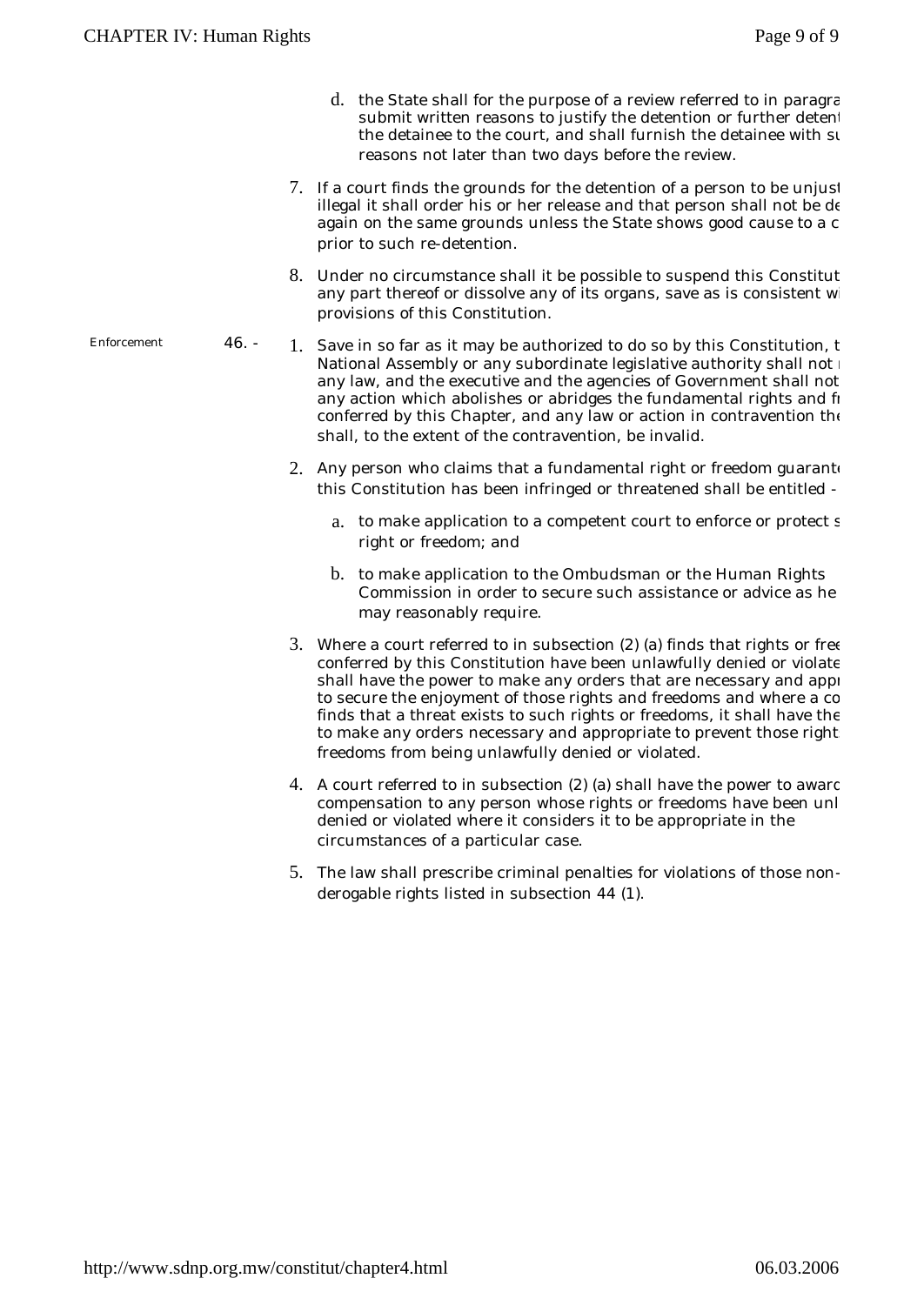## **CHAPTER V**

# **CITIZENSHIP**

- Citizenship 47- 1. Every person who, immediately before the appointed day, was a citizen of Malawi under any existing law shall continue to be a citizen of Malawi after the appointed day.
	- 2. An Act of Parliament may make provision for the acquisition or loss  $($ citizenship of Malawi by any person after the appointed day, but citizenship shall not be arbitrarily denied or deprived.
	- 3. In this section, the expression
		- a. "acquisition of citizenship" includes acquisition by birth, descent, marriage, registration, naturalisation or any other means prescribe by an Act of Parliament; and
		- b. "loss of citizenship" includes loss by deprivation, renunciation or a other means prescribed by an Act of Parliament.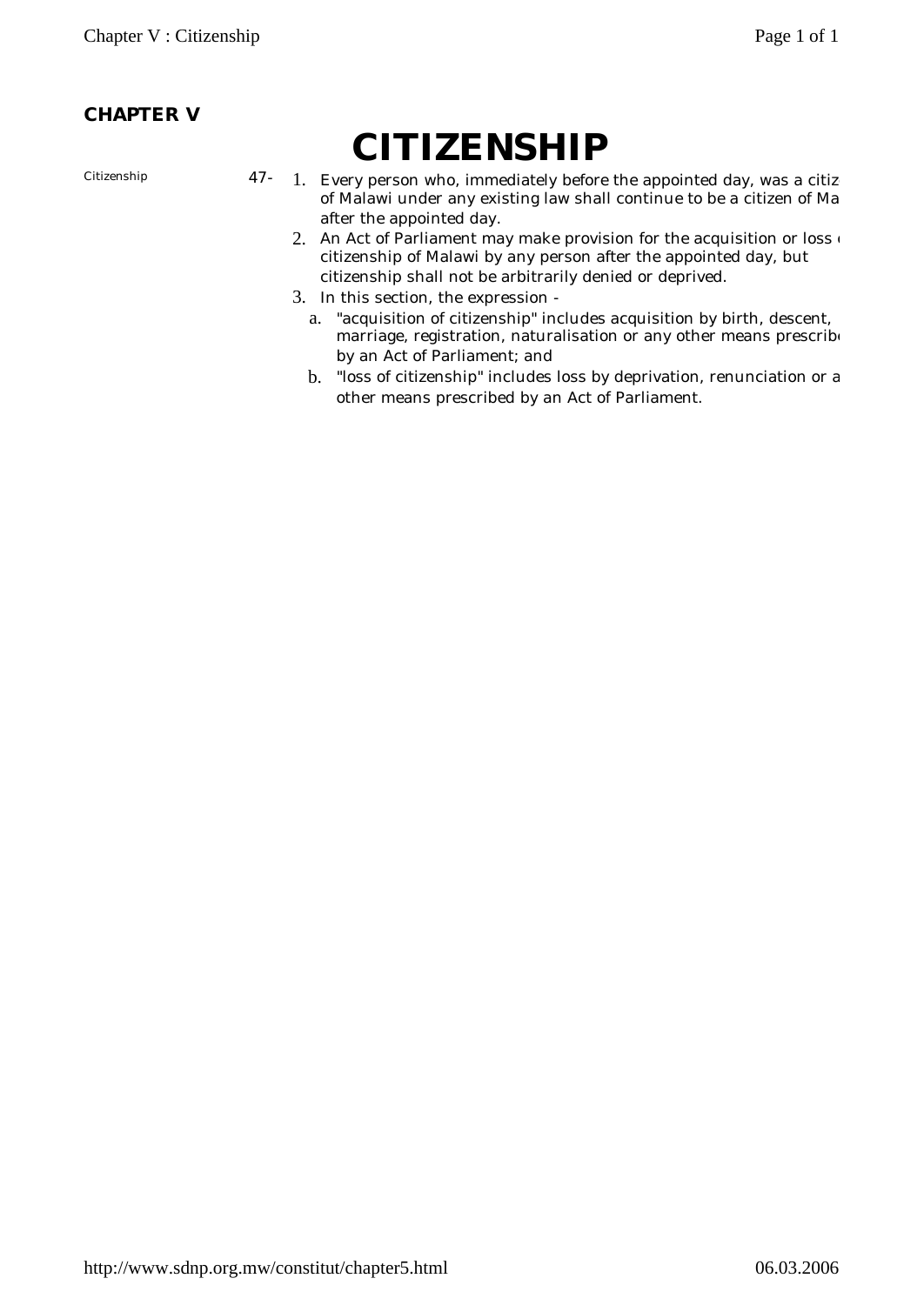| CHAPTER VI |
|------------|

# THE LEGISLATURE

| Parliament                                                 | $48. -$ | 1. All legislative powers of the Republic shall be vested in Parliament<br>which shall have the powers and responsibilities set out in this<br>Constitution.                                                                                                                                                                                                                                                                                                                                                                                                      |
|------------------------------------------------------------|---------|-------------------------------------------------------------------------------------------------------------------------------------------------------------------------------------------------------------------------------------------------------------------------------------------------------------------------------------------------------------------------------------------------------------------------------------------------------------------------------------------------------------------------------------------------------------------|
|                                                            |         | 2. An Act of Parliament shall have primacy over other forms of law, but<br>shall be subject to the Constitution.                                                                                                                                                                                                                                                                                                                                                                                                                                                  |
|                                                            |         | 3. Any question proposed for decision by the National Assembly or by the<br>Senate shall be decided by a majority of the votes of the members<br>present and voting, unless this Constitution or any other Act of<br>Parliament otherwise provides.                                                                                                                                                                                                                                                                                                               |
| Definitions                                                | $49. -$ | 1. For the purposes of this Constitution, unless otherwise provided,<br>"Parliament" consists of the National Assembly, the Senate and the<br>President as Head of State.<br>2. Unless otherwise provided in this Constitution, an "Act of Parliament"                                                                                                                                                                                                                                                                                                            |
|                                                            |         | shall be a Bill which has -                                                                                                                                                                                                                                                                                                                                                                                                                                                                                                                                       |
|                                                            |         | i. been laid before and passed by a majority of the National<br>Assembly;                                                                                                                                                                                                                                                                                                                                                                                                                                                                                         |
|                                                            |         | been laid before and passed by a majority of the Senate; and<br>$\overline{11}$ .<br>been assented to by the President in accordance with this<br>111.<br>Chapter.                                                                                                                                                                                                                                                                                                                                                                                                |
|                                                            |         | 3. "Chamber" means either the Chamber of the National Assembly or of<br>the Senate.                                                                                                                                                                                                                                                                                                                                                                                                                                                                               |
| Quorum                                                     | $50. -$ | 1. The quorum of each Chamber shall be formed by the presence at the<br>beginning of any sitting of at least two thirds of the members of that<br>Chamber entitled to vote, not including the Speaker or a presiding<br>member.                                                                                                                                                                                                                                                                                                                                   |
|                                                            |         | 2. If it is brought to the attention of the Speaker or person acting as<br>Speaker by any member of the Chamber over which he or she is<br>presiding that there are less than the number of members prescribed<br>by the Standing Orders of that Chamber present and after such<br>interval as may be prescribed in the rules of procedure of the<br>Chamber, the Speaker or person acting as Speaker ascertains that the<br>number of members present is still less than that prescribed by the<br>Standing Orders Chamber, he or she shall adjourn the Chamber. |
| Qualifications of<br>Members of<br>Parliament<br>6 of 1995 | $51. -$ | 1. A person shall not be qualified to be nominated or elected as a<br>Member of the Parliament unless that person -                                                                                                                                                                                                                                                                                                                                                                                                                                               |
|                                                            |         | is a citizen of the Republic who at the time of nomination has<br>a.<br>attained-                                                                                                                                                                                                                                                                                                                                                                                                                                                                                 |
|                                                            |         | $i$ .<br>the age of twenty-one years, in the case of the National<br>Assembly; and                                                                                                                                                                                                                                                                                                                                                                                                                                                                                |
|                                                            |         | ii. the age of thirty-five years, in the case of the Senate.                                                                                                                                                                                                                                                                                                                                                                                                                                                                                                      |
|                                                            |         | is able to speak and to read the English language well enough to<br>a.<br>take an active part in the proceedings of Parliament; and<br>has, within the last seven years, been convicted by a competent<br>b.                                                                                                                                                                                                                                                                                                                                                      |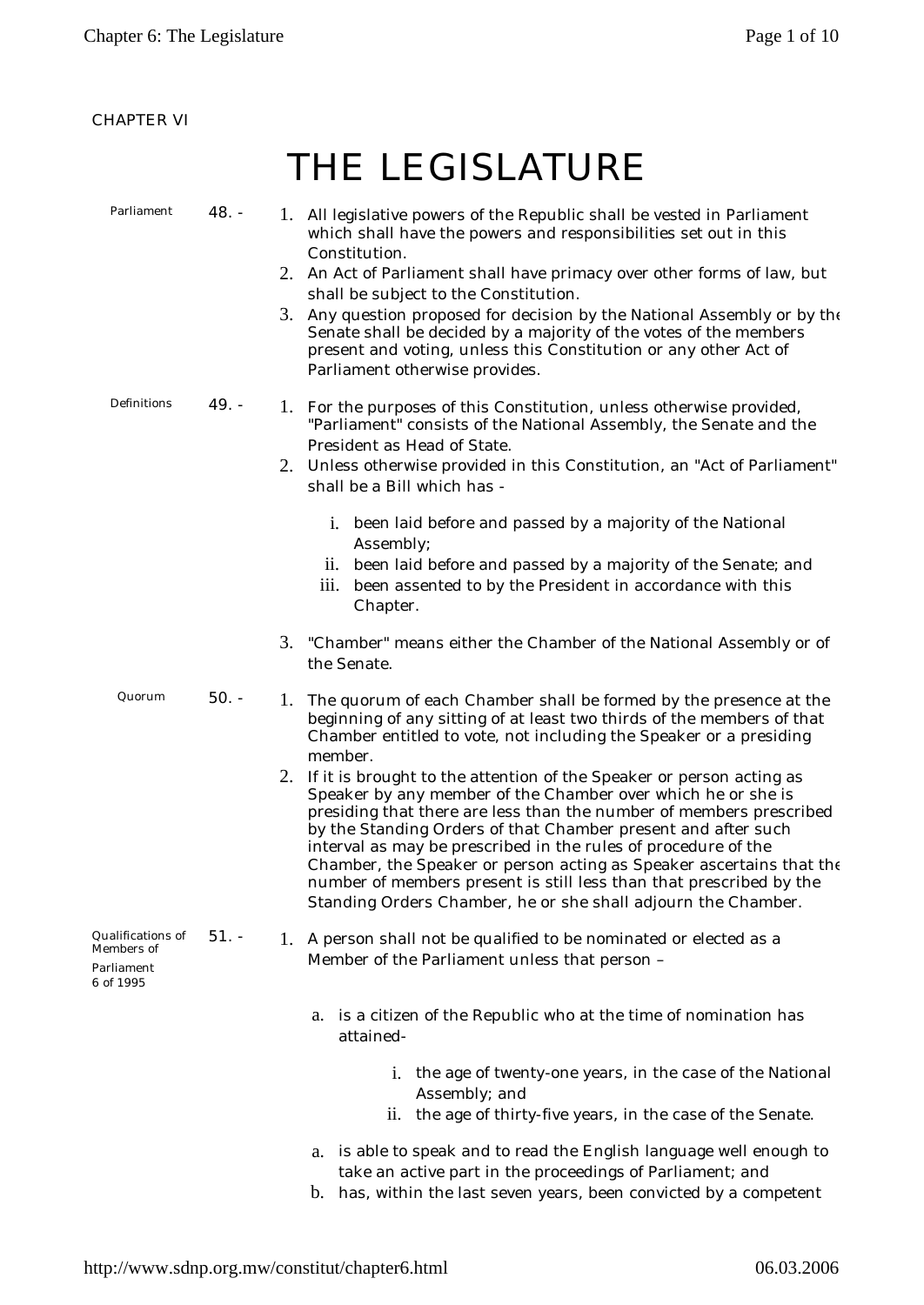court of a crime involving dishonesty or moral turpitude;

1. Notwithstanding subsection (1), no person shall be qualified to be nominated or elected as a member of Parliament who -

|                       |         | a. owes allegiance to a foreign country;<br>b. is, under any law in force in the Republic, adjudged or otherwise<br>declared to be mentally incompetent;<br>c. has, within the last seven years, been convicted by a competent<br>court of a crime involving dishonesty or moral turpitude;<br>d. is an undischarged bankrupt, having been adjudged or otherwise<br>declared bankrupt under any law in force in the Republic;<br>e. holds, or acts, in any public office or appointment, except where<br>this Constitution provides that a person shall not be disqualified<br>from standing for election solely on account of holding that or<br>appointment or where that person resigns from that office in order<br>to stand;<br>f. belongs to, and is serving in the Defence Forces of Malawi or the<br>Malawi Police Force; and<br>has, within the last seven years, been convicted by a competent<br>g.<br>court of any violation of any law relating to election of the<br>President or election of members of Parliament. |
|-----------------------|---------|------------------------------------------------------------------------------------------------------------------------------------------------------------------------------------------------------------------------------------------------------------------------------------------------------------------------------------------------------------------------------------------------------------------------------------------------------------------------------------------------------------------------------------------------------------------------------------------------------------------------------------------------------------------------------------------------------------------------------------------------------------------------------------------------------------------------------------------------------------------------------------------------------------------------------------------------------------------------------------------------------------------------------------|
| Oath of<br>allegiance | 52.     | Every officer and member of Parliament, before taking his or her seat, or<br>assuming the duties of his or her office shall take and subscribe before the<br>Chief Justice in the Chamber in which he or she shall sit -                                                                                                                                                                                                                                                                                                                                                                                                                                                                                                                                                                                                                                                                                                                                                                                                           |
|                       |         | a. the oath of allegiance in the form prescribed by law; and<br>b. such other oaths for the due performance of their respective<br>offices as may be prescribed by law.                                                                                                                                                                                                                                                                                                                                                                                                                                                                                                                                                                                                                                                                                                                                                                                                                                                            |
| The Speaker           | $53. -$ | 1. There shall be a Speaker of the National Assembly and a Speaker of<br>the Senate who shall be elected by majority vote of the Chamber in<br>which he or she sits at the first sitting after any dissolution of that<br>Chamber.                                                                                                                                                                                                                                                                                                                                                                                                                                                                                                                                                                                                                                                                                                                                                                                                 |
|                       |         | 2. The members of each Chamber shall elect one or more persons to be<br>Deputy Speaker or Deputy Speakers at the first sitting after a general<br>election in the case of the National Assembly or after a local election ir<br>the case of the Senate and after any event which results in a vacancy<br>in the office of any Deputy Speaker.<br>The office of Speaker shall become vacant -                                                                                                                                                                                                                                                                                                                                                                                                                                                                                                                                                                                                                                       |
|                       |         | a. on the death or resignation of the Speaker;<br>b. if the Speaker ceases to be a member of the Chamber in which he<br>or she sits;<br>c. if the Speaker becomes President, Vice-President, a Minister or a<br>Deputy Minister or a member of the Senate; or<br>d. if the Chamber in which the Speaker presides, by a resolution<br>supported by the votes of not less than two-thirds of all the                                                                                                                                                                                                                                                                                                                                                                                                                                                                                                                                                                                                                                 |
|                       |         | members of that Chamber, resolves that the Speaker be removed<br>from office:<br>Provided that the Speaker shall have the right to be heard by the Chamber<br>on his or her own motion on any matter relating to his or her removal from<br>office.                                                                                                                                                                                                                                                                                                                                                                                                                                                                                                                                                                                                                                                                                                                                                                                |

4. The Speaker of each Chamber, or in the absence of the Speaker, such Deputy Speaker of that Chamber as the Speaker has nominated, shall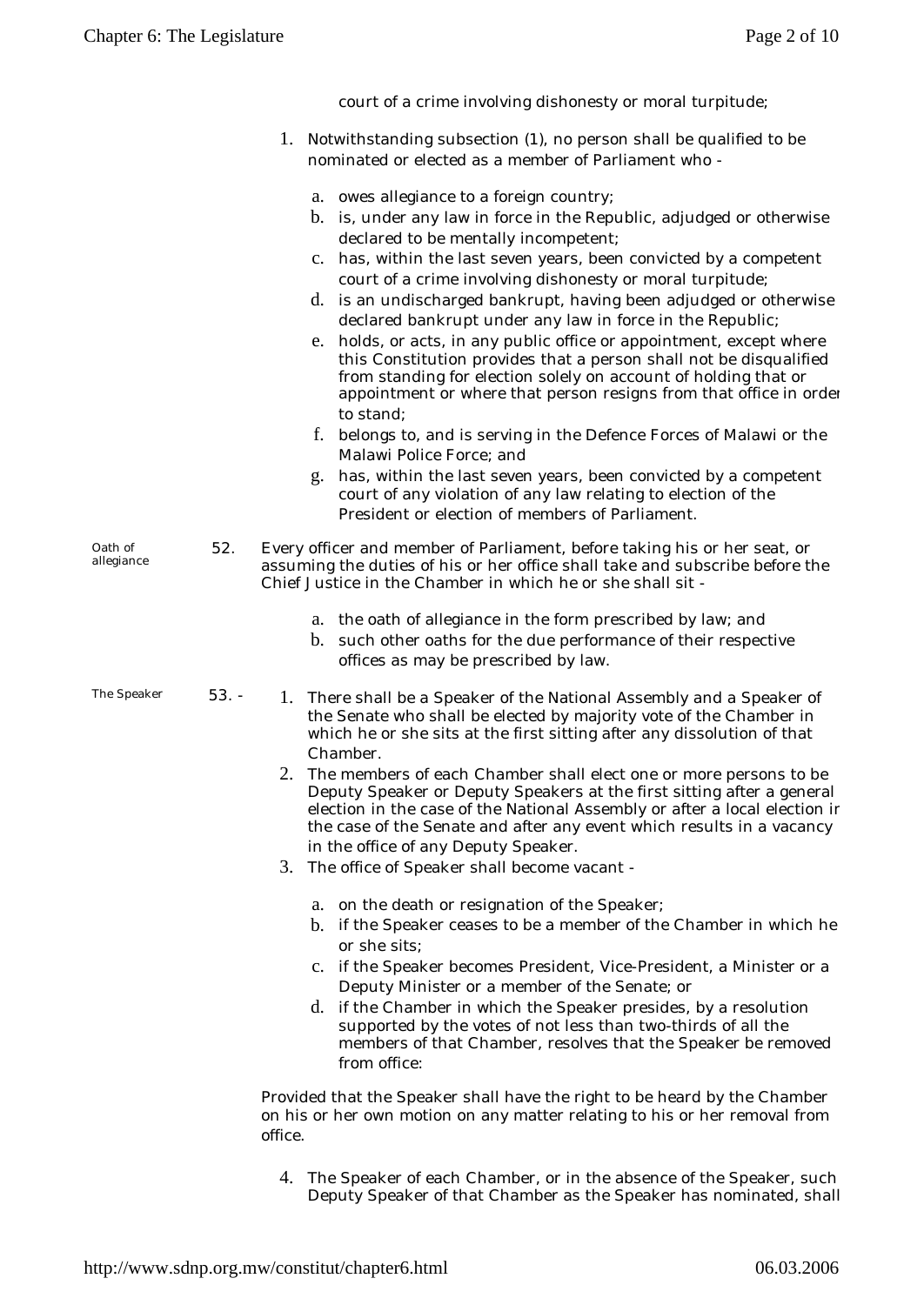|                                                    |         | preside at every sitting of that Chamber:                                                                                                                                                                                                                                                                                                                                                                                      |
|----------------------------------------------------|---------|--------------------------------------------------------------------------------------------------------------------------------------------------------------------------------------------------------------------------------------------------------------------------------------------------------------------------------------------------------------------------------------------------------------------------------|
|                                                    |         | Provided that in the absence of the Speaker and of every Deputy<br>Speaker, the Chamber may elect one among its members to act a<br>Speaker for that session or that sitting.                                                                                                                                                                                                                                                  |
|                                                    |         | 5. Any person who is elected Speaker, or any person acting as Speaker,<br>shall discharge his or her functions and duties and exercise such<br>powers as he or she has by virtue of that office independent of the<br>direction or interference of any body or authority, save as accords with<br>the express will and the Standing Orders of the Chamber in which he<br>or she sits.                                          |
|                                                    |         | 6. Notwithstanding that the Speaker or a person acting as Speaker has<br>been elected as a member of a political party to the Chamber in which<br>he or she sits he or she shall not be subject to the control, discipline,<br>authority or direction of that political party or any other political party<br>in the discharge of the functions and duties of that office and in the<br>exercise of the powers of that office. |
|                                                    |         | 7. The Speaker may, where there is a matter which is the subject of<br>debate in the Chamber over which he or she is presiding and which is<br>a matter solely pertaining to his or her constituency, temporarily<br>vacate the Speaker's seat and participate in that debate and exercise a<br>deliberative vote where there is voting on that matter.                                                                        |
| Casting vote                                       | $54. -$ | 1. Subject to subsection 53 (7) the Speaker of a Chamber shall not have<br>a deliberative vote, but if the votes of the Chamber over which that<br>Speaker is presiding are equally divided upon any question, he or she                                                                                                                                                                                                       |
|                                                    |         | shall exercise the casting vote.<br>2. Any member of the National Assembly or Senate, other than the<br>Speaker or Deputy Speaker, shall, when presiding in the Chamber of<br>which he is a member, retain his or her original deliberative vote as a<br>member and shall also have and exercise a casting vote if the votes of<br>that Chamber are equally divided.                                                           |
| The Clerk                                          | 55.     | There shall be a Clerk to the National Assembly and a Clerk to the Senate<br>who shall be public officers and shall assist the Speaker of the Chamber to<br>which that Clerk is appointed and perform such other functions and duties<br>as the Speaker may direct.                                                                                                                                                            |
| The right to<br>regulate<br>procedure<br>6 of 1995 | $56. -$ | 1. Subject to this Constitution, the National Assembly, the Senate, or<br>may by Standing Order or otherwise regulate its own procedure.                                                                                                                                                                                                                                                                                       |
|                                                    |         | 3. Save as otherwise provided in this Constitution, the National<br>Assembly and the Senate may act unless more than two-thirds of all<br>their seats are vacant.                                                                                                                                                                                                                                                              |
|                                                    |         | 4. The presence or participation of any person not entitled to be present<br>or to participate in the proceedings of each Chamber shall not<br>invalidate those proceedings.                                                                                                                                                                                                                                                   |
|                                                    |         | 5. Each Chamber shall provide access to the press and members of the<br>public, except where a motion is passed with reasons prohibiting<br>public access in the national interest.                                                                                                                                                                                                                                            |
|                                                    |         | 6. The proceedings of Parliament shall be conducted in the English<br>language and such other languages as each Chamber may prescribe<br>in respect of its own proceedings.                                                                                                                                                                                                                                                    |
|                                                    |         | 7. Parliament may establish any committees of its members and may<br>form joint committees for the scrutiny of legislation and performance<br>of other functions, except voting on motions and Bills.                                                                                                                                                                                                                          |
|                                                    |         |                                                                                                                                                                                                                                                                                                                                                                                                                                |

8. In addition to any committee appointed under subsection (6), there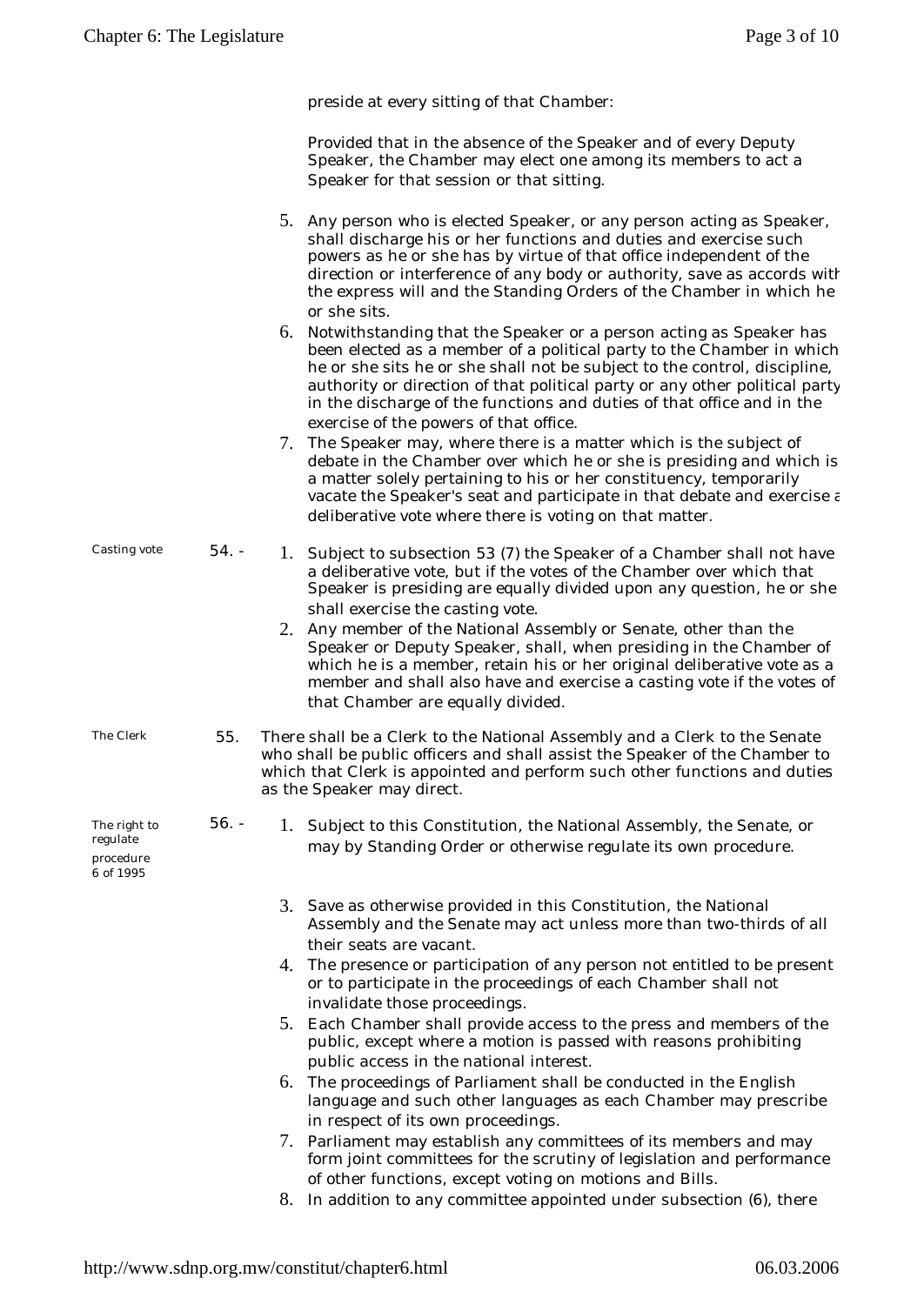|                           |         |    | shall be a Public Appointments Committee, a Budget Committee and $\epsilon$<br>Legal Affairs Committee of the National Assembly which shall each -                                                                                                                                                                                                                                                                                   |
|---------------------------|---------|----|--------------------------------------------------------------------------------------------------------------------------------------------------------------------------------------------------------------------------------------------------------------------------------------------------------------------------------------------------------------------------------------------------------------------------------------|
|                           |         |    | a. be appointed by the National Assembly with proportionate<br>representation from all parties represented in the National<br>Assembly;                                                                                                                                                                                                                                                                                              |
|                           |         |    | b. appointed within thirty days of the first sitting of the National<br>Assembly after a general election and thereafter annually; and<br>c. perform such functions as are conferred on them by this<br>Constitution or by an Act of Parliament or by the Standing Orders<br>of Parliament.                                                                                                                                          |
| Money Bills               | $57. -$ |    | 1. Except upon the recommendation of the Minister responsible for<br>Finance, signified in writing, the National Assembly shall not -                                                                                                                                                                                                                                                                                                |
|                           |         |    | a. proceed upon any Bill or any amendment to a Bill that, in the<br>opinion of the person presiding, makes provision for any of the<br>following purposes -                                                                                                                                                                                                                                                                          |
|                           |         |    | i. for the imposition of tax or the alteration of tax;<br>ii. for the imposition of any charge upon the Consolidated<br>Fund, or the alteration of any such charge;<br>iii.<br>for the payment, issue or withdrawal from the<br>Consolidated Fund of any moneys not charged thereon,<br>or any increase in the amount of such payment, issue<br>or withdrawal; or<br>iv. for the composition or remission of any debt due to the     |
|                           |         |    | Government;                                                                                                                                                                                                                                                                                                                                                                                                                          |
|                           |         |    | b. proceed upon any motion or any amendment to a motion the<br>effect of which, in the opinion of the person presiding, would be to<br>make provision for any of the purposes specified in subsection (a);<br>or                                                                                                                                                                                                                     |
|                           |         |    | c. receive any petition that, in the opinion of the person presiding,<br>requests that provision be made for any of the purposes.                                                                                                                                                                                                                                                                                                    |
|                           |         |    | 2. The Senate shall not have the power to debate or vote upon any<br>motion or receive any Bill to which this section applies except with the<br>recommendation of the Minister responsible for Finance, signified in<br>writing, and may not in any case amend or reject such a motion or<br>Bill.                                                                                                                                  |
| Subsidiary<br>legislation | $58. -$ |    | 1. Parliament may, with respect to any particular Act of Parliament,<br>delegate to the executive or to the judiciary the power to make<br>subsidiary legislation within the specification and for the purposes<br>laid out in that Act and any subsidiary legislation so made shall be                                                                                                                                              |
|                           |         | 2. | laid before Parliament in accordance with its Standing Orders.<br>Notwithstanding subsection (1), Parliament shall not have the power<br>to delegate any legislative powers which would substantially and<br>significantly affect the fundamental rights and freedoms recognized by<br>this Constitution.                                                                                                                            |
| Sessions and<br>sittings  | $59. -$ |    | 1. Every session of the National Assembly and of the Senate shall be held<br>at such place within Malawi and shall commence at such time as each<br>Speaker, in consultation with the President, may appoint with respect<br>to the Chamber in which that Speaker presides and the sittings of<br>each Chamber after the commencement of that session shall be held<br>at such times and on such days as that Chamber shall appoint: |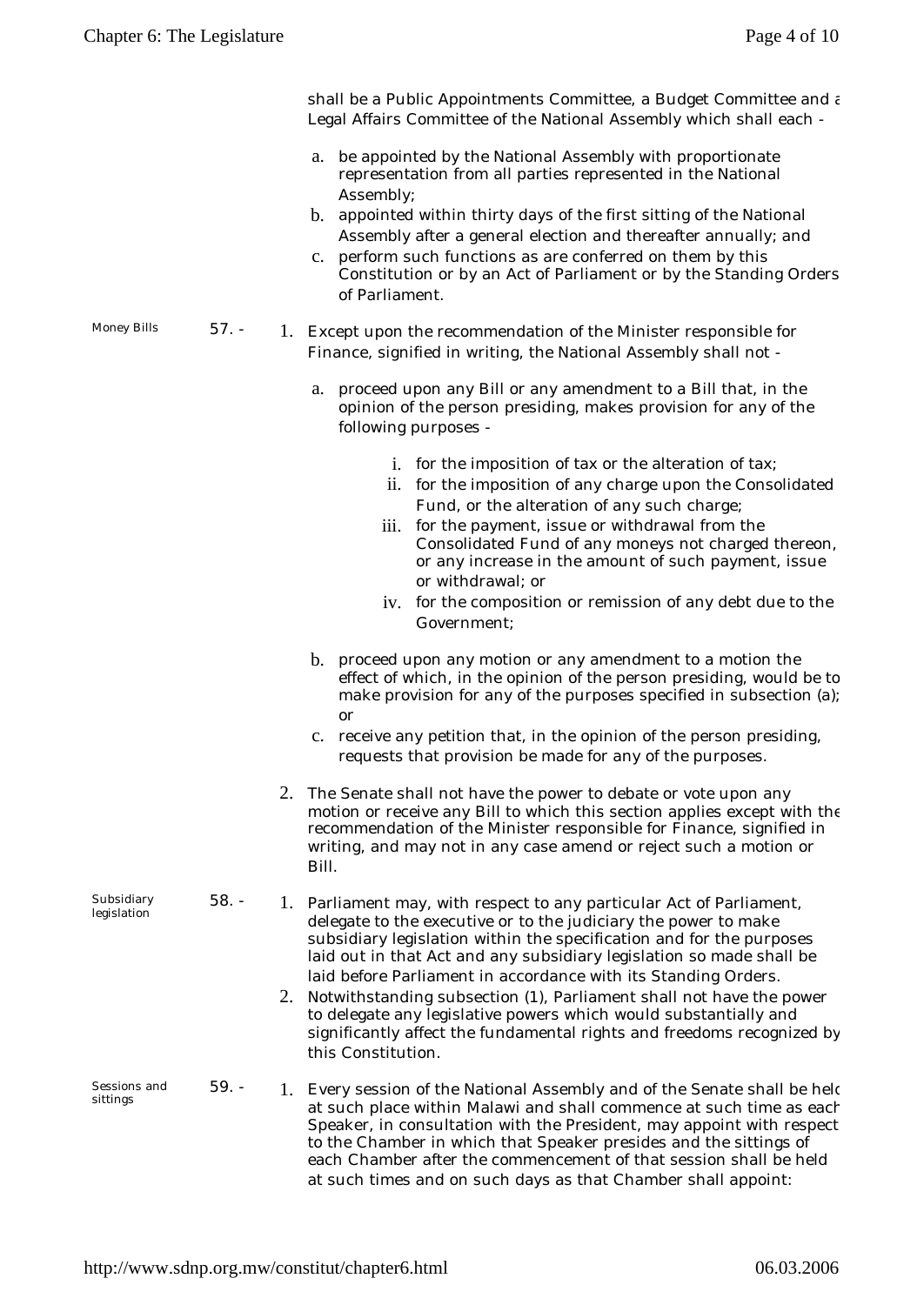Provided that a. the President, in consultation with the Speaker of the relevant Chamber, may summon, on extraordinary occasions, a meeting of the National Assembly or the Senate; and b. the President may, in consultation with the Speaker of the relevant Chamber, prorogue the National Assembly or the Senate. 2. There shall be at least two sittings of the National Assembly and of the Senate every year. Privileges and immunities 60. - 1. The Speaker, every Deputy Speaker, every member of the National Assembly and every member of the Senate shall, except in cases of treason, be privileged from arrest while going to, returning from, or while in the precincts of the National Assembly or the Senate, and shall not, in respect of any utterance that forms part of the proceedings in the National Assembly or the Senate, be amenable to any other action or proceedings in any court, tribunal or body other than Parliament. 2. All official reports and publications of Parliament or of its proceedings or of the proceedings of any committee of the Parliament shall be privileged and utterances made in the Parliament or in any committee thereof wherever published shall be protected by absolute privilege. 3. The National Assembly and the Senate shall each have the power to conduct investigations and exercise the power to subpoena the attendance of any person or office holder whosoever as required in connexion with the prudent exercise of the respective functions of each Chamber. Member's interests 61. - 1. A member of the Parliament, where he or she has a direct or indirect material interest in a matter being discussed by the Chamber of which he or she is a member, shall a. disclose such interest to that Chamber; and b. not be entitled to vote on that matter without leave of that Chamber. 2. Where a member of Parliament fails to disclose a material interest in accordance with subsection (1) that member shall be guilty of contempt of the Chamber of which he or she is a member. Composition of the National Assembly 62. - 1. The National Assembly shall consist of such number of seats representing every constituency in Malawi, as shall be determined by the Electoral Commission. 2. Each constituency shall freely elect any person, subject to this Constitution and an Act of Parliament, to represent it as a member of the National Assembly in such manner as may be prescribed by this Constitution or an Act of Parliament. Vacancies in the National Assembly 31 of 1994 63. - 1. The seat of a member of the National Assembly shall become vacant a. if the National Assembly has been dissolved; b. if the member dies or resigns his or her seat; c. if the member ceases to be a citizen of Malawi; d. if the member assumes the office of President or Vice-President, or becomes a member of the Senate; e. if any circumstances arise that, if he or she were not a member of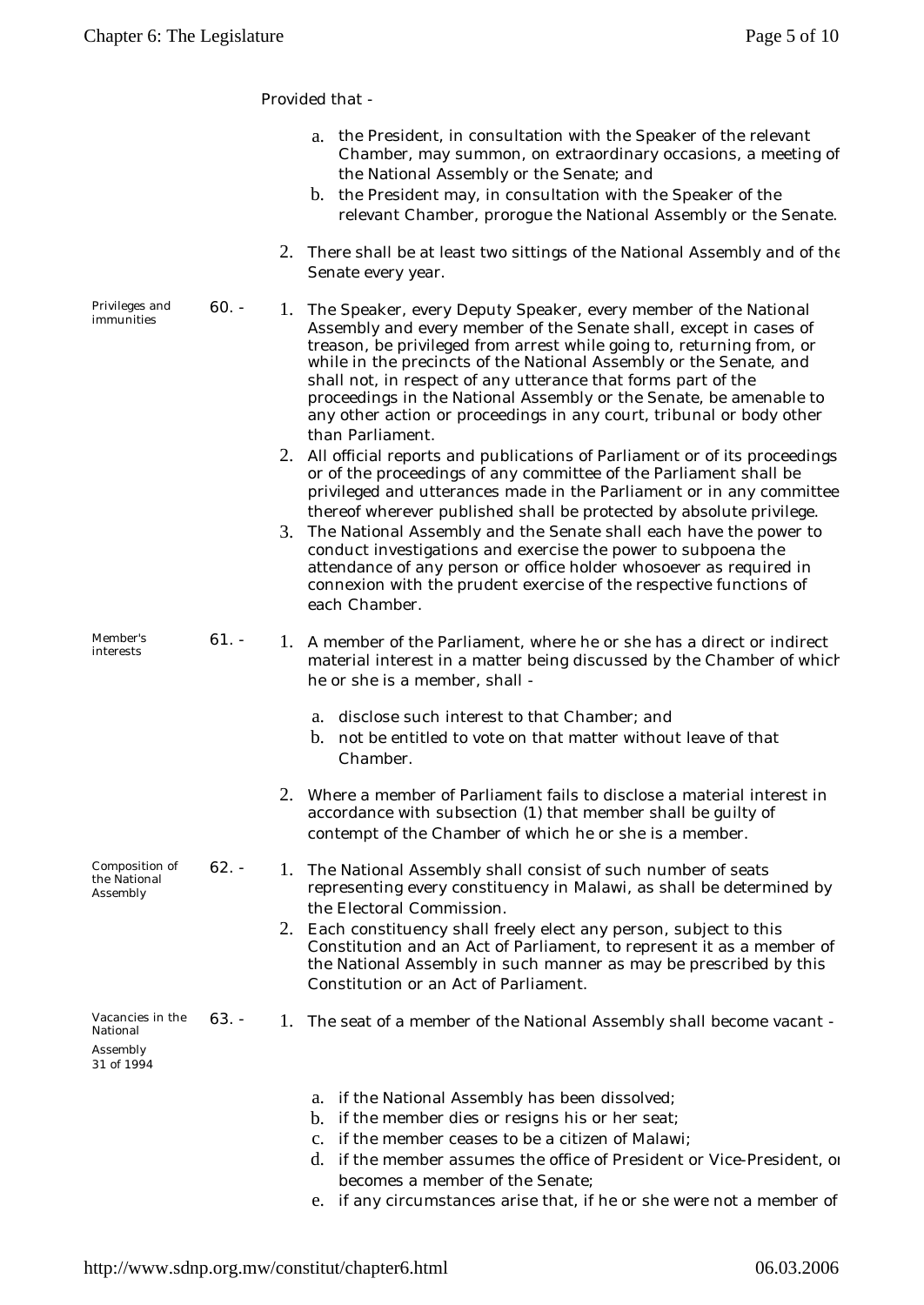|                                            |         |    | the National Assembly, would cause that member to be<br>disqualified for election under this Constitution or any other Act o<br>Parliament;<br>f.<br>if the National Assembly declares a member's seat vacant in<br>accordance with such Standing Orders as may permit or prescribe<br>the removal of a member for good and sufficient reason provided<br>that they accord with the principles of natural justice; or<br>if a member is subject to recall by his or her constituency in<br>g.<br>accordance with the provisions of this Constitution or of an Act of<br>Parliament. |
|--------------------------------------------|---------|----|-------------------------------------------------------------------------------------------------------------------------------------------------------------------------------------------------------------------------------------------------------------------------------------------------------------------------------------------------------------------------------------------------------------------------------------------------------------------------------------------------------------------------------------------------------------------------------------|
|                                            |         |    | 2. The Speaker of the National Assembly shall give notice in the Gazette<br>in the event that the seat of any member of the Assembly shall become<br>vacant under this section:                                                                                                                                                                                                                                                                                                                                                                                                     |
|                                            |         |    | Provided that -                                                                                                                                                                                                                                                                                                                                                                                                                                                                                                                                                                     |
|                                            |         |    | a. Parliament shall make provision for holding by-elections to fill any<br>vacancy that shall occur;<br>b. any by-election to fill a vacancy that occurs shall be held within<br>sixty days after the seat of the member becomes vacant or, if in<br>the opinion of the Speaker the circumstances do not so admit,<br>then as expeditiously as possible after the expiry of that period;<br>and                                                                                                                                                                                     |
|                                            |         |    | c. any member elected at a by-election shall serve until such time as<br>his or her seat becomes vacant in accordance with subsection (1).                                                                                                                                                                                                                                                                                                                                                                                                                                          |
|                                            |         | 3. | The Speaker may, upon a motion of the National Assembly, postpone<br>the declaration of a vacant seat for such period as that motion<br>prescribes so as to permit any member to appeal to a court or other<br>body to which an appeal lies against a decision which would require<br>that member to vacate his or her seat in accordance with this section.                                                                                                                                                                                                                        |
| Recall of<br>members                       | 64.     |    | * (Repealed by Act No. 6 of 1995).                                                                                                                                                                                                                                                                                                                                                                                                                                                                                                                                                  |
| Crossing the<br>floor                      | $65. -$ |    | 1. The Speaker shall declare vacant the seat of any member of the<br>National Assembly who was, at the time of his or her election, a<br>member of one political party represented in the National Assembly,<br>other than by that member alone but who has voluntarily ceased to be<br>a member of that party and has joined another political party<br>represented in the National Assembly.                                                                                                                                                                                      |
|                                            |         |    | 2. Notwithstanding subsection (1), all members of all parties shall have<br>the absolute right to exercise a free vote in any and all proceedings of<br>the National Assembly, and a member shall not have his or her seat<br>declared vacant solely on account of his or her voting in contradiction<br>to the recommendations of a political party, represented in the<br>National Assembly, of which he or she is a member.                                                                                                                                                      |
| Functions and<br>powers of the<br>National | $66. -$ |    | 1. The National Assembly shall be a directly elected Chamber the<br>primary purpose of which shall be legislative and which shall Assembly<br>have power, subject to this Constitution, to -                                                                                                                                                                                                                                                                                                                                                                                        |
|                                            |         |    | a. receive, amend, accept or reject Government Bills and Private<br>Bills;<br>b. initiate Private Member's Bills on the motion of any member and<br>amend, accept or reject all Private Member's Bills;<br>c. receive, amend, accept or reject any Bills remitted from the<br>Senate;                                                                                                                                                                                                                                                                                               |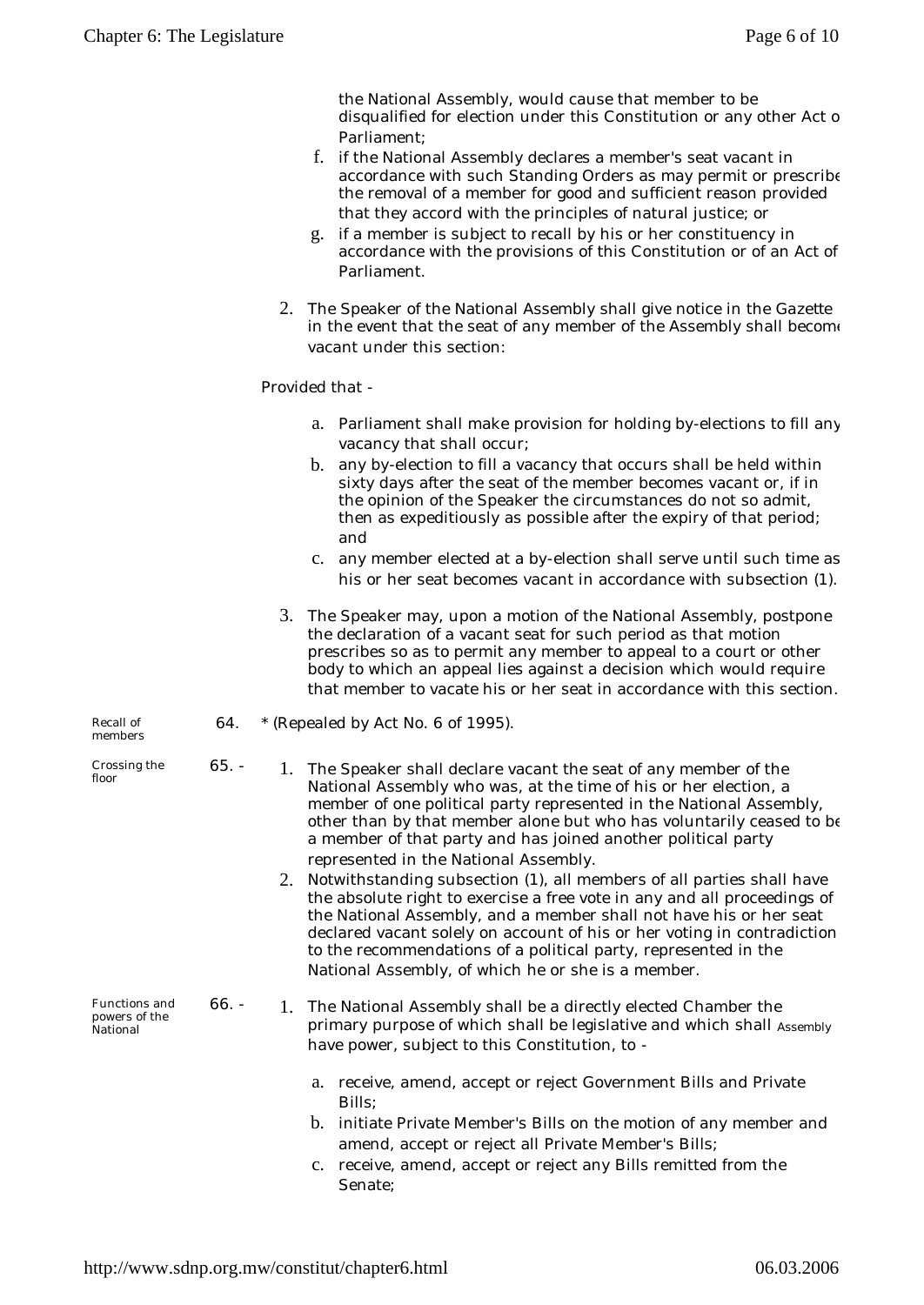|                                                          |         |  | d. debate and vote motions in relation to any matter including<br>motions to indict and convict the President or Vice-President by<br>impeachment;<br>e. exercise such other functions and powers as are conferred on it by<br>this Constitution; and<br>f. take all actions incidental to and necessary for the proper exercise<br>of its functions.              |
|----------------------------------------------------------|---------|--|--------------------------------------------------------------------------------------------------------------------------------------------------------------------------------------------------------------------------------------------------------------------------------------------------------------------------------------------------------------------|
|                                                          |         |  | 2. For the purposes of this Constitution -                                                                                                                                                                                                                                                                                                                         |
|                                                          |         |  | a Government Bill shall be a Bill promulgated by the Government<br>a.<br>and introduced to Parliament on behalf of the Government;<br>b. a Private Bill shall be -                                                                                                                                                                                                 |
|                                                          |         |  | i. promulgated by an agency that is not part of the<br>Government; and<br>introduced to Parliament on behalf of that agency where<br>$\overline{\mathbf{11}}$ .<br>that agency is mandated by an Act of Parliament so to<br>do;                                                                                                                                    |
|                                                          |         |  | c. a Private Member's Bill shall be -                                                                                                                                                                                                                                                                                                                              |
|                                                          |         |  | i. promulgated by a member of Parliament; and<br>ii. introduced by that member in the Chamber of which he<br>or she is a member in accordance with the procedure of<br>that Chamber.                                                                                                                                                                               |
| Dissolution of<br>the National<br>Assembly<br>38 of 1998 | $67. -$ |  | 2. The National Assembly shall stand dissolved on the 20 <sup>th</sup> of March in<br>the fifth year after its election, and the polling day for the general<br>elections for the next National Assembly shall be the Tuesday in the<br>third week of May that year:                                                                                               |
|                                                          |         |  | Provided that where it is not practicable for the polling to be held on<br>the Tuesday in the third week of May, the polling shall be held on a<br>day, within seven days from that Tuesday, appointed by the Electoral<br>Commission.                                                                                                                             |
|                                                          |         |  | 3. This section shall not preclude the Electoral Commission from setting<br>other days for polling in the general election for special classes or<br>categories of voters, provided that such polling takes place not more<br>two days, before after the polling day, excluding Sundays.<br>4. The first meeting of the National Assembly shall commence on a date |
|                                                          |         |  | to be appointed by the President occurring within forty-five days after                                                                                                                                                                                                                                                                                            |

- to be appointed by the President occurring within forty-five days after the polling day or, where polling takes place on more than one day, within forty-five days after the last polling day .
- 5. If, between the dissolution of the National Assembly and the general election that follows, the President is of the opinion that a constitutional crisis or emergency has arisen which requires urgent legislation or consideration by the National Assembly, he or she may reconvene the National Assembly for that purpose alone but in any event, that reconvened National Assembly shall stand dissolved on the date of the general election.
- 6. Notwithstanding the dissolution of the National Assembly on the date specified in subsection (1), every person who, immediately before the dissolution of the National Assembly in accordance with subsection (1), is a member of the National Assembly shall be entitled to receive his or her remuneration and other benefits up to and including the

http://www.sdnp.org.mw/constitut/chapter6.html 06.03.2006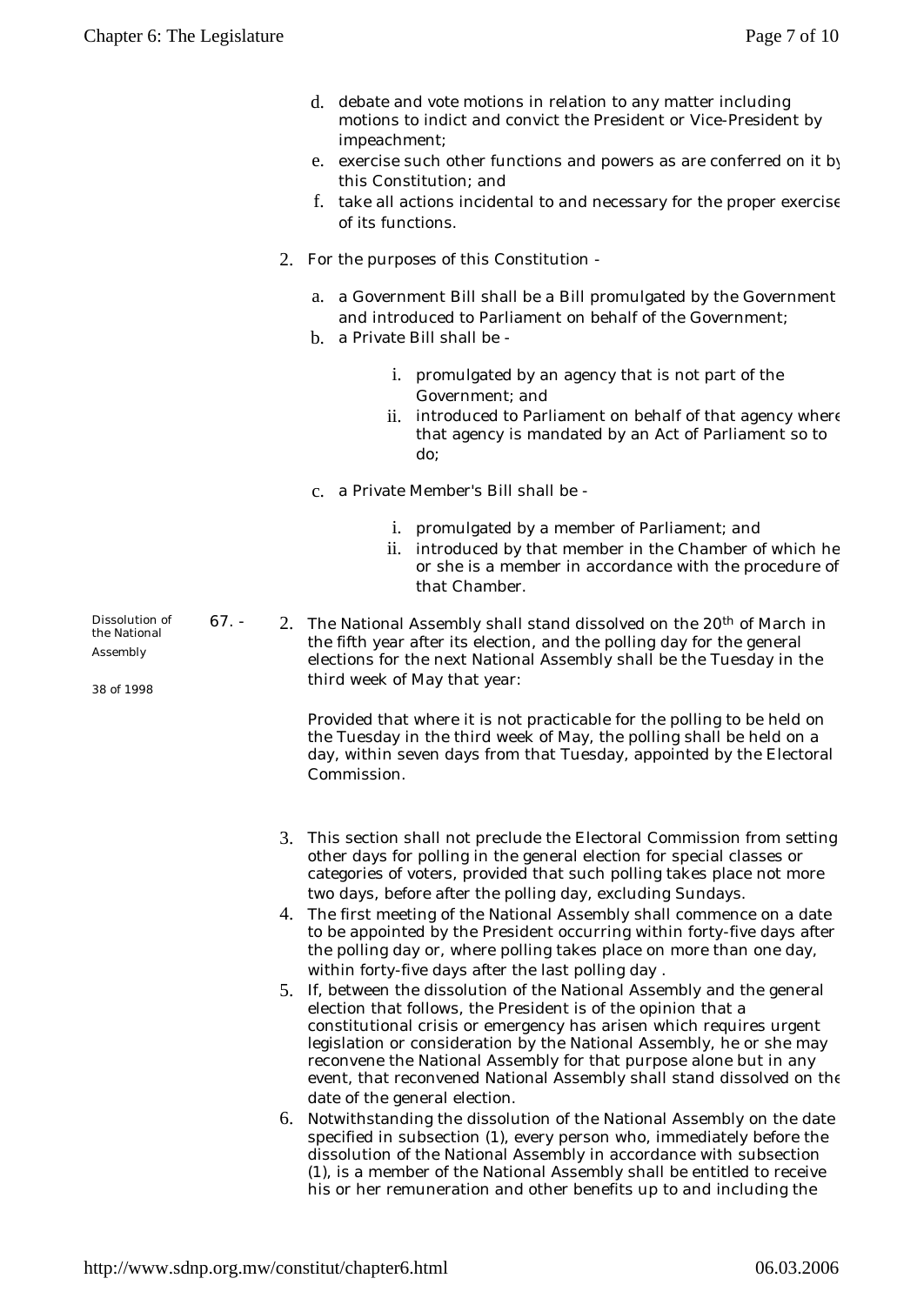last day preceding the general election.

Composition of the Senate

68. - 1. The Senate shall consist of eighty members as follows -

- a. one Senator from each District, registered as a voter in that District and elected by the District Council of that District in secret ballot within thirty days of each local government election;
- b. one Senator from each District, being a Chief registered as a voter in that District and elected by a caucus of all the Chiefs of that District in secret ballot within thirty days of each local government election;
- c. thirty-two other Senators who shall be elected by a two-thirds majority of sitting members of the Senate on the basis of nominations by the Nominations Committee provided for in subsection (2) from all of the following sectors
	- i. interest groups, who shall include representatives from women's organizations, the disabled and from health, education, farming and business sectors, and from trade unions;
	- ii. society, who shall be such persons as are generally recognized for their outstanding service to the public or contribution to the social, cultural, or technological development of the nation; and
	- iii. religion, who shall include representatives of the major religious faiths in Malawi.
- 2. There shall be a Nominations Committee of the Senate which shall be formed within forty-five days of each local government election for the purpose of nominating the representatives referred to in subsection (1) (c) and which shall consist of the Speaker of the National Assembly, the Ombudsman, and seven members, being Senators elected under subsections (1) (a) or (b), appointed by the National Assembly on a motion by the Speaker of the National Assembly.
- 3. A Senator may be elected or nominated for an indefinite number of subsequent terms, unless otherwise disqualified or removed.
- 4. The Nominations Committee shall endeavour to ensure, when considering nominations, that the Senate is proportionally representative of the various groups in Malawian society and therefore shall seek to ensure, so far as it is possible, that one-half of the members of the Senate are women.

| Vacancies in the $69 -$<br>Conto | 1. The seat of a member of the Senate shall become vacant - |
|----------------------------------|-------------------------------------------------------------|
|                                  |                                                             |

- a. if the Senate has been dissolved;
- b. if a member dies or resigns his or her seat;
- c. if a member ceases to be a citizen of the Republic;
- d. if a member assumes the office of President or Vice-President, Minister or Deputy Minister or becomes a member of the National Assembly;
- e. if any circumstances arise that, if he or she were not a member of the Senate, would cause that member to be disqualified for nomination or election under this Constitution or an Act of Parliament; or
- f. if the Senate declares a member's seat vacant in accordance with such rules and Standing Orders as may permit or provide for the removal of a member for good and sufficient reason provided that they accord with the principles of natural justice.

Senate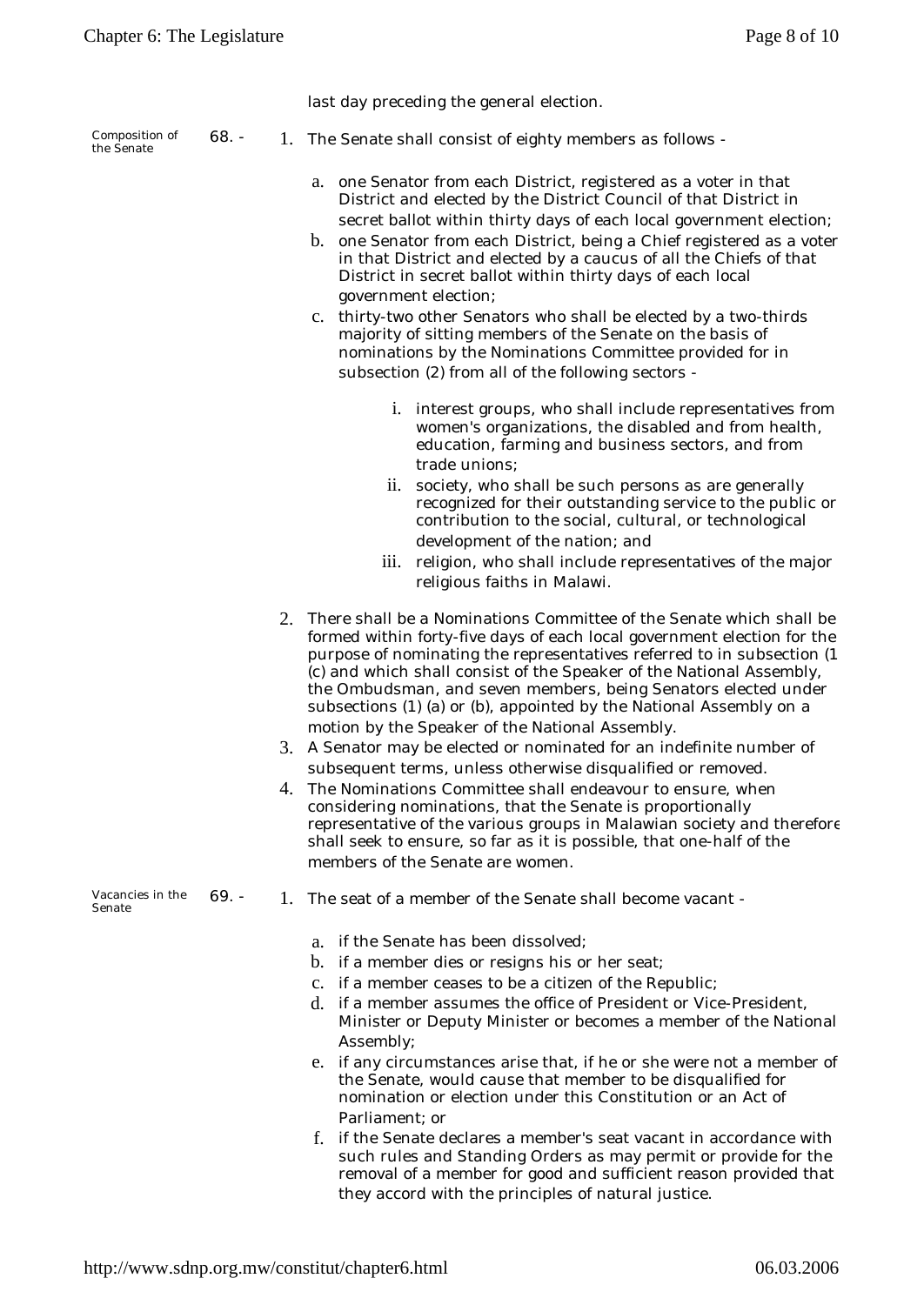- 2. The Speaker of the Senate shall give notice to the Electoral Commission and in the *Gazette* in the event that the seat of any member of the Senate becomes vacant under this section.
- 3. Where the seat of a member of the Senate is declared vacant by virtue of this section
	- a. if that member was elected by a District Council, then the Electoral Commission shall notify the Council of that District which elected that member to declare an election within thirty days of the seat becoming vacant;
	- b. if that member was elected by Chiefs, then the Speaker of the Senate shall notify the Chiefs of the District from where that member was elected so as to convene the relevant caucus of Chiefs for the election of another member;
	- c. if that member is a sector representative, then the Speaker of the Senate shall convene the Nominations Committee of the Senate which shall put forward nominations for appointment to the Senate.
- Functions and powers of the Senate
	- 70. The Senate shall be an indirectly elected chamber purpose the primary of which shall be deliberative and which shall have power, subject to this Constitution, to
		- a. receive, scrutinize and amend Bills from the National Assembly;
		- b. vote motions to confirm or remit Bills passed by the National Assembly;
		- c. debate any issue on its own motion, initiate Private Member's Bills and vote motions in respect of any matter, including motions to indict or convict the President or Vice-President by impeachment;
		- d. exercise such other functions and powers as are conferred on it by this Constitution;
		- e. carry out such other functions as may be delegated to it by an Act of Parliament; and
		- f. take all actions incidental to and necessary for the proper exercise of its functions.

Scrutiny by the Senate

- 71. 1. All Bills shall be laid before the Senate.
	- 2. Any member of the Senate may, in respect of a Bill laid before the Senate
		- a. within fourteen days of that Bill being laid, raise a motion to debate that Bill in full readings; or
		- b. after fourteen days, but before the lapse of forty days, raise a motion to remit the Bill to the National Assembly.
	- 3. Any Bill laid before the Senate which has not been the subject of a motion to debate within the meaning of this section shall after the lapse of forty days, be presented for assent by the President.
	- 4. Where a Bill is debated under subsection (2) (a), it shall be passed back to the Speaker of the National Assembly who shall certify that it is
		- a. without amendment, in which case the Speaker shall present it for assent by the President; or
		- b. amended, in which case the Bill shall be laid before the National Assembly for fourteen days, provided that if no motion to debate the Bill in full is raised by any member of the National Assembly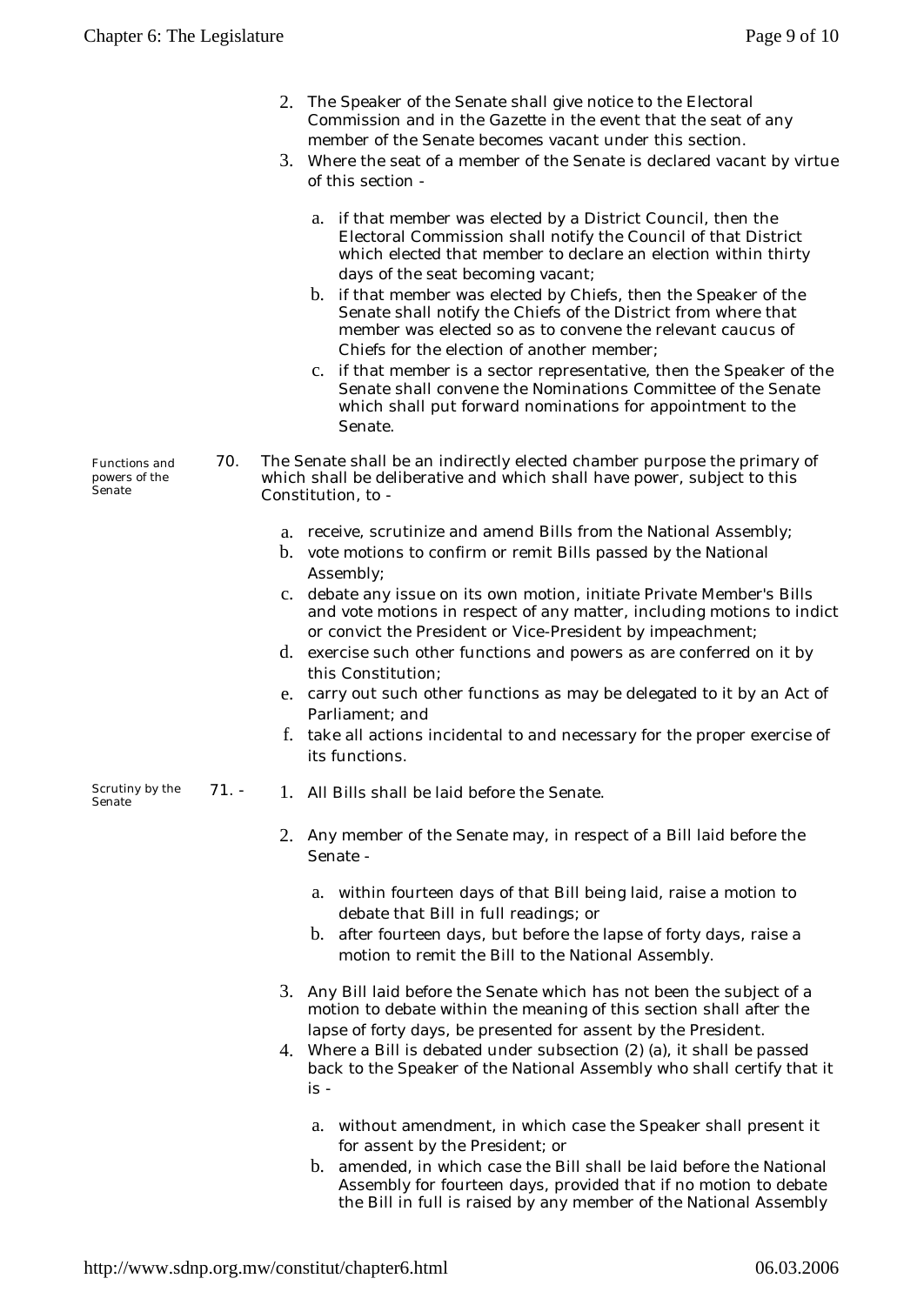|                                  |         | within that time it shall be presented in amended form for assent<br>by the President.                                                                                                                                                                                                                                                                                                                                                                                                |
|----------------------------------|---------|---------------------------------------------------------------------------------------------------------------------------------------------------------------------------------------------------------------------------------------------------------------------------------------------------------------------------------------------------------------------------------------------------------------------------------------------------------------------------------------|
|                                  |         | 5. Where a Bill has been remitted by the Senate by virtue of a majority<br>vote in favour of a motion under subsection (2) (b) -                                                                                                                                                                                                                                                                                                                                                      |
|                                  |         | a. the Senate shall give written reasons for that remittance; and<br>b. the Speaker of the National Assembly shall table the Bill which<br>may be further debated and amended, and if passed by a majority<br>of all the members of the National Assembly, may be presented for<br>assent by the President.                                                                                                                                                                           |
|                                  |         | 6. Where a Private Member's Bill has been initiated and passed by the<br>Senate it shall be sent to the Speaker of the National Assembly who<br>shall table that Bill which may be further debated and amended and,<br>if passed by a majority of the National Assembly, the Bill shall be<br>presented for assent by the President.                                                                                                                                                  |
| Dissolution of<br>the Senate     | 72.     | The Senate shall continue from the date of its first sitting, being no later<br>than thirty days after a Local Government election after any dissolution,<br>until it dissolves sixty days before the next Local Government elections:                                                                                                                                                                                                                                                |
|                                  |         | Provided that the life of the Senate shall not, in any case, be longer than<br>three years.                                                                                                                                                                                                                                                                                                                                                                                           |
| Presidential<br>assent           | $73. -$ | 1. Where a Bill is presented to the President for assent, the President<br>shall either assent or withhold assent and shall do so within twenty-                                                                                                                                                                                                                                                                                                                                      |
| 6 of 1995                        |         | one days from the date the Bill is presented to him or her.<br>2. Where the President withholds assent to a Bill, the Bill shall be<br>returned to the Speaker of the National Assembly by the President<br>with a notification that the President's assent has been withheld,<br>including reasons therefor, and the Bill shall not be again debated by<br>the National Assembly until after the expiry of twenty-one days from<br>the date of the notification of that withholding. |
|                                  |         | 3. If the Bill is debated again and passed by a majority of the National<br>Assembly at any time between the date of the expiry of the twenty-one<br>days referred to in subsection (2) and three months from that date,<br>the Bill shall again be presented for assent by the President.                                                                                                                                                                                            |
|                                  |         | 4. Where a Bill is again presented to the President for assent in<br>accordance with subsection (3), the President shall assent to the Bill<br>within twenty-one days of its presentation.                                                                                                                                                                                                                                                                                            |
|                                  |         | 5. When a Bill that has been duly passed is assented to in accordance<br>with this Constitution, the Clerk shall cause it to be published<br>immediately in the Gazette.                                                                                                                                                                                                                                                                                                              |
| The coming into<br>force of laws | 74.     | No law made by Parliament shall come into force until it has been published<br>in the Gazette, but Parliament may prescribe that a law shall not come into                                                                                                                                                                                                                                                                                                                            |

force until some later date, after its publication in the *Gazette*.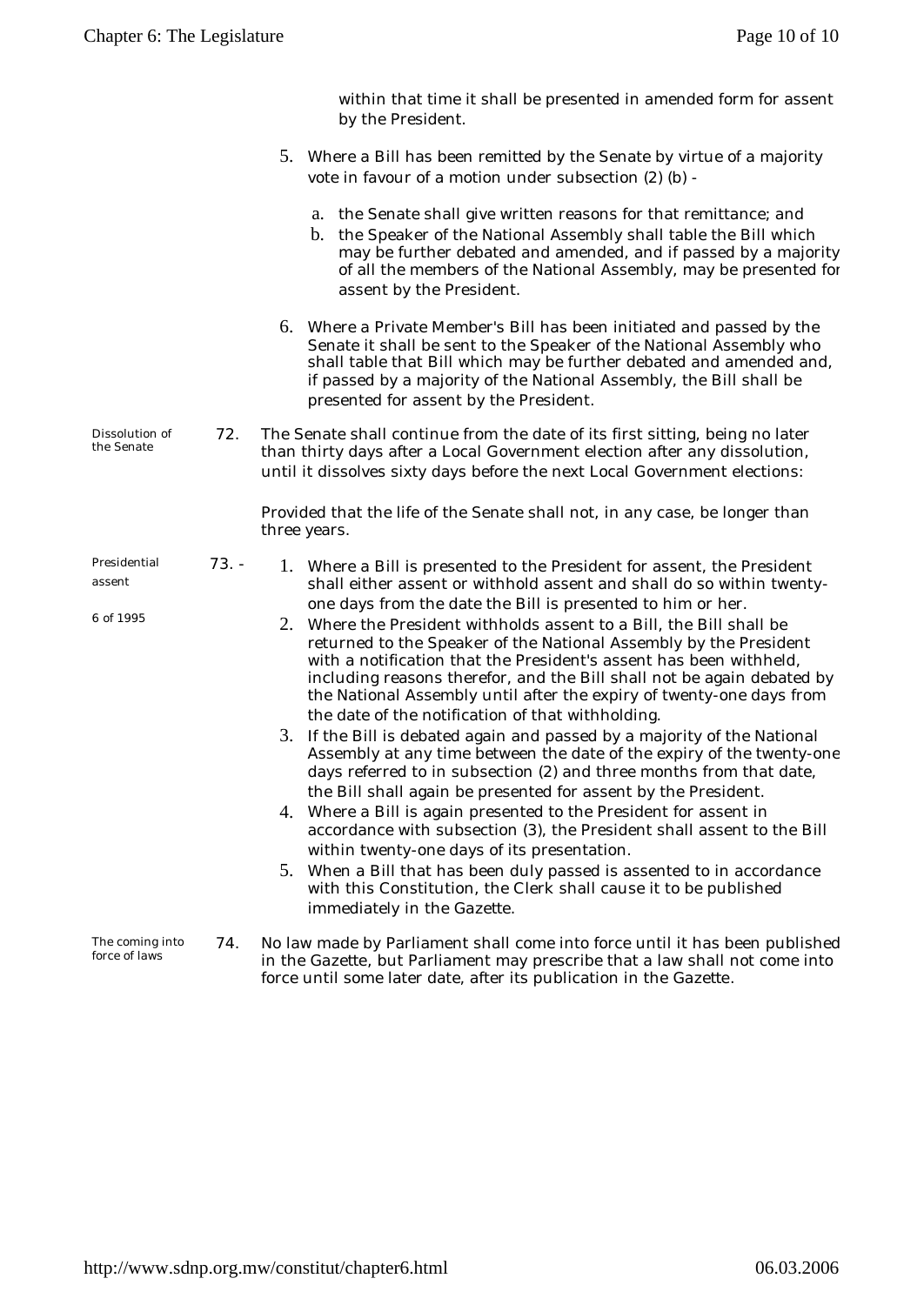| <b>CHAPTER VII</b>   |         |                                                                                                                                                                                                                                                                                                                                                                                                                                                                                                                                                                                                                                 |
|----------------------|---------|---------------------------------------------------------------------------------------------------------------------------------------------------------------------------------------------------------------------------------------------------------------------------------------------------------------------------------------------------------------------------------------------------------------------------------------------------------------------------------------------------------------------------------------------------------------------------------------------------------------------------------|
|                      |         | <b>ELECTIONS</b>                                                                                                                                                                                                                                                                                                                                                                                                                                                                                                                                                                                                                |
| The Electoral        | $75. -$ | 1. There shall be an Electoral Commission which shall consist<br>Commission of a Chairman who shall be a Judge nominated i<br>behalf by the Judicial Service Commission and such other me<br>not being less than six, as may be appointed in accordance w<br>Act of Parliament.<br>A person shall not be qualified to hold the office of a member<br>2.<br>Electoral Commission if that person is a Minister, Deputy Mir<br>member of Parliament or a person holding public office.<br>Subject to this section, a person shall cease to be a member o<br>3.<br>Electoral Commission -                                           |
|                      |         | a. at the expiration of four years from the date of his or her<br>appointment, unless re-appointed to a new four-year ter<br>b. if any circumstances arise that, if that person were not $\epsilon$<br>member of the Electoral Commission, he or she would b<br>disqualified for appointment as such.                                                                                                                                                                                                                                                                                                                           |
|                      |         | 4. A member of the Electoral Commission may be removed from<br>the President on the recommendation of the Public Appointme<br>Committee on the grounds of incapacity or incompe-tence in 1<br>performance of the duties of that office.                                                                                                                                                                                                                                                                                                                                                                                         |
| Powers and functions | $76. -$ | 1. The Electoral Commission shall exercise such functions in rel<br>elections as are conferred upon it by this Constitution or by a<br>Parliament.<br>The duties and functions of the Electoral Commission shall in<br>2.<br>to determine constituency boundaries impartially on the<br>a.<br>ensuring that constituencies contain approxi-mately equ<br>numbers of voters eligible to register, subject only to<br>considerations of -                                                                                                                                                                                         |
|                      |         | population density;<br>$\mathbf{1}$ .<br>ii.<br>ease of communication; and<br>geographical features and existing administrative are<br>iii.<br>a. to review existing constituency boundaries at intervals o<br>more than five years and alter them in accordance with<br>principles laid down in subsection (2) (a);<br>b. to determine electoral petitions and complaints related t<br>conduct of any elections;<br>c. to ensure compliance with the provisions of this Constit<br>and any other Act of Parliament; and<br>d. to perform such other functions as may be prescribed by<br>Constitution or an Act of Parliament. |
|                      |         | 3. Any person who has petitioned or complained to the Electoral<br>Commission shall have a right to appeal to the High Court age<br>determinations made under subsections (2) (c) and (2) (d).<br>The Electoral Commission shall exercise its powers, functions<br>4.<br>duties under this section independent of any direction or inte                                                                                                                                                                                                                                                                                         |

by other authority or any person.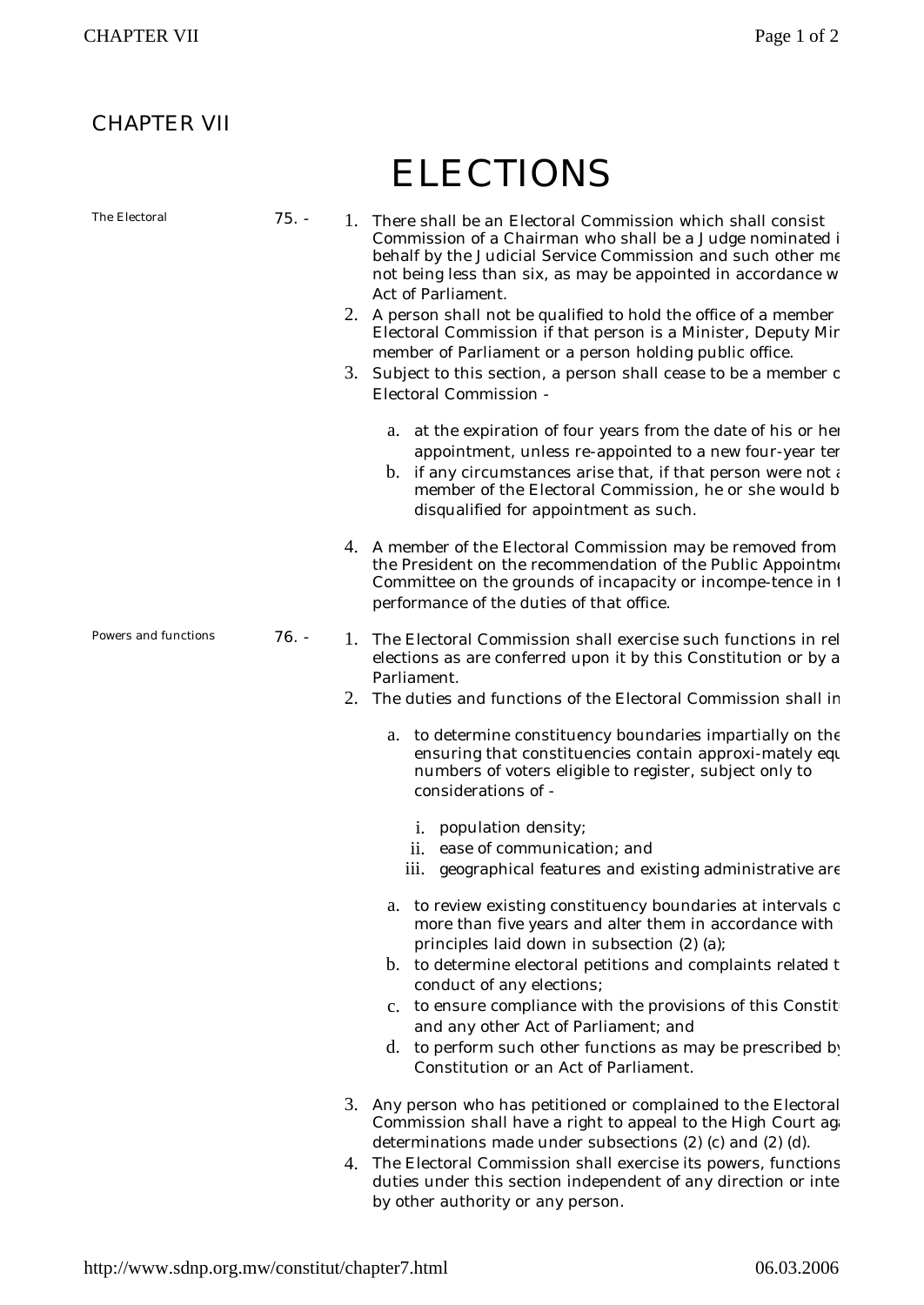- 5. Without prejudice to subsection (3)
	- a. the High Court shall have jurisdiction to entertain applications. for judicial review of the exercise by the Electoral Comm its powers and functions to ensure that such powers and functions were duly exercised in accordance with this Constitution or any Act of Parliament; and
	- b. the National Assembly shall confirm all determinations by Electoral Commission with regard to the drawing up of constituency boundaries but may not alter the boundari constituency, except upon the recommendation of the  $E$ Commission.
- The franchise 6 of 1995  $\overline{77. 1}$ . All persons shall be eligible to vote in any general election, bypresidential election, local government election or referendum only to this section.
	- 2. Subject to subsection  $(3)$ , a person shall be qualified to be reg as a voter in a constituency if, and shall not be so qualified un the date of the application for registration that person
		- a. is a citizen of Malawi or, if not a citizen, has been ordina resident in the Republic for seven years;
		- b. has attained the age of eighteen years; and
		- c. is ordinarily resident in that constituency or was born there or is employed or carries on a business there.
	- 3. No person shall be qualified for registration as a voter in a constituency if that person
		- a. is under any law in force in the Republic adjudged or otl declared to be mentally incompetent;
		- b. is under sentence of death imposed by a court having jurisdiction in the Republic, either before or after the ap day; or
		- c. is disqualified from registration as a voter on the ground or her having been convicted of any violation of any law to elections passed by Parliament and in force at the tim after, the commencement of this Constitution, but such disqualification shall be valid only with respect to registration the election in question and the person so disqualified shall qualified to be registered as a voter in the next or any subsequent election.
	- 3. Where any person is qualified to be registered in more than or constituency as a voter, he or she may be so registered only in the constituencies.
	- 4. No person shall exercise more than one vote in any one election.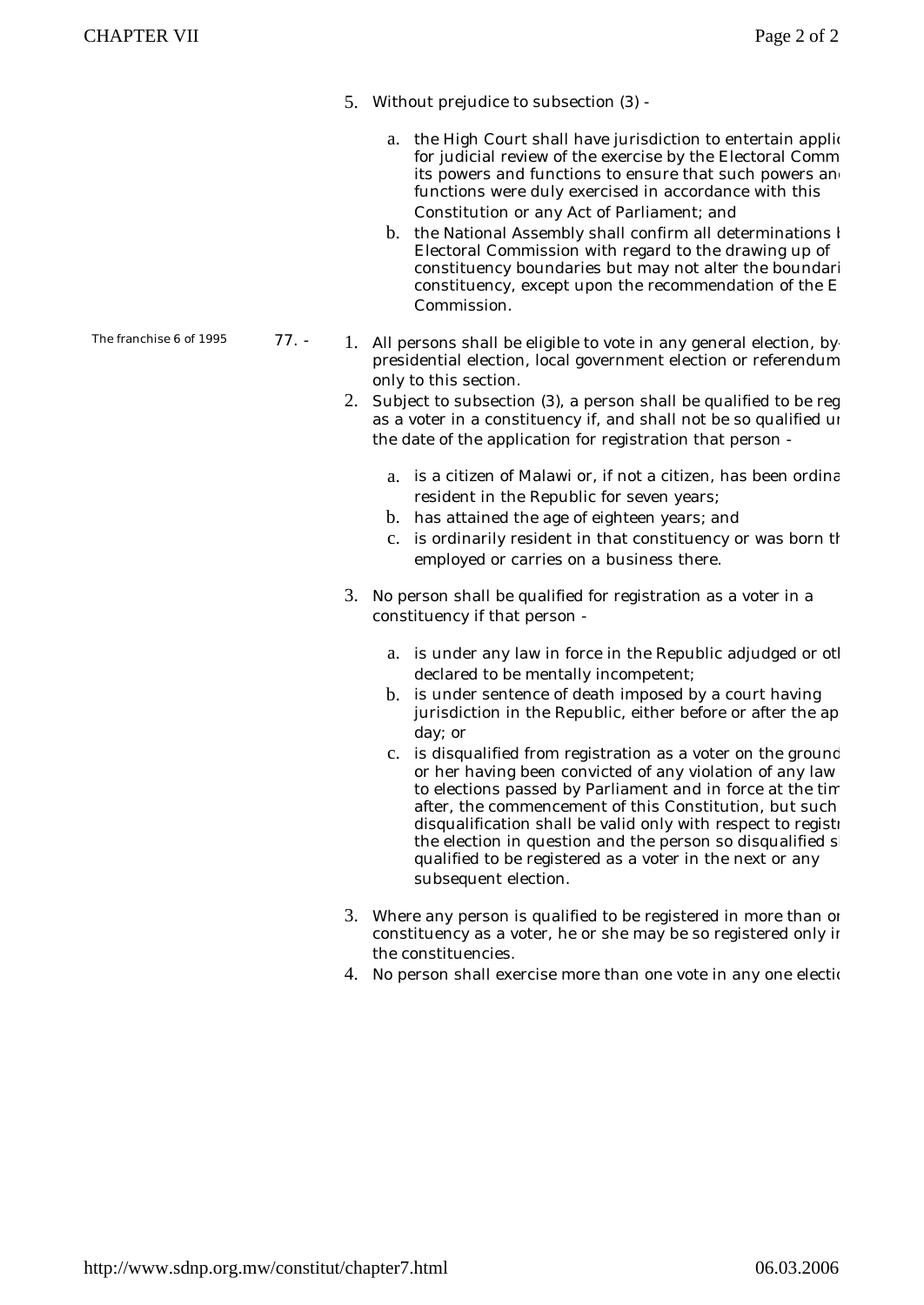#### CHAPTER VIII

Election of the President and the Vice-President

31 of 1994 6 of 1995 38 of 1998

# THE EXECUTIVE

- The President 78. There shall be a President of the Republic who shall be Head State and Government and the Commander-in-Chief of the Defence Forces of Malawi.
- Vice-Presidents 31 of 1994 79. There shall be a First Vice-President and, subject to section a Second Vice-President both of whom shall assist the President and who shall exercise the powers and perform the function conferred on the First Vice-President or the Second Vice-Pre as the case may be, by this Constitution or by any Act of Parliament and by the President.
	- 80. 1. The President shall be elected in accordance with the provisions of this Constitution in such manner as may prescribed by Act of Parliament and, save where this Constitution provides otherwise, the ballot in a Presidential election shall take place concurrently with the general election for members of the National Assembly as pres by section 67 (1).
		- 2. The President shall be elected by a majority of the electorate through direct, universal and equal suffrage.
		- 3. Every presidential candidate shall declare who shall be or her First Vice-President if he or she is elected at the of his or her nomination.
		- 4. The First Vice-President shall be elected concurrently the President and the name of a candidate for the Firs President shall appear on the same ballot paper as the name of the Presidential candidate who nominated hir
		- 5. Where the President considers it desirable in the national interest so to do, he or she may appoint a person to th office of Second Vice-President and may do so upon ta his or her oath of office or at any time thereafter or up vacancy in the office of Second Vice-President; and, wl no person has been appointed to the office of Second \ President then
			- a. the provisions of this Chapter making reference to office shall be read *mutatis mutandis;* and
			- b. the office of First Vice-President shall be known as office of Vice-President as if section 79 created th $\epsilon$ of a Vice-President only:

Provided that where the President was elected on the sponsorship of a political party, then he or she shall not appoint a Second Vice-President from that political part

- 6. Notwithstanding any provision of this Constitution to contrary, a person shall only be qualified for nominati election as President or First Vice-President or for appointment as First Vice-President or Second Vice-President if that person
	- a. is a citizen of Malawi by birth or descent; and
	- b. has attained the age of thirty-five years.
- 7. No person shall be eligible for nomination as a candid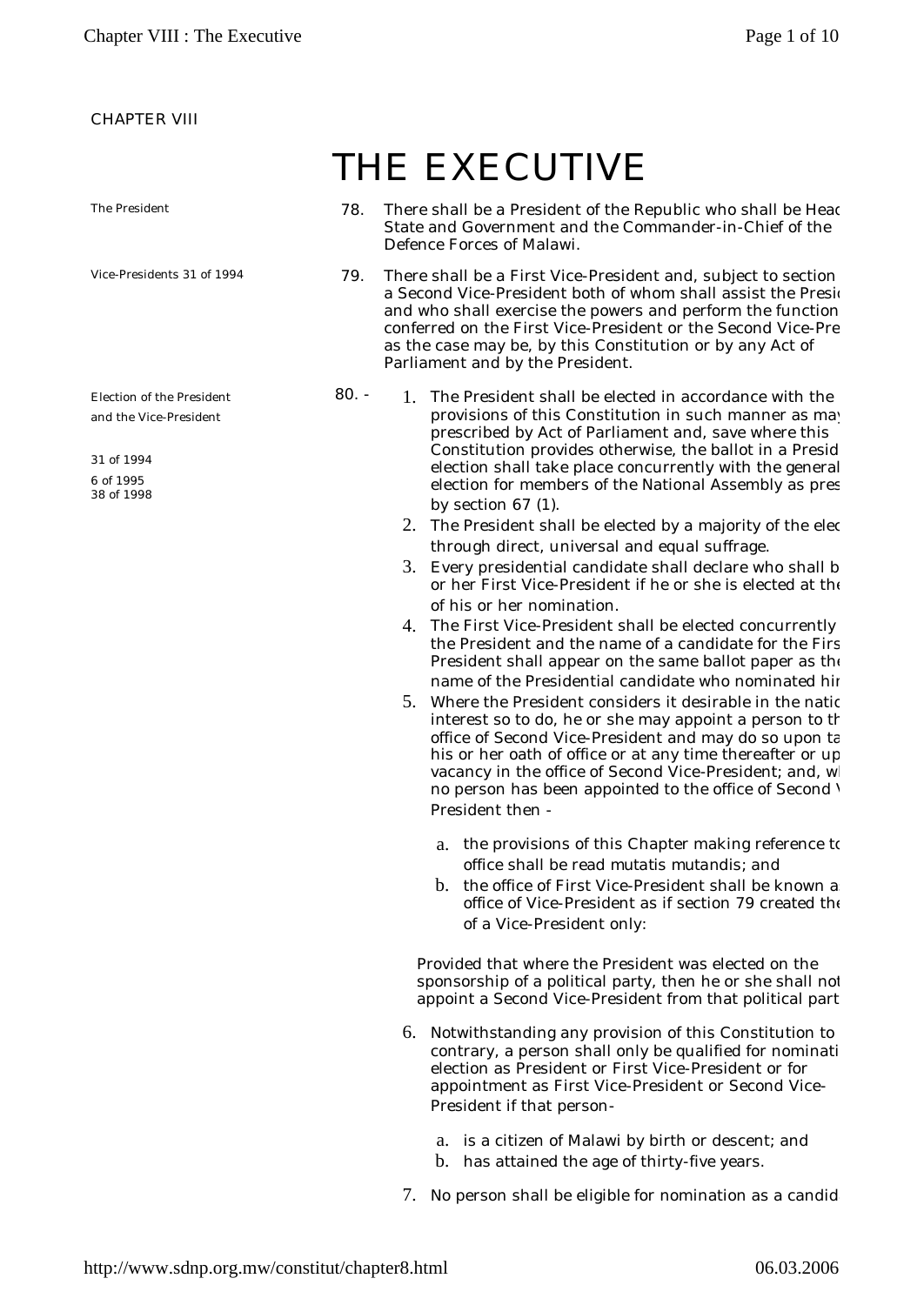election as President or First Vice-President or for appointment as first Vice-President or Second Vice-President if that person-

- a. has been adjudged or declared to be of unsound r
- b. is an undischarged bankrupt having been declare bankrupt under a law of the Republic;
- c. has, within the last seven years, been convicted b competent court of a crime involving dishonesty or moral turpitude;
- 38 of 1998 d. owes allegiance to a foreign country;
	- e. is the holder of a public office or a member of Parliament, unless that person first resigns;
	- f. is a serving Member of the Defence Forces or Mala Police Force; or
	- g. has, within the last seven years, been convicted b competent court of any violation of any law relatir election of the President or election of the member Parliament.
	- 81. 1. Before a person elected to be President or First Vice-President or appointed to be First Vice-President or Se Vice-President takes office that person shall take the following oath which shall be administered in public b Chief Justice-

"I.......do solemnly swear that I will well and truly perform... the functions of the high office of President (or Vice-President) of the Republic of Malawi, and that I will pr and defend the Constitution, and that I will do right to manner of people according to law without fear or favour affection or ill-will. So help me God."

- 2. Instead of taking an oath, the President, First Vice-Prest or Second Vice-President may, if he or she thinks fit, r an affirmation which shall be in the like form with the substitution of "affirm" for "swear", and the omission of final sentence.
- 3. A person elected to be President or appointed to be Fir Vice-President or Second Vice-President shall be swor office, in accordance with sub-section (1), within thirty of being elected or appointed.
- 4. The President, First Vice-President and Second Vice-President shall hold office until such time as his or he successor is sworn in.
- 82. The President, First Vice-President and Second Vice-Preside shall receive such salary, allowance or pension as may, from to time, be determined by an Act of Parliament in consultation with the President and shall have such adequate number of residences and personal staff, at State expense, as an Act of Parliament may prescribe.
- 83. 1. The President shall hold office for five years from the  $\epsilon$ that his or her oath of office is administered, but shall continue in office  $38 \text{ of}$  until his or her successor has be sworn in
	- 2. The First Vice-President and the Second Vice-Presider

Oath of office

31 of 1994

31 of 1994

Tenure of office

Remuneration

31 of 1994

1998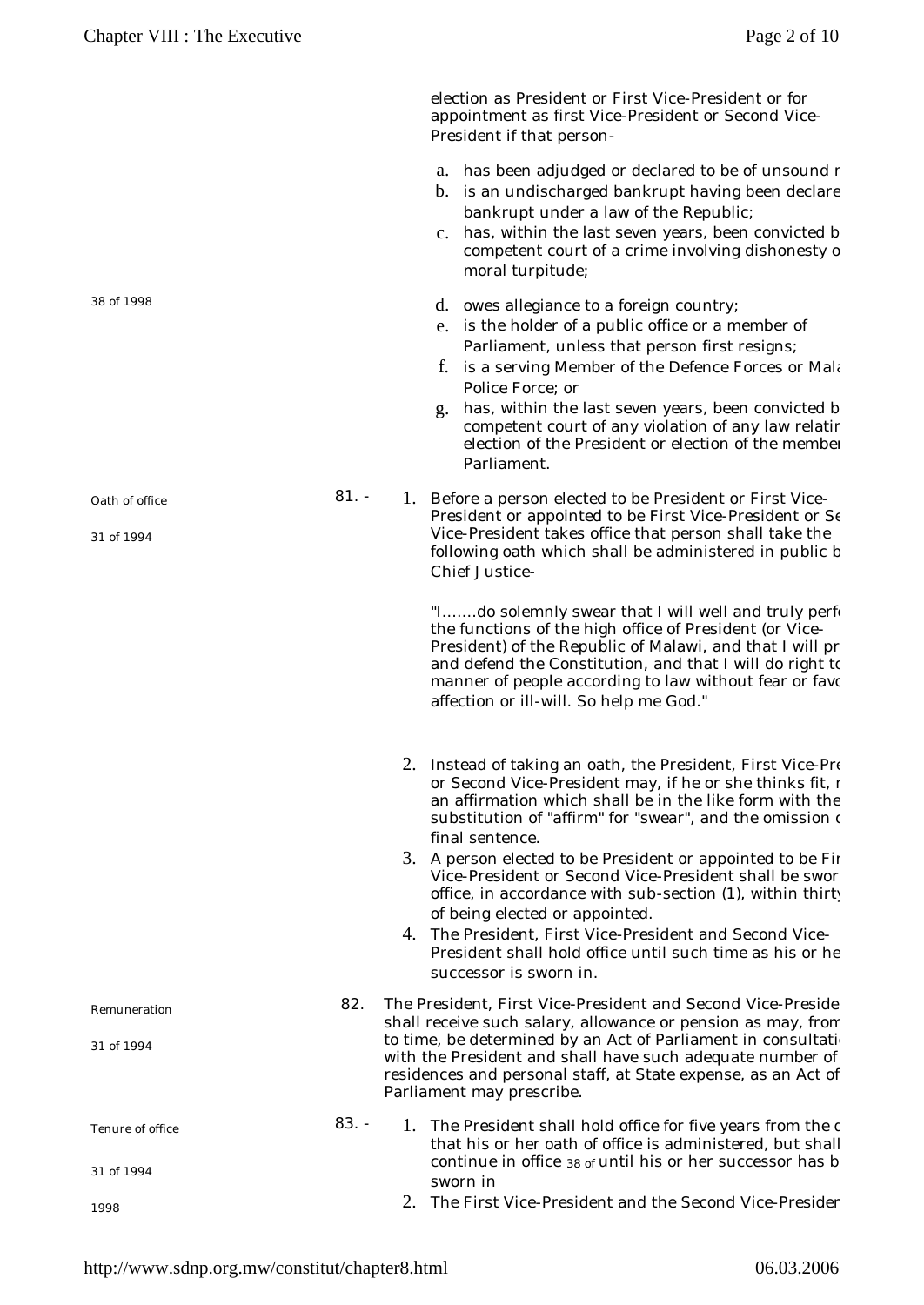hold office from the date of the administration of the o office to them until the end of the President's term of our unless their office should come to an end sooner in accordance with the provisions of this Constitution.

- 3. The President, the First Vice-President and the Second President may serve in their respective capacities a maximum of two consecutive terms, but when a perso elected or appointed to fill a vacancy in the office of President or Vice- President, the period between that election or appointment and the next election of a Pres shall not be regarded as a term.
- 4. Whenever there is a vacancy in the office of President, First Vice-President shall assume that office for the remainder of the term and shall appoint another person serve as First Vice-President for the remainder of the t
- 84. If the First Vice-President and Second Vice-President dies or resigns from office, the vacancy shall be filled for the unexpi period of that term by a person appointed by the President.
- 85. If at any time both the office of President and First Vice- Pre become vacant then the Cabinet shall elect from among its members an Acting President and Acting First Vice-President shall hold office for not more than sixty days or, where four of a Presidential term have expired, for the rest of that Presidential term term.
- 86. 1. The President or First Vice-President shall be removed office where the President or First Vice-President, as the case may be, has been indicted and convicted by impeachment.
	- 2. The procedure for impeachment shall be as laid down Standing Orders of Parliament, provided that they are accord with the principles of natural justice and that
		- a. indictment and conviction by impeachment shall be on the grounds of serious violation of the Constitution or serious breach of the written laws Republic that either occurred or came to light during the term of office of the President or the First Vice President;
		- b. indictment on impeachment shall require the affirmative vote of two-thirds of the members of the National Assembly in a committee of the whole house
		- c. conviction on impeachment shall require the affirmation vote of two-thirds of the members of both Chambers
		- d. conviction in cases of impeachment shall cause the removal, and disqualification from future office, of office holder; and
		- e. conviction by way of impeachment shall not act as to legal proceedings.
	- 3. The President shall have power to remove the Second President from office.
- 87. 1. Whenever the President is incapacitated so as to be unable to discharge the powers and duties of that office, the  $\ell$ 1995First Vice-President shall act as President, until such time, in the President's term of office, as the President able to resume his or her functions.

Death or resignation Vice-President

31 of 1994

Vacancy of office of President and Vice-President

31 of 1994

Removal from office

31 of 1994

6 of 1995

Incapacity

31 of 1994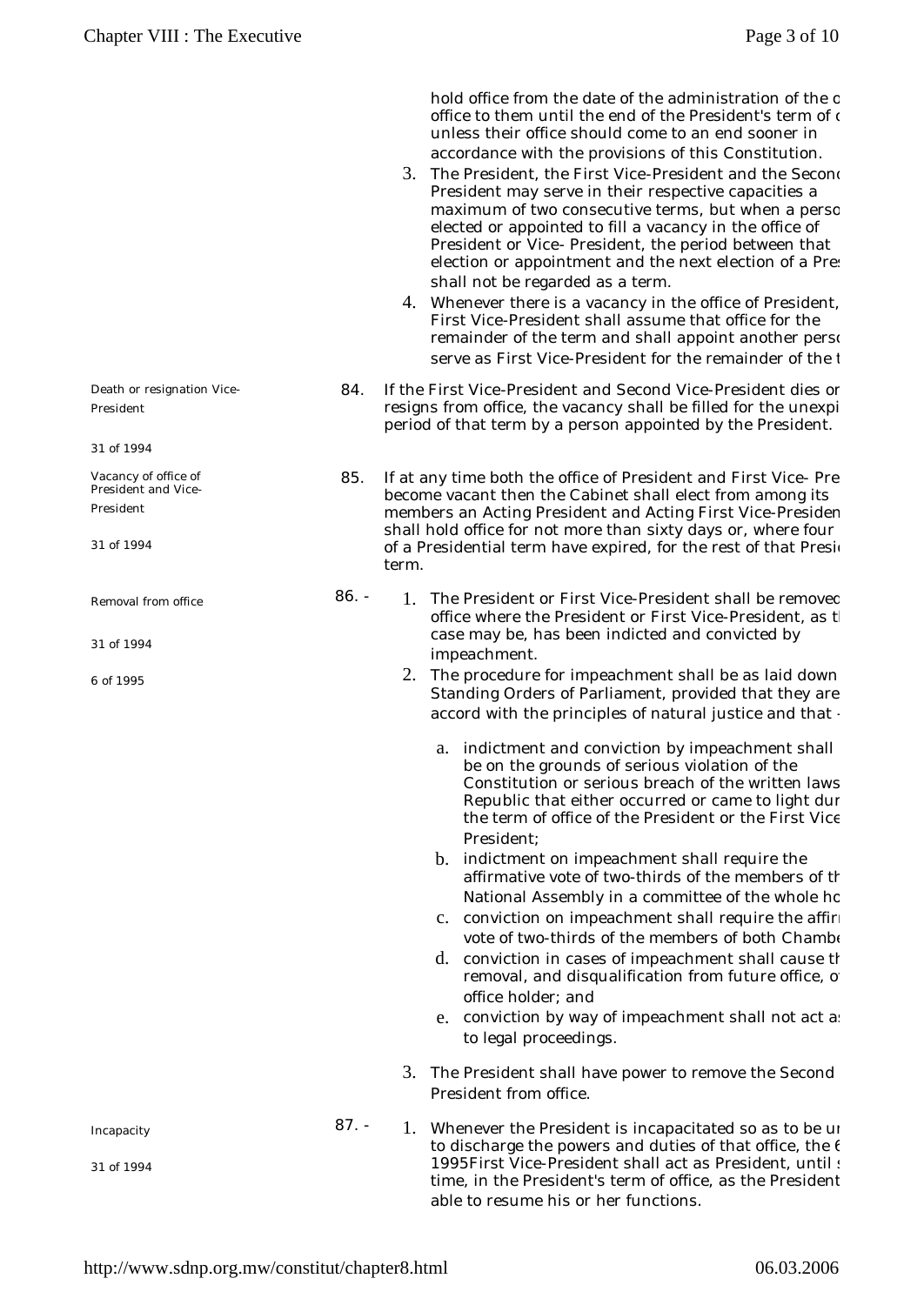- 2. The President shall not be deemed to be incapacitated the purposes of this section until and unless
	- a. there is a written declaration, certified by a board independent medical practitioners, that the President unable to discharge the duties of the office of Pres
	- b. the declaration is signed by the First Vice-Preside a majority of the Cabinet, holding office at that tir and
	- c. the declaration is submitted by the First Vice-Pres to the Speaker of the National Assembly.
- 3. Upon submission to the Speaker of a declaration under subsection (2), the First Vice-President shall immediat assume the powers and duties of the office of Presider Acting President.
- 4. Where the President has been declared to be incapacit in accordance with subsection (2) the President may,  $i$ time thereafter, submit to the National Assembly a written declaration, certified by a board of independent medic practitioners, stating his or her fitness to carry on the of the office of President:

Provided that -

- a. upon receipt of such a declaration from the Presic the National Assembly shall have thirty days with which to determine whether or not the President i fact or not so incapacitated as to be unable to dise the duties of the office of President; and
- b. if the National Assembly determines that the Pres remains so incapacitated so as to be unable to discharge the duties of the office of President, by  $\epsilon$ affirmative vote of two-thirds of all of its members First Vice-President shall continue to act as President until the National Assembly determines that the President is again fit to assume the duties and po of the office of President; or
- c. if the National Assembly determines that the Pres is no longer so incapacitated as to be unable to discharge the duties of the office of President by a affirmative vote of two-thirds of the National Asser the President shall resume the duties of the office President within thirty days of that vote.
- 5. If, on the expiry of twelve months from the date of the Speaker being notified of the incapacity of the Presiden National Assembly has not determined that the Presid fit to perform duties of the office of President in accord with subsection (4), then a Presidential election shall  $\mathfrak b$ held.
- 6. The provisions of this section shall apply mutatis mutant to the incapacity of the First Vice-President except that certificate shall then be signed by the President and b submitted to the Speaker by the President and the fur of the First Vice-President shall be carried out by such member of Cabinet as the President may appoint.
- 7. Every board of independent medical practitioners requ for the purposes of this section shall be selected in accordance with the procedure laid down in the Stand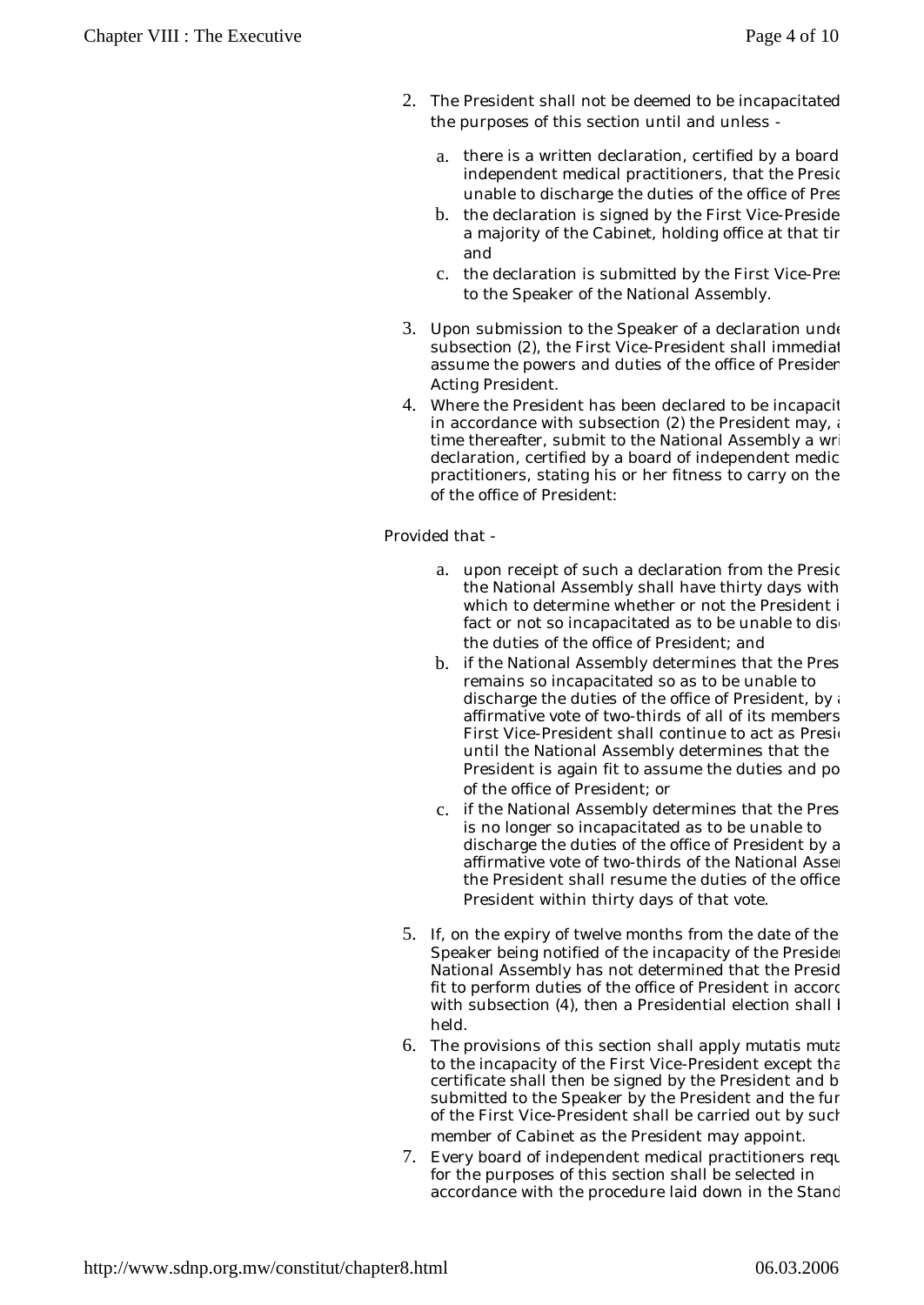Responsibility of the

President

31 of 1994

6 of 1995

Orders of Parliament.

- $88. 1$ . The President shall be responsible for the observance provisions of this Constitution by the executive and shall Head of State, defend and uphold the Constitution as supreme law of the Republic.
	- 2. The President shall provide executive leadership in the interest of national unity in accordance with this Constitution and the laws of the Republic.
	- 3. The President and members of the Cabinet shall not h any other public office and shall not perform remuner work outside the duties of their office and shall, withir months from the date of election or appointment, as tl case may be, fully disclose all of their assets, liabilities business interests, and those of their spouses, held by or on their behalf as at that date; and, unless Parliam otherwise prescribes by an Act of Parliament, such disclosure shall be made in a written document delive the Speaker of the National Assembly who shall immed upon receipt deposit the document with such public of as may be specified in the Standing Orders of Parliam
	- 4. Any business interests held by the President and mem of the Cabinet shall be held on their behalf in a benefi trust which shall be managed in such manner as to en conformity with this section.
	- 5. The President and members of the Cabinet shall not use their respective offices for personal gain or place them in a situation where their material interests conflict w responsibilities and duties of their offices.
- 89. 1. The President shall have the following powers and dut
	- a. to assent to Bills and promulgate Bills duly passe Parliament;
	- b. to convene and preside over meetings of the Cabir
	- c. to confer honours;
	- d. to make such appointments as may be necessary accordance with powers conferred upon him or he this Constitution or an Act of Parliament;
	- e. subject to this Constitution, to appoint, accredit, and recognize ambassadors, high commissioners, plenipotentiaries, diplomatic representatives and diplomatic officers, consuls and consular officers;
	- f. to negotiate, sign, enter into and accede to international agreements or to delegate such power to ministers ambassadors and high commissioners;
	- g. to appoint commissions of inquiry;
	- h. to refer disputes of a constitutional nature to the Court; and
	- $i.$  to proclaim referenda and plebiscites in accordane with this Constitution or an Act of Parliament.
	- 2. The President may pardon convicted offenders, grant  $\epsilon$ of execution of sentence, reduce sentences, or remit sentences:

Provided that -

a. decisions under this subsection shall be taken in

Powers and duties of the

President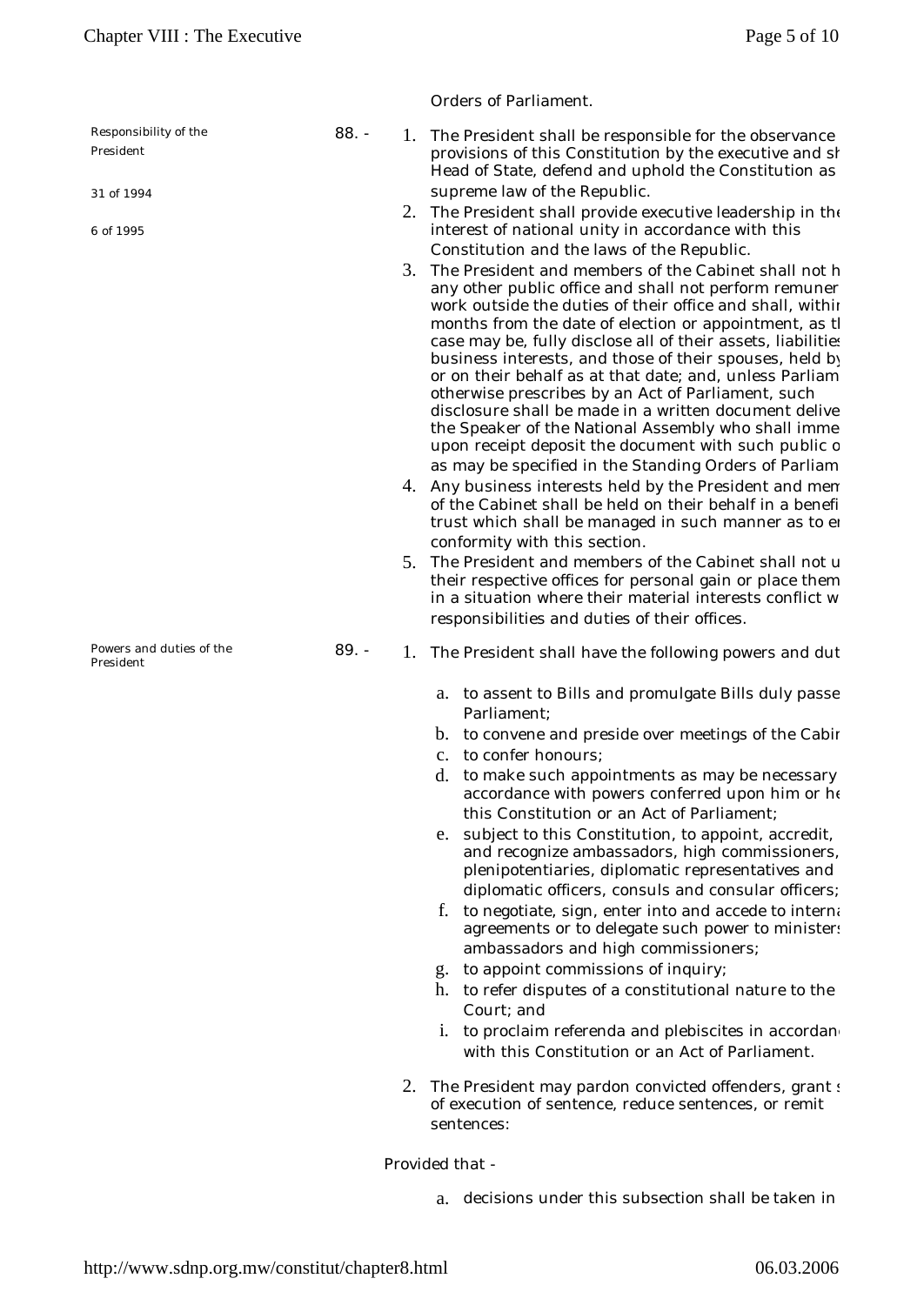consultation with an Advisory Committee on the Granting of Pardon, the composition and formatic which shall be determined by an Act of Parliamen

- b. judgements in cases of impeachment of the Presic Vice-President shall not be liable to pardon by the President.
- 3. The President shall each year, immediately before the consideration of the official budget, attend Parliament shall
	- a. address Parliament on the state of the nation and the future policies of the Government at that time;
	- b. report on the policies of the previous year; and
	- c. respond to questions.
- 4. The President shall be called to Parliament to answer questions at such times as may be prescribed by the Standing Orders of Parliament or on a motion of the National Assembly or Senate.
- 5. Subject to this Constitution and any Act of Parliament President shall exercise all other powers reasonably necessary and incidental to the functions of his or her in accordance with this Constitution.
- 6. The powers and functions of the President shall be exerby him or her personally or by a member of the Cabine by a government official to whom the President has delegated such power in writing.
- 90. 1. Decisions of the President shall be expressed in writing under his or her signature.
	- 2. The signature of the President on any instrument shall confirmed by the Public Seal.
- Immunity  $91. 1$ . No person holding the office of President or performing functions of President may be sued in any civil procee but the office of President shall not be immune to order the courts concerning rights and duties under this Constitution.
	- 2. No person holding the office of President shall be char with any criminal offence in any court during his [or h term of office, except where he or she has been charge an offence on impeachment.
	- 3. After a person has vacated the office of President, he c shall not be personally liable for acts done in an official capacity during his or her term of office but shall not otherwise be immune.
	- 92. 1. There shall be a Cabinet consisting of the President, the First Vice-President, the Second Vice-President and su Ministers and Deputy Ministers as may, from time to  $\dagger$ be appointed by the President.
		- 2. The Cabinet shall exercise the powers and functions assigned to it by this Constitution or an Act of Parlian and shall be responsible for advising the President with respect to the policies of the Government and with res to such other matters as may be referred to it by the President.
		- 3. Cabinet meetings shall be presided over -

Confirmation of decisions, etc., of the President

Cabinet

31 of 1994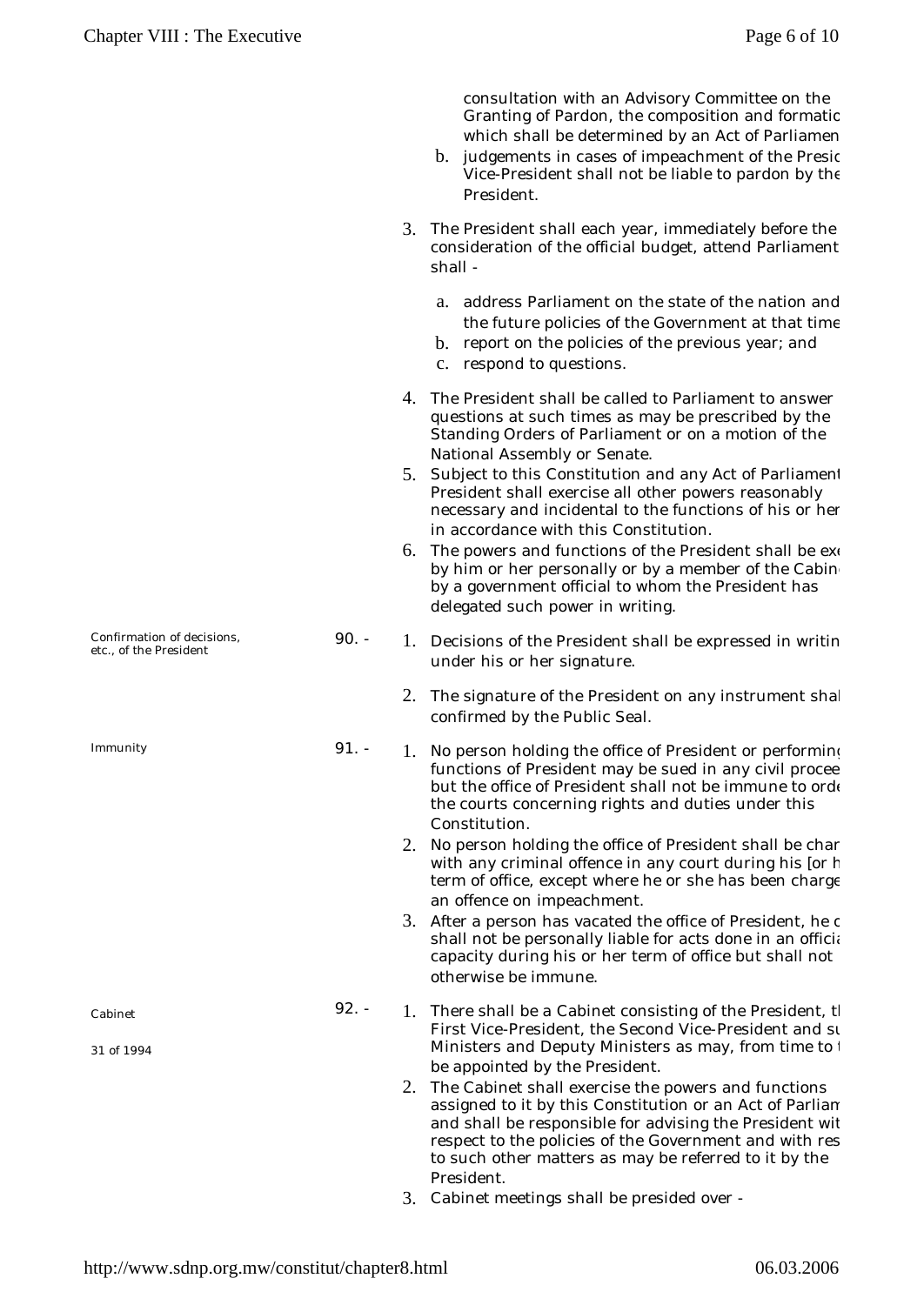|                                       |         |    | a. by the President; or<br>b. in the temporary absence of the President, by the<br>Vice-President; or<br>c. in the temporary absence of both the President ar<br>First Vice-President, by the Second Vice-President                                                                                                                                                                                                                                                                                                                                                                                                                                                                                                                                                                                                             |
|---------------------------------------|---------|----|---------------------------------------------------------------------------------------------------------------------------------------------------------------------------------------------------------------------------------------------------------------------------------------------------------------------------------------------------------------------------------------------------------------------------------------------------------------------------------------------------------------------------------------------------------------------------------------------------------------------------------------------------------------------------------------------------------------------------------------------------------------------------------------------------------------------------------|
|                                       |         |    | 4. There shall be a Secretary to the Cabinet who shall be<br>appointed by the President and whose office shall be p<br>office and who shall -                                                                                                                                                                                                                                                                                                                                                                                                                                                                                                                                                                                                                                                                                   |
|                                       |         |    | a. have charge of the Cabinet office;<br>b. be responsible, subject to the directions of the Ca<br>for arranging the business, and keeping the minu<br>the Cabinet;<br>c. convey the decisions of the Cabinet to the appropi<br>persons or authorities; and<br>d. have such other functions as the Cabinet may dir                                                                                                                                                                                                                                                                                                                                                                                                                                                                                                              |
| Government departments                | $93. -$ | 1. | There shall be Ministers and Deputy Ministers who sh<br>appointed by the President and who shall exercise suc<br>powers and functions, including the running of Gover<br>departments, as may be prescribed by the President s<br>to this Constitution.<br>2. Every Government department shall be under the<br>supervision of a Principal Secretary who shall be unde<br>direction of a Minister or Deputy Minister, and whose                                                                                                                                                                                                                                                                                                                                                                                                  |
|                                       |         |    | shall be a public office.                                                                                                                                                                                                                                                                                                                                                                                                                                                                                                                                                                                                                                                                                                                                                                                                       |
| Appointment of Ministers<br>6 of 1995 | $94. -$ |    | 1. The President shall have the power to appoint Ministe<br>Deputy Ministers and to fill vacancies in the Cabinet.<br>2. A person shall not be qualified to be appointed as a M<br>or Deputy Minister unless that person -                                                                                                                                                                                                                                                                                                                                                                                                                                                                                                                                                                                                      |
|                                       |         |    | a. is a citizen of the Republic who upon taking office<br>attained the age of twenty-one years;<br>b. is able to speak and [to] read the English languag<br>c. is registered as a voter in a constituency.                                                                                                                                                                                                                                                                                                                                                                                                                                                                                                                                                                                                                      |
|                                       |         | 3. | Notwithstanding subsection (2), no person shall be qu<br>to be appointed as a Minister or Deputy Minister who                                                                                                                                                                                                                                                                                                                                                                                                                                                                                                                                                                                                                                                                                                                   |
|                                       |         |    | a. owes allegiance to a foreign country;<br>$\mathbf b$ . is, under any law in force in the Republic, adjudge<br>otherwise declared to be of unsound mind;<br>c. has, within the last seven years, been convicted b<br>competent court of a crime involving dishonesty o<br>moral turpitude;<br>d. is an undischarged bankrupt, having been adjudged.<br>otherwise declared bankrupt under any law in for<br>the Republic;<br>e. holds or acts in any public office or appointment,<br>where this Constitution explicitly provides that a<br>shall not be disqualified from standing for electior<br>solely on account of holding that office or appoint<br>or where that person resigns from that office in or<br>stand;<br>f.<br>belongs to, and is serving in the Defence Forces of<br>Malawi or in the Malawi Police Force; |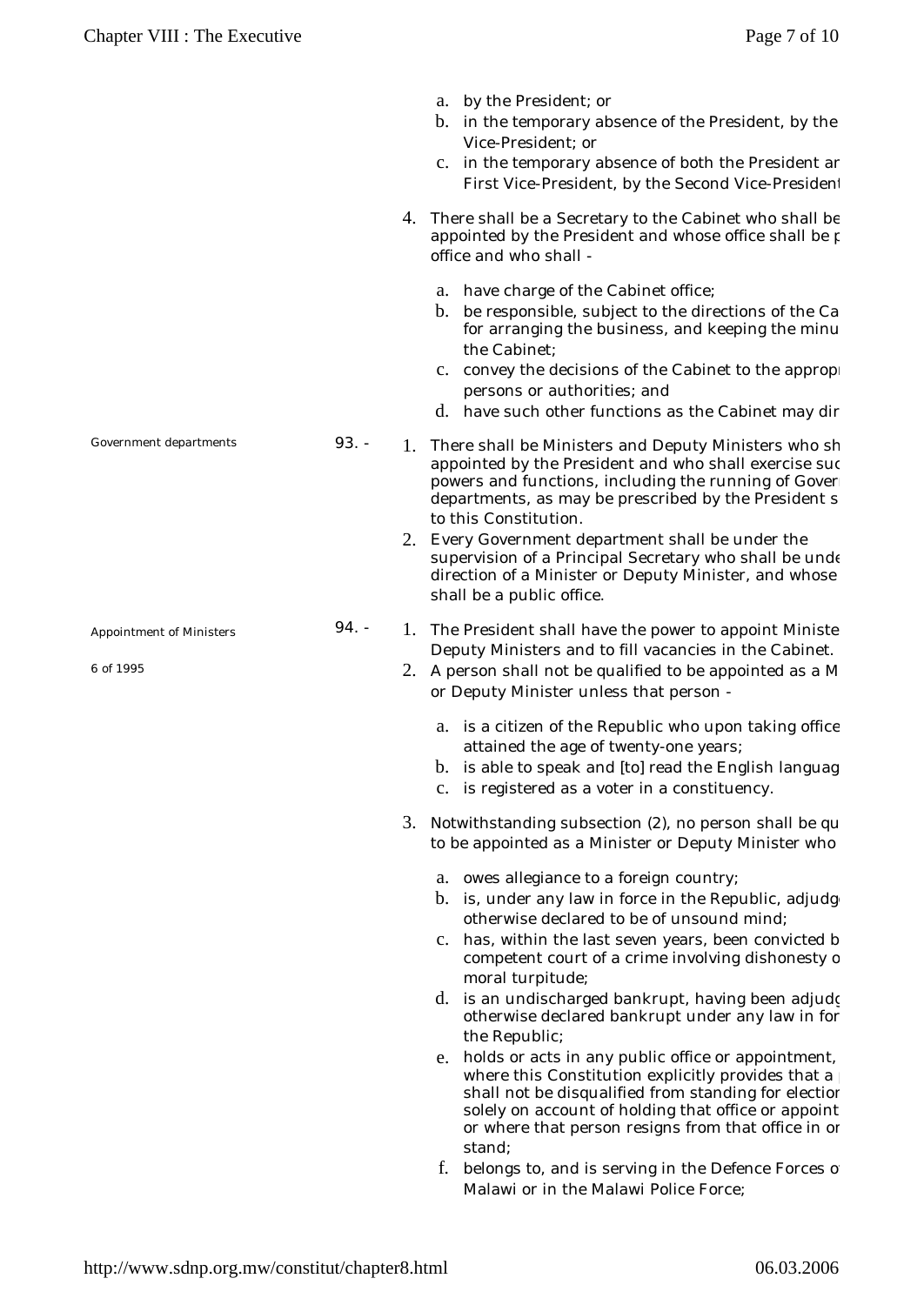Oath of office and removal of Minister or Deputy Minister

Duties and functions of the Cabinet

95. - 1. No Minister or Deputy Minister shall assume office, unl an oath or solemn affirmation was taken and executed public in a manner prescribed by an Act of Parliament.

2. The President shall have the power to remove Minister Deputy Ministers from their posts.

96. - 1. The members of the Cabinet shall have the following functions -

- a. to advise the President;
- b. to direct, co-ordinate and supervise the activities Government departments, including parastatal bo
- c. to initiate Bills for submission to the National Ass and to explain those Bills;
- $d.$  to prepare, explain and formulate for the Parliame budget of the State and its economic programmes;
- e. to be available to Parliament for the purposes of answering any queries or participating in any deb pertaining to the content of the policies of the Government;
- f. to assist the President in determining what international agreements are to be concluded or acceded to and to inform Parliament thereon;
- g. to take responsibility for the implementation and administration of laws; and
- h. to carry out such other functions reasonably nece for the performance of their duties in accordance this Constitution, as may be prescribed by an Act Parliament or the President.
- 2. In performing the duties and functions referred in this section the Cabinet shall make legislative proposals available in time in order to permit sufficient canvassi expert and public opinion.
- Ministerial accountability 97. All Ministers shall be responsible to the President for 1 administration of their own departments.
- The Attorney General 98. 1. There shall be the office of Attorney General, who shall the principal legal adviser to the Government.
	- 2. Such powers as are vested in the office of the Attorney General may be exercised by the person appointed to  $t$ office or such other persons in the public service, actionally subordinates of that person and in accordance with h her general and specific instructions.
	- 3. Appointment to the office of Attorney General shall be by the President.
	- 4. The office of Attorney General shall become vacant after person holding that office has served for five years, or or her resignation or retirement, whichever is sooner, provided that the person holding that office may be nominated for such further terms, not exceeding five  $y$ as the President considers appropriate.
	- 5. The office of Attorney General may either be the office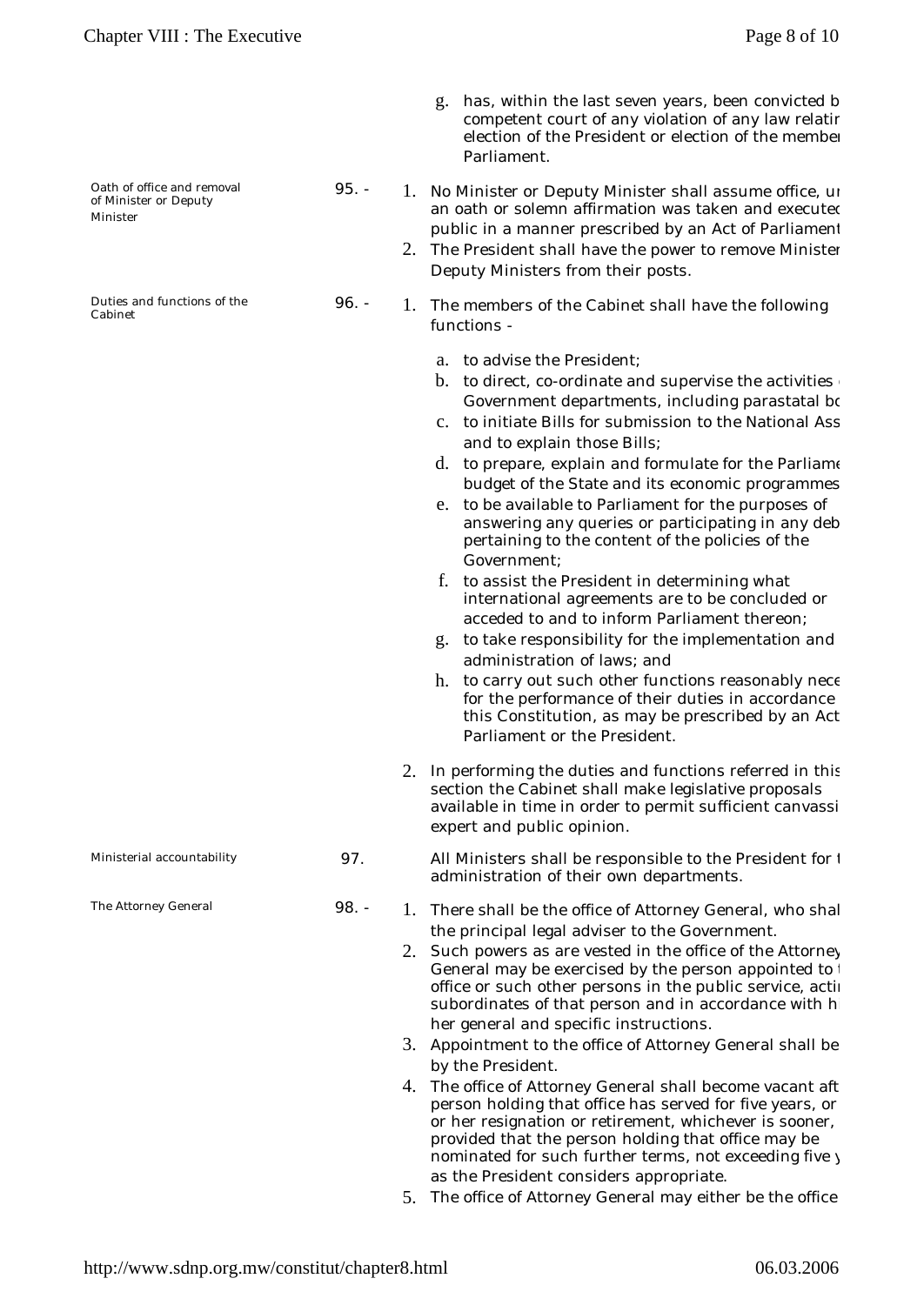Minister or may be a public office.

- 6. The Attorney General shall be subject to removal by the President on the grounds of incompetence, incapacity being compromised in the exercise of his [or her] dutie the extent that his [or her] ability to give impartial legally advice is seriously in question.
- 99. 1. There shall be a Director of Public Prosecutions, whos office shall be a public office.
	- 2. The Director of Public Prosecutions shall have power i criminal case in which he [or she] considers it desirab to do
		- a. to institute and undertake criminal proceedings a any person before any court (other than a court-n in respect of any offence alleged to have been comby that person;
		- b. to take over and continue any criminal proceeding which have been instituted or undertaken by any person or authority; and
		- c. to discontinue at any stage before judgement is delivered any criminal proceedings instituted or undertaken by himself or herself or any other person authority.
	- 4. Subject to section 101 (2), the powers conferred on the Director of Public Prosecutions by subsection (2) (b) and shall be vested in him or her to the exclusion of any of person or authority and whenever exercised, reasons f exercise shall be provided to the Legal Affairs Committ Parliament within ten days:

Provided that where any other person or authority has instited criminal proceedings, nothing in this subsection shall prevent withdrawal of those proceedings by or at the instance of that person or authority and with the leave of the court.

4. For the purposes of this section, any appeal from any judgement in any criminal proceedings before any court any case stated or question of law reserved to any other court for the purpose of any such proceedings, shall b deemed to be part of those proceedings:

Provided that the Director of Public Prosecutions shall not exthe power under subsection (2) (c) to discontinue proceeding respect to any appeal by a person convicted in any criminal proceedings or to any case stated or question of law reserved the instance of such a person.

- 100. 1. Save as provided in section 99 (3), such powers as are vested in the office of the Director of Public Prosecutio may be exercised by the person appointed to that offic such other persons in the public service, acting as his her subordinates and in accordance with his or her  $ge$ and specific instructions in accordance with an Act of Parliament.
	- 2. Notwithstanding subsection (1)
		- a. the person appointed to the office of Director of Pu Prosecutions shall be accountable to the Legal Aff

The Director of Public Prosecutions

1 of 1997

Delegation of powers to prosecute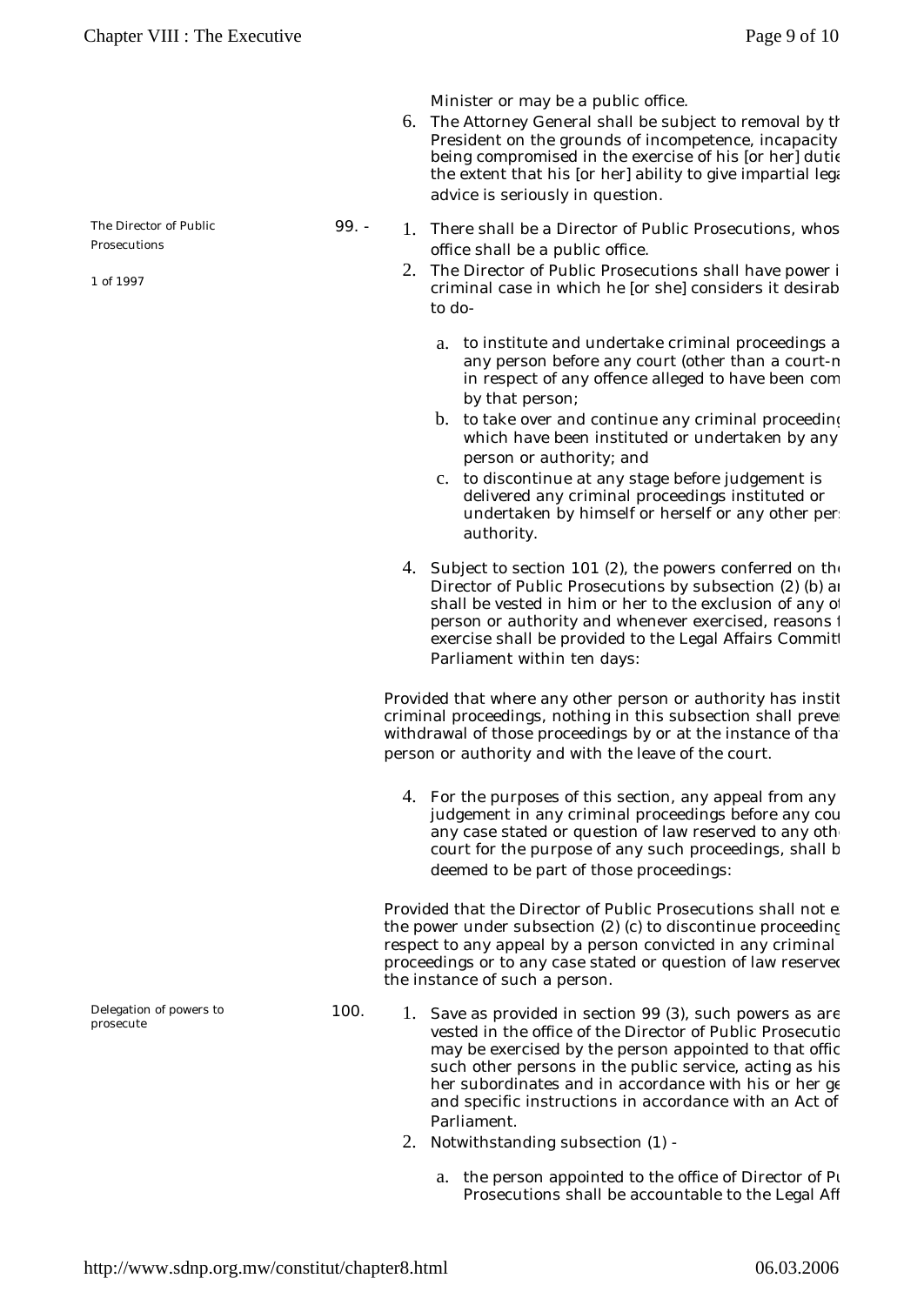Committee of Parliament for the exercise of such  $p$ in his or her own behalf and those powers exercis his or her behalf by subordinates in accordance w subsection (1); and

- b. an Act of Parliament shall prescribe restrictions  $r_0$ to the exercise of powers under this section by an member of the Malawi Police Force.
- 101. 1. Appointment to the office of Director of Public Prosecu shall be made by the President and confirmed by the F Appointments Committee subject to satisfying require as to competence of the person so appointed to perform duties of that office and as to capacity of a person so appointed to pursue prosecutions independently.
	- 2. In the exercise of the powers conferred on him or her  $I$ Constitution or any other law, the Director of Public Prosecutions shall be subject only to the general or sp directions of the Attorney General but shall otherwise independent of the direction or control of any other authority or person and in strict accordance with the  $\parallel$

Provided that the Director of Public Prosecutions or the Atto General may be summoned by the Legal Affairs Committee c Parliament to appear before it to give account for the exercis those powers.

102. 1. The office of the Director of Public Prosecutions shall become vacant after the person holding that office has served five years or on his or her resignation or retirer whichever is sooner:

> Provided that the person holding that office may be appointed for such further terms, not exceeding five  $y_1$ as the President considers appropriate.

- 2. A person holding the office of the Director of Public Prosecutions may be removed from the office by the President before the expiration of his or her term of of the President is satisfied that the person holding that
	- a. is incompetent in the exercise of his or her duties
	- b. is compromised in the exercise of his or her duties the extent that his or her ability to exercise his or functions impartially is in serious question;
	- c. is otherwise incapacitated; or
	- d. has attained the age prescribed for retirement.

Appointment of the Director of Public Prosecutions

6 of 1995

1 of 1997

Removal of the Director of Public Prosecutions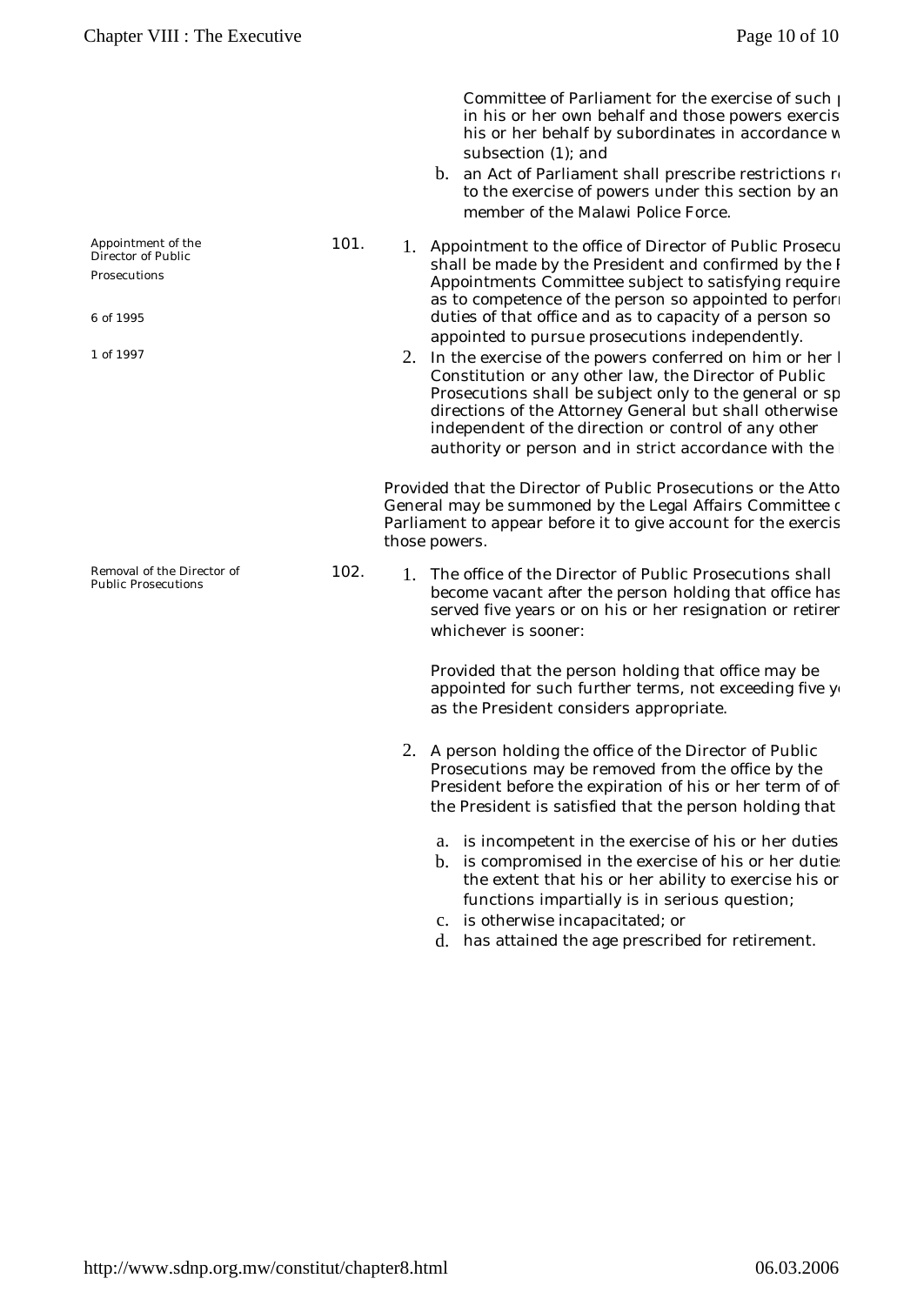#### CHAPTER IX

## THE JUDICATURE

| The independence<br>and jurisdiction of<br>the courts and the<br>judiciary | 103. | 2.<br>3. | 1. All courts and all persons presiding over those courts shall<br>exercise their functions, powers and duties independent of<br>the influence and direction of any other person or authority.<br>The judiciary shall have jurisdiction over all issues of judicial<br>nature and shall have exclusive authority to decide whether<br>an issue is within its competence.<br>There shall be no courts established of superior or<br>concurrent jurisdiction with the Supreme Court of Appeal or<br>High Court.                                                             |
|----------------------------------------------------------------------------|------|----------|---------------------------------------------------------------------------------------------------------------------------------------------------------------------------------------------------------------------------------------------------------------------------------------------------------------------------------------------------------------------------------------------------------------------------------------------------------------------------------------------------------------------------------------------------------------------------|
| The Supreme Court<br>of Appeal                                             | 104. | 2.       | 1. There shall be a Supreme Court of Appeal for Malawi, which<br>shall be a superior court of record and shall have such<br>jurisdiction and powers as may be conferred on it by this<br>Constitution or by any other law.<br>The Supreme Court of Appeal shall be the highest appellate<br>court and shall have jurisdiction to hear appeals from the<br>High Court and such other courts and tribunals as an Act of<br>Parliament may prescribe.                                                                                                                        |
| Composition of the<br>Supreme Court of<br>Appeal                           | 105. | 1.       | The Justices of the Supreme Court of Appeal shall be -<br>the Chief Justice;<br>a.<br>b. such number of other Justices of Appeals not being less<br>than three, as may be prescribed by an Act of<br>Parliament.                                                                                                                                                                                                                                                                                                                                                          |
|                                                                            |      |          | 2. When the Supreme Court of Appeal is determining any<br>matter, other than an interlocutory matter, it shall be<br>composed of an uneven number of Justices of Appeal, not<br>being less than three.<br>3. A Justice of the Supreme Court of Appeal may only be<br>appointed in accordance with section 111.                                                                                                                                                                                                                                                            |
| Acting Justices of<br>Appeal                                               | 106. |          | 1. If, by reason of a vacancy of office, or by reason of the<br>operation of section 107, there are less than three serving<br>Justices of Appeal, then the President may, on the<br>recommendation of the Judicial Service Commission, appoint<br>judges of the High Court, to serve as Acting Justices of<br>Appeal.<br>2. An Acting Justice of Appeal shall hold that office only until<br>such time as he or she is appointed Chief Justice or Justice<br>of Appeal in accordance with section 111, but he or she shall<br>cease to serve as a Justice of Appeal if - |
|                                                                            |      |          | there are more than three serving Justices of Appeal,<br>a.<br>either by reason of a vacancy or vacancies being filled in<br>accordance with section 111 or where such Justices of<br>Appeal or Acting Justices of Appeal as have been<br>excused from serving on the Supreme Court are able to<br>resume their duties in accordance with section 107;<br>b. he or she is excused from his or her duties as a Justice<br>of Appeal or an Acting Justice of Appeal in accordance<br>with section 107.                                                                      |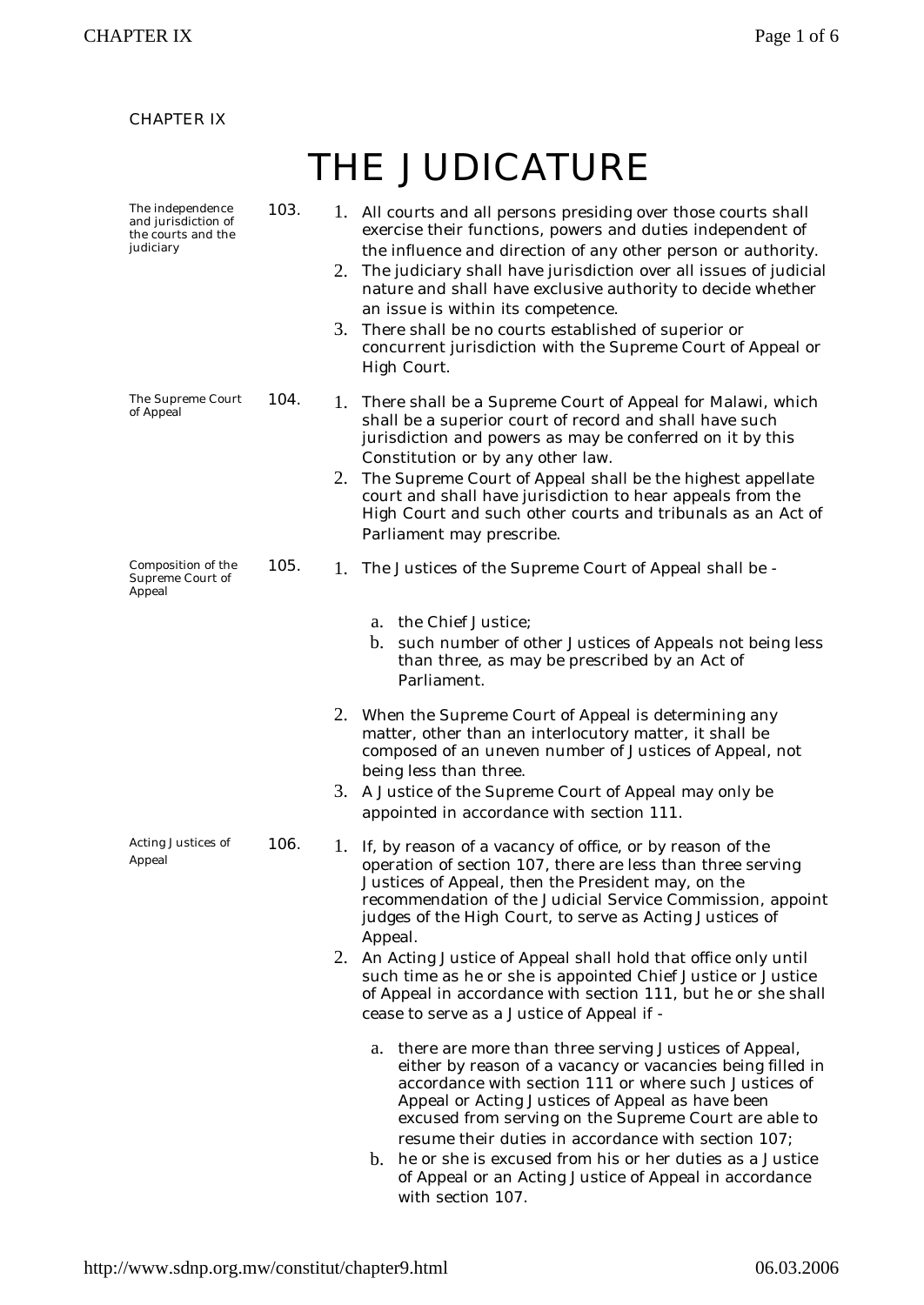| Relief from duties                      | 107. |    | 1. A Justice of Appeal or Acting Justice of Appeal shall be<br>excused from serving on the Supreme Court of Appeal only<br>for such time as is reasonably necessary and only                                                                                                                                                                                                                                                                                                                                                                                                                                        |
|-----------------------------------------|------|----|---------------------------------------------------------------------------------------------------------------------------------------------------------------------------------------------------------------------------------------------------------------------------------------------------------------------------------------------------------------------------------------------------------------------------------------------------------------------------------------------------------------------------------------------------------------------------------------------------------------------|
|                                         |      |    | by reason of that Justice or Acting Justice of Appeal<br>a.<br>having been a party to proceedings in a lower court, the<br>decision of which is being appealed to the Supreme<br>Court of Appeal; or<br>b. for such other reason that the Chief Justice or Judicial<br>Service Commission considers would prevent him or her<br>from performing the duties of his or her office.                                                                                                                                                                                                                                    |
|                                         |      |    | 2. For the purposes of this section "a party to proceedings" shall<br>include -                                                                                                                                                                                                                                                                                                                                                                                                                                                                                                                                     |
|                                         |      |    | any person exercising a judicial function in those<br>a.<br>proceedings;<br>b. having been retained for the purposes of legally<br>representing a party to the proceedings; or<br>c. being retained for the purposes of legal advice to party to<br>the proceedings.                                                                                                                                                                                                                                                                                                                                                |
| The High Court                          | 108. | 2. | 1. There shall be a High Court for the Republic which shall have<br>unlimited original jurisdiction to hear and determine any civil<br>or criminal proceedings under any law.<br>The High Court shall have original jurisdiction to review any<br>law, and any action or decision of the Government, for<br>conformity with this Constitution, save as otherwise provided<br>by this Constitution and shall have such other jurisdiction<br>and powers as may be conferred on it by this Constitution or<br>any other law.                                                                                          |
| Composition of the<br><b>High Court</b> | 109. |    | The Judges of the High Court shall be such number of<br>judges, not being less than three, as may be prescribed by an<br>Act of Parliament.                                                                                                                                                                                                                                                                                                                                                                                                                                                                         |
| Subordinate<br>courts<br>1 of 1997      | 110. |    | 1. There shall be such courts, subordinate to the High Court, as<br>may be prescribed by an Act of Parliament which shall be<br>presided over by professional magistrates and lay<br>magistrates.<br>2. There shall be an Industrial Relations Court, subordinate to<br>the High Court, which shall have original jurisdiction over<br>labour disputes and such other issues relating to<br>employment and shall have such composition and procedure<br>as may be specified in an Act of Parliament.<br>3. Parliament may make provision for traditional or local courts<br>presided over by lay persons or chiefs: |
|                                         |      |    | Provided that the jurisdiction of such courts shall be limited<br>exclusively to civil cases at customary law and such minor common<br>law and statutory offences as prescribed by an Act of Parliament.                                                                                                                                                                                                                                                                                                                                                                                                            |
| Appointment of the<br>Judiciary         | 111. |    | 1. The Chief Justice shall be appointed by the President and<br>confirmed by the National Assembly by a majority of two<br>thirds of the members present and voting.                                                                                                                                                                                                                                                                                                                                                                                                                                                |
| 6 of 1995                               |      |    | 2. All other judges shall be appointed by the President on the<br>recommendation of the Judicial Service Commission.                                                                                                                                                                                                                                                                                                                                                                                                                                                                                                |
| 1 of 1997                               |      | 3. | Magistrates and persons appointed to other judicial offices<br>shall be appointed by the Chief Justice on the<br>recommendation of the Judicial Service Commission and                                                                                                                                                                                                                                                                                                                                                                                                                                              |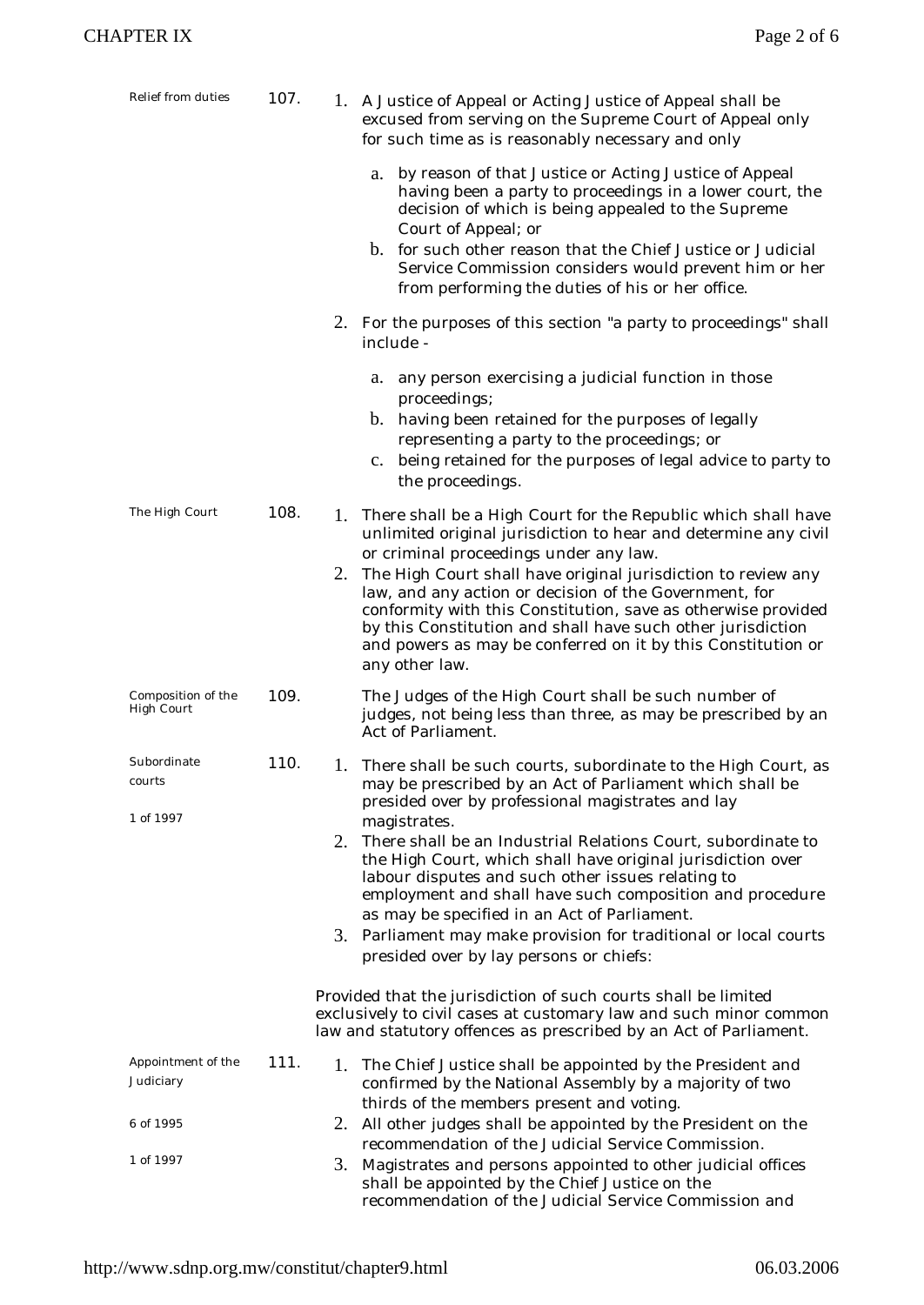shall hold office until the age of seventy unless removed in accordance with section 119.

- 4. For the purposes of this Chapter "judicial office" means the office of
	- a. a Justice of Appeal or Acting Justice of Appeal;
	- b. a Judge of the High Court or Acting Judge of the High Court;
	- c. the Registrar or Deputy Registrar of the Supreme Court of Appeal or High Court;
	- d. a magistrate of whatever grade; and
	- e. a person presiding over a traditional or local court.
- 5. A person appointed to fill a vacancy in the office of a Judge shall not be required, on being so appointed, to serve in an acting capacity.
- 6. For the purposes of this Chapter "judge" shall mean a Justice of Appeal, an Acting Justice of Appeal, a Judge of the High Court or an Acting Judge of the High Court.
- 112. 1. A person shall not be qualified for appointment as a judge unless that person
	- a. is, or has been, a judge of a court having unlimited jurisdiction in criminal or civil proceedings; or
	- b. is entitled to practise as a legal practitioner or an advocate or a solicitor in such a court and has been entitled so to practise for not less than ten years.
	- 2. For the purposes of this section, a person shall be regarded as entitled to practise as a legal practitioner or an advocate or a solicitor if that person has been called, enrolled or otherwise admitted as such and has not been subsequently disbarred or removed from the roll of legal practitioners or advocates or solicitors notwithstanding that the person
		- a. holds or acts in any office the holder of which is, by reason of his or her office, precluded from practising in court; or
		- b. does not hold a practising certificate and has not satisfied any other like condition of his or her being permitted to practise.
- Vacancy 113. 1. If the office of Chief Justice is vacant, or if the Chief Justice is for any reason unable to perform the functions of his or her office, then, until a person has been appointed to and has assumed the functions of that office, or until the person holding that office has resumed those functions, as the case may be, those functions shall be performed by the most senior judge then sitting on the Supreme Court of Appeal or High Court.
	- 2. If any judicial office is vacant or if any judge is appointed to act as Chief Justice, or is for any reason unable to perform the functions of his or her office, the President, on the recommendations of the Judicial Service Commission, may appoint a person qualified for appointment to that judicial office under this section to act in that office.
- 
- Remuneration 114. The Chief Justice and all other holders of judicial office shall receive a salary for their services and, on retirement, such pension,

Qualification of Judicial officers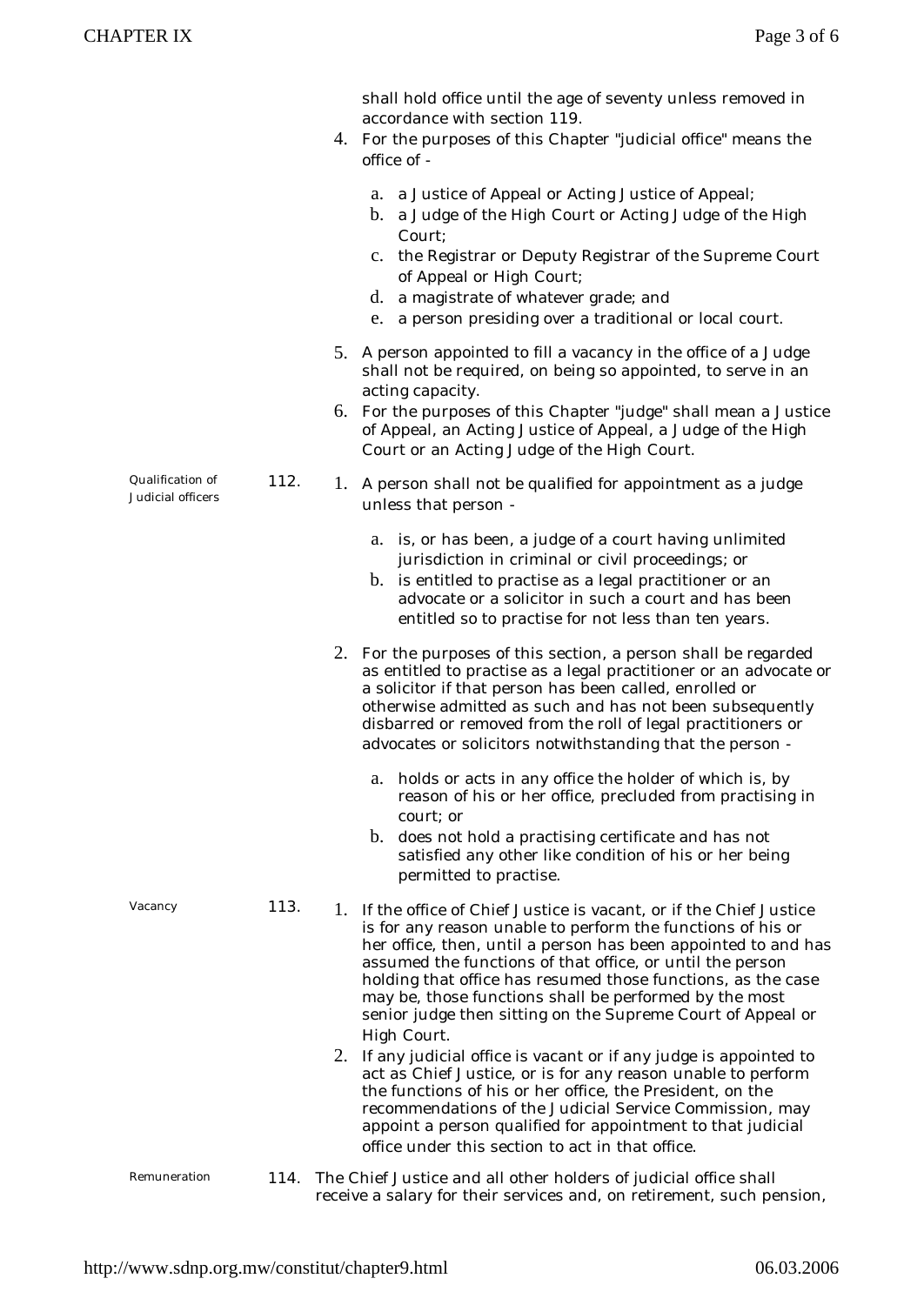|                                                        |      | gratuity or other allowance as may, from time to time, be<br>determined by the National Assembly.                                                                                                                                                                                                                                                           |
|--------------------------------------------------------|------|-------------------------------------------------------------------------------------------------------------------------------------------------------------------------------------------------------------------------------------------------------------------------------------------------------------------------------------------------------------|
|                                                        |      | The salary and any allowance of a holder of judicial office shall not<br>without his or her consent be reduced during his or her period of<br>office and shall be increased at intervals so as to retain its original<br>value and shall be a charge upon the Consolidated Fund.                                                                            |
| Judicial oath                                          | 115. | A person holding judicial office shall not enter upon the duties of<br>his or her office unless that officer has taken and subscribed the<br>oath of allegiance for the due execution of his or her office in such<br>manner and form as may be prescribed by an Act of Parliament.                                                                         |
| The Judicial Service<br>Commission                     | 116. | There shall be a Judicial Service Commission for the regulation of<br>judicial officers and which shall have such jurisdiction and powers<br>as may be conferred on it by this Constitution or, subject to this<br>Constitution, by any Act of Parliament.                                                                                                  |
| Composition                                            | 117. | The Judicial Service Commission shall consist of -                                                                                                                                                                                                                                                                                                          |
|                                                        |      | a. the Chief Justice who shall be the Chairman;<br>b. the Chairman of the Civil Service Commission, or such<br>other member as may for the time being be designated in<br>that behalf by the Chairman of the Civil Service<br>Commission:                                                                                                                   |
|                                                        |      | c. such Justice of Appeal or Judge as may for the time<br>being be designated in that behalf by the President<br>acting after consultation with the Chief Justice; and<br>d. such legal practitioner and such magistrate as may for<br>the time being be designated in that behalf by the<br>President acting after consultation with the Chief<br>Justice. |
| Powers of the<br><b>Judicial Service</b><br>Commission | 118. | The Judicial Service Commission shall have the authority to -                                                                                                                                                                                                                                                                                               |
|                                                        |      | a. nominate persons for judicial office;<br>b. exercise such disciplinary powers in relation to persons in judicial<br>office subject to this Constitution as shall be prescribed by an Act of<br>Parliament, subject to this Constitution;<br>c. recommend, subject to section 119, the removal of a                                                       |
|                                                        |      | person from judicial office;<br>d. subject to this Constitution, make such representations<br>to the President as may be prescribed by an Act of<br>Parliament; and                                                                                                                                                                                         |
|                                                        |      | e. exercise such other powers as are conferred on it by this<br>Constitution or as are reasonably necessary for the<br>performance of its duties:                                                                                                                                                                                                           |
|                                                        |      | Provided that nothing in this section shall prejudice the right of any<br>person in judicial office who was the subject of any decision by the<br>Judicial Service Commission to appeal to the Supreme Court of<br>Appeal against that decision.                                                                                                            |
| Tenure of office of<br>Judges                          | 119. | 1. Subject to this section, a person holding the office of Judge<br>shall vacate that office on attaining the age prescribed in<br>subsection (6):                                                                                                                                                                                                          |
|                                                        |      | Provided that the President, after consultation with the<br>Judicial Service Commission, may permit a Judge who has<br>attained that age to continue in office for such period as may                                                                                                                                                                       |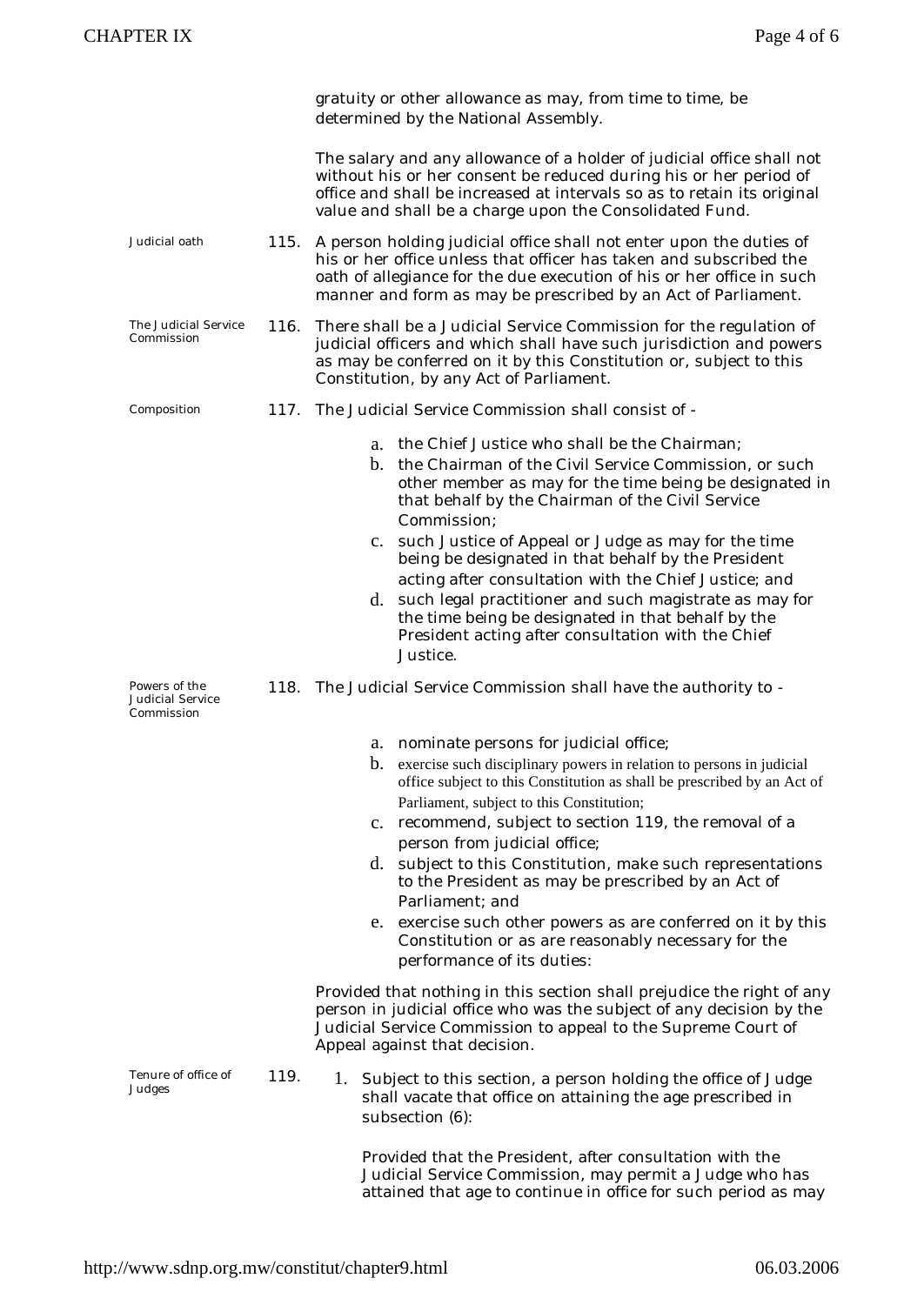be necessary to enable him to deliver judgement or to do any other thing in relation to proceedings that were commenced before him before he attained that age.

- 2. A person holding the office of Judge may be removed from office only for incompetence in the performance of the duties of his office or for misbehaviour, and shall not be so removed except in accordance with subsections (3) and (4).
- 3. The President may by an instrument under the Public Seal and in consultation with the Judicial Service Commission remove from office any Judge where a motion praying for his removal on the ground of incompetence in the performance of the duties of his office or misbehaviour has been
	- a. debated in the National Assembly;
	- b. passed by a majority of the votes of all the members of the Assembly; and
	- c. submitted to the President as a petition for the removal of the judge concerned:

Provided that the procedure for the removal of a judge shall be in accordance with the principles of natural justice.

- 4. Where notice of intention to introduce before the National Assembly a motion praying for the removal of a Judge from his office has been lodged in the office of the Speaker, the President may, where after consultation with the Judicial Service Commission he is satisfied that it is in the public interest so to do, suspend the Judge from performing the duties of his office.
- 5. The suspension of a Judge under subsection (4) may at any time be revoked by the President, after consultation with the Judicial Service Commission, and shall in any case cease to have effect where the motion is withdrawn before being debated in the National Assembly or, upon being debated, is not passed by a majority thereof.
- 6. The prescribed age for purposes of subsection (1) shall be the age of sixty-five years or such other age as may be prescribed by Parliament:

Provided that a law made by Parliament, to the extent that it alters the age at which a Judge shall vacate his office, shall not have effect in relation to a Judge after his appointment unless he consents to its having effect.

- 7. Where the President considers it desirable in the public interest so to do, he may, with the consent of the person concerned, assign a person holding the office of Judge to any other office in the public service for such period as the President may determine during which that person may cease to perform the duties of his office as Judge; but so, however, that
	- a. such assignment shall not be regarded as removal of that person under subsection (2) from his office as Judge;
	- b. the resumption by that person of the duties of his office as Judge shall not require formal re-appointment;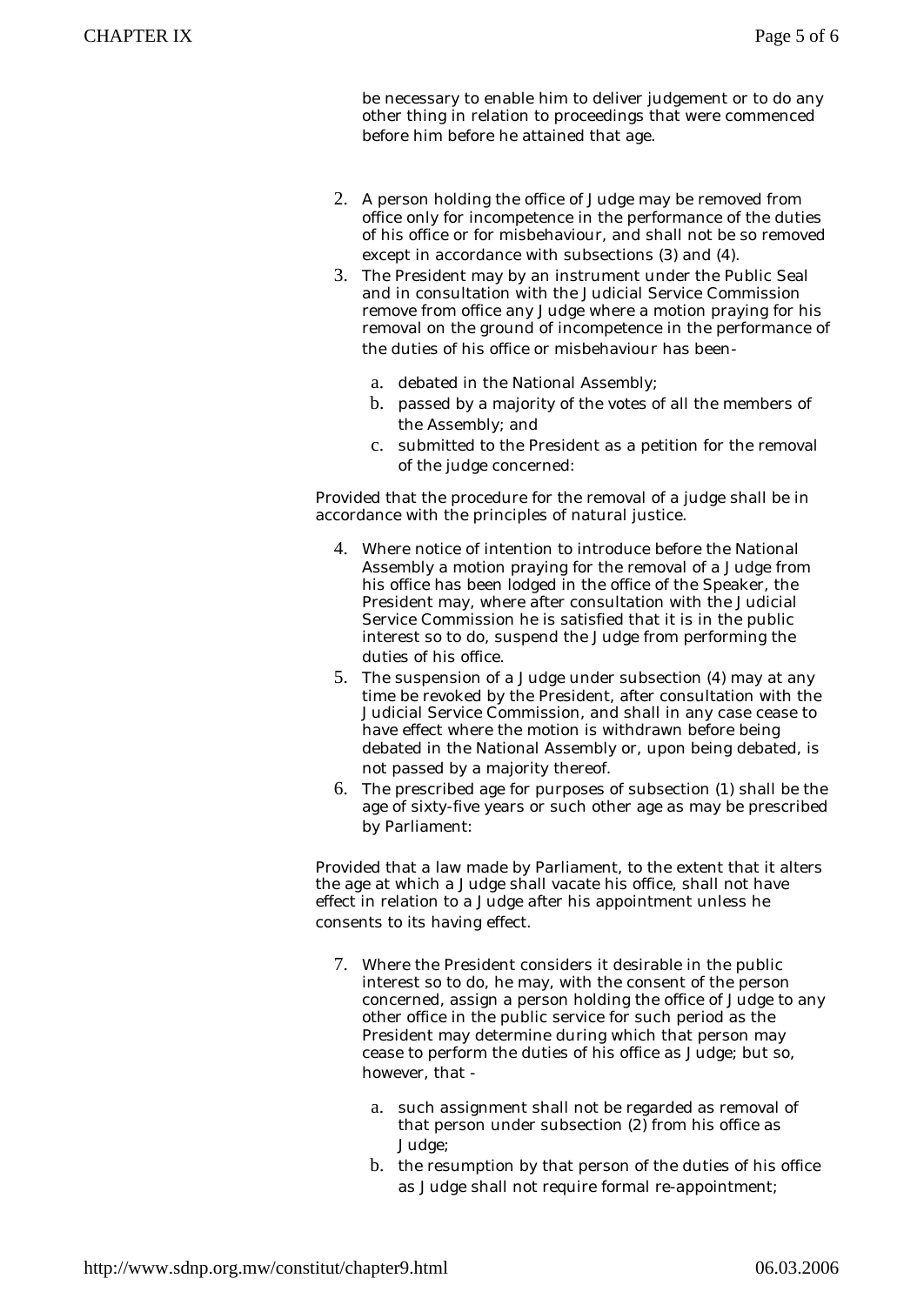c. the retirement age of that person shall be that prescribed for Judges under subsection (1).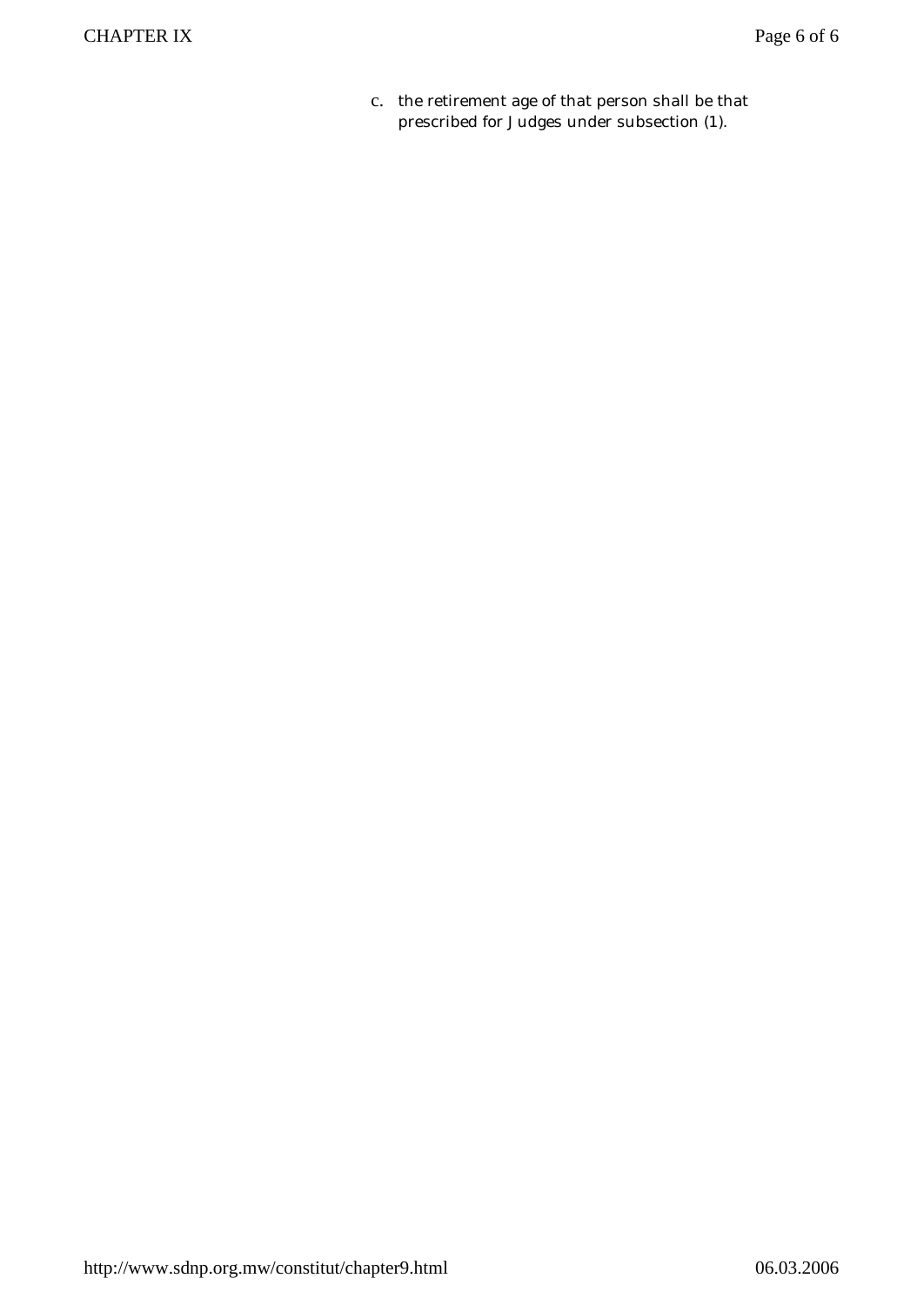| CHAPTER X |  |
|-----------|--|

### THE OMBUDSMAN

| The Office of the<br>Ombudsman   | 120. | There shall be a public office known as the office of the Ombudsman<br>which shall have such powers, functions and responsibilities as are<br>conferred upon that office by this Constitution and any other law.                                                                                                                                                                                                                                                                                                                                                                                                                                                                                    |
|----------------------------------|------|-----------------------------------------------------------------------------------------------------------------------------------------------------------------------------------------------------------------------------------------------------------------------------------------------------------------------------------------------------------------------------------------------------------------------------------------------------------------------------------------------------------------------------------------------------------------------------------------------------------------------------------------------------------------------------------------------------|
| Independence of<br>the Ombudsman | 121. | In the exercise of his or her powers, functions and duties the<br>Ombudsman shall be completely independent of the interference or<br>direction of any other person or authority.                                                                                                                                                                                                                                                                                                                                                                                                                                                                                                                   |
| Appointment of<br>Ombudsman      | 122. | 1. Nominations for appointment to the office of Ombudsman<br>shall be received from the public by way of a public<br>advertisement placed by the Clerk to the National Assembly<br>and the successful candidate shall be appointed by the Public<br>Appointments Committee in accordance with the requirements<br>of this section.<br>The person appointed to the office of Ombudsman shall -<br>2.<br>have sufficient knowledge of the law;<br>a.                                                                                                                                                                                                                                                  |
|                                  |      | be publicly regarded as a person who can make impartial<br>$\mathbf{b}$ .                                                                                                                                                                                                                                                                                                                                                                                                                                                                                                                                                                                                                           |
|                                  |      | judgements;<br>c. have sufficient knowledge of the workings of Government;                                                                                                                                                                                                                                                                                                                                                                                                                                                                                                                                                                                                                          |
|                                  |      | not have had any criminal convictions and not have been<br>d.<br>a bankrupt;                                                                                                                                                                                                                                                                                                                                                                                                                                                                                                                                                                                                                        |
|                                  |      | be otherwise competent and capable of performing the<br>e.                                                                                                                                                                                                                                                                                                                                                                                                                                                                                                                                                                                                                                          |
|                                  |      | duties of his or her office;                                                                                                                                                                                                                                                                                                                                                                                                                                                                                                                                                                                                                                                                        |
|                                  |      | not be the President, Vice-President, a Minister or Deputy<br>f.<br>Minister, a serving public officer or a member of<br>Parliament; and                                                                                                                                                                                                                                                                                                                                                                                                                                                                                                                                                            |
|                                  |      | not hold any other public office unless otherwise provided<br>g.                                                                                                                                                                                                                                                                                                                                                                                                                                                                                                                                                                                                                                    |
|                                  |      | for in this Constitution.                                                                                                                                                                                                                                                                                                                                                                                                                                                                                                                                                                                                                                                                           |
| Functions and<br>powers          | 123. | The office of the Ombudsman may investigate any and all<br>1.<br>cases where it is alleged that a person has suffered injustice<br>and it does not appear that there is any remedy reasonably<br>available by way of proceedings in a court or by way of appeal<br>from a court or where there is no other practicable remedy.<br>Notwithstanding subsection (1), the powers of the office of the<br>2.<br>Ombudsman under this section shall not oust the jurisdiction<br>of the courts and the decisions and exercise of powers by the<br>Ombudsman shall be reviewable by the High Court on the<br>application of any person with sufficient interest in a case the<br>Ombudsman has determined. |
| Powers of<br>investigation       |      | 124. The Ombudsman shall have full powers to -                                                                                                                                                                                                                                                                                                                                                                                                                                                                                                                                                                                                                                                      |
|                                  |      | a. subpoena the attendance of any person who the<br>Ombudsman reasonably believes to be connected with<br>any investigation being undertaken by that office;<br>b. require the immediate disclosure of information and the<br>production of documents of any kind, from any public<br>body;<br>c. question any person who the Ombudsman reasonably<br>believes to be connected with an investigation that is<br>being undertaken by that office; and                                                                                                                                                                                                                                                |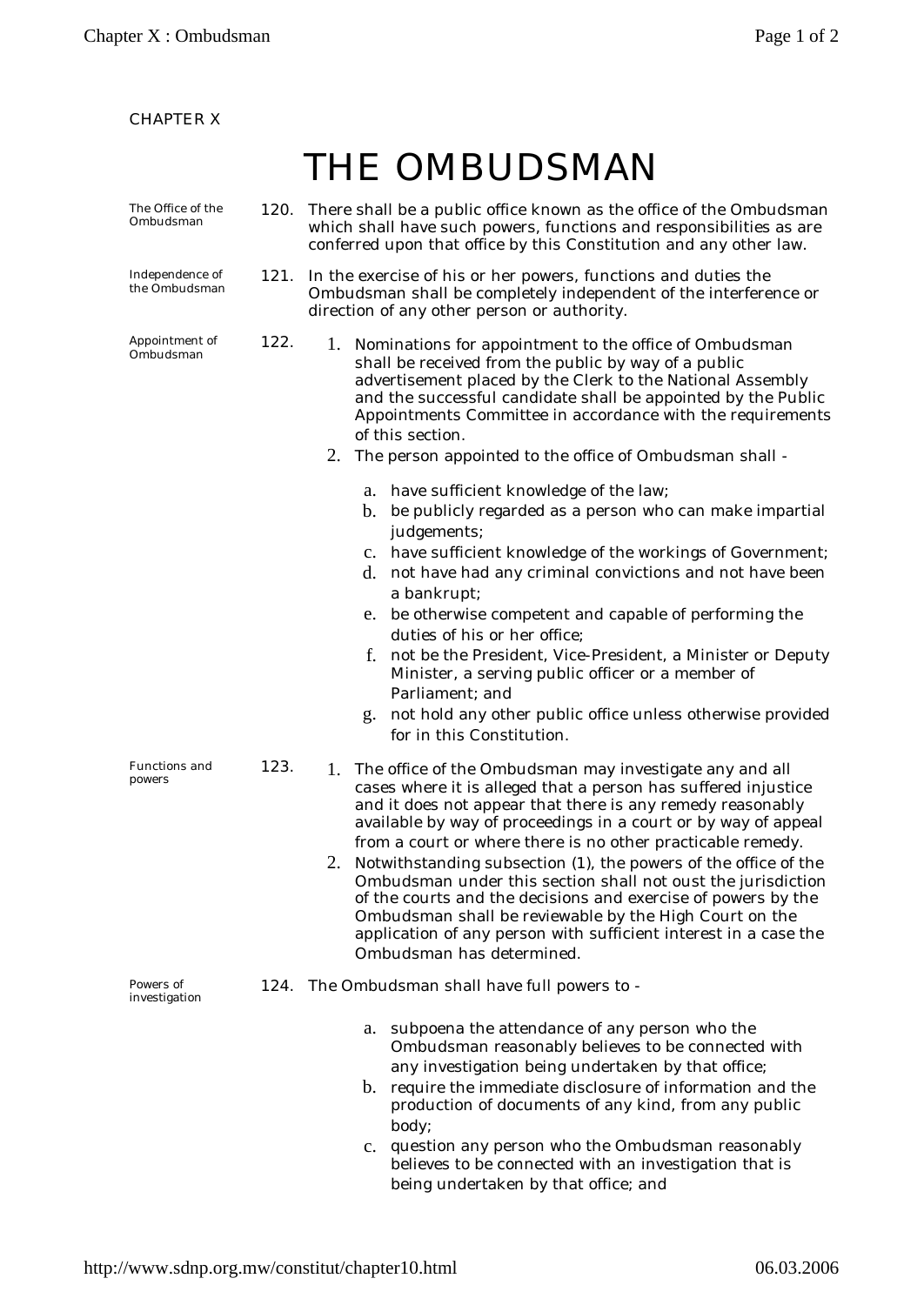|                                                  |      | d. initiate contempt proceedings before the High Court<br>against any person or authority in connexion with non-<br>compliance with the powers conferred in this section.                                                                                                                                                                                                                                                                                                                                                                                                                                                                                                                                             |
|--------------------------------------------------|------|-----------------------------------------------------------------------------------------------------------------------------------------------------------------------------------------------------------------------------------------------------------------------------------------------------------------------------------------------------------------------------------------------------------------------------------------------------------------------------------------------------------------------------------------------------------------------------------------------------------------------------------------------------------------------------------------------------------------------|
| Privileges and<br>immunities of the<br>Ombudsman |      | 125. A person holding the office of Ombudsman shall -                                                                                                                                                                                                                                                                                                                                                                                                                                                                                                                                                                                                                                                                 |
|                                                  |      | be provided with the necessary resources to discharge the<br>a.<br>functions of that office;<br>b. be entitled to the fullest co-operation of any person or<br>authority of whom he or she requests assistance in<br>connexion with the duties of that office:<br>enjoy, with respect to his or her official functions, similar<br>$c_{\cdot}$<br>protection and privileges in so far as they are appropriate<br>as are enjoyed by members of Parliament; and<br>be paid a salary to be charged to the Consolidated Fund<br>d.<br>and which shall not be reduced without the consent of<br>the office holder.                                                                                                         |
| Remedies<br>6 of 1995                            |      | 126. Where the investigations of the Ombudsman reveal sufficient<br>evidence to satisfy him or her that an injustice has been done, the<br>Ombudsman shall -                                                                                                                                                                                                                                                                                                                                                                                                                                                                                                                                                          |
|                                                  |      | direct that appropriate administrative action be taken to<br>a.<br>redress the grievance;<br>b. cause the appropriate authority to ensure that there are,<br>in future, reasonably practicable remedies to redress a<br>grievance; and<br>c. refer a case to the Director of Public Prosecutions with a<br>recommendation for prosecution, and, in the event of a<br>refusal by the Director of Public Prosecutions to proceed<br>with the case, the Ombudsman shall have the power to<br>require reasons for the refusal.                                                                                                                                                                                            |
| Reports of the<br>Ombudsman                      | 127. | The Ombudsman shall lay, each year, before the Nation Assembly a<br>report which shall include a record of all complaints and<br>applications to the office of Ombudsman, a record of the exercise of<br>powers in relation to applications, of the remedies afforded to<br>applicants in respect of grievances and shall also include a record of<br>the general recommendations of the Ombudsman in respect of<br>grievances.                                                                                                                                                                                                                                                                                       |
| Removal from<br>office                           | 128. | 1. A person appointed to the office of Ombudsman shall serve a<br>term of not more than five years, provided that the Public<br>Appointments Committee may appoint that person for such<br>further terms of five years as it considers appropriate unless<br>that Committee sooner terminates that appointment in<br>accordance with this section.<br>2. A person appointed to the office of Ombudsman shall not be<br>removed by the Public Appointments Committee, except -<br>a. in such circumstances where had that person not been<br>Ombudsman, that person would have been disqualified<br>from being appointed;<br>b. for gross misconduct; or<br>on reaching the age of sixty-five years.<br>$\mathbf{c}$ . |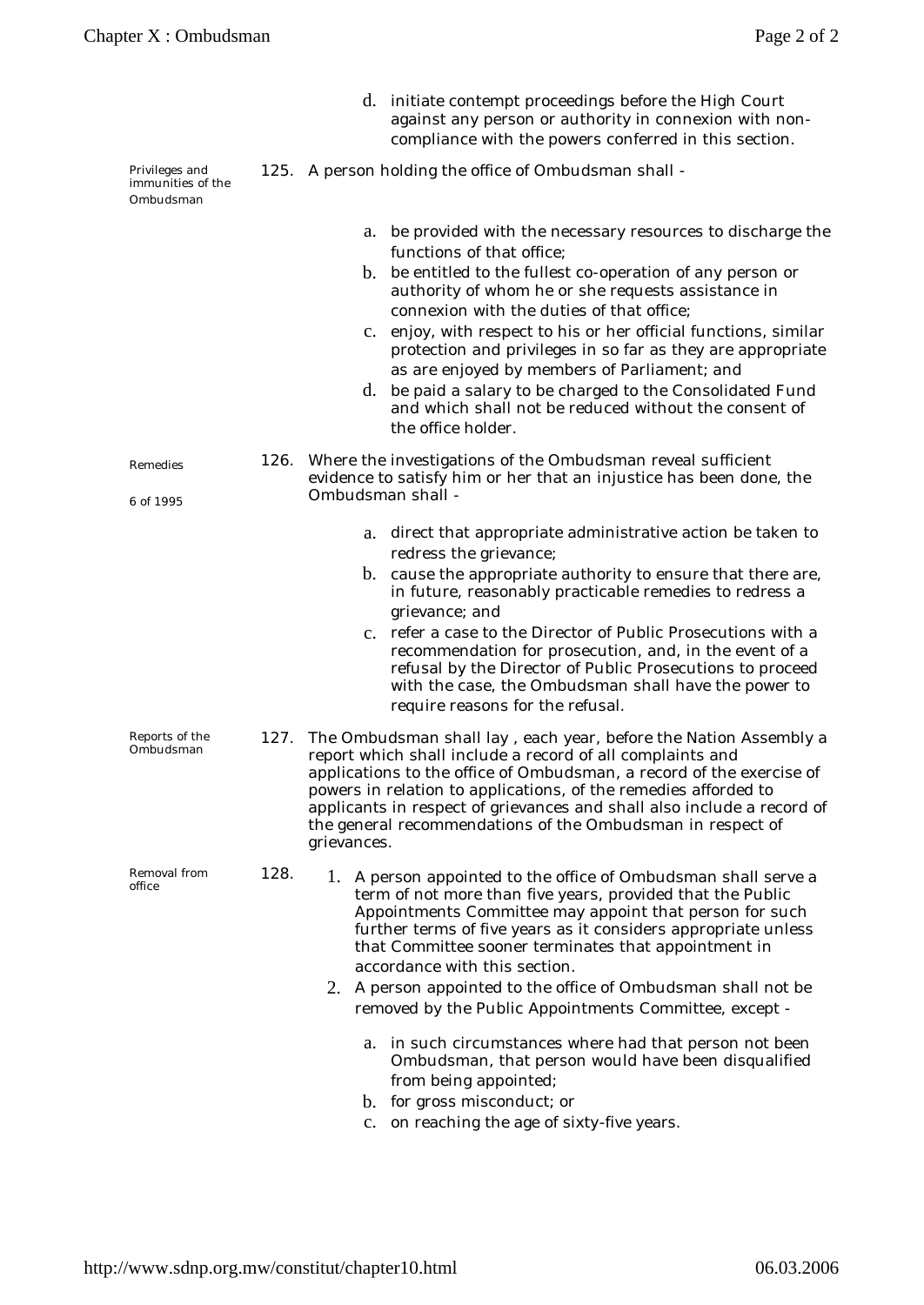CHAPTER XI

### HUMAN RIGHTS COMMISSION

| Establishment of<br>the Human Rights<br>Commission |      | 129. There shall be a Human Rights Commission the primary functions<br>of which shall be the protection and investigation of violations of<br>the rights accorded by this Constitution or any other law.                                                                                                                                                                                                                                  |
|----------------------------------------------------|------|-------------------------------------------------------------------------------------------------------------------------------------------------------------------------------------------------------------------------------------------------------------------------------------------------------------------------------------------------------------------------------------------------------------------------------------------|
| Powers                                             | 130. | The Human Rights Commission shall, with respect to the appli-<br>cations of an individual or class of persons, or on its own motion,<br>have such powers of investigation and recommendation as are<br>reasonably necessary for the effective promotion of the rights<br>conferred by or under this Constitution, but shall not exercise a<br>judicial or legislative function and shall not be given powers so to<br>do.                 |
| Composition                                        | 131. | 1. The Human Rights Commission shall consist of -                                                                                                                                                                                                                                                                                                                                                                                         |
|                                                    |      | a. the person for the time being holding the office of Law<br>Commissioner;<br>b. the person for the time being holding the position of<br>Ombudsman:                                                                                                                                                                                                                                                                                     |
|                                                    |      | Provided that, save as prescribed by this section, no<br>other member of the Human Rights Commission shall be<br>a person in any public office or the President or Vice-<br>President, a Minister or Deputy Minister or a member of<br>Parliament.                                                                                                                                                                                        |
|                                                    |      | c. such persons as shall be nominated from time to time in<br>that behalf by those organizations that are considered in<br>the absolute discretion of both the Law Commissioner<br>and the Ombudsman to be reputable organizations<br>representative of Malawian Society and that are wholly<br>or largely concerned with the promotion of the rights and<br>freedoms guaranteed by this Constitution.                                    |
|                                                    |      | The Law Commissioner and the Ombudsman shall jointly<br>2.<br>refer the name of persons nominated under paragraph (c) of<br>subsection (1) to the President who shall formally appoint<br>such persons as members of the Human Rights Commission.<br>3. A member of the Human Rights Commission, other than a<br>member by virtue of paragraph (a) or (b) of subsection (1),<br>shall continue to be members of the Commission until such |
|                                                    |      | time as they are removed from office on the grounds of -<br>incompetence;<br>a.<br>incapacity; or<br>b.<br>in circumstances where the member is compromised to<br>$C_{\bullet}$<br>the extent that his or her ability to impartially exercise                                                                                                                                                                                             |

the duties of his or her office is seriously in question.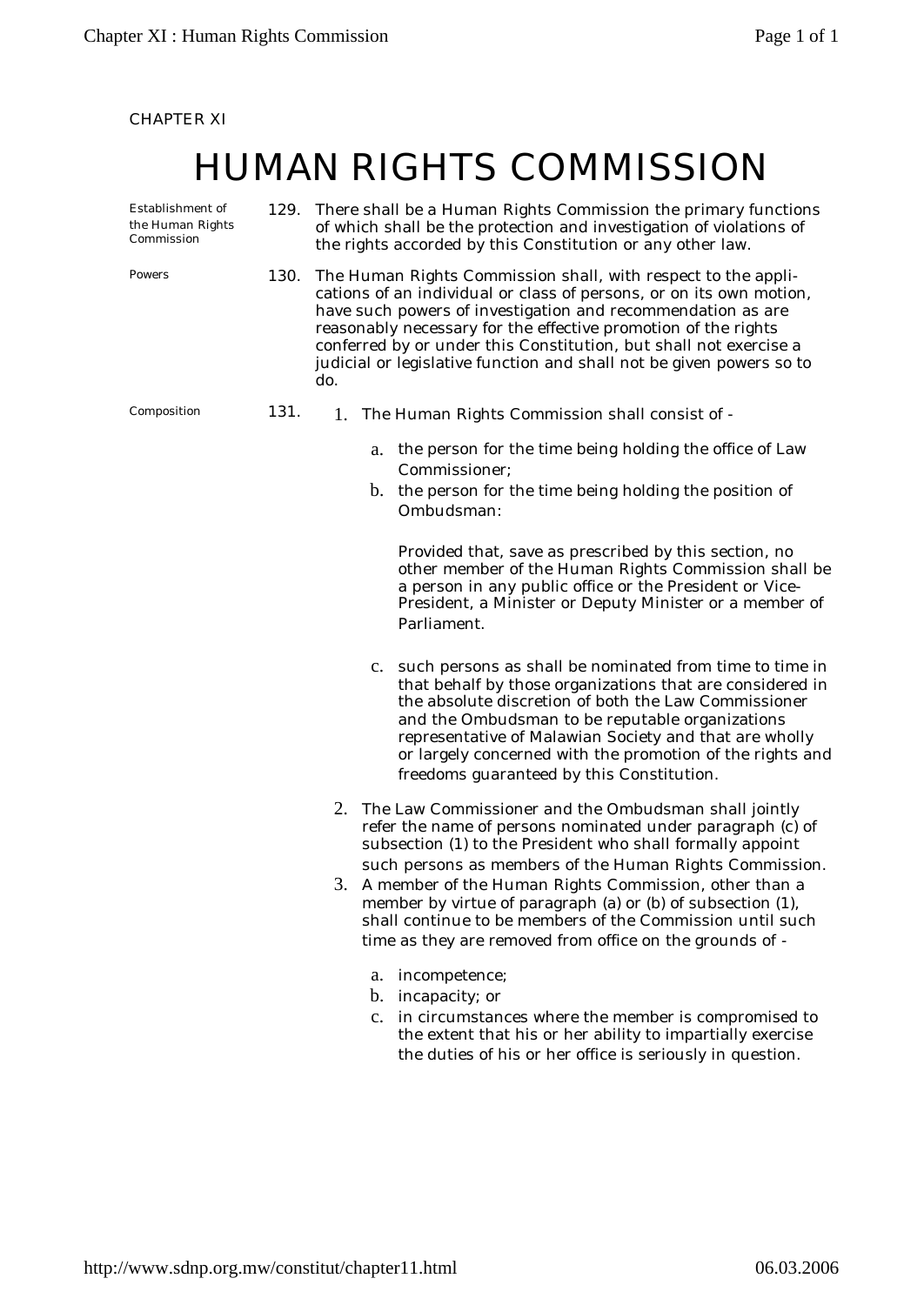| <b>CHAPTER XII</b>                               |      |                                                                                                                                                                                                                                                                                                                                                                                                                                                                                                                                                                                                                                                                      |
|--------------------------------------------------|------|----------------------------------------------------------------------------------------------------------------------------------------------------------------------------------------------------------------------------------------------------------------------------------------------------------------------------------------------------------------------------------------------------------------------------------------------------------------------------------------------------------------------------------------------------------------------------------------------------------------------------------------------------------------------|
|                                                  |      | <b>LAW COMMISSION</b>                                                                                                                                                                                                                                                                                                                                                                                                                                                                                                                                                                                                                                                |
| Establishment of the<br>Law Commission           | 132. | There shall be a Law Commission which shall have the power to<br>review and make recommendations relating to the repeal and<br>amendment of laws and which shall have such powers and<br>functions as are conferred on it by this Constitution and any<br>other Act of Parliament.                                                                                                                                                                                                                                                                                                                                                                                   |
| Composition                                      | 133. | The Law Commission shall consist of -                                                                                                                                                                                                                                                                                                                                                                                                                                                                                                                                                                                                                                |
|                                                  |      | a. a permanent, salaried Law Commissioner who shall be<br>appointed by the President on the recommendation of<br>the Judicial Service Commission and who shall be a<br>legal practitioner or a person qualified to be a judge;<br>and<br>b. such number of other persons as the Law Commissioner<br>in consultation with the Judicial Service Commission<br>may appoint from time to time and for such time as they<br>are required on account of their expert knowledge of a<br>matter of law being then under review by the Law<br>Commissioner, or on account of their expert knowledge<br>of other matters relating to a legal issue being then<br>under review. |
| Removal of the Law<br>Commissioner               | 134. | The President may remove the Law Commissioner or other person<br>appointed to the Law Commission on the recommendation of the<br>Judicial Service Commission if the Judicial Service Commission<br>is satisfied that the Law Commissioner or such other person<br>appointed to the Law Commission, as the case may be, is not<br>competent or otherwise incapacitated so as to be unable to<br>perform the functions of his or her office.                                                                                                                                                                                                                           |
| Powers and functions<br>of the Law<br>Commission |      | 135. The Law Commission shall have the powers -                                                                                                                                                                                                                                                                                                                                                                                                                                                                                                                                                                                                                      |
|                                                  |      | a. to review and make recommendations regarding any<br>matter pertaining to the laws of Malawi and their<br>conformity with this Constitution and applicable<br>international law;<br>b. to review and make recommendations regarding any<br>matter pertaining to this Constitution;<br>c. to receive any submissions from any person or body<br>regarding the laws of Malawi or this Constitution; and<br>d. to report its findings and recommendations to the<br>Minister for the time being responsible for Justice who<br>shall publish any such report and lay it before<br>Parliament.                                                                         |
| Independence of the<br>Law Commission            | 136. | The Law Commission shall exercise its functions and powers<br>independent of the direction or interference of any other person<br>or authority.                                                                                                                                                                                                                                                                                                                                                                                                                                                                                                                      |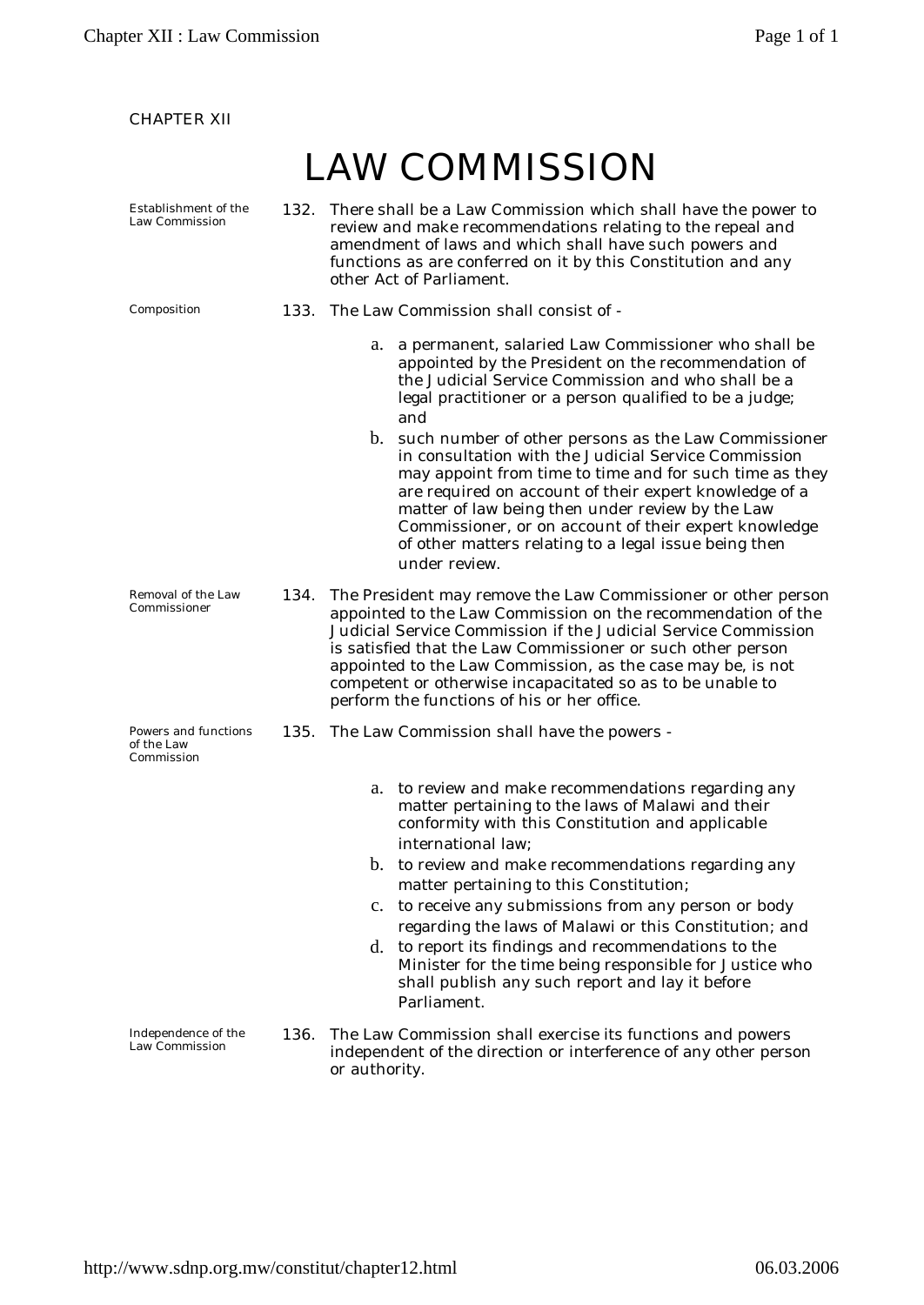CHAPTER XIII

#### NATIONAL COMPENSATION TRIBUNAL

| The National<br>Compensation<br>Tribunal        | 137. | There shall be a National Compensation Tribunal which shall<br>entertain claims with respect to alleged criminal and civil liability<br>Οf                                                                                                                                                                                                                                                                                                                                                                                                                                                                                                                                                                                                                                                                                                                                                                                                                                             |
|-------------------------------------------------|------|----------------------------------------------------------------------------------------------------------------------------------------------------------------------------------------------------------------------------------------------------------------------------------------------------------------------------------------------------------------------------------------------------------------------------------------------------------------------------------------------------------------------------------------------------------------------------------------------------------------------------------------------------------------------------------------------------------------------------------------------------------------------------------------------------------------------------------------------------------------------------------------------------------------------------------------------------------------------------------------|
|                                                 |      | the Government of Malawi which was in power before the<br>appointed day and which shall have such powers and functions<br>as are conferred on it by this Constitution and an Act of<br>Parliament.                                                                                                                                                                                                                                                                                                                                                                                                                                                                                                                                                                                                                                                                                                                                                                                     |
| Exclusive original<br>jurisdiction<br>1 of 1997 | 138. | 1.<br>No person shall institute proceedings against any<br>Government in power after the commencement of this<br>Constitution in respect of any alleged criminal or civil<br>liability of the Government of Malawi in power before the<br>commencement of this Constitution arising from abuse of<br>power or office, save by application to the National<br>Compensation Tribunal, which shall hear cases initiated by<br>persons with sufficient interest.<br>The National Compensation Tribunal shall have all powers<br>2.<br>of investigation necessary to establish the facts of any case<br>before it.<br>3.<br>Notwithstanding subsection (1), the National Compensation<br>Tribunal shall have the power to remit a case or a question<br>of law for determination by the ordinary courts where the<br>National Compensation Tribunal is satisfied that the<br>Tribunal does not have jurisdiction, or where the Tribunal<br>feels it is in the interest of justice so to do. |
| Composition<br>1 of 1997                        | 139. | 1. There shall be a Chairman of the National Compensation<br>Tribunal who shall be a judge and who shall -                                                                                                                                                                                                                                                                                                                                                                                                                                                                                                                                                                                                                                                                                                                                                                                                                                                                             |
|                                                 |      | be appointed in that behalf by the Chief Justice on the<br>a.<br>nomination of the Judicial Service Commission; and<br>b. hold the office of Chairman of the National<br>Compensation Tribunal for not more than three years<br>or until such time as that person ceases to be a judge<br>whichever is sooner.                                                                                                                                                                                                                                                                                                                                                                                                                                                                                                                                                                                                                                                                         |
|                                                 |      | 2.<br>The Chairman of the National Compensation Tribunal shall<br>be assisted by such additional members and by such<br>assessors and other experts as may be appointed in<br>accordance with the provisions of an Act of Parliament.                                                                                                                                                                                                                                                                                                                                                                                                                                                                                                                                                                                                                                                                                                                                                  |
| Procedure<br>6 of 1995                          | 140. | The rules of procedure of the National Compensation<br>1.<br>Tribunal and other matters of policy or principle concerning<br>its powers and functions shall be prescribed by or under an                                                                                                                                                                                                                                                                                                                                                                                                                                                                                                                                                                                                                                                                                                                                                                                               |
| 1 of 1997                                       |      | Act of Parliament and shall be such as shall ensure<br>expeditious disposal of cases, which may include an<br>informal preliminary arbitration procedure.<br>Notwithstanding subsection (1), the procedures of the<br>2.<br>National Compensation Tribunal shall -                                                                                                                                                                                                                                                                                                                                                                                                                                                                                                                                                                                                                                                                                                                     |
|                                                 |      | a. conform to the standards of proof required for a<br>normal civil court unless the National Compensation<br>Tribunal otherwise determines in the interest of justice                                                                                                                                                                                                                                                                                                                                                                                                                                                                                                                                                                                                                                                                                                                                                                                                                 |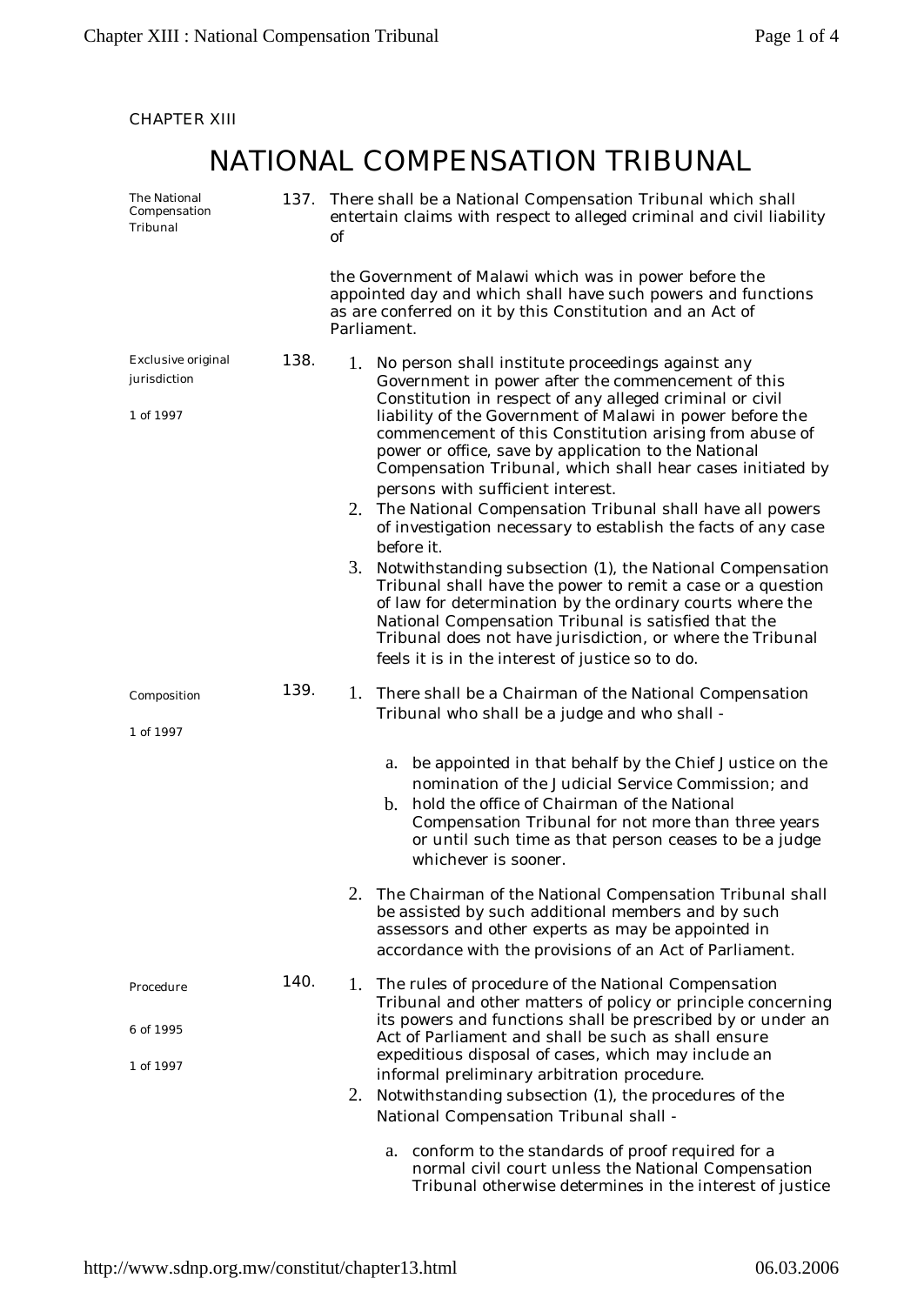|                                                  |      | in any particular case or class of cases; and<br>conform with the standards of justice set out in this<br>b.<br>Constitution and the principles of natural justice.                                                                                                                                                                                                                                                                                                                                                                                                                                                                                                                      |
|--------------------------------------------------|------|------------------------------------------------------------------------------------------------------------------------------------------------------------------------------------------------------------------------------------------------------------------------------------------------------------------------------------------------------------------------------------------------------------------------------------------------------------------------------------------------------------------------------------------------------------------------------------------------------------------------------------------------------------------------------------------|
| Protection of third<br>party rights<br>1 of 1997 | 141. | Where a third party disputes a claim and has an interest in<br>money or property that is the subject of a claim before<br>theNational Compensation Tribunal -                                                                                                                                                                                                                                                                                                                                                                                                                                                                                                                            |
|                                                  |      | that party shall be given adequate notification;<br>a.<br>b. that party shall be entitled to legal representation; and<br>c. if the Chairman of the National Compensation<br>Tribunal is satisfied that the person is of insufficient<br>means to retain legal counsel, legal assistance shall be<br>provided at the expense of the State.                                                                                                                                                                                                                                                                                                                                               |
| Jurisdiction of<br>ordinary courts               | 142. | 1. The High Court shall not be excluded from hearing<br>applications for judicial review of the decisions of the<br>Tribunal nor shall a determination by the Tribunal be a bar<br>to further criminal or civil proceedings in an appropriate<br>court against a private person for the duration of the<br>existence of the fund.<br>A "private person" for the purposes of this section means a<br>2.<br>person who was before the commencement of this<br>Constitution a member of the Government or of an agent of<br>the Government, who would, under the laws then in force,<br>have been personally liable for an act that is the subject of<br>the criminal or civil proceedings. |
| Power to waive<br>statutory limitations          | 143. | For the purposes of pursuing claims before the National<br>Compensation Tribunal and criminal and civil proceedings<br>against a private person within the meaning of subsection 142<br>(2), any statutory time limitation may be waived by the Tribunal<br>or by a court if it seems to the Tribunal or the court equitable to<br>do so.                                                                                                                                                                                                                                                                                                                                                |
| National<br>Compensation Fund<br>1 of 1997       | 144. | 1. There shall be a National Compensation Fund which shall<br>be a trust vested in the Republic.<br>2. The National Compensation Fund shall be used exclusively<br>for the purposes assigned to it by this Constitution and<br>shall-                                                                                                                                                                                                                                                                                                                                                                                                                                                    |
|                                                  |      | be a trust the purpose of which shall be for the<br>a.<br>exclusive benefit of those applicants to the National<br>Compensation Tribunal who have been granted any<br>award, gratuity, pension or other form of reparation<br>according to the principles, procedures and rules of<br>the National Compensation Tribunal;<br>b. be held in a separate account within the Reserve Bank<br>of Malawi; and<br>c. have all of its reports, financial statements and<br>information relating to its operation published and<br>maintained for public scrutiny.                                                                                                                                |
|                                                  |      | 3. subject to this Chapter, the only charges on, or<br>disbursements to be made from, the National<br>Compensation Fund shall be by -                                                                                                                                                                                                                                                                                                                                                                                                                                                                                                                                                    |
|                                                  |      | the National Compensation Tribunal; or<br>a.<br>b. the trustees of the Fund in so far as such<br>disbursements or charges are necessary and prudent                                                                                                                                                                                                                                                                                                                                                                                                                                                                                                                                      |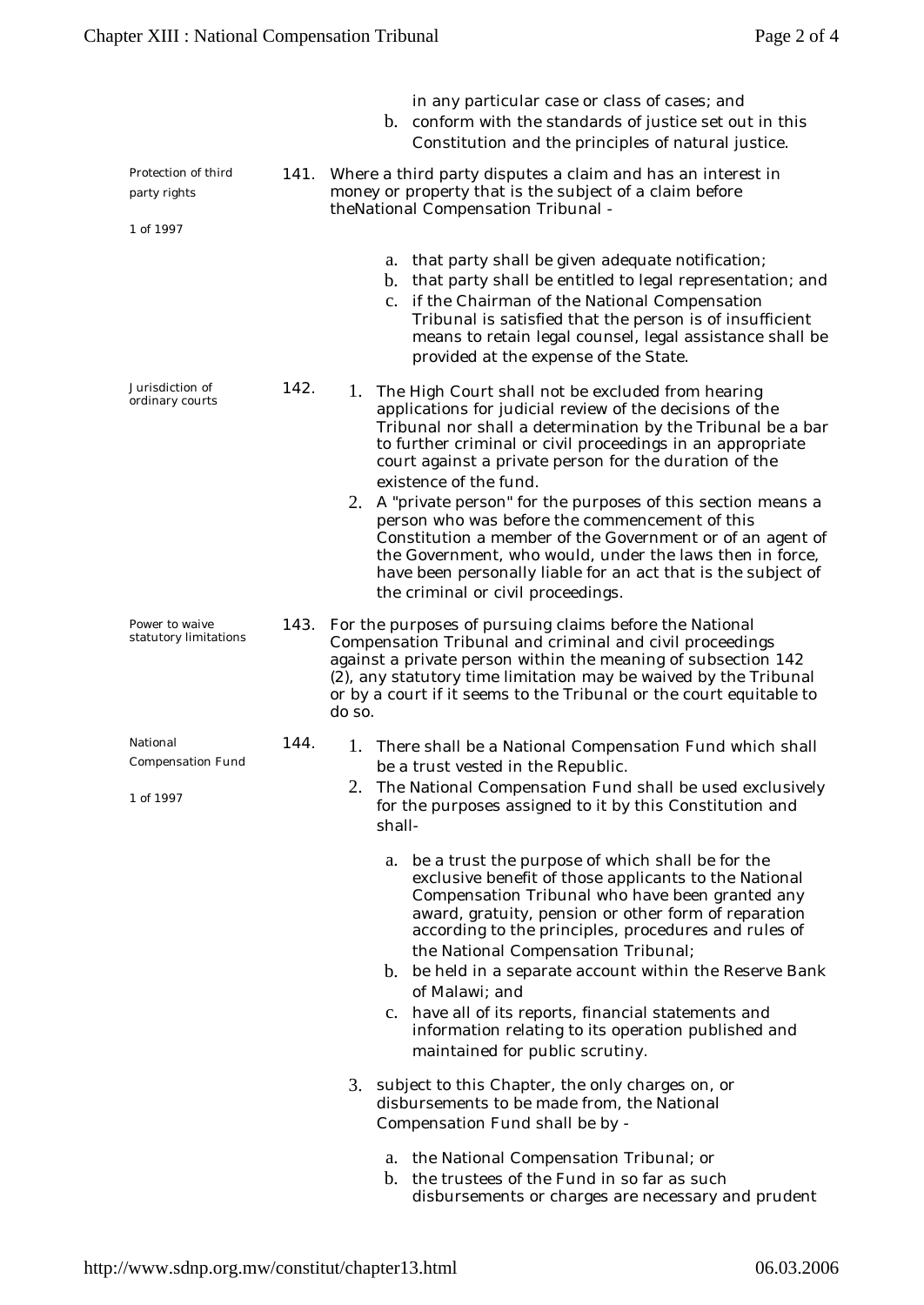for the efficient operation of the Fund in accordance with its purpose as declared in this subsection.

- 4. There shall be not less than four trustees of the National Compensation Fund who shall be appointed from time to time by the Public Appointments Committee on the recommendation of the National Compensation Tribunal.
- 5. A Trustee shall hold office for the duration of the Fund unless and only in such circumstances as that trustee is removed by the Public Appointments Committee on the grounds of
	- a. incompetence;
	- b. incapacity; or
	- c. being compromised in the exercise of his or her functions to the extent that his or her financial probity is in serious question.
- 6. Trustees of the National Compensation Fund shall exercise their functions independent of any direction or interference by any body or authority, save as is provided by this section.
- 7. The Auditor General shall make an annual report, to be laid before the National Assembly, on the conduct and status of the Fund which shall provide guidance to the National Assembly for voting an appropriation for the purposes of the National Compensation Fund.
- 8. An appropriation for the purposes of the National Compensation Fund shall be laid before the National Assembly by the Minister responsible for Finance before the beginning, and with respect to, every financial year during the life of the Fund.
- 9. With respect to any financial year, the Tribunal shall prescribe a period not being more than six months after the commencement of that financial year, after which the Tribunal shall not receive applications for compensation within that financial year from the National Compensation Fund.
- 145. 1. The National Compensation Fund shall cease to be charged with new claims for compensation not later than ten years after the commencement of this Constitution at which time the National Compensation Tribunal shall dissolve.
	- 2. If, with respect to any year within the period prescribed in subsection (1), and after the second year of it coming into existence, less than ten applications are made to the National Compensation Tribunal, then the Chairman of the Tribunal may direct the Minister responsible for Finance to lay before the National Assembly a Bill
		- a. to dissolve the National Compensation Tribunal; and
		- b. to confer on the High Court jurisdiction equivalent to that of the National Compensation Tribunal to determine claims against the Government within the meaning of this Chapter.
	- 3. Where the National Compensation Tribunal has been dissolved, for the remaining duration of the period prescribed in subsection (1) the uncommitted residue of the Fund shall remain a separate fund within the accounts of the Consolidated Fund which shall be drawn upon by the

Winding up of the **National** Compensation Fund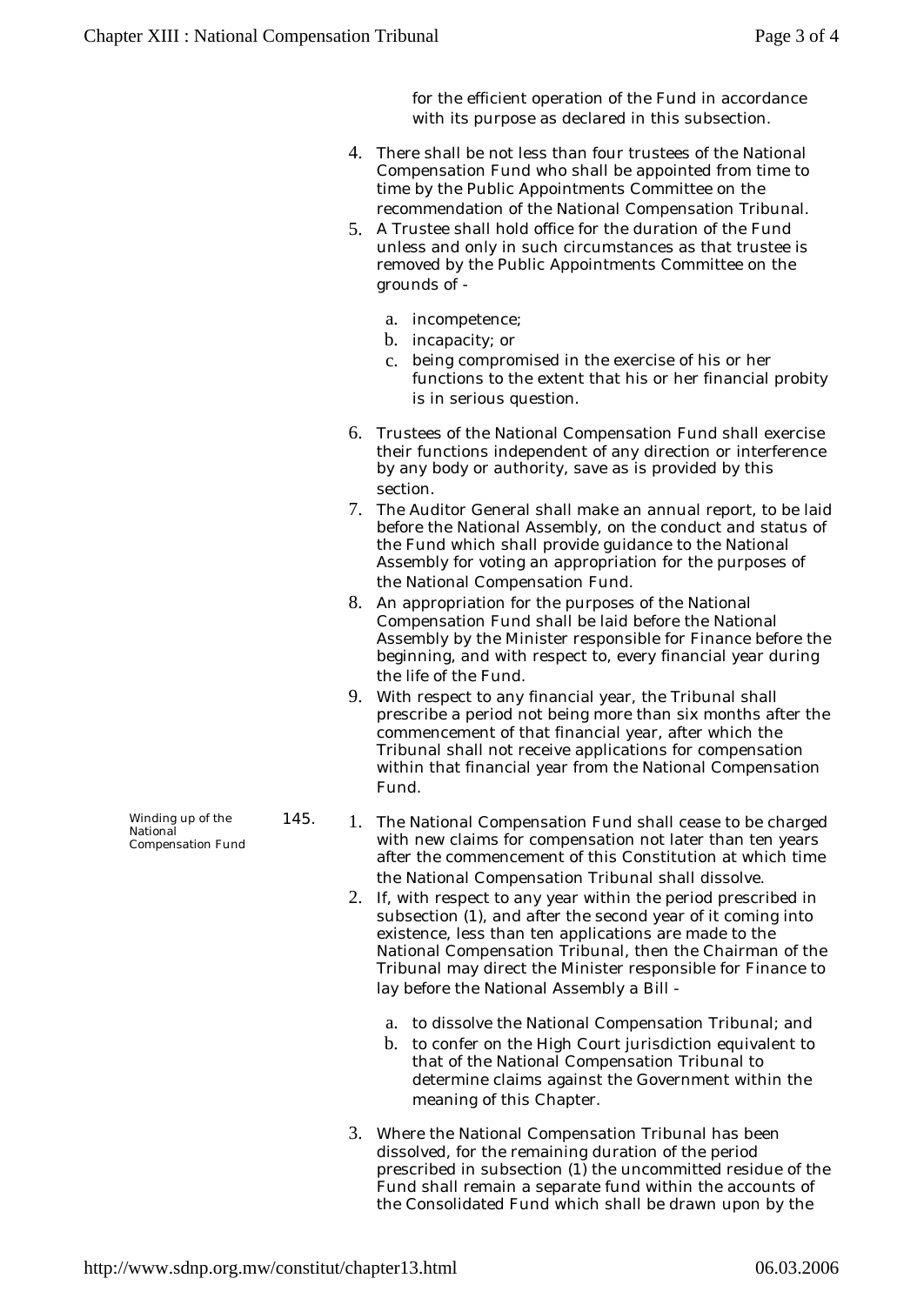Minister responsible for Finance in respect of awards made by the High Court in relation to claims that would otherwise have been determined by the National Compensation Tribunal.

4. The National Compensation Fund shall continue until there is no longer a committed residue.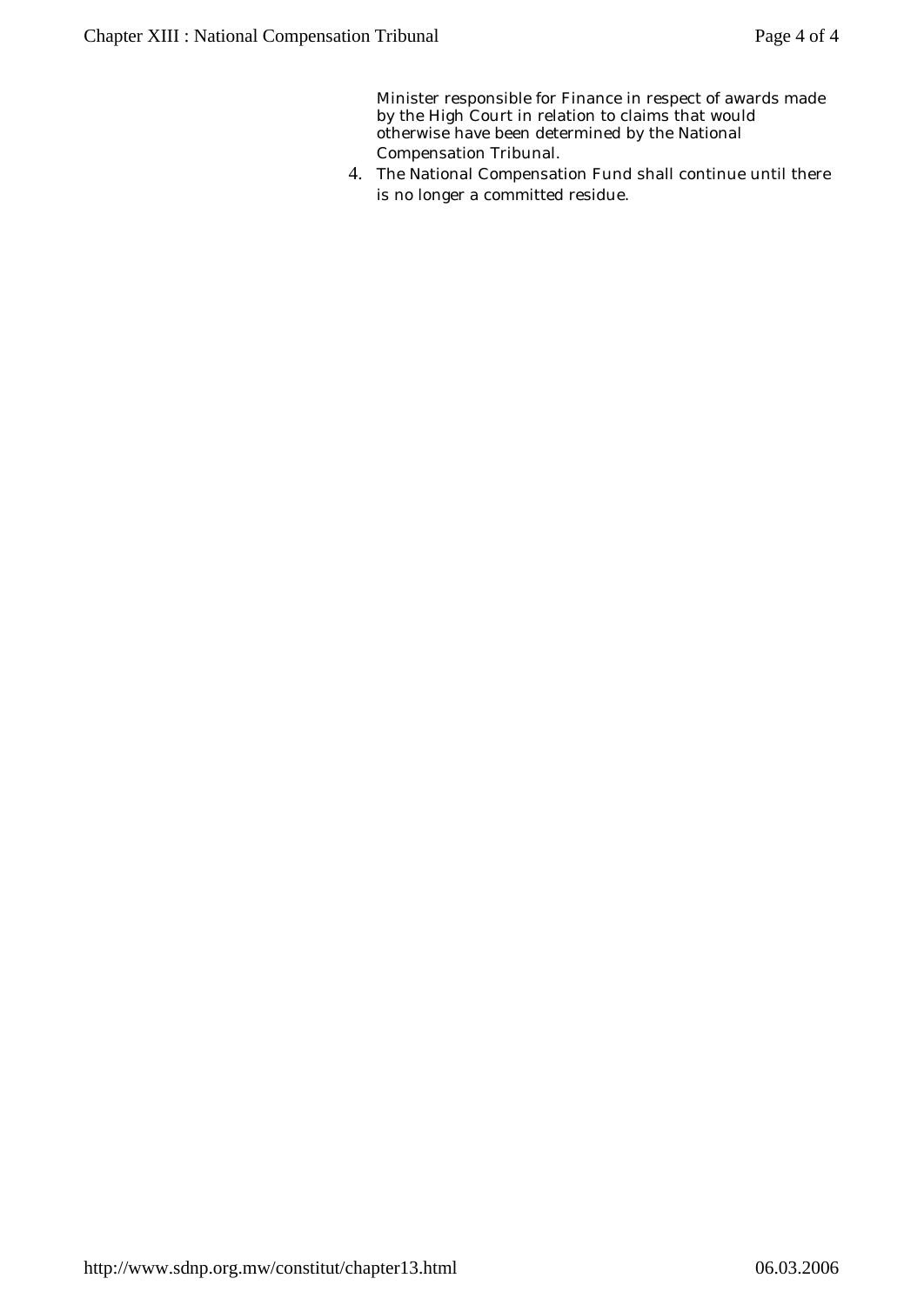### **LOCAL GOVERNMENT**

| LUUAL UUVERIVIILIVI                                                         |      |    |                                                                                                                                                                                                                                                                                                                                                                                                                                                                                                                                                                                                                                                                                    |
|-----------------------------------------------------------------------------|------|----|------------------------------------------------------------------------------------------------------------------------------------------------------------------------------------------------------------------------------------------------------------------------------------------------------------------------------------------------------------------------------------------------------------------------------------------------------------------------------------------------------------------------------------------------------------------------------------------------------------------------------------------------------------------------------------|
| Functions of local<br>government<br>authorities                             | 146. |    | 1. There shall be local government authorities which shall<br>have such powers as are vested in them by this<br>Constitution and an Act of Parliament.                                                                                                                                                                                                                                                                                                                                                                                                                                                                                                                             |
| 6 of 1995                                                                   |      |    |                                                                                                                                                                                                                                                                                                                                                                                                                                                                                                                                                                                                                                                                                    |
|                                                                             |      |    | 2. Local government authorities shall be responsible for the<br>representation of the people over whom they have<br>jurisdiction, for their welfare and shall have responsibility<br>for $-$                                                                                                                                                                                                                                                                                                                                                                                                                                                                                       |
|                                                                             |      |    | the promotion of infrastructural and economic<br>a.<br>development, through the formulation and<br>execution of local development plans and the<br>encouragement of business enterprise;<br>b. the presentation to central government authorities<br>of local development plans and the promotion of the<br>awareness of local issues to national government;<br>c. the consolidation and promotion of local democratic<br>institutions and democratic participation; and<br>such other functions, including the registration of<br>d.<br>birth and deaths and participation in the delivery of<br>essential and local services, as may be prescribed<br>by any Act of Parliament. |
|                                                                             |      |    | 3. Parliament shall, where possible, provide that issues of<br>local policy and administration be decided on at local<br>levels under the supervision of local government<br>authorities.<br>4. Parliament shall ensure that the composition of local<br>government authorities includes a prescribed number of<br>persons serving as Chiefs in the area of jurisdiction of<br>such authorities and affords equal representation in<br>respect of each ward within its jurisdiction, and that the<br>boundaries of each ward shall be designated by the<br>Electoral Commission in accordance with section 148.                                                                    |
| Composition of local<br>government<br>authorities<br>6 of 1995<br>1 of 1997 | 147. | 2. | 1. Local government authorities shall consist of local<br>government officers who shall be elected by free, secret<br>and equal suffrage by the registered voters in the area over<br>which that local government authority is to have<br>jurisdiction and the election shall be organized, conducted<br>and supervised by the Electoral Commission.<br>The offices of local government shall include mayors in<br>cities and municipalities and local councillors in all areas<br>and local government officers shall have such functions,<br>powers and responsibilities as shall be laid down by an<br>Act of Parliament.                                                       |
|                                                                             |      |    | 3. There shall be, in respect of each local government<br>authority, such administrative personnel, subordinate to<br>local government officers, as shall be required to execute<br>and administer the lawful resolutions and policies of those<br>officers.                                                                                                                                                                                                                                                                                                                                                                                                                       |

4. There shall be a Local Government Service Commission, the composition, functions, powers and procedures of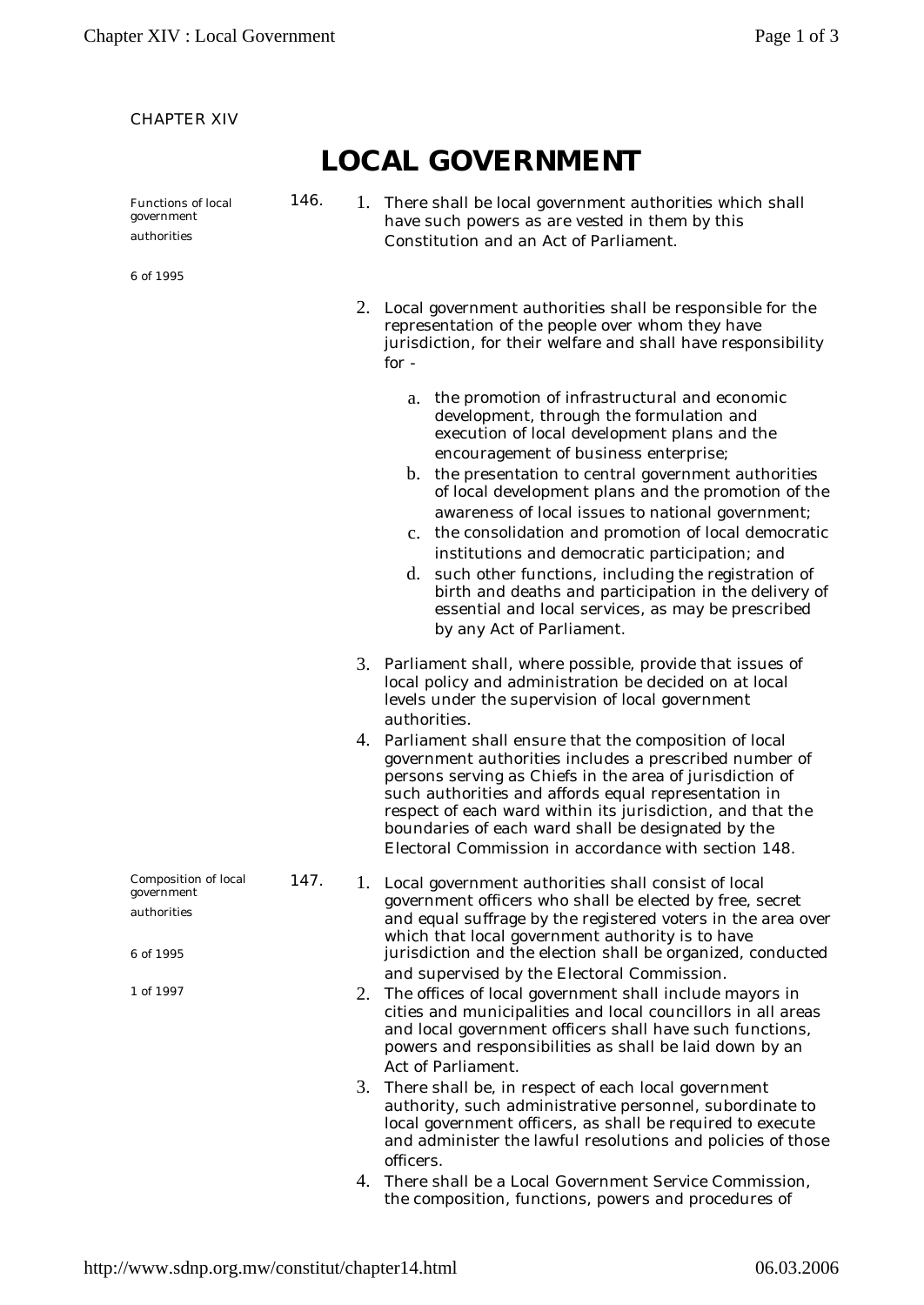National Local Government Finance Committee, its establishment,

which shall be provided for by an Act of Parliament.

- 148. 1. Subject to the recommendations of the Electoral Commission, and in accordance with the principles laid down in this Constitution and any other law relating to national elections, there shall be drawn boundaries for local government authorities.
	- 2. Any boundaries determining the territorial jurisdiction of any local government authority shall be geographical only, without reference to race, colour, tribe or ethnic origin of the inhabitants of the area.

149. 1. There shall be a National Local Government Finance Committee which shall hear submissions from each and every local government authority in respect of estimates of expenditure and requests for special disbursements and shall have such other powers and functions as may be conferred on it by this Constitution or an Act of Parliament.

- 2. The National Local Government Finance Committee shall have the power to
	- a. receive all estimates of revenue and all projected budgets of all local government authorities;
	- b. supervise and audit accounts of local government authorities, in accordance with any Act of Parliament, Assembly, subject to the recommendations of the Auditor General;
	- c. make recommendations relating to the distribution of funds allocated to local government authorities, and vary the amount payable from time to time and area to area according to, and with sole consideration of, economic, geographic and demographic variables;
	- d. prepare a consolidated budget for all local government authorities and estimates after consultation with the Treasury, which shall be presented to the National Assembly by the Minister responsible for Local Government before the commencement of each financial year; and
	- e. make application to that Minister for supplementary funds where necessary.
- 150. The Government shall be under a duty to ensure that there is adequate provision of resources necessary for the proper exercise of local government functions and to this effect shall allow a local government authority to keep such proportion of the revenue collected by that authority as shall be prescribed by the National Local Government Finance Committee.
- 151. 1. The members of the National Local Government Finance the Committee shall be
	- a. one person who shall be nominated from time to time in that behalf by a caucus of local government authorities;
	- b. the Principal Secretary for Local Government;
	- c. one person who is a professionally qualified and practising accountant appointed by the Public Appointments Committee on the recommendation of

Duty to provide adequate resources for local government functions

Composition of National Local Government Finance Committee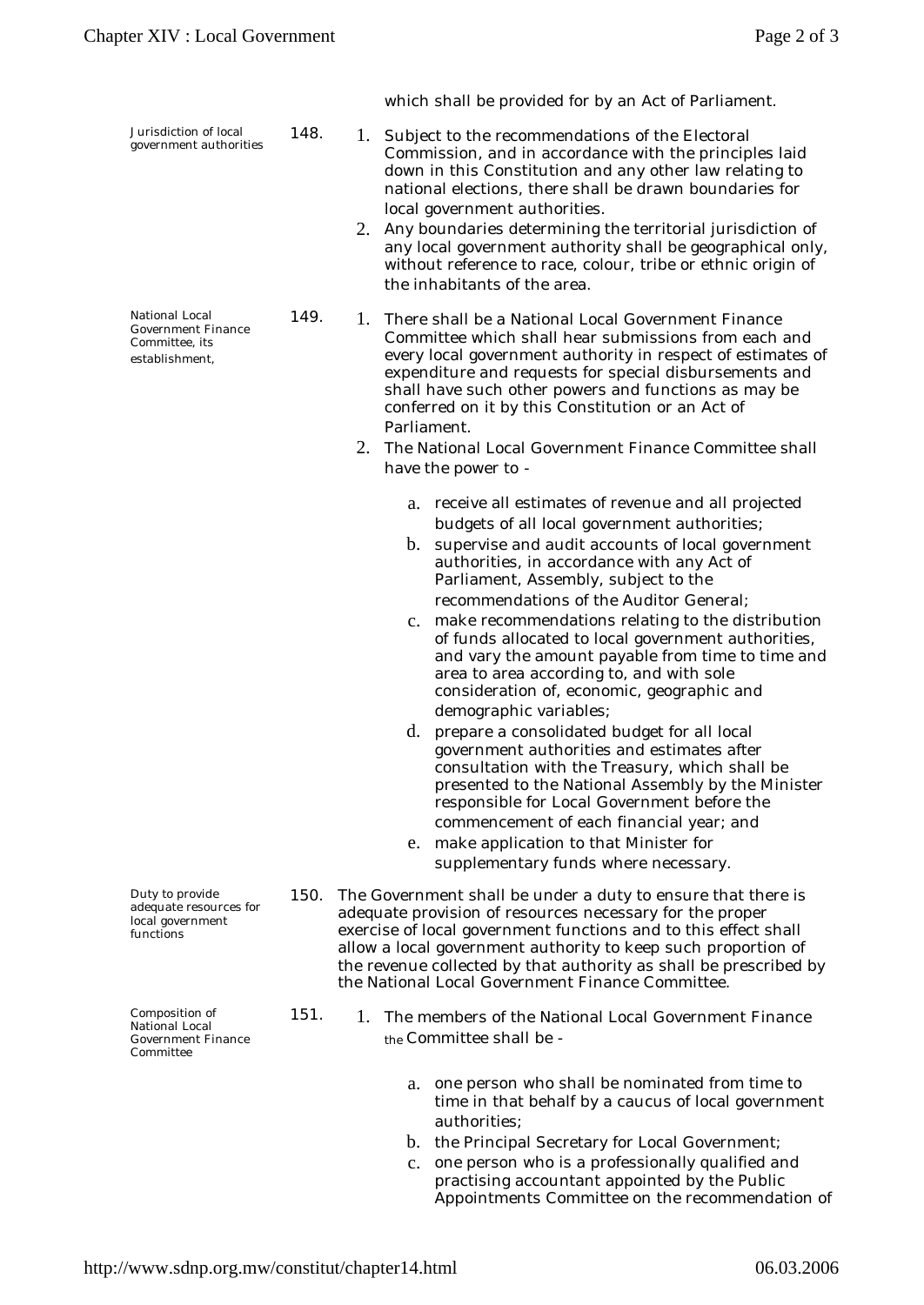the Minister responsible for Local Government;

- d. the Chairman of the Civil Service Commission or such member of that Commission as shall be nominated by the Chairman from time to time in that behalf; and
- e. one person who shall be nominated from time to time in that behalf by the Electoral Commission.
- 2. Except for persons who are or become members of the Local Government Finance Committee by virtue of holding office as Principal Secretary for Local Government or by Chairman or member of the Civil Service Commission, the term of office of a member of the National Local Government Finance Committee shall expire
	- a. three years after the date that member was first appointed; or
	- b. on removal by the President on the recommendation of the Public Appointments Committee, but no member shall be recommended for removal under this paragraph unless the Public Appointments Committee is satisfied that he or she is –
		- i. not competent to exercise the duties of that office;
		- ii. compromised to the extent that his or her financial probity is in serious question; or
		- iii. otherwise incapacitated.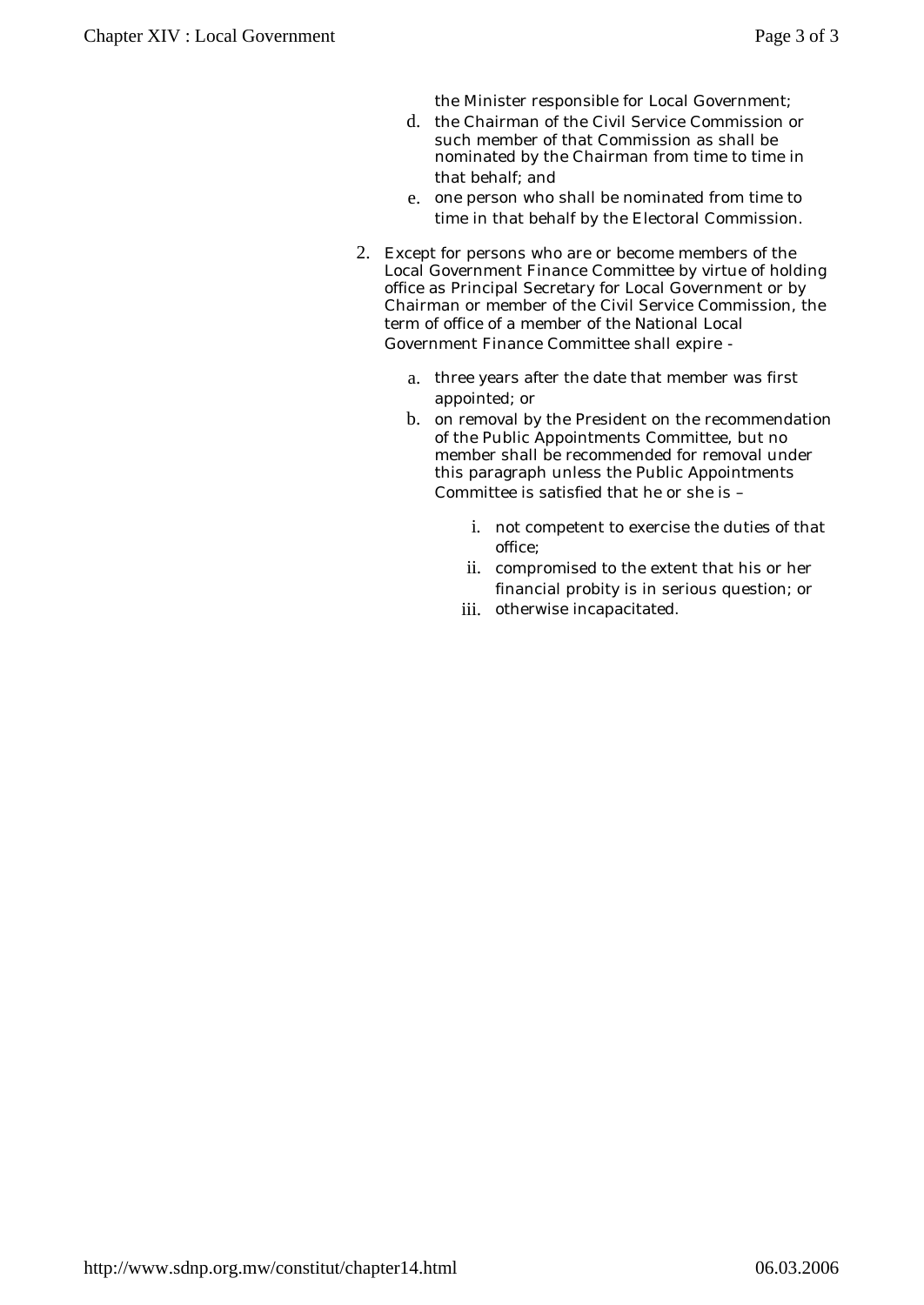|      | THE POLICE                                                                                                                                                                                                                                                                                                                                                                                                                                                                                                                                                                                                                                                                                                                                                                                                                                                                                                                                                                                                                                                                                                                                                                                                                                                                                                                                                                                                                                                                                                                                                                                                                                          |  |
|------|-----------------------------------------------------------------------------------------------------------------------------------------------------------------------------------------------------------------------------------------------------------------------------------------------------------------------------------------------------------------------------------------------------------------------------------------------------------------------------------------------------------------------------------------------------------------------------------------------------------------------------------------------------------------------------------------------------------------------------------------------------------------------------------------------------------------------------------------------------------------------------------------------------------------------------------------------------------------------------------------------------------------------------------------------------------------------------------------------------------------------------------------------------------------------------------------------------------------------------------------------------------------------------------------------------------------------------------------------------------------------------------------------------------------------------------------------------------------------------------------------------------------------------------------------------------------------------------------------------------------------------------------------------|--|
| 152. | There shall be a Malawi Police Force which shall be constituted<br>by an Act of Parliament that shall specify the various divisions<br>and functions of the Malawi Police Force.                                                                                                                                                                                                                                                                                                                                                                                                                                                                                                                                                                                                                                                                                                                                                                                                                                                                                                                                                                                                                                                                                                                                                                                                                                                                                                                                                                                                                                                                    |  |
| 153. | 1. The Malawi Police Force shall be an independent organ of<br>the executive, which shall be there to provide for the<br>protection of public safety and the rights of persons in<br>Malawi according to the prescriptions of this Constitution<br>and any other law.<br>2. The Malawi Police Force shall enjoy only such powers as<br>are necessary for the protection of rights under this<br>Constitution and the maintenance of public safety and<br>public order in accordance with the prescriptions of this<br>Constitution and the law.<br>3. In the exercise of their functions, members of the Malawi<br>Police Force shall be subject to the direction of the courts<br>and shall be bound by the orders of such courts.<br>4. Political responsibility for the Malawi Police Force shall vest<br>in a Minister of the Government who shall ensure that the<br>discipline and conduct of the Malawi Police Force accords<br>with the prescriptions of this Constitution and any other<br>law.                                                                                                                                                                                                                                                                                                                                                                                                                                                                                                                                                                                                                                            |  |
| 154. | 1. There shall be an Inspector General of Police who shall be<br>the Head of the Malawi Police Force whose office shall be a<br>public office and also shall be accountable to the Minister<br>responsible for the Police and whose office shall be a public<br>office.<br>2. The Inspector General of Police shall be appointed by the<br>President and confirmed by the National Assembly by a<br>majority of the members present and voting, but the Public<br>Appointments Committee may at any time inquire as to the<br>competence of the person so appointed to carry out the<br>duties of that office and as to such other questions as may<br>have direct bearing on the performance of the duties of that<br>office.<br>3.<br>The office of the Inspector General of Police shall become<br>vacant after the person holding that office has served for<br>five years, but the person holding that office may be<br>nominated for such further terms, not exceeding five years,<br>as the President may deem appropriate.<br>4. A person holding the office of Inspector General of Police<br>shall be subject to removal by the President only by reason<br>of that person being -<br>a. incompetent in the exercise of his or her duties;<br>compromised in the exercise of his or her duties to<br>b.<br>the extent that his or her capacity to exercise his or<br>her powers impartially is in serious question;<br>c. otherwise incapacitated; and<br>d. over the age prescribed for retirement.<br>5. Subject to subsection (4), in the exercise of the duties and<br>powers vested in the office of the Inspector General of Police |  |
|      |                                                                                                                                                                                                                                                                                                                                                                                                                                                                                                                                                                                                                                                                                                                                                                                                                                                                                                                                                                                                                                                                                                                                                                                                                                                                                                                                                                                                                                                                                                                                                                                                                                                     |  |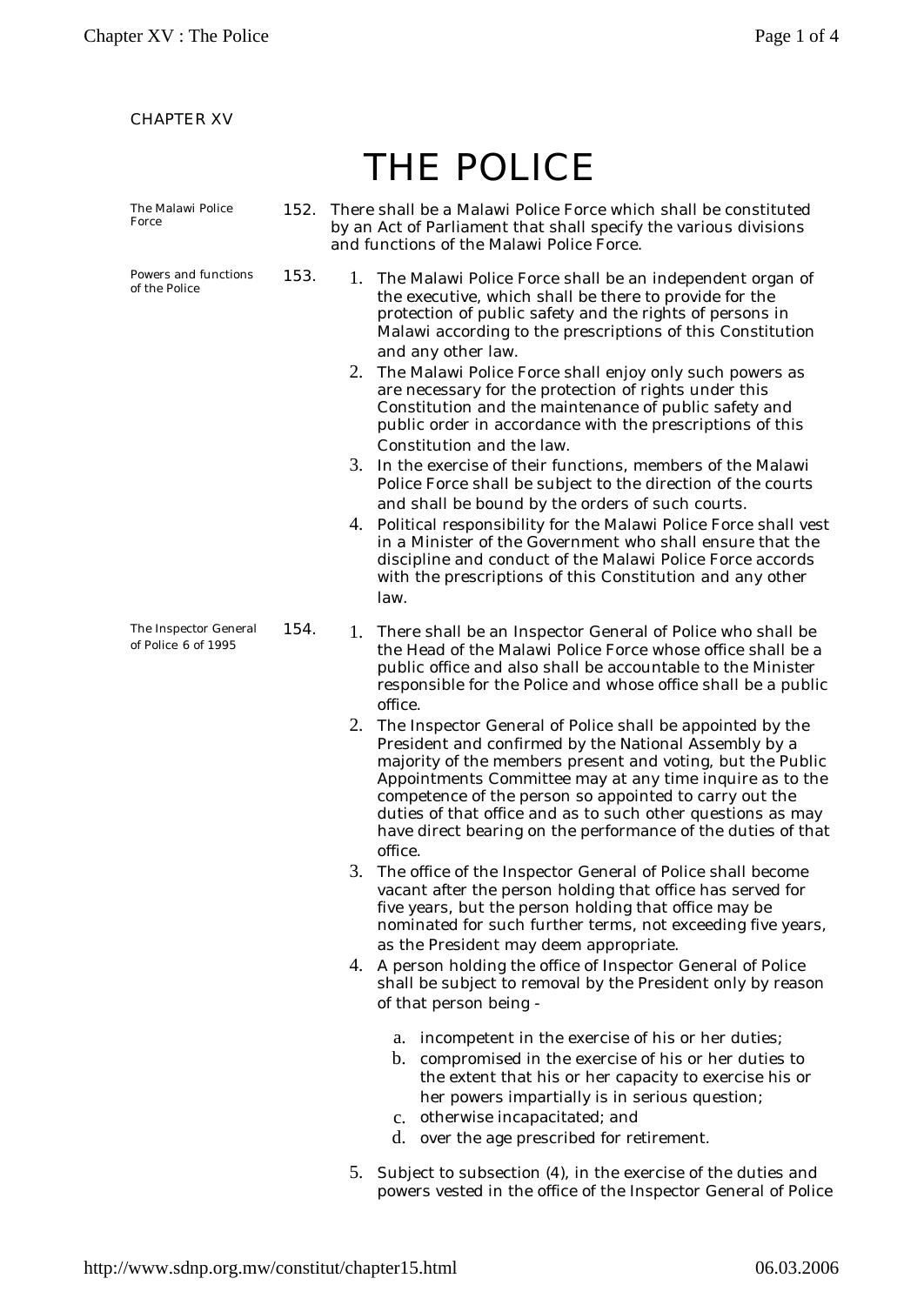|                                  |      | by the Constitution or any other law, the person holding<br>that office shall not be subject to the direction or control of<br>any other person or authority, other than as prescribed in<br>this Constitution or an Act of Parliament.<br>6. The Inspector General of Police may delegate such powers<br>as are conferred on him or her by this Constitution or by<br>an Act of Parliament to such other persons or authorities,<br>being part of the Malawi Police Force, as he or she may<br>consider appropriate.<br>7. With respect to any powers under this section, the<br>Inspector General of Police shall notify the Police Service<br>Commission of any delegation and the Police Service<br>Commission may prescribe any regulations it considers<br>appropriate in relation to the manner and form of reports<br>that the person exercising that power shall make and shall<br>specify such restrictions as may be required to ensure the<br>proper exercise of the powers delegated under this section<br>in accordance with the law.                                                                                                                                             |
|----------------------------------|------|-------------------------------------------------------------------------------------------------------------------------------------------------------------------------------------------------------------------------------------------------------------------------------------------------------------------------------------------------------------------------------------------------------------------------------------------------------------------------------------------------------------------------------------------------------------------------------------------------------------------------------------------------------------------------------------------------------------------------------------------------------------------------------------------------------------------------------------------------------------------------------------------------------------------------------------------------------------------------------------------------------------------------------------------------------------------------------------------------------------------------------------------------------------------------------------------------|
| The Police Service<br>Commission | 155. | 1. There shall be a Police Service Commission with such<br>powers and functions as are conferred upon it by this<br>Constitution or an Act of Parliament.<br>2. Subject to this Constitution, power to appoint persons to<br>hold or act in offices in the Malawi Police Force other than<br>that of Inspector General of Police, including the power to<br>confirm appointments, and to remove such persons from<br>office shall vest in the Police Service Commission.<br>3. The Police Service Commission shall, subject to this<br>Constitution and any general directions of an Act of<br>Parliament, exercise disciplinary control over persons<br>holding or acting in any office to which this section applies.                                                                                                                                                                                                                                                                                                                                                                                                                                                                         |
| Power to delegate                | 156. | 1. The Police Service Commission, may, subject to such<br>conditions as may be laid down by an Act of Parliament,<br>delegate powers conferred by this Constitution or an Act of<br>Parliament by directions in writing to any member of the<br>Commission or to any public officer or public body.<br>Where any person or body may from time to time exercise<br>powers under this section on behalf of the Police Service<br>Commission in accordance with subsection (1), the Police<br>Service Commission shall-<br>require that person or body to furnish reports in such<br>a.<br>manner or form as the Commission may prescribe in<br>the directions which delegated those powers; and<br>hear such complaints or appeals from persons with<br>b.<br>sufficient interest relating to the exercise of powers<br>delegated under this section and shall have the<br>authority to -<br>i. quash the decision of a person or body exercising<br>such powers;<br>ii.<br>exercise such disciplinary powers in relation to<br>such person or body, subject to the conditions laid<br>down by an Act of Parliament; and<br>revoke directions delegating powers to any person<br>111.<br>or body: |

Provided that nothing in this section shall prejudice the right of any person who is the subject of a decision made by or on behalf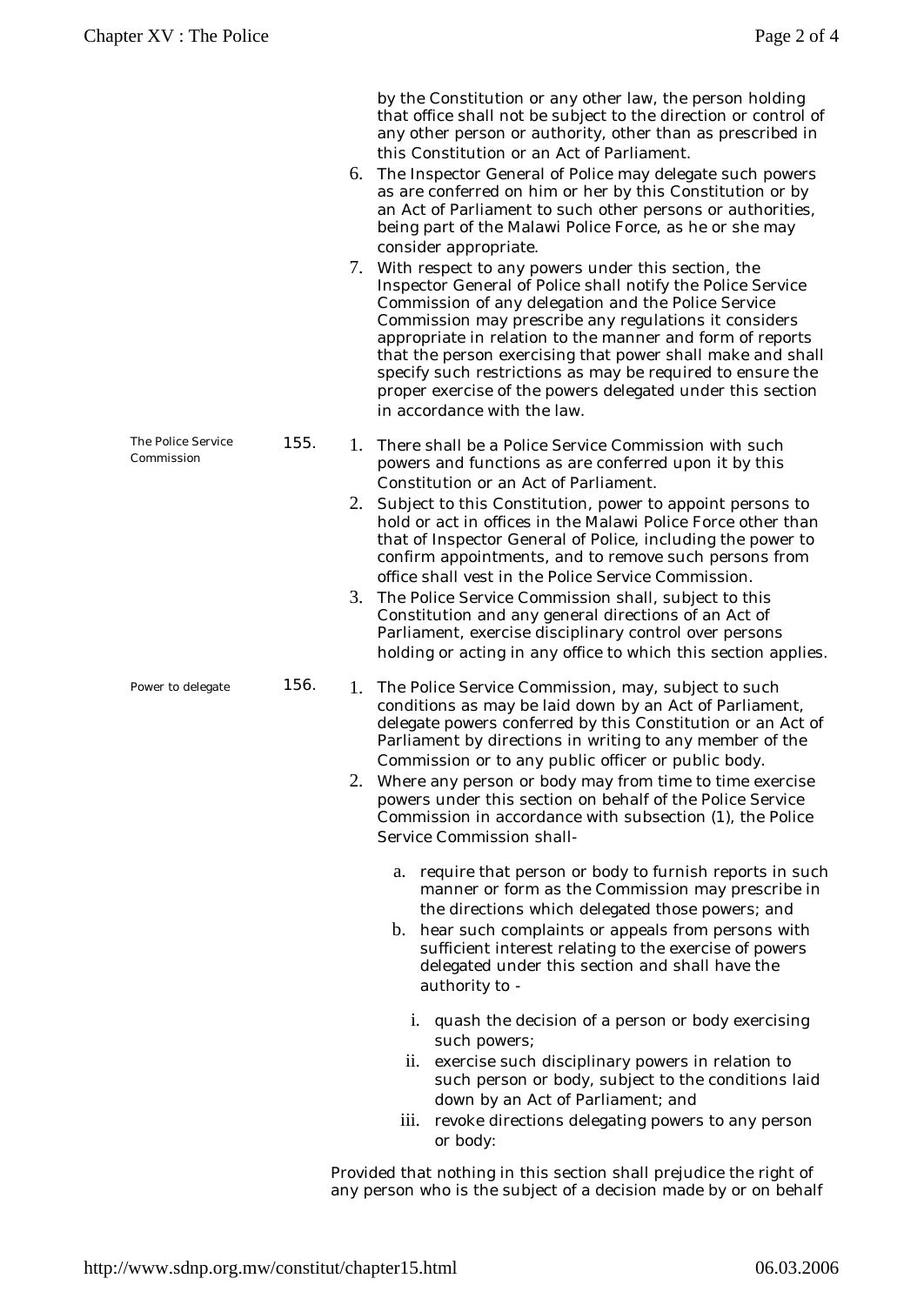|                                                         |      | of the Police Service Commission to appeal to the High Court or<br>the right of any person with sufficient interest in such a decision<br>to petition the High Court for judicial review of that decision.                                                                                                                                                                                                                                                                                                                                                                                                                                                                                                                                                                                                                                                                                                                                                                                                                                                                                                                                               |
|---------------------------------------------------------|------|----------------------------------------------------------------------------------------------------------------------------------------------------------------------------------------------------------------------------------------------------------------------------------------------------------------------------------------------------------------------------------------------------------------------------------------------------------------------------------------------------------------------------------------------------------------------------------------------------------------------------------------------------------------------------------------------------------------------------------------------------------------------------------------------------------------------------------------------------------------------------------------------------------------------------------------------------------------------------------------------------------------------------------------------------------------------------------------------------------------------------------------------------------|
| Composition                                             | 157. | 1. The Police Service Commission shall consist of the following<br>members -                                                                                                                                                                                                                                                                                                                                                                                                                                                                                                                                                                                                                                                                                                                                                                                                                                                                                                                                                                                                                                                                             |
|                                                         |      | a. such Justice of Appeal or Judge as may for the time<br>being be nominated in that behalf by the Judicial<br>Service Commission and who shall be the Chairman<br>of the Police Service Commission;<br>b. such member of the Civil Service Commission as may<br>for the time being be nominated in that behalf by the<br>Civil Service Commission;<br>c. the Inspector General of Police or such senior officer<br>in the Malawi Police Force as the Inspector General<br>may for the time being nominate in that behalf;<br>d. the Ombudsman; and<br>such legal practitioner as may for the time being be<br>e.<br>nominated in that behalf by the President and<br>confirmed by the Public Appointments Committee.<br>2. Any three members of the Police Service Commission shall<br>form a quorum.<br>3. A person shall not be qualified for appointment as a<br>member of the Police Service Commission if he or she is<br>President, Vice-President, a Minister or Deputy-Minister, a<br>Member of Parliament or a police officer.<br>4. Subject to this section, the office of a member of the Police<br>Service Commission shall become vacant - |
|                                                         |      | a. at the expiration of three years from the date of that<br>person's appointment, unless reappointed to a new<br>three year term:                                                                                                                                                                                                                                                                                                                                                                                                                                                                                                                                                                                                                                                                                                                                                                                                                                                                                                                                                                                                                       |
|                                                         |      | Provided that this paragraph shall not apply where the member<br>in question still holds the office of Inspector General of Police or<br>of Ombudsman, or other office in which behalf that person was<br>appointed to the Police Service Commission; or                                                                                                                                                                                                                                                                                                                                                                                                                                                                                                                                                                                                                                                                                                                                                                                                                                                                                                 |
|                                                         |      | b. if any circumstances arise that, if that person were<br>not a member of the Police Service Commission,<br>would cause that person to be disqualified from<br>appointment as such.                                                                                                                                                                                                                                                                                                                                                                                                                                                                                                                                                                                                                                                                                                                                                                                                                                                                                                                                                                     |
| Political independence<br>of the Malawi Police<br>Force | 158. | 1. Members of the Malawi Police Force shall ensure that they<br>exercise their functions, powers and duties as impartial<br>servants of the general public and the Government of the<br>day.<br>2.<br>No member of the Malawi Police Force shall be permitted to                                                                                                                                                                                                                                                                                                                                                                                                                                                                                                                                                                                                                                                                                                                                                                                                                                                                                         |
|                                                         |      | participate directly in political activities:                                                                                                                                                                                                                                                                                                                                                                                                                                                                                                                                                                                                                                                                                                                                                                                                                                                                                                                                                                                                                                                                                                            |
|                                                         |      | Provided that -                                                                                                                                                                                                                                                                                                                                                                                                                                                                                                                                                                                                                                                                                                                                                                                                                                                                                                                                                                                                                                                                                                                                          |
|                                                         |      |                                                                                                                                                                                                                                                                                                                                                                                                                                                                                                                                                                                                                                                                                                                                                                                                                                                                                                                                                                                                                                                                                                                                                          |

- a. any member of the Malawi Police Force of Malawi shall have the right to resign in order to participate directly in political activities;
- b. nothing in this section shall be deemed to prejudice any member of the Malawi Police Force having the absolute right to vote in accordance with this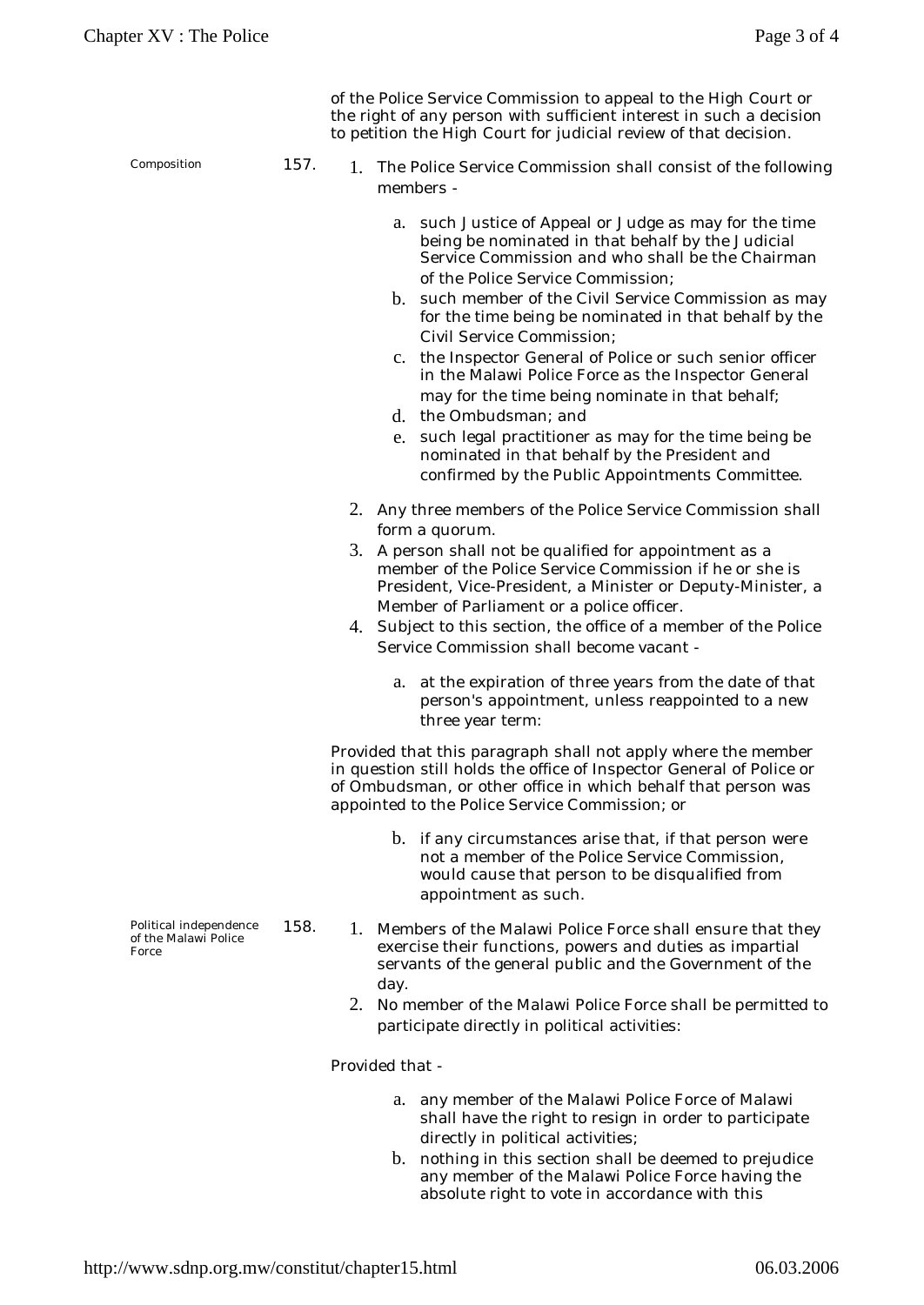Constitution; and

- c. nothing in this subsection shall prejudice the right of any member of the Malawi Police Force to hold office in or be a member of any association, group or professional body, the purposes of which are principally to represent their members interests in relation to the terms and conditions of employment or the general carrying on of any profession or trade or the promotion of any interest, not pertaining directly to the promotion of a political party, campaign or philosophy or otherwise inconsistent with the functions of the Malawi Police Force.
- 3. No government or political party shall cause any member of the Malawi Police Force acting in that behalf to exercise functions, powers or duties for the purposes of promoting or undermining the interests or affairs of any political party or individual member of that party, nor shall any member of the Malawi Police Force, acting in that behalf, promote or undermine any party or individual member of that party.
- 4. No government or political party shall cause any member of the Malawi Police Force, acting in that behalf, to deploy resources, whether they be financial, material or human resources, for the purposes of promoting or undermining any political party or member of a political party or interest group, nor shall any member of the Malawi Police Force, acting in that behalf, cause such deployment:

Provided that nothing in this section shall be construed as derogating from the duty of the Police to uphold the rights and afford protection to all political parties, persons and organizations equally, without fear or favour, in accordance with this Constitution and subject to any law.

- 5. Any member of the Malawi Police Force who contravenes this section shall be subject to such disciplinary measures as the Police Service Commission considers appropriate, taking into account the gravity and circumstances of the contravention, subject to such regulations as may be prescribed by an Act of Parliament.
- 6. Where the Police Service Commission is satisfied that a government or political party or member of a political party has acted in contravention of subsection (3) or subsection (4), the Police Service Commission may initiate proceedings before the High Court for punitive damages and, in the case of a contravention of subsection (4), for the recovery of such resources or sums equivalent to the benefit of the enjoyment of those resources from the government, or political party or member of a political party who has so benefitted, as the case may be.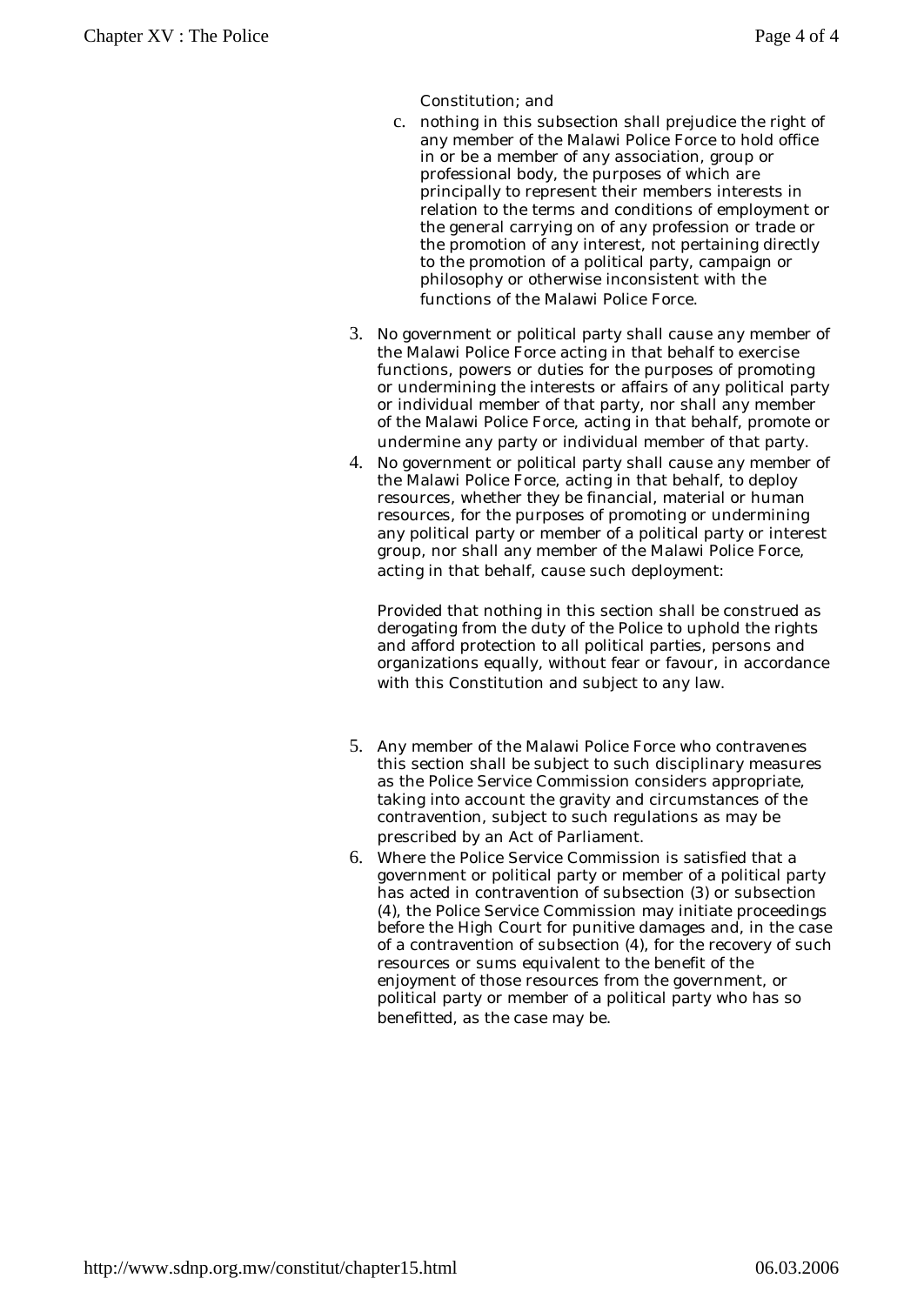#### CHAPTER XVI

## THE DEFENCE FORCES

| The Defence Forces of<br>Malawi                                  |      | 159. There shall be no military force constituted in Malawi other than<br>the Defence Forces of Malawi provided for and regulated by this<br>Chapter. |                                                                                                                                                                                                                                                                                                                                                                                                                                                                                                                                                                                                                                                                                                     |
|------------------------------------------------------------------|------|-------------------------------------------------------------------------------------------------------------------------------------------------------|-----------------------------------------------------------------------------------------------------------------------------------------------------------------------------------------------------------------------------------------------------------------------------------------------------------------------------------------------------------------------------------------------------------------------------------------------------------------------------------------------------------------------------------------------------------------------------------------------------------------------------------------------------------------------------------------------------|
| Constitutional<br>position of the<br>Defence Forces of<br>Malawi | 160. | 1.                                                                                                                                                    | The Defence Forces of Malawi shall operate at all times<br>under the direction of those civil authorities in whom this<br>Constitution vests such power, and shall -                                                                                                                                                                                                                                                                                                                                                                                                                                                                                                                                |
|                                                                  |      |                                                                                                                                                       | uphold the sovereignty and territorial integrity of the<br>a.<br>Republic and guard against threats to the safety of its<br>citizens by force of arms;<br>b. uphold and protect the constitutional order in the<br>Republic and assist the civil authorities in the proper<br>exercise of their functions under this Constitution;<br>c. provide technical expertise and resources to assist the<br>civilian authorities in the maintenance of essential<br>services in times of emergency; and<br>d. perform such other duties outside the territory of<br>Malawi as may be required of them by any treaty<br>entered into by Malawi in accordance with the<br>prescriptions of international law. |
|                                                                  |      |                                                                                                                                                       | 2. No person or authority may direct or deploy the Defence<br>Forces of Malawi to act in contravention of this<br>Constitution.                                                                                                                                                                                                                                                                                                                                                                                                                                                                                                                                                                     |
| Responsibility for the<br>Defence Forces of<br>Malawi            | 161. | 1.                                                                                                                                                    | The ultimate responsibility for the Defence Forces of Malawi<br>shall vest in the President as Commander-in-Chief.                                                                                                                                                                                                                                                                                                                                                                                                                                                                                                                                                                                  |
|                                                                  |      |                                                                                                                                                       | 2. Any power conferred on the President by virtue of this<br>Chapter shall only be exercised on the recommendation of<br>an Army Council which shall be constituted under an Act<br>of Parliament and which shall include the Minister<br>responsible for Defence and the High Command of the<br>Defence Forces of Malawi and which shall have -                                                                                                                                                                                                                                                                                                                                                    |
|                                                                  |      |                                                                                                                                                       | a. the power to determine the operational use of the<br>Defence Forces of Malawi;                                                                                                                                                                                                                                                                                                                                                                                                                                                                                                                                                                                                                   |
|                                                                  |      |                                                                                                                                                       | b. the power to appoint and remove from office senior<br>officers and other members of the Defence Forces of<br>Malawi; and                                                                                                                                                                                                                                                                                                                                                                                                                                                                                                                                                                         |
|                                                                  |      |                                                                                                                                                       | c. such other powers and duties as may be prescribed by<br>an Act of Parliament.                                                                                                                                                                                                                                                                                                                                                                                                                                                                                                                                                                                                                    |
|                                                                  |      |                                                                                                                                                       | 3. All powers conferred in subsection (2) shall be exercised<br>subject to the scrutiny of a Defence and Security<br>Committee of the National Assembly established by section<br>162.                                                                                                                                                                                                                                                                                                                                                                                                                                                                                                              |
|                                                                  |      |                                                                                                                                                       | 4. The Army Council may, by directions in writing and subject<br>to such conditions as may be laid down by an Act of<br>Parliament or are adopted by the National Assembly on the<br>recommendation of the Defence and Security Committee of<br>the National Assembly, delegate to any member of the<br>Defence Forces of Malawi any of the powers conferred on                                                                                                                                                                                                                                                                                                                                     |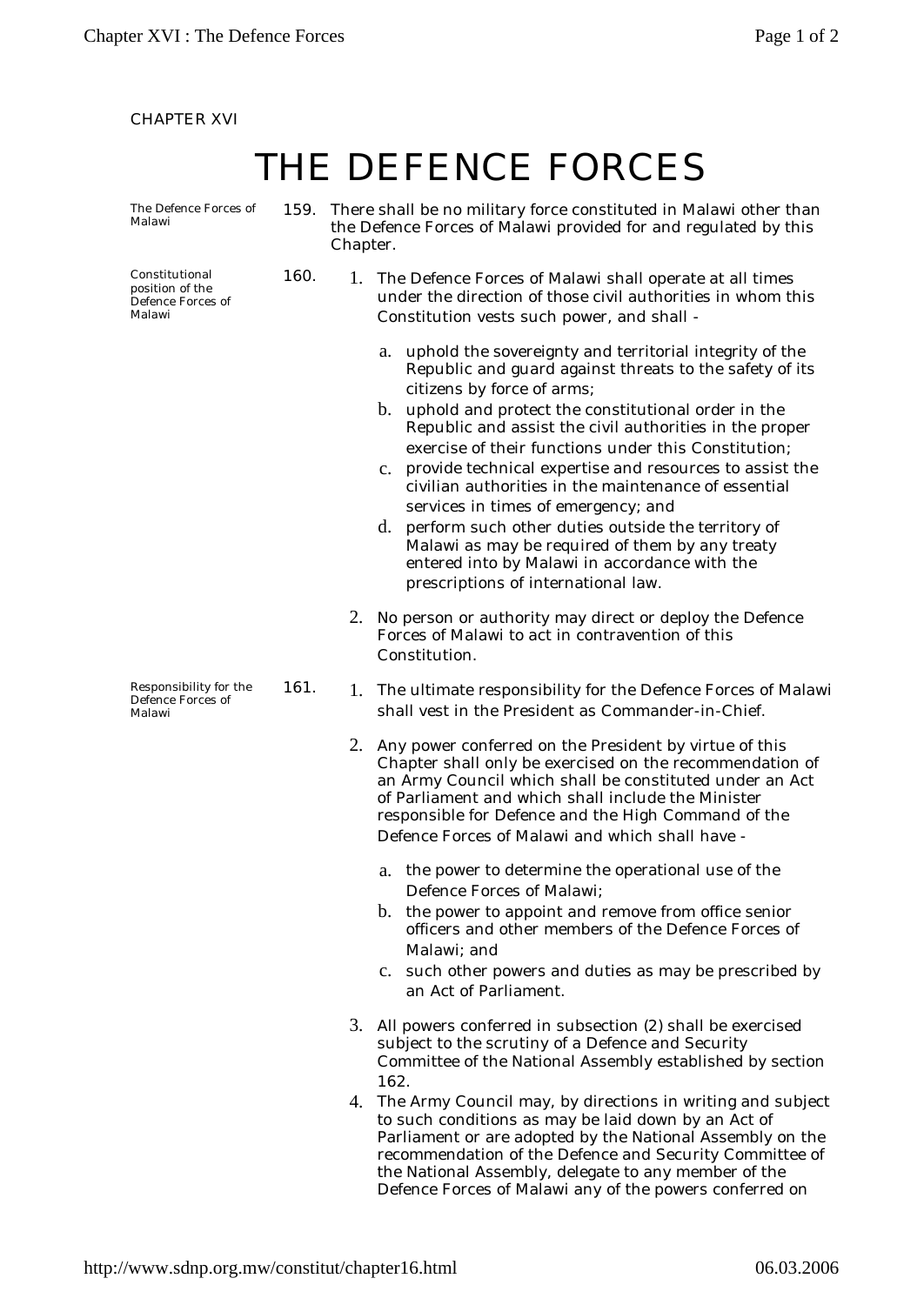the Army Council by an Act of Parliament.

The Defence and Security Committee of the National Assembly 162. 1. There shall be a Defence Security Committee of the National Assembly which shall represent proportionally political parties having seats in the National Assembly, and shall have such powers and functions as may be conferred upon it by this Constitution and an Act of Parliament.

The Defence and Security Committee may be assembled at any time, notwithstanding that Parliament stands adjourned and, where Parliament stands dissolved, shall continue to be constituted until such time as a new session Parliament begins and a new Defence and Security Committee is appointed but no member shall otherwise hold office for more than one year.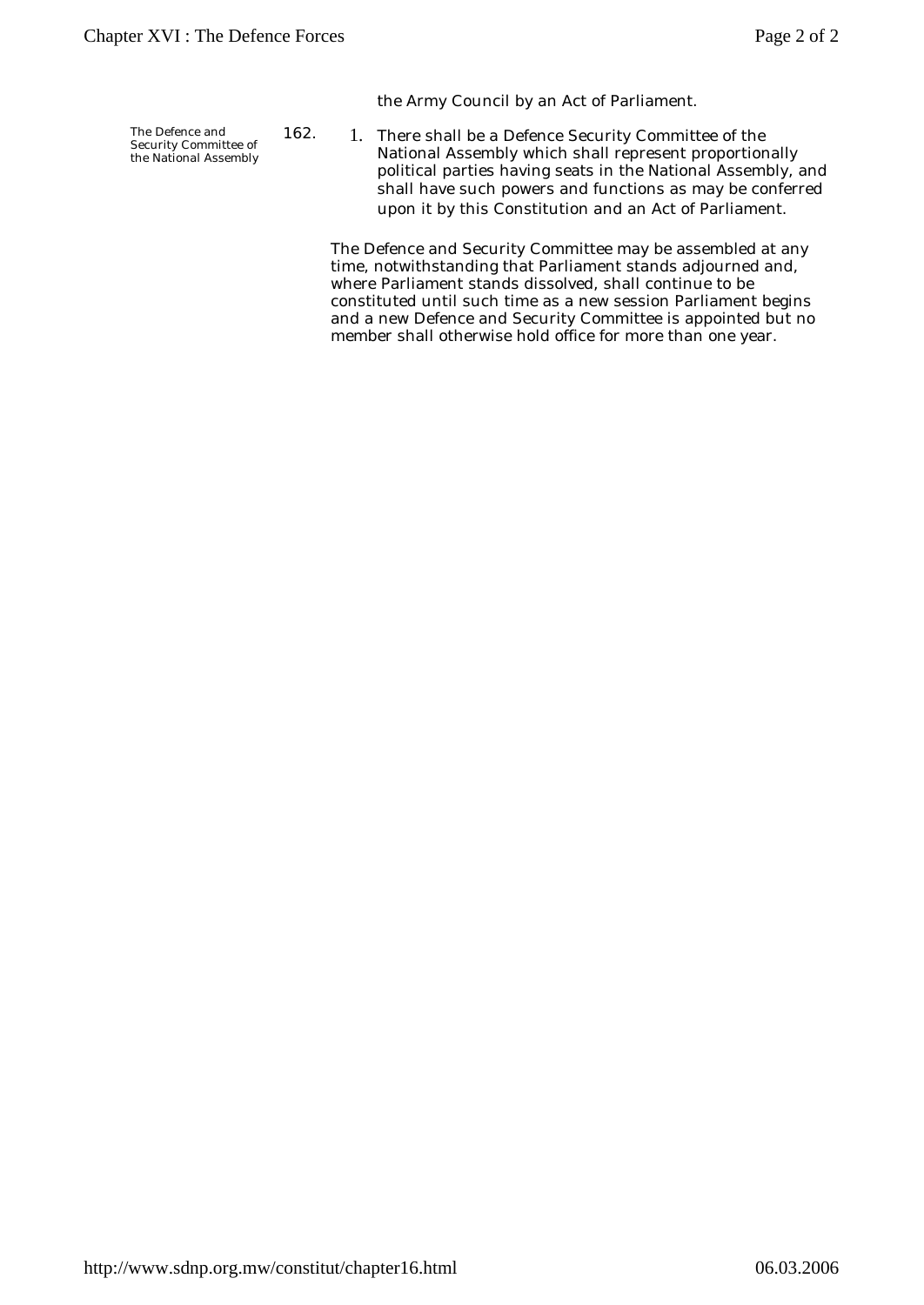| <b>CHAPTER XVII</b>          |      |                                                                                                                                                                                                                                                                                                                                                                                                                                                                                                                                                                                                                                    |
|------------------------------|------|------------------------------------------------------------------------------------------------------------------------------------------------------------------------------------------------------------------------------------------------------------------------------------------------------------------------------------------------------------------------------------------------------------------------------------------------------------------------------------------------------------------------------------------------------------------------------------------------------------------------------------|
|                              |      | <b>PRISONS</b>                                                                                                                                                                                                                                                                                                                                                                                                                                                                                                                                                                                                                     |
| The Malawi Prison<br>Service |      | 163. The Malawi Prisons Service shall consist of all penal institutions,<br>labour camps, special and secure schools and other institutions<br>that are used to house, detain and rehabilitate persons<br>sentenced to imprisonment in whatever form such imprisonment<br>may take, but shall not include holding cells in police stations.                                                                                                                                                                                                                                                                                        |
| The Chief<br>Commissioner    | 164. | 1. There shall be a Chief Commissioner for Prisons who shall<br>be responsible for the Malawi Prisons Service and whose<br>for Prisons office shall be a public office with such powers,<br>functions and duties as are conferred on it by this<br>Constitution and an Act of Parliament.<br>2. The principal responsibilities of the Chief Commissioner<br>for Prisons shall be to ensure the proper and efficient<br>administration of the penal institutions that comprise the<br>Malawi Prisons Service, subject to and in accordance with<br>the protection of rights and other provisions of this<br>a.                      |
|                              |      | Constitution or any other law;<br>b. the recommendations of the Prisons Service<br>Commission and the Inspectorate of Prisons in<br>accordance with an Act of Parliament; and<br>c. the directions of the courts in relation to persons<br>convicted by the courts to a sentence of<br>incarceration or penal servitude within a penal<br>institution, or incarcerated by the courts pending<br>execution of the sentence of the courts, or awaiting<br>sentence by the courts or otherwise on remand to<br>the custody of the Prisons Service or being held on<br>behalf of the Malawi Police Force in connexion with<br>any law. |
|                              |      | 3. Save as provided in this section, in the exercise of the<br>duties and powers vested in the office of the Chief<br>Commissioner for Prisons by this Constitution or any<br>other law, the person holding that office shall not be<br>subject to the direction or control of any other person or<br>authority, other than as prescribed in this Constitution<br>and an Act of Parliament.                                                                                                                                                                                                                                        |
| Power to delegate            | 165. | 1.<br>The Chief Commissioner for Prisons may delegate the<br>powers conferred on him or her by this Constitution or an<br>Act of Parliament to such persons or authorities, being<br>part of the Malawi Prisons Service, as he or she considers<br>appropriate.<br>2. With respect to the delegation of powers in subsection (1)-                                                                                                                                                                                                                                                                                                  |
|                              |      | the Chief Commissioner for Prisons shall notify the<br>a.<br>Prisons Service Commission and the Inspectorate of<br>Prisons of any such delegation; and<br>the Prisons Service Commission or, as the case may<br>$\mathbf{b}$ .<br>be, the Inspectorate of Prisons may -                                                                                                                                                                                                                                                                                                                                                            |
|                              |      | i. prescribe any regulations it considers<br>appropriate in relation to the manner and                                                                                                                                                                                                                                                                                                                                                                                                                                                                                                                                             |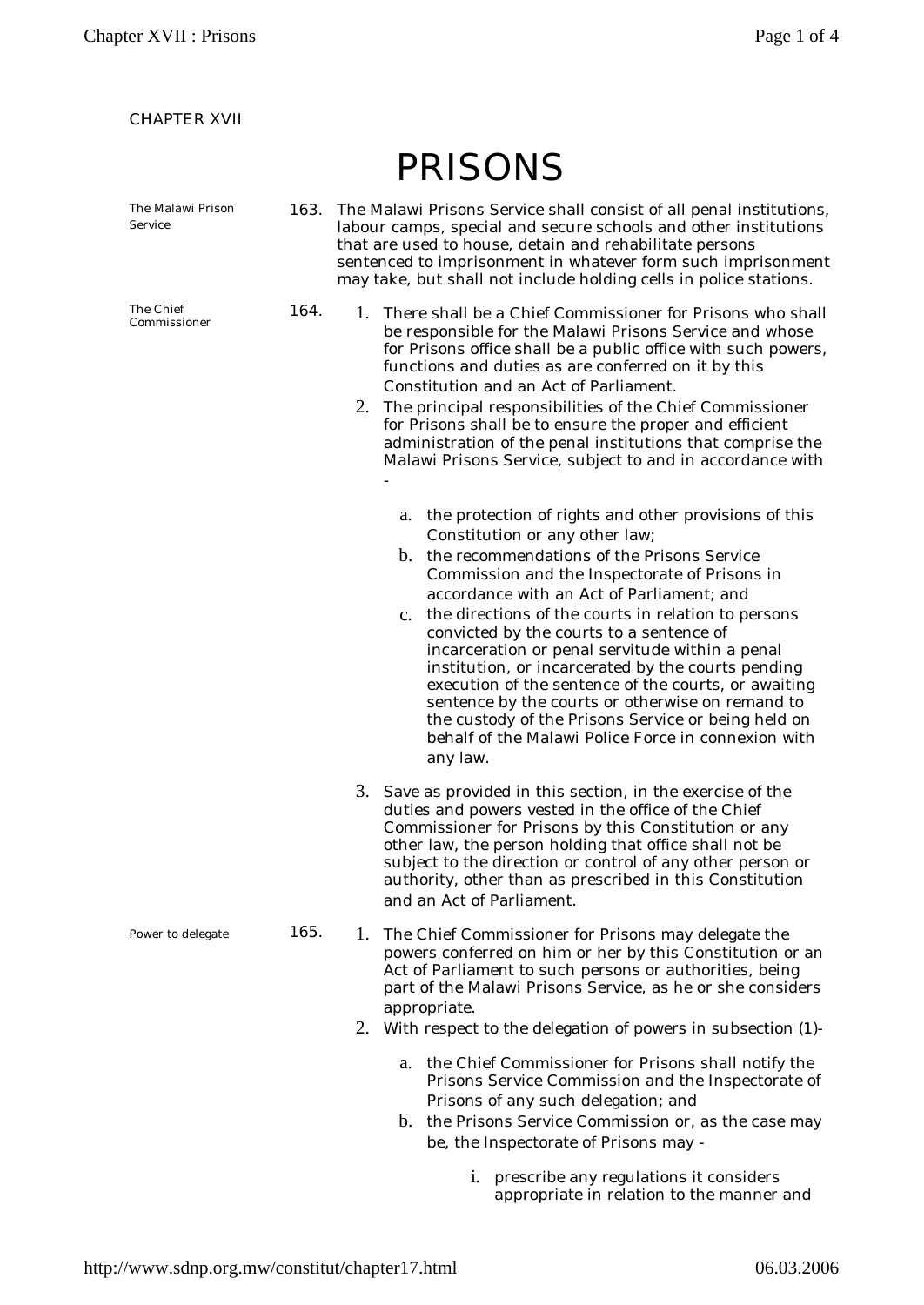Appointment of the Chief Commissioner for

Prisons

form of reports that the person or authority exercising that power shall make; and

- ii. shall prescribe such restrictions as may be required to ensure the proper exercise of powers delegated under this section.
- 166. 1. The Chief Commissioner for Prisons shall be appointed by the President, but the Public Appointments Committee may at any time inquire as to the competence of the person so appointed to carry out the duties of that office and as to such other questions as may have direct bearing on the performance of the duties of that office.
	- 2. The office of the Chief Commissioner for Prisons shall become vacant after the person holding that office has served for five years, provided that the person holding that office may be appointed for such further term, not exceeding five years, as the President considers appropriate.
	- 3. A person holding the office of Chief Commissioner for Prisons shall be subject to removal by the President only by reason of that person being
		- a. incompetent in the exercise of his or her duties;
		- b. compromised in the exercise of his or her duties to the extent that his or her capacity to impartially exercise the duties of that office is in serious question;
		- c. otherwise incapacitated; or
		- d. over the age prescribed for retirement.
- 167. 1. There shall be a Prisons Service Commission with the powers and functions conferred on it by this Constitution and by an Act of Parliament.
	- 2. The Prisons Service Commission shall have the power to appoint persons to hold or act in offices in the Prison Service of Malawi, other than the Chief Commissioner for Prisons, including the power to confirm appointments and to remove such persons from office.
	- 3. The Prisons Service Commission shall, subject to this Constitution and any Act of Parliament, exercise disciplinary control over persons holding or acting in any office to which this section applies.
	- 4. The Prison Service Commission may, subject to such conditions as may be laid down by an Act of Parliament, delegate powers under this section by directions in writing to any member of the Commission or to any public officer or public body, being part of the Malawi Prisons Service.
	- 5. Where any person or body may, from time to time, exercise powers under this section on behalf of the Prisons Service Commission, in accordance with subsection (4), the Prisons Service Commission shall
		- a. require that person or body to furnish reports in such manner or form as the Commission has specified in the directions by which it delegated those powers;
		- b. hear such complaints or appeals from persons in sufficient interest relating to the exercise of powers under this section and shall have the authority to-

The Prison Service Commission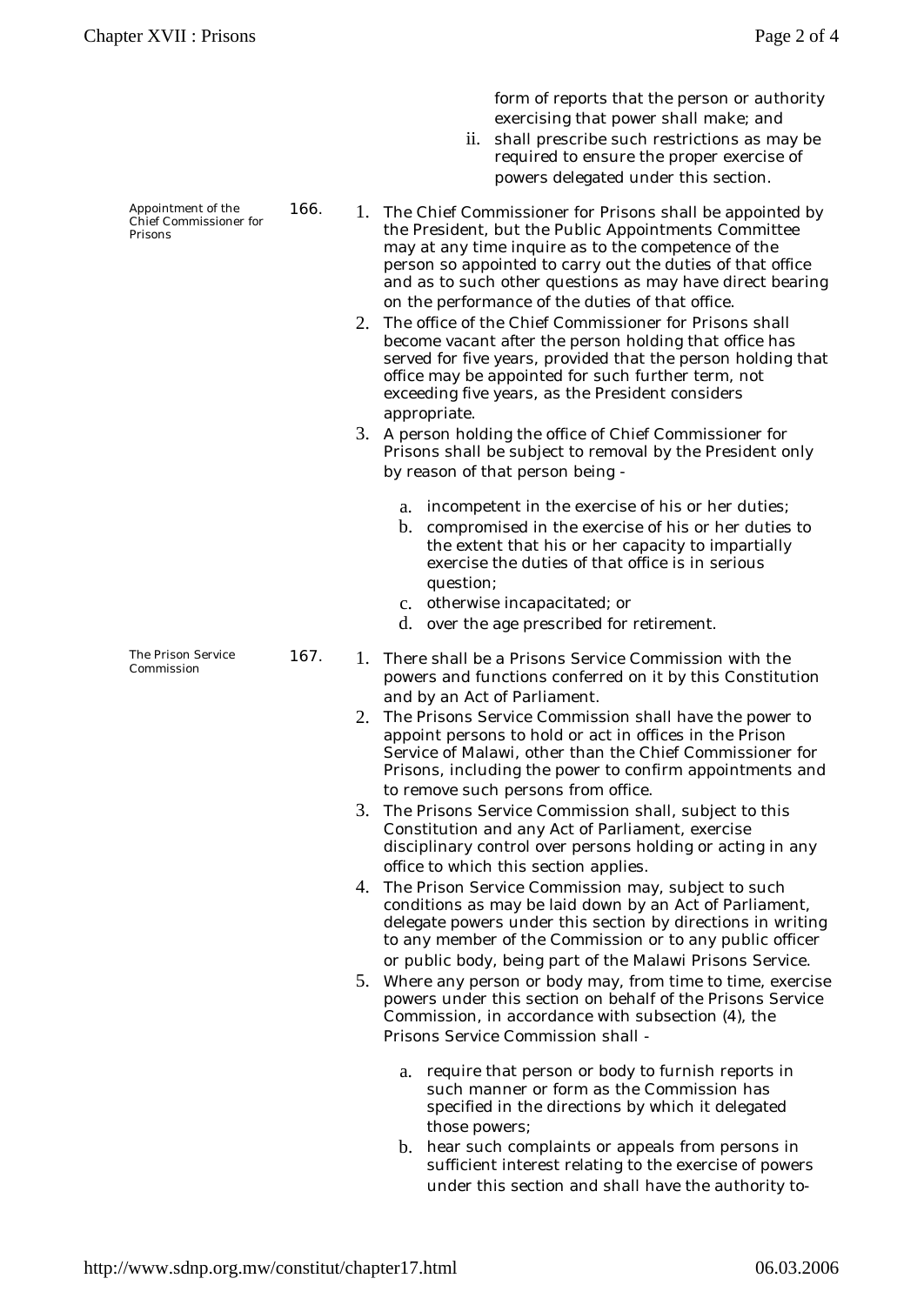- i. quash the decision of a person or body exercising such powers;
- ii. exercise such disciplinary powers with relation to such person or body, subject to the conditions laid down by an Act of Parliament;
- iii. revoke directions delegating powers to any person or body:

Provided that nothing in this section shall prejudice the right of any person who is the subject of a decision made by or on behalf of the Prisons Service Commission to appeal to the High Court or the right of any person with sufficient interest in such a decision to petition the High Court for judicial review of that decision.

- 168. 1. The Prisons Service Commission shall consist of the following members
	- a. such Justice of Appeal or Judge as may for the time being be nominated in that behalf by the Judicial Service Commission, who shall be chairman;
	- b. such member of the Civil Service Commission as may for the time being be nominated in that behalf by the Civil Service Commission;
	- c. such legal practitioner as may for the time being be nominated by the President subject to confirmation by the Public Appointments Committee;
	- d. such person as may be nominated from time to time in that behalf by the Inspectorate of Prisons; and
	- e. the Chief Commissioner for Prisons or a person nominated by the Chief Commissioner of Prisons from time to time in that behalf, being a senior member of the Malawi Prisons Service.
	- 2. A person shall not be qualified for appointment as a member of the Prisons Service Commission if he or she is President, Vice-President, a Minister or Deputy-Minister, or a member of Parliament.
	- 3. Subject to this section, the office of a member of the Prisons Service Commission shall become vacant
		- a. at the expiration of three years from the date of that member's appointment, unless the member is reappointed to a further term not exceeding three years; or
		- b. if any circumstances arise that, if that member were not a member of the Prisons Service Commission, would cause that member to be disqualified from appointment as such:

Provided that paragraph (a) shall not apply where the member in question still holds the office of Chief Commissioner for Prisons, in which behalf that person was appointed to the Prisons Service Commission.

The Inspectorate of Prisons

- 169. 1. There shall be an Inspectorate of Prisons which shall have such powers, functions and duties in relation to the Malawi Prisons Service as are conferred on it by this Constitution or an Act of Parliament.
	- 2. The Inspectorate of Prisons shall exercise its powers,

Composition of Prison Service Commission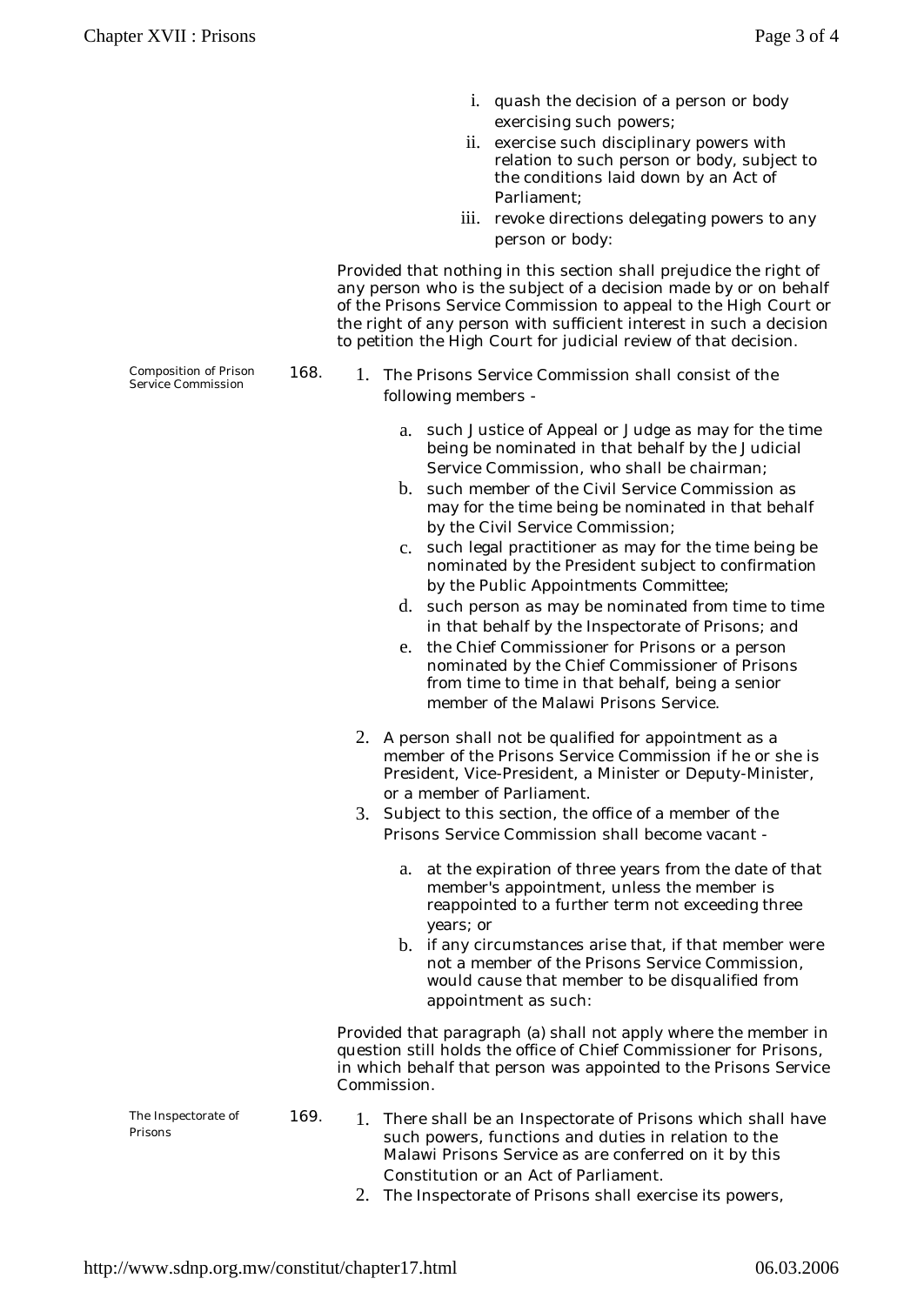functions and duties independent of any direction or interference by any other person or authority.

- 3. The Inspectorate of Prisons shall
	- a. be charged with monitoring the conditions, administration and general functioning of penal instructions taking due account of applicable international standards;
	- b. have such powers as shall be required for it to make investigations and shall have the power to require any person to answer questions relating to such subjects as are relevant to those investigations;
	- c. have the power to visit any and all institutions within the Malawi Prisons Service with or without notice and without let or hindrance; and
	- d. exercise such other powers as may be prescribed by an Act of Parliament.
- 4. The Inspectorate of Prisons shall cause to be laid before the National Assembly such reports as the Inspectorate of Prisons may make and such reports shall be so laid through the Minister responsible for Prisons in the form of a motion for acceptance of the recommendations of the Inspectorate of Prisons.
- 5. Where the recommendations of the Inspectorate of Prisons require amendment to any law, the Minister shall lay before Parliament those recommendations in the form of a Bill.
- 6. The powers conferred on the Inspectorate for Prisons by this section shall also be exercisable by the Inspectorate of Prisons with respect to holding cells in police stations.
- 170. 1. The Inspectorate of Prisons shall consist of the following members
	- a. such Justice of Appeal or Judge as shall from time to time be nominated in that behalf by the Judicial Service Commission, who shall be chairman;
	- b. the Chief Commissioner for Prisons or such person as he or she may nominate in that behalf being a senior member of the Malawi Prisons Service;
	- c. such member of the Prisons Service Commission, other than the Chief Commissioner for Prisons, as shall from time to time be nominated in that behalf by that Commission;
	- d. such Magistrate as shall from time to time be nominated in that behalf by the Judicial Service Commission; and
	- e. the Ombudsman.
	- 2. The Inspectorate of Prisons shall have power to co-opt persons as representatives of any local or international organizations having an office in Malawi involved in the monitoring of human rights or more generally concerned with the welfare of offenders as may be approved of by the membership of the Inspectorate of Prisons.

Composition of the Inspectorate of Prisons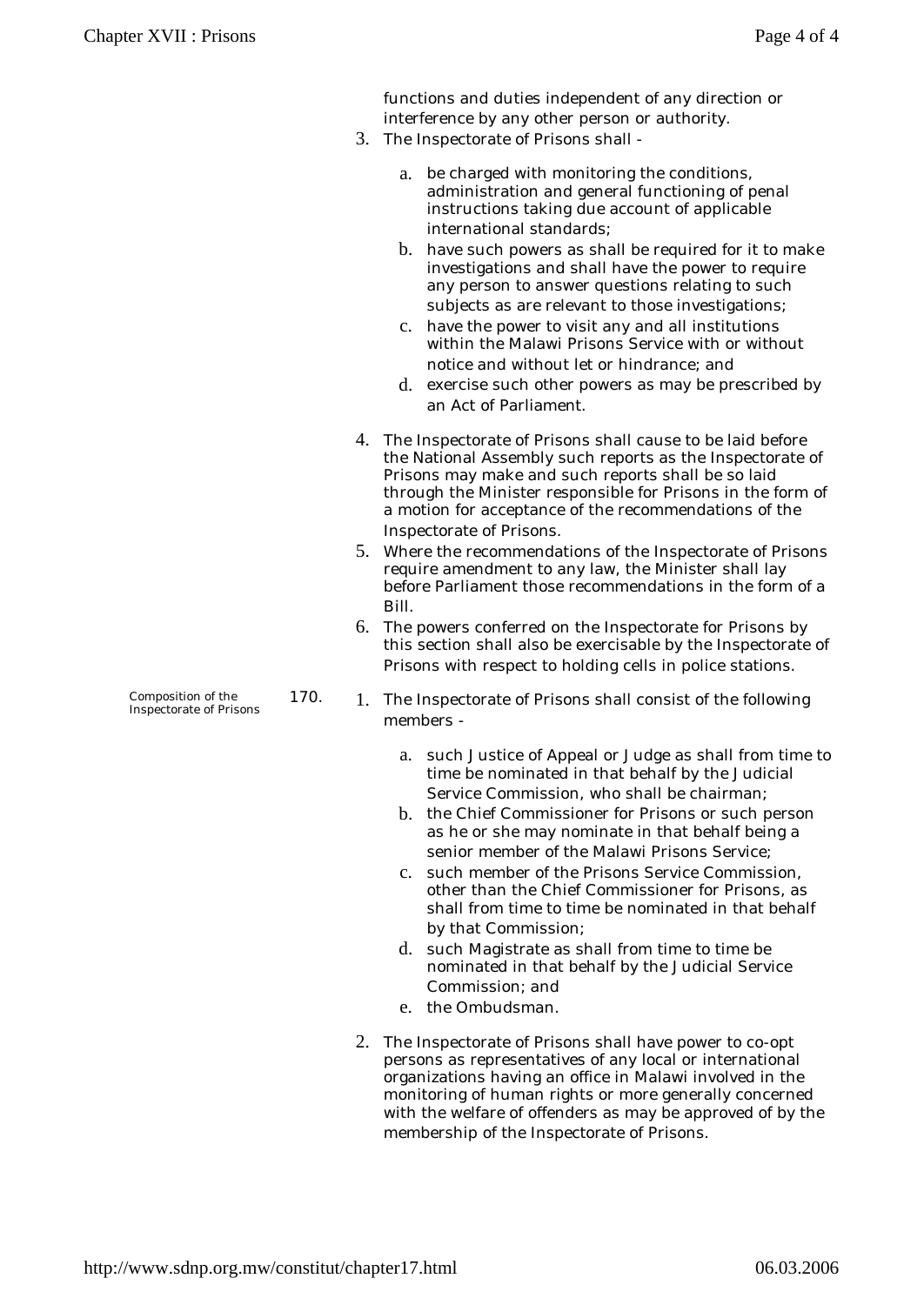| <b>CHAPTER XVIII</b>                              |      |                                                                                                                                                                                                                                                                                                                                                                                                                                                                                             |
|---------------------------------------------------|------|---------------------------------------------------------------------------------------------------------------------------------------------------------------------------------------------------------------------------------------------------------------------------------------------------------------------------------------------------------------------------------------------------------------------------------------------------------------------------------------------|
|                                                   |      | <b>FINANCE</b>                                                                                                                                                                                                                                                                                                                                                                                                                                                                              |
| Revenue                                           | 171. | No tax, rate, duty, levy or imposition shall be raised, levied or<br>imposed by or for the purposes of the Government or any local<br>government authority otherwise than by or under the authority<br>of the law.                                                                                                                                                                                                                                                                          |
| The Consolidated Fund                             | 172. | All revenues or other moneys raised or received for the<br>purposes of the Government shall, subject to this Constitution<br>and any Act of Parliament, be paid into and form one Fund, to<br>be known as the Consolidated Fund.                                                                                                                                                                                                                                                            |
| Withdrawal of money from<br>the Consolidated Fund | 173. | 1. No money shall be withdrawn from the Consolidated<br>Fund except -                                                                                                                                                                                                                                                                                                                                                                                                                       |
|                                                   |      | to meet expenditure that is charged upon the Fund<br>a.<br>by this Constitution or by any Act of Parliament<br>consistent with this Constitution; or<br>b. where the issue of those moneys has been<br>authorized by an Appropriation Act, a<br>Supplementary Appropriation Act or by an Act<br>made in pursuance of subsection (5) or of sections<br>178, 179, 180, 181 or 182 or by a resolution of the<br>National Assembly made in accordance with<br>section 177:                      |
|                                                   |      | Provided that this subsection shall not apply to any sums<br>mentioned in section 175 (3).                                                                                                                                                                                                                                                                                                                                                                                                  |
|                                                   |      | 2. Where any moneys are charged by this Constitution or<br>by any Act of Parliament upon the Consolidated Fund,<br>they shall be paid out of that Fund by the Minister<br>responsible for Finance to the person or authority to<br>whom the payment is due.<br>3. No moneys shall be withdrawn from the Consolidated<br>Fund except in the manner prescribed by the National<br>Assembly.                                                                                                   |
|                                                   |      | The investment of moneys forming part of the<br>4.<br>Consolidated Fund by way of deposit with a bank or<br>such other secure investment as may be approved by the<br>National Assembly shall not be regarded as a withdrawal<br>of those moneys from the Consolidated Fund for the<br>purposes of this Constitution.<br>5. Notwithstanding subsection (1), provisions may be made<br>by or under an Act of Parliament authorizing<br>withdrawals to be made from the Consolidated Fund, in |
|                                                   |      | such circumstances and to such extent as may be<br>prescribed by or under such Act of Parliament, for the<br>purpose of making allowances to persons or authorities<br>other than the Government:<br>Provided that -                                                                                                                                                                                                                                                                        |
|                                                   |      | a. no moneys shall be advanced from the                                                                                                                                                                                                                                                                                                                                                                                                                                                     |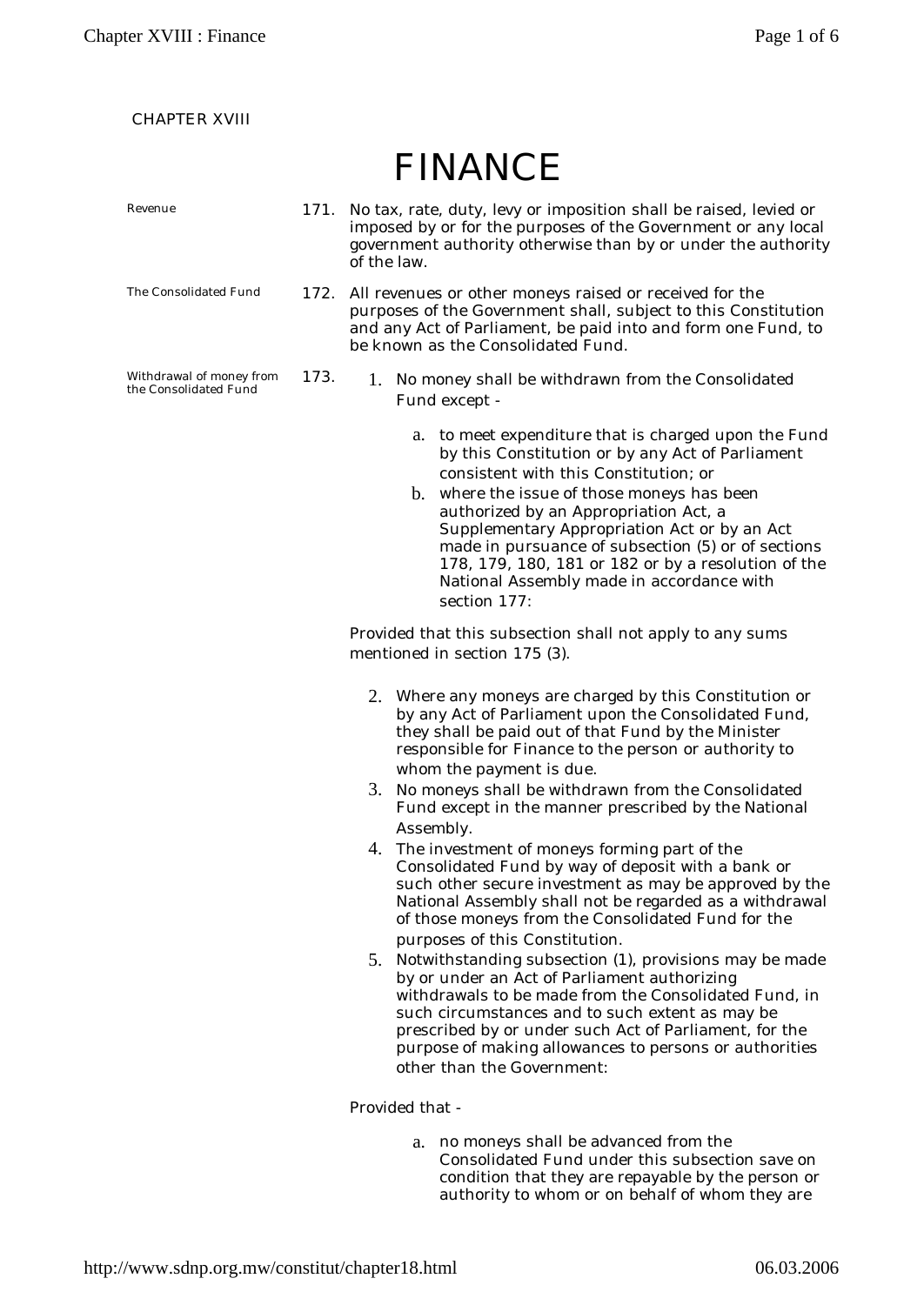advanced; and

- b. this section shall not apply with respect to
	- i. the proceeds of Government loans raised for a specific purpose under an Act of Parliament;
	- ii. money or interest received by the Government subject to a trust;
	- iii. advance drawings and repayments of those drawings, authorized by the National Assembly; and
	- iv. such special funds under this Constitution where it is specified that this section should not apply.
- 174. 1. There shall be charged on the Consolidated Fund in addition to any grant, remuneration or other moneys so charged by this Constitution or any Act consistent with this Constitution
	- a. all debt charges for which the Government is liable;
	- b. all pensions, compensations for loss of office and gratuities for which the Government is liable;
	- c. any moneys required to satisfy any judgement, decision or award made or given against the Government by any court or tribunal other than those provided for in the National Compensation Fund; and
	- d. all moneys or debt charges charged before the appointed day upon the revenues or public funds of Malawi.
	- 2. For the purposes of this section, "debt charges" includes interest, sinking fund charges, the repayment or amortization of debt, and all expenditure in connexion with the raising of loans on the security of the Consolidated Fund and the service and redemption of debt thereby created.
- Annual estimates 175. 1. The Minister responsible for Finance shall lay before the National Assembly a statement of the estimated receipts and the expenditure of the Government in respect of that financial year, other than the sums specified in subsection (3).
	- 2. The statement of estimates shall be laid before the National Assembly in respect of every financial year and shall be so laid before the commencement of that financial year.
	- 3. Where the National Assembly does not propose to debate the estimates until after the commencement of the financial year to which they relate, the estimates of the revenue may be laid before the National Assembly at any time before the commencement of such debate.
	- 4. The estimates of expenditure shall show separately
		- a. the total sums required to meet the expenditure charged on the Consolidated Fund; and
		- b. the sums respectively required to meet the heads of other expenditure proposed to be met from the

Expenditure charged on the Consolidated Fund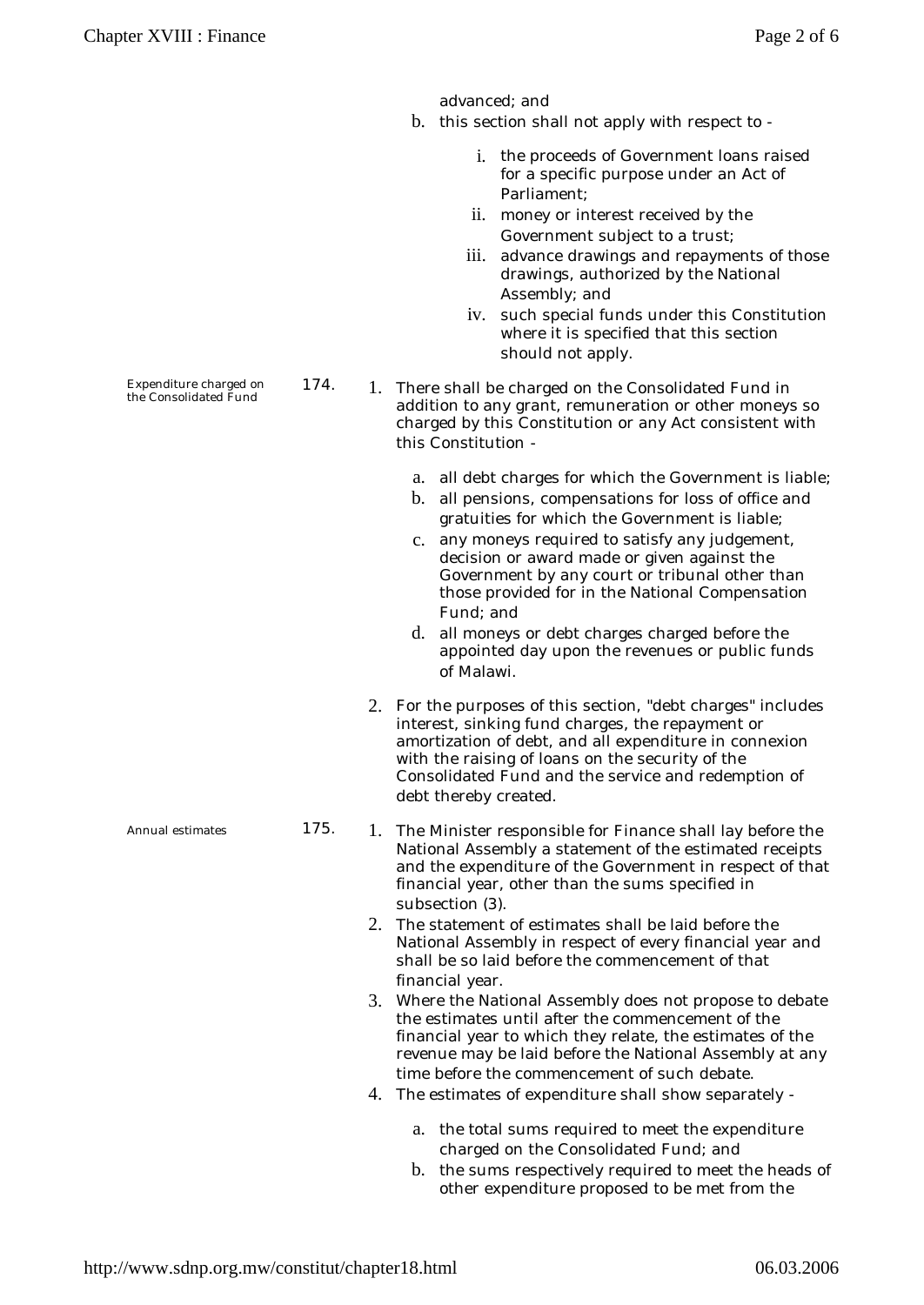Consolidated Fund.

- 5. The sums to be shown in the estimates of receipts and expenditure shall not include
	- a. sums representing the proceeds of any loan raised by the Government for a specific purpose and appropriated for that purpose by the Act authorizing the raising of the loan;
	- b. sums representing any money or interest on money received by the Government subject to a trust and to be held or applied in accordance with the terms of that trust;
	- c. sums representing moneys authorized to be advanced from the Consolidated Fund under an Act of Parliament and repayments thereof; and
	- d. sums representing moneys received for or to be applied from any special fund established and regulated by this Constitution or by an Act of Parliament which provides that subsections (1) and (4) shall not apply to that fund.
- Appropriation Bills 176. When the estimates of expenditure to be met from the Consolidated Fund, but not charged thereon, have been approved by the National Assembly, a Bill, to be known as an Appropriation Bill, shall be introduced in the Assembly providing for the issue from the Consolidated Fund of the sums necessary to meet that expenditure and the appropriation of those sums, under separate votes for the several heads of expenditure approved, to the purposes specified in the Bill.
	- 177.  $1.$  If in respect of any financial year it is found
		- a. that the amount appropriated by the Appropriation Act for any purpose is insufficient, or that a need has arisen for expenditure for a purpose for which no amount has been appropriated by the Appropriation Act; or
		- b. that any moneys have been expended for any purpose in excess of the amount (if any) appropriated for that purpose by the Appropriation Act,

a supplementary estimate showing the sums required or spent shall be laid before the National Assembly and the heads of any such expenditure shall be included in a Supplementary Appropriation Bill or in a motion or motions approving such expenditure.

- 2. Where any supplementary expenditure has been approved in a financial year by a resolution of the National Assembly under subsection (1), a Supplementary Appropriation Bill shall be introduced in the National Assembly as soon as practicable after the commencement of the financial year next following, providing for the appropriation of the sums so approved.
- Authorization 178. The National Assembly may make provision under which, of expenditure in if it appears to the Minister responsible for Finance that the advance of Appropriation Act in respect of any financial year will not come into appropriation operation by the

Supplementary appropriations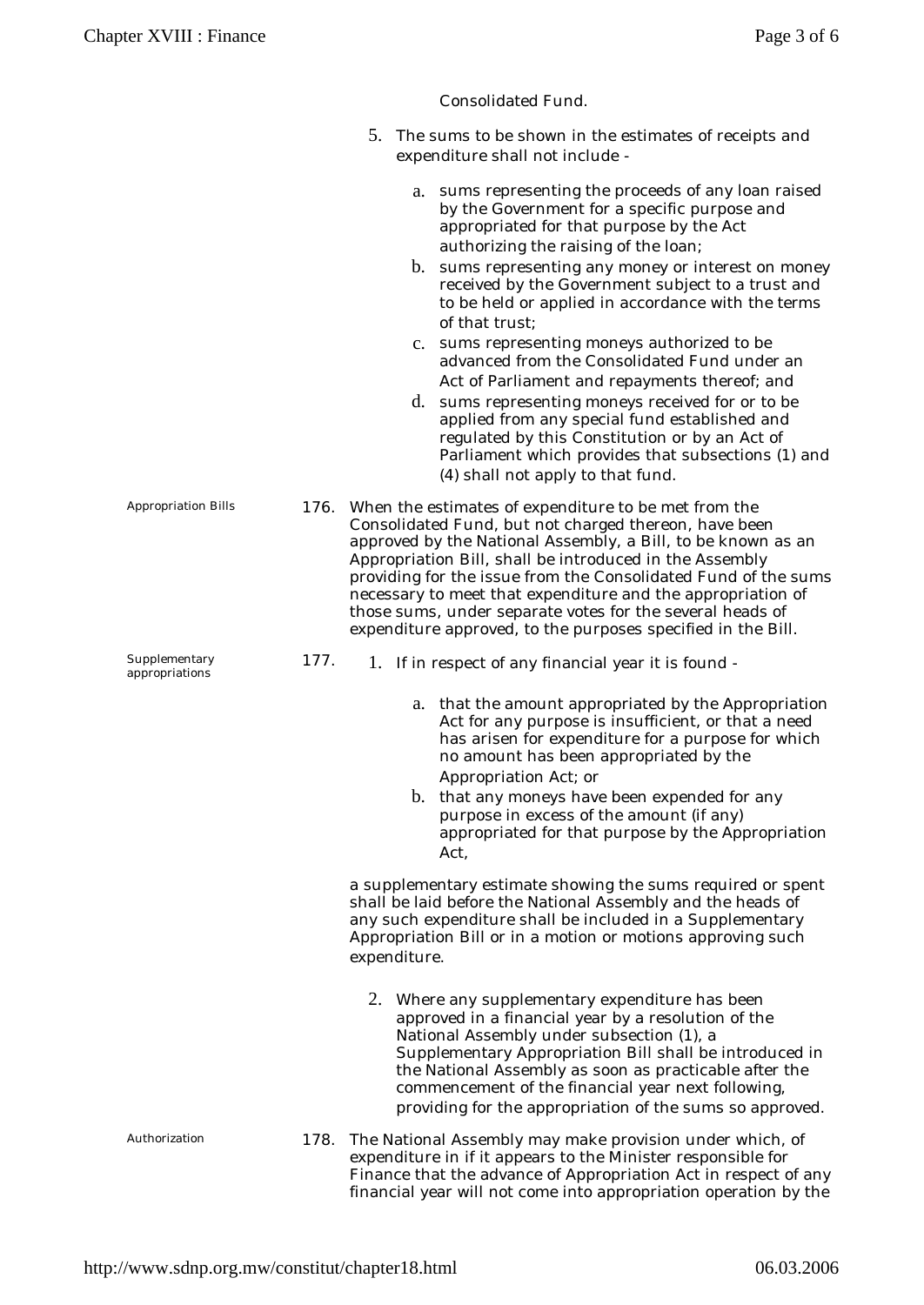|                                       |      | beginning of that financial year, he or she may authorize the<br>withdrawal from the Consolidated Fund of moneys for the<br>purpose of meeting expenditure necessary to carry on the<br>services of the Government until the expiration of four months<br>from the beginning of that financial year or the coming into<br>operation of the Appropriation Act, whichever is earlier:<br>Provided that provision for any moneys so withdrawn shall be                                                                                                                                                  |
|---------------------------------------|------|------------------------------------------------------------------------------------------------------------------------------------------------------------------------------------------------------------------------------------------------------------------------------------------------------------------------------------------------------------------------------------------------------------------------------------------------------------------------------------------------------------------------------------------------------------------------------------------------------|
|                                       |      | included, under the appropriate heads, in the Appropriation<br>Bill.                                                                                                                                                                                                                                                                                                                                                                                                                                                                                                                                 |
| Contingency Fund                      | 179. | 1. The National Assembly may make provision for 1 of<br>1997 the establishment of a Contingencies Fund and for<br>authorizing the Minister responsible for Finance, if he or<br>she is satisfied that there has arisen an urgent and<br>unforeseen need for expenditure for which no other<br>provision exists, to make advances from that Fund to<br>meet that need.                                                                                                                                                                                                                                |
|                                       |      | 2.<br>Where any advance is made from the Contingencies<br>Fund, a supplementary estimate shall, as soon as<br>practicable, be presented to and voted by the National<br>Assembly and a Supplementary Appropriation Bill or<br>motion approving such expenditure in accordance with<br>section 177 shall be introduced for the purpose of<br>replacing the amount so advanced.                                                                                                                                                                                                                        |
| Raising of loans by the<br>Government | 180. | 1. A loan may be raised by the Government under the<br>authority of an Act of Parliament and not otherwise.<br>Parliament may, in the Act authorizing the raising of a<br>2.<br>loan or by any other Act, appropriate the proceeds of the<br>loan for specific purposes and authorize the payment of<br>such proceeds out of the Consolidated Fund for such<br>purposes.                                                                                                                                                                                                                             |
| Special funds and trust<br>moneys     | 181. | 1. An Act of Parliament may, subject to section 182, make<br>provision for the creation of special funds which shall be<br>accounted within the accounts of the Consolidated Fund<br>and for the regulation or management of the moneys<br>accounted in such special funds.<br>2.<br>An Act made in accordance with subsection (1) may<br>provide that sections 175 (1) and 175 (4) shall not apply<br>to any particular fund.<br>Parliament may make provisions regulating the manner<br>3.<br>in which moneys or investments held by the Government<br>subject to a trust are to be accounted for. |
| The Development Fund                  | 182. | There shall be a special fund within the Consolidated Fund to<br>be known as the Development Fund in which shall be<br>accounted receipts and expenditure of the Government relating<br>to the development of the Republic, which have not been<br>included in the annual statement provided for in section 175,<br>and estimates of such receipts and expenditure shall be<br>submitted by the Minister responsible for Finance to the<br>National Assembly not less than once a year.                                                                                                              |
|                                       |      | When the estimates of expenditure to be met from the<br>Development Fund have been approved by the National<br>Assembly, a Bill to be known as Appropriation (Development<br>Fund) Bill shall be introduced in the National Assembly<br>providing for the issue from the Development Fund and<br>appropriation of the sums necessary to meet that expenditure.                                                                                                                                                                                                                                       |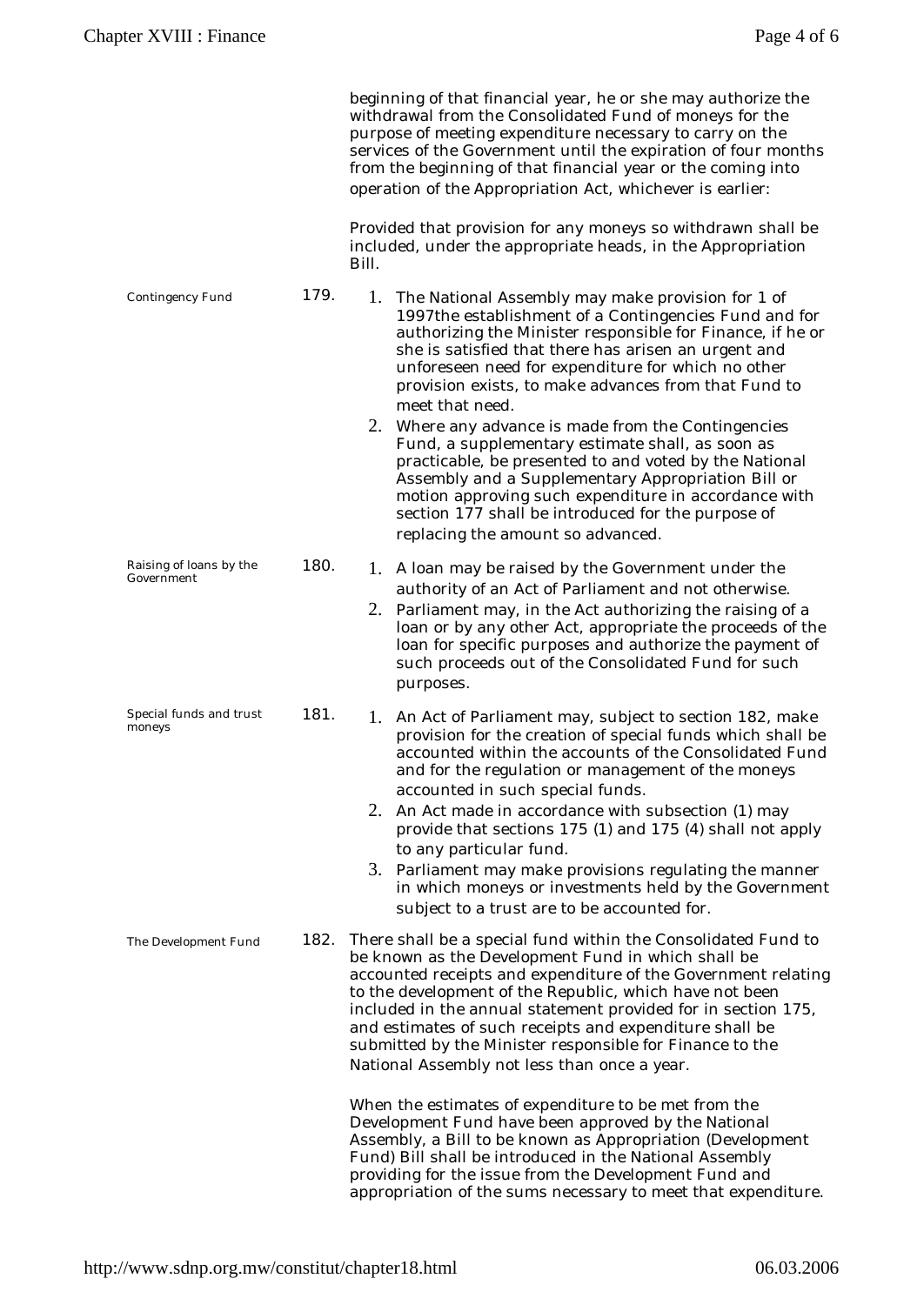| Protected expenditure  | 183. | 3.             | 1. There shall be a special fund within the accounts of the<br>Consolidated Fund upon which shall be charged certain<br>protected expenditure.<br>2. The Minister responsible for Finance shall, before the<br>commencement of every financial year, make provision in<br>the Annual Appropriation Bill for the purpose of voting<br>sums for the purposes of the fund under subsection (1)<br>and such provision shall be passed without revision by<br>the National Assembly, save where it is insufficient to<br>meet the expenditure to be charged for the purposes of<br>the fund, in which case the National Assembly may<br>revise the Bill so as to accommodate the expenditure to<br>be charged.<br>No money shall be withdrawn from the Consolidated<br>Fund save in respect of the following classes of<br>expenditure -<br>the salaries of the President and of the Chief<br>a.<br>Justice, Justices of Appeal and of the High Court;<br>b. the salary of the Ombudsman; and                                                                                                                                                                                                                                                                                                                                                                                                                                                                                                                                                                                                                                                                                          |
|------------------------|------|----------------|-----------------------------------------------------------------------------------------------------------------------------------------------------------------------------------------------------------------------------------------------------------------------------------------------------------------------------------------------------------------------------------------------------------------------------------------------------------------------------------------------------------------------------------------------------------------------------------------------------------------------------------------------------------------------------------------------------------------------------------------------------------------------------------------------------------------------------------------------------------------------------------------------------------------------------------------------------------------------------------------------------------------------------------------------------------------------------------------------------------------------------------------------------------------------------------------------------------------------------------------------------------------------------------------------------------------------------------------------------------------------------------------------------------------------------------------------------------------------------------------------------------------------------------------------------------------------------------------------------------------------------------------------------------------------------------|
| <b>Auditor General</b> | 184. | 1.<br>2.<br>3. | the expenditure incurred to convene Parliament.<br>$c_{\cdot}$<br>There shall be the office of the Auditor General who 6 of<br>1995 shall audit and report on the public accounts of<br>Malawi, and shall exercise such other powers in relation<br>to the public accounts and the accounts of public<br>authorities and bodies as may be prescribed by an Act of<br>Parliament, in so far as they are compatible with the<br>principal duties of that office.<br>The Auditor General shall submit reports at least once a<br>year to the National Assembly, through the Minister<br>responsible for Finance, not later than the first meeting<br>of the National Assembly after the completion of the<br>report.<br>Appointment to the office of Auditor General shall be<br>made by the President and confirmed by the National<br>Assembly by a majority of the members present and<br>voting, but the Public Appointments Committee may at<br>any time inquire as to the competence of the person so<br>appointed to perform the duties of that office and as to<br>the financial probity of a person so appointed, so far as it<br>is relevant to the duties of that office.<br>4. The office of the Auditor General shall become vacant<br>after the person holding that office has served for five<br>years, but the person holding that office may be<br>nominated for such further term not exceeding five<br>years, as the President deems appropriate.<br>5. The office of the Auditor General shall be a public office.<br>6. A person holding the office of Auditor General shall be<br>subject to removal by the President only by reason of<br>that person being - |
|                        |      |                | a. incompetent in the exercise of his or her duties;<br>b. compromised in the exercise of his or her duties to<br>the extent that his or her financial probity is in<br>serious question;<br>c. otherwise incapacitated; or<br>d. over the retirement age.<br>7. Subject to subsection (6) in the exercise of the duties and                                                                                                                                                                                                                                                                                                                                                                                                                                                                                                                                                                                                                                                                                                                                                                                                                                                                                                                                                                                                                                                                                                                                                                                                                                                                                                                                                      |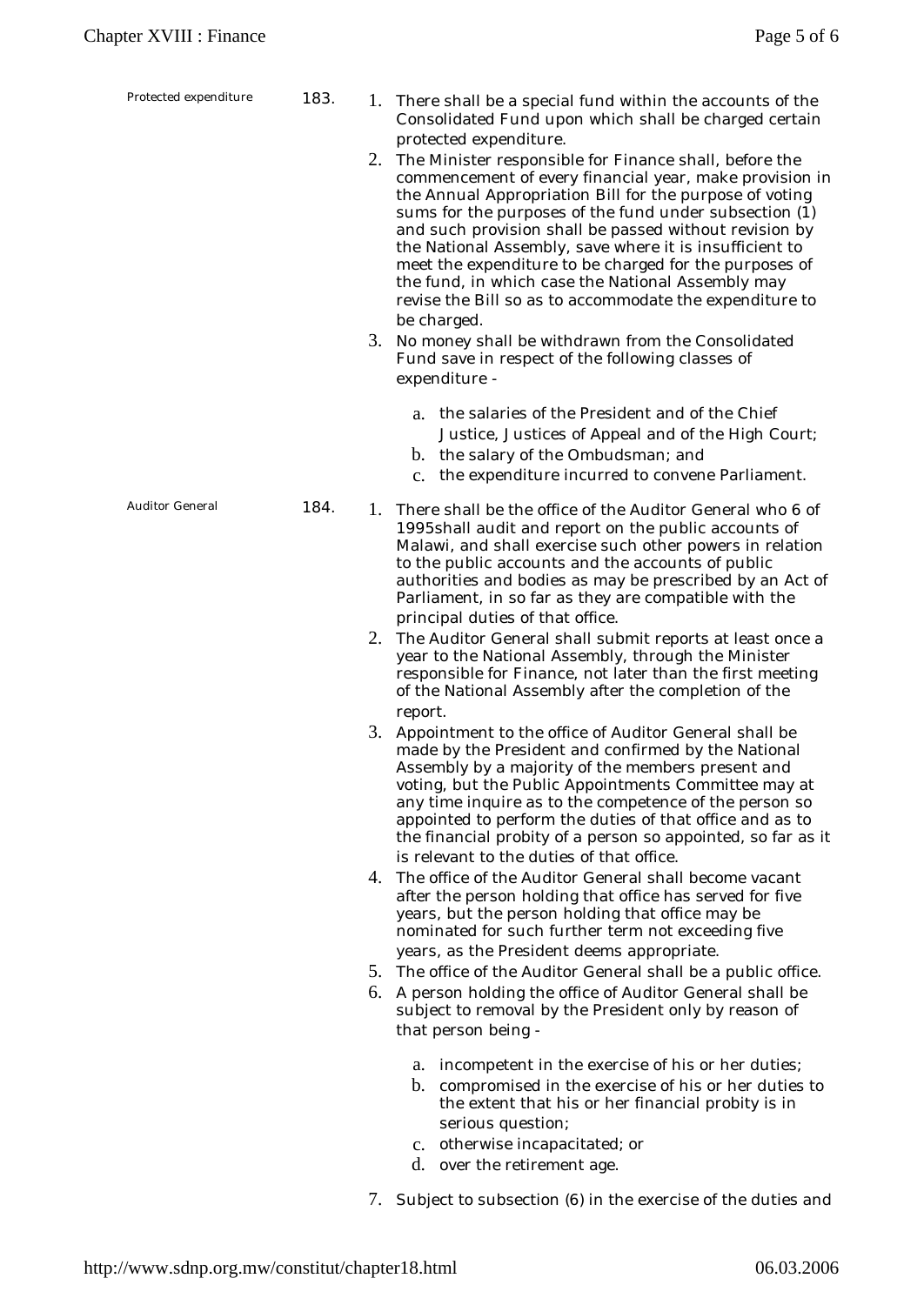powers vested in the office of the Auditor General by this Constitution or any other law, the person holding that office shall not be subject to the direction or control of any other person or authority.

8. No person or authority may inhibit the Auditor General in the conduct of his or her functions and duties.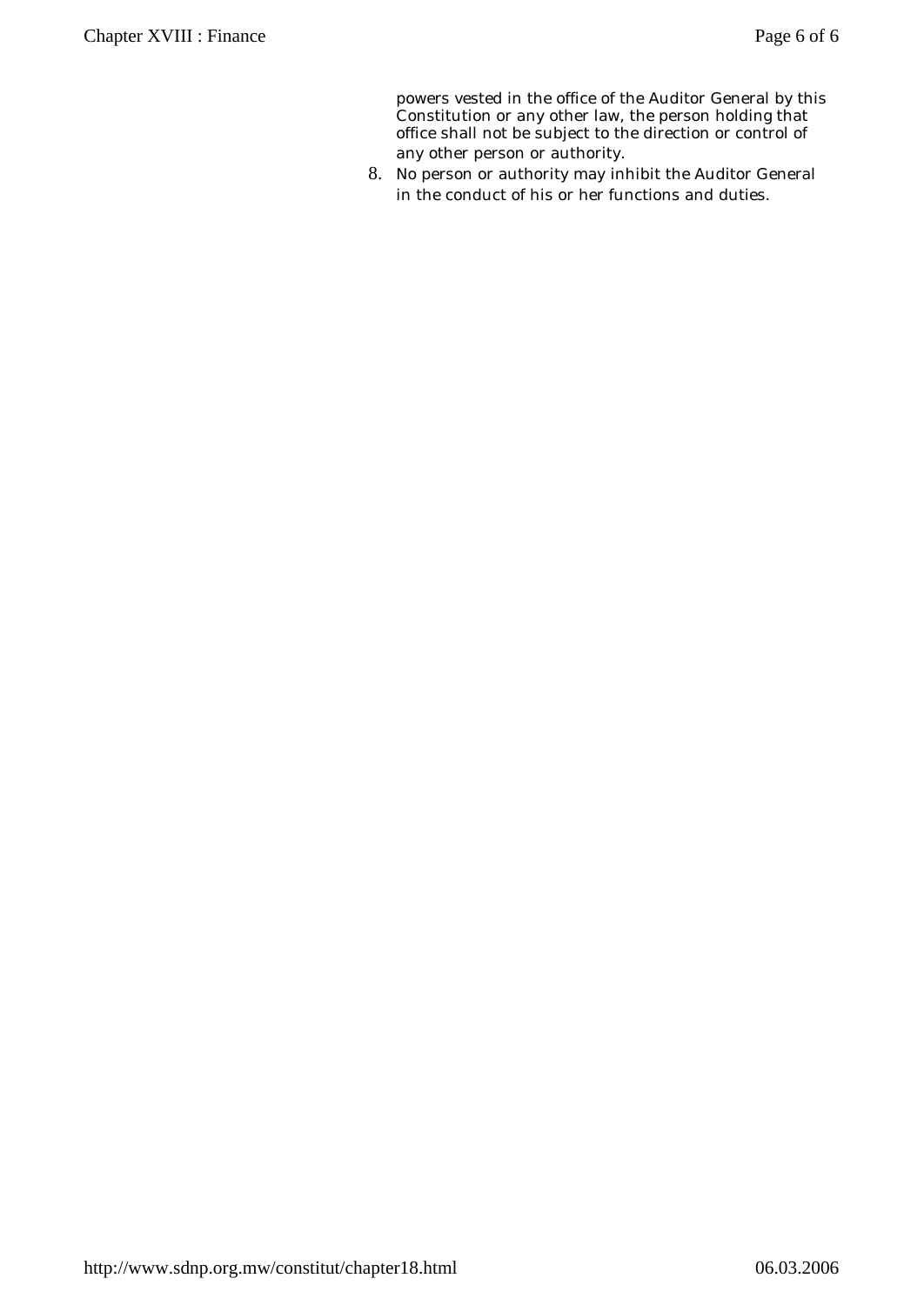#### CHAPTER XIX

### THE RESERVE BANK OF MALAWI

The Reserve Bank of Malawi

- 185. 1. There shall be established by an Act of Parliament a central bank of the Republic, known as the Reserve Bank of Malawi which shall serve as the State's principal instrument for the control of money supply, currency and the institutions of finance and shall serve generally in accordance with the normal functions of a central bank.
	- 2. The Bank shall be controlled by a Board which shall consist of a chairman and members of the Board who shall, subject to this Constitution, be appointed in accordance with the Act of Parliament by which the Bank is established.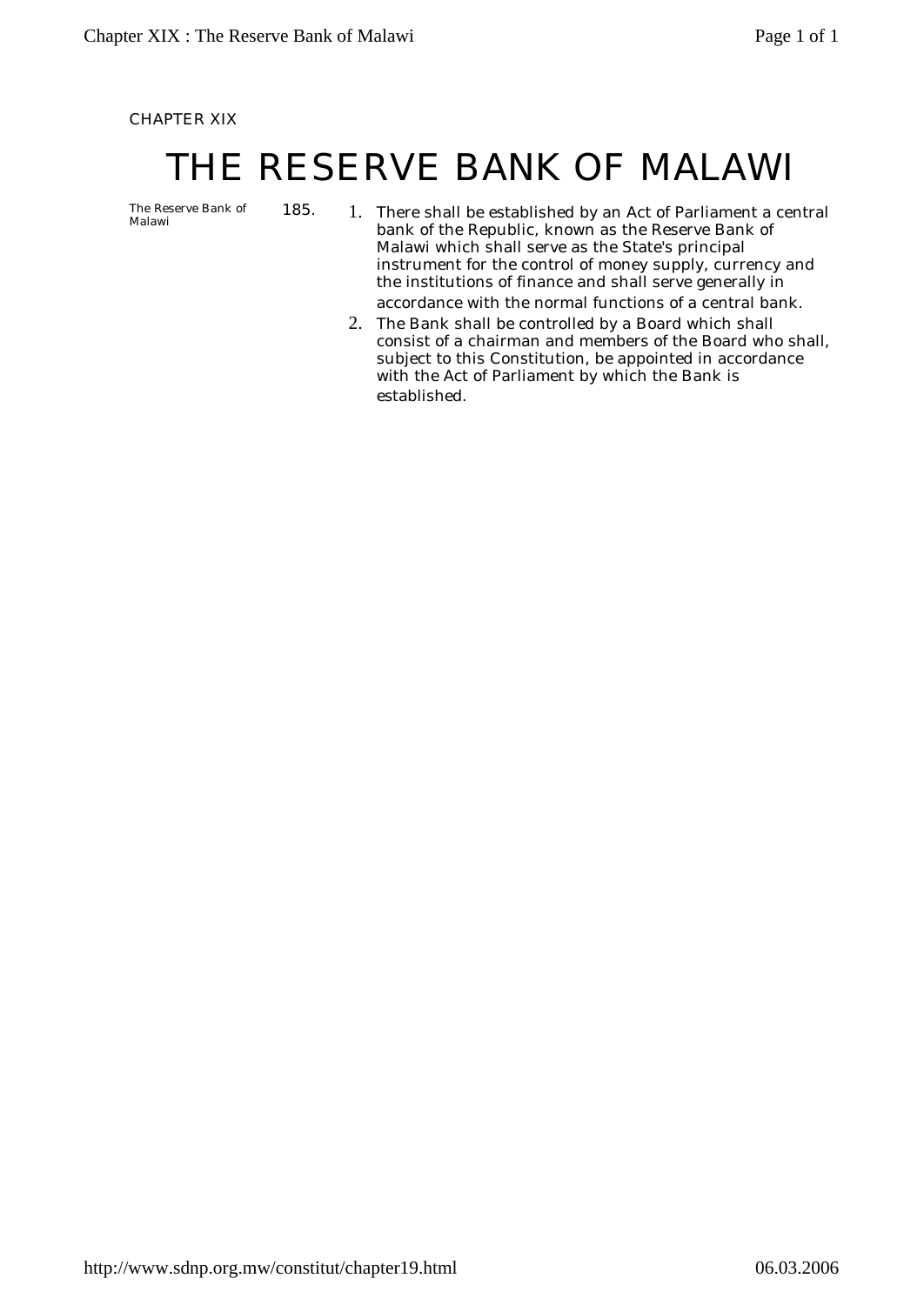| CHAPTER XX                                         |                      |                                                                                                                                                                                                                                                                                                                                                                                                                                                                                                                                                                                                                                                   |  |  |  |
|----------------------------------------------------|----------------------|---------------------------------------------------------------------------------------------------------------------------------------------------------------------------------------------------------------------------------------------------------------------------------------------------------------------------------------------------------------------------------------------------------------------------------------------------------------------------------------------------------------------------------------------------------------------------------------------------------------------------------------------------|--|--|--|
|                                                    | <b>CIVIL SERVICE</b> |                                                                                                                                                                                                                                                                                                                                                                                                                                                                                                                                                                                                                                                   |  |  |  |
| The Civil Service<br>Commission                    | 186.                 | There shall be a Civil Service Commission which shall have the<br>powers and Functions conferred upon it by this Constitution or<br>any Act of Parliament and which shall consist of a chairman,<br>deputy chairman and not less than six nor more than ten other<br>members.                                                                                                                                                                                                                                                                                                                                                                     |  |  |  |
| Powers and functions<br>of the Civil Service       | 187.                 | 1. Subject to this Constitution, power to appoint persons to<br>hold or act in offices in the civil service, including the<br>power to confirm Commission appointments, and to remove<br>such persons from office shall vest in the Civil Service<br>Commission.<br>2. The Civil Service Commission shall, subject to this<br>Constitution and any Act of Parliament, exercise<br>disciplinary control over persons holding or acting in any<br>office to which this Chapter applies.                                                                                                                                                             |  |  |  |
| Delegation                                         | 188.                 | 1. The Civil Service Commission may, subject to such<br>conditions as may be laid down by an Act of Parliament,<br>delegate powers under this section by directions in writing<br>to any member of the Commission or to any civil servant or<br>public body.<br>2. Where any person or body may from time to time exercise<br>powers under this section on behalf of the Civil Service<br>Commission, in accordance with subsection (1), the Civil<br>Service Commission shall -<br>a. require that person or body to furnish reports in such<br>manner or form as specified in the directions by<br>which the Commission delegated those powers; |  |  |  |
|                                                    |                      | b. hear such complaints or appeals from persons with<br>sufficient interest relating to the exercise of powers<br>under this section and shall have the authority to-                                                                                                                                                                                                                                                                                                                                                                                                                                                                             |  |  |  |
|                                                    |                      | quash the decision of a person or body<br>1.<br>exercising such powers;<br>exercise such disciplinary powers in relation<br>11.<br>to such person or body, subject to the<br>conditions laid down by an Act of Parliament;<br>iii.<br>revoke directions delegating powers to any<br>person or body:                                                                                                                                                                                                                                                                                                                                               |  |  |  |
|                                                    |                      | Provided that nothing in this section shall prejudice the right of<br>any person who is the subject of a decision made by or on behalf<br>of the Civil Service Commission to appeal to the High Court or the<br>right of any person with sufficient interest in such a decision to<br>petition the High Court for judicial review of that decision.                                                                                                                                                                                                                                                                                               |  |  |  |
| Offices to which this<br>Chapter does not<br>Apply | 189.                 | 1. This Chapter shall not apply where this Constitution has<br>otherwise provided for the appointment or removal of a civil<br>servant or other public appointee, or to appointments that<br>are regulated by the Judicial Service Commission, the<br>Police Service Commission, the Prison Service Commission,<br>by provisions relating to appointments in the Defence<br>Forces of Malawi nor shall it apply to the following offices -                                                                                                                                                                                                        |  |  |  |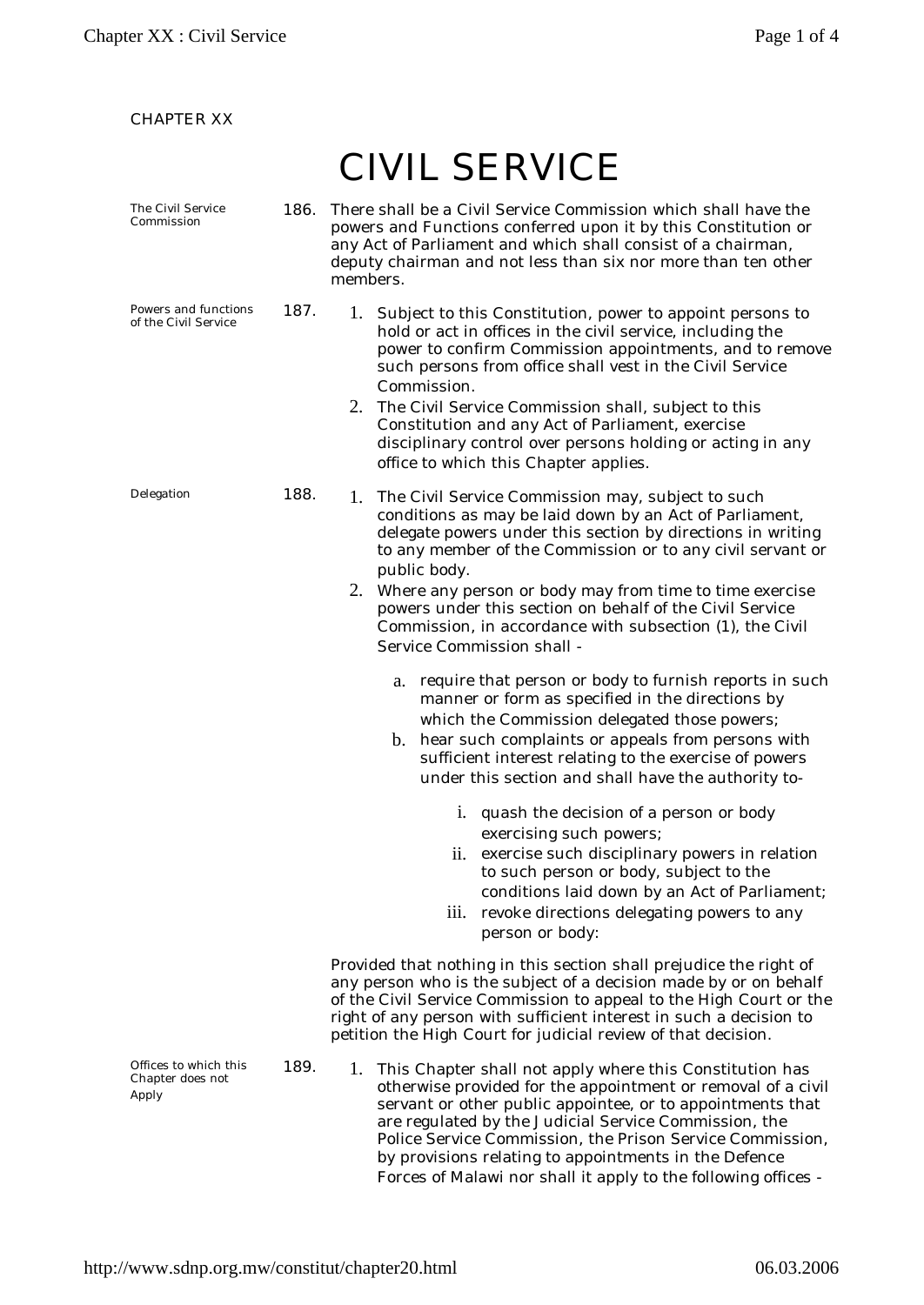- a. the Chief Justice, the Attorney General and Director of Public Prosecutions;
- b. such personal staff of the President as he or she shall determine subject to approval of the Public Appointments Committee or as an Act of Parliament may allow;
- c. the Secretary to the Cabinet;
- d. Ambassadors, High Commissioners and other principal diplomatic staff, within the meaning of section 190 (1);
- e. the High Command of the Defence Forces;
- f. the Inspector General of Police;
- g. the Chief Commissioner of Prisons;
- h. the office of a Principal Secretary;
- i. such other public office of sufficient seniority as may be prescribed by an Act of Parliament.
- 2. Unless otherwise provided by this Constitution or by an Act of Parliament the power to appoint persons to the public offices specified in paragraphs (a) to (i) of subsection (1) shall vest in the President.
- 3. In any case where the Civil Service Commission has the power of appointment of the Clerk or the Clerk-Assistant to the National Assembly, or the Senate before exercising that power shall consult the Speaker of the National Assembly or of the Senate.
- 190. Ambassadors, High Commissioners and such other principal diplomatic staff, as shall be determined by an Act of Parliament, shall be appointed by the President, subject to confirmation by the Public Appointments Committee which may require persons so appointed to answer questions as to their competence and financial probity.
- 191. 1. The members of the Civil Service Commission shall be appointed by the President, subject to satisfying the Public Service Appointments as to the competence of persons so appointed to perform their duties as Civil Service Commissioners.
	- 2. A person shall not be qualified for appointment as a member of the Civil Service Commission if that person is President, Vice-President, a Minister or Deputy Minister, a Member of Parliament or a serving civil servant.
	- 3. Subject to this section, the office of a member of the Civil Service Commission shall become vacant
		- a. at the expiration of five years from the date of the appointment of that person, unless the person is reappointed to a new term not exceeding five years; or
		- b. if any circumstances arise that, if he or she were not a member of the Commission, would cause that person to be disqualified for appointment as such.
	- 4. A member of the Civil Service Commission may be removed from office by the President subject to the Public Appointments Committee being satisfied that the member is not competent to discharge his or her duties:

Provided that nothing in this subsection shall prejudice the right

The appointment of diplomatic staff

Appointment of members of the Civil

Commission Committee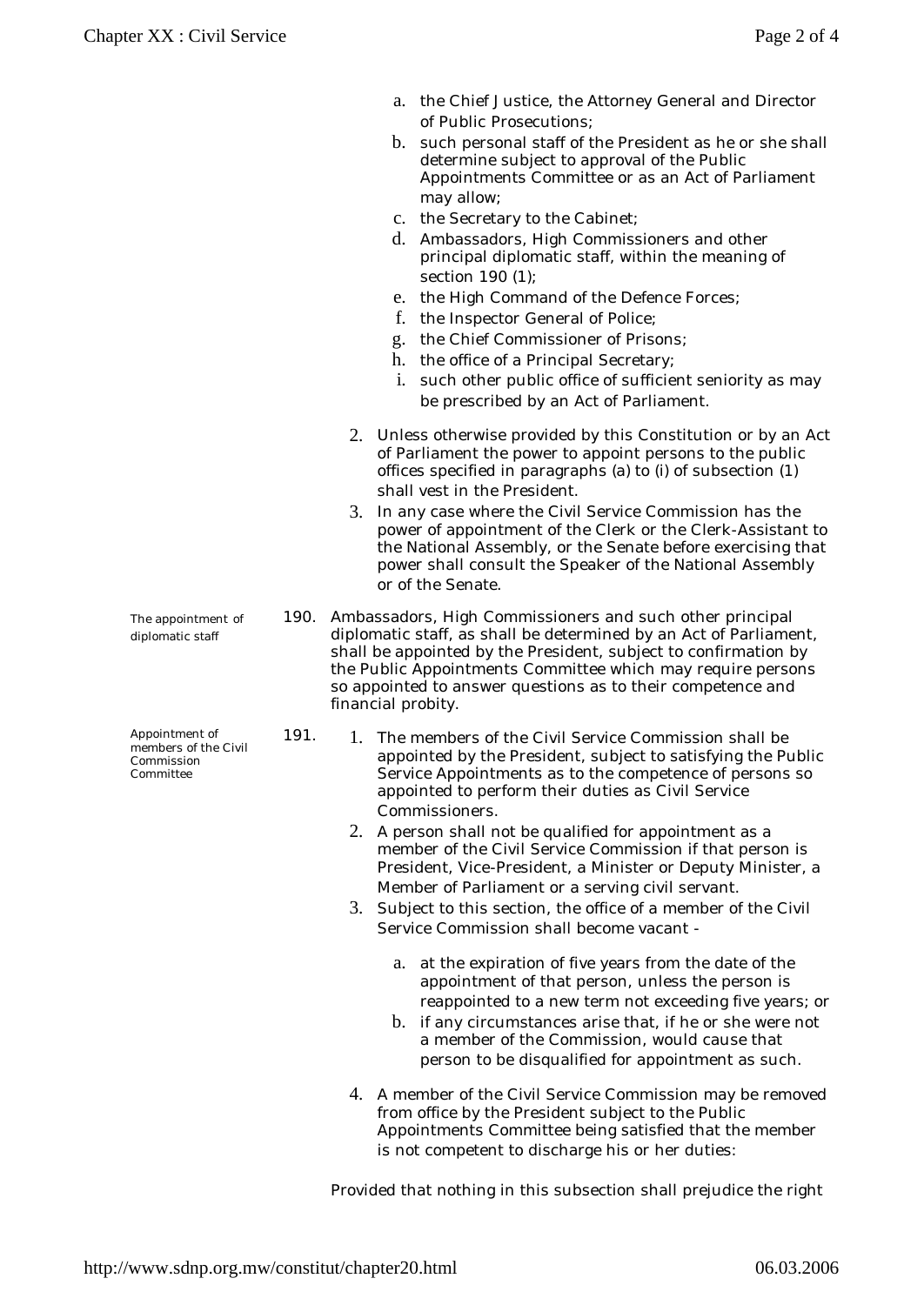Independence of the Civil Service

of a member of the Civil Service Commission who is removed to appeal to the High Court against the decision to remove him or her.

- 
- Vacancy 192. 1. If the office of Chairman of the Civil Service Commission is vacant or the Chairman is for any reason unable to perform the functions of his or her office, then those functions shall be performed by the Deputy Chairman until that vacancy is filled or the Chairman is able to resume his or her duties.
	- 2. If both the Chairman and the Deputy Chairman are unable to perform their functions, then another of the members of the Commission as may be designated in that behalf by the remaining members of the Commission shall perform the functions of the Chairman.
	- 3. If at any time there are less than seven members of the Civil Service Commission and the Public Appointments Committee is not able to sit, either because of Parliament being dissolved or some other reason, the President may appoint such persons as qualified for appointment to the Commission and are required to act as members of the Commission:

Provided that the appointment of a person to act as a member of the Civil Service Commission in accordance with this subsection shall lapse on his or her appointment as a full member of the Commission in accordance with subsection 191(1), or until the office in which he or she is acting is filled after the Public Appointments Committee has resumed sitting.

- 193. 1. Members of the Civil Service shall ensure that the exercise of participation in political activities does not compromise their independent exercise of their functions, powers and duties as impartial servants of the general public.
	- 2. The National Assembly may prescribe a category of civil servants, who by reason of their seniority shall not be able to directly participate in political activities:

Provided that -

- a. the civil servants so restricted shall have the right to resign in order to participate directly in political activities;
- b. nothing in this section shall be deemed to prejudice any civil servant having the absolute right to vote in accordance with this Constitution;
- c. without prejudice to subsection (1) any civil servant whose functions are not directly concerned with the formulation and administration of the policies of the Government shall be exempt from restrictions under this section; and
- d. nothing in this section shall prejudice the right of any civil servant to hold office in, or be a member of, any association, group or professional body, the purposes of which are principally to represent their member's interests in relation to the terms and conditions of employment or the general carrying on of any profession or trade or the promotion of any interest, not pertaining directly to the promotion of a political party, or its campaign or philosophy.
- 3. No Government or political party shall cause any civil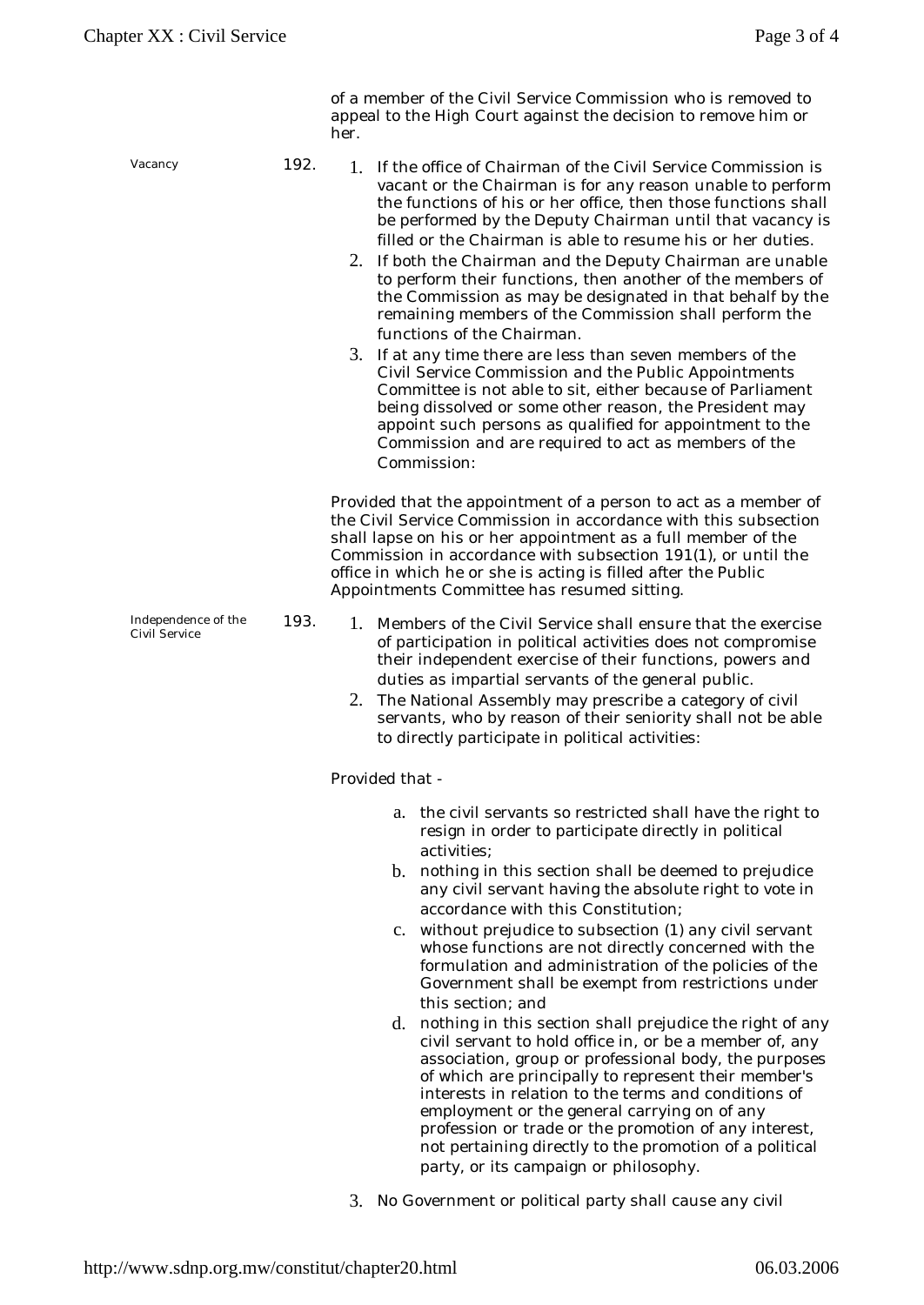servant acting in that behalf to exercise functions, powers or duties for the purposes of promoting or undermining the interest or affairs of any political party or individual member of that party, nor shall any civil servant acting in that behalf promote or undermine any political party or member of that party, save as is consistent with the provisions in this section.

- 4. No government or political party shall cause any civil servant, acting in that behalf to deploy resources, whether they be financial, material or human resources, for the purposes of promoting or undermining any political party or member of a political party or interest group, nor shall any civil servant acting in that behalf cause such deployment, save as prescribed by this Constitution or an Act of Parliament consistent with the provisions of subsection (1).
- 5. Any civil servant who contravenes this section shall be subject to such disciplinary measures as the Civil Service Commission considers appropriate, taking into account the gravity and circumstances of the contravention, subject to such regulations as may be prescribed by an Act of Parliament.
- 6. Where the Civil Service Commission is satisfied that a government or political party or member of a political party has acted in contravention of subsection (3) or subsection (4), the Civil Service Commission may initiate proceedings before the High Court for punitive damages and, in the case of a contravention of subsection (4), the recovery of such resources or sums equivalent to the benefit of the enjoyment of those resources from the government or political party or member of a political party who has so benefitted, as the case may be.
- 194. Where a law confers power to appoint a board, commission, council, committee or similar body and to appoint, elect or designate the chairperson thereof, no person shall be appointed, elected or designated as chairperson of more than one such board, commission, council, committee or similar body.

Chairing of boards, commissions, etc.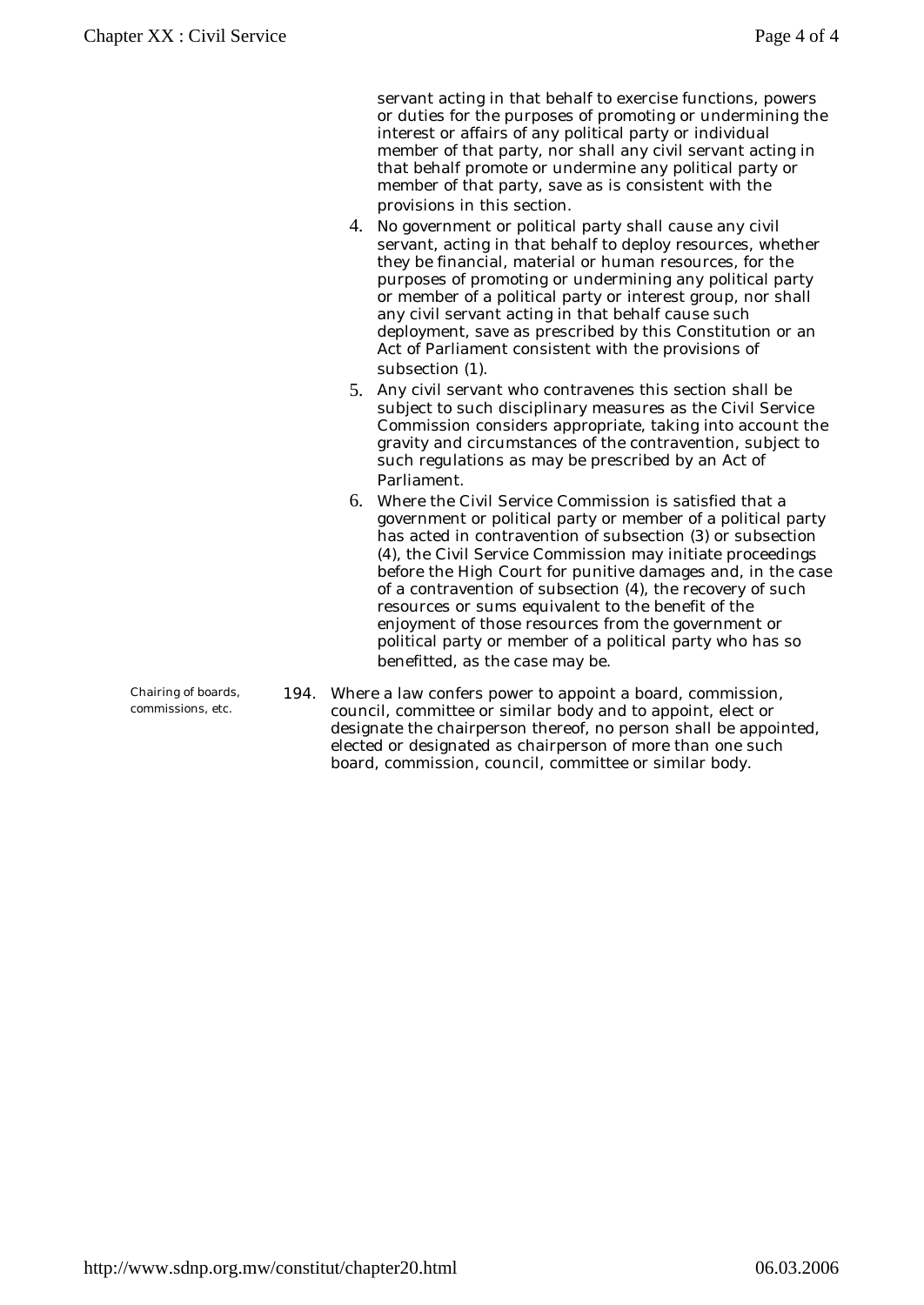CHAPTER XXI

### AMENDMENT OF THIS CONSTITUTION

| Power to amend                |      | 195. Parliament may amend this Constitution in accordance with this<br>Chapter. |                                                                                                                                                                                                                                                                                                                                  |  |
|-------------------------------|------|---------------------------------------------------------------------------------|----------------------------------------------------------------------------------------------------------------------------------------------------------------------------------------------------------------------------------------------------------------------------------------------------------------------------------|--|
| Restrictions on<br>amendments | 196. |                                                                                 | 1. Subject to this section, Parliament may amend this Chapter<br>and the sections of this Constitution listed in the Schedule<br>only if-                                                                                                                                                                                        |  |
|                               |      |                                                                                 | a. the provision to be amended and the proposed<br>amendment to it have been put to a referendum of the<br>people of Malawi and the majority of those voting have<br>voted for the amendment; and<br>the Electoral Commission has so certified to the<br>$h_{\cdot}$<br>Speaker.                                                 |  |
|                               |      | 2.<br>3.                                                                        | The Parliament may pass a Bill proposing an amendment to<br>which the conditions set out in subsection (1) have been<br>satisfied by a simple majority.<br>Notwithstanding subsection (1), Parliament may pass a Bill<br>containing an amendment to the provisions referred to in<br>that subsection without a referendum where- |  |
|                               |      |                                                                                 | the amendment would not affect the substance or the<br>a.<br>effect of the Constitution;<br>b. the Speaker has so certified; and<br>the Bill is supported by a majority of at least two-<br>$\mathbf{c}$ .<br>thirds of the total number of members of the National<br>Assembly entitled to vote.                                |  |
| Amendments by<br>Parliament   | 197. |                                                                                 | Subject to section 196, Parliament may amend those Chapters<br>and sections of this Constitution not listed in the Schedule only if<br>the Bill proposing the amendment is supported by at least two-<br>thirds of the total number of members of the National Assembly<br>entitled to vote.                                     |  |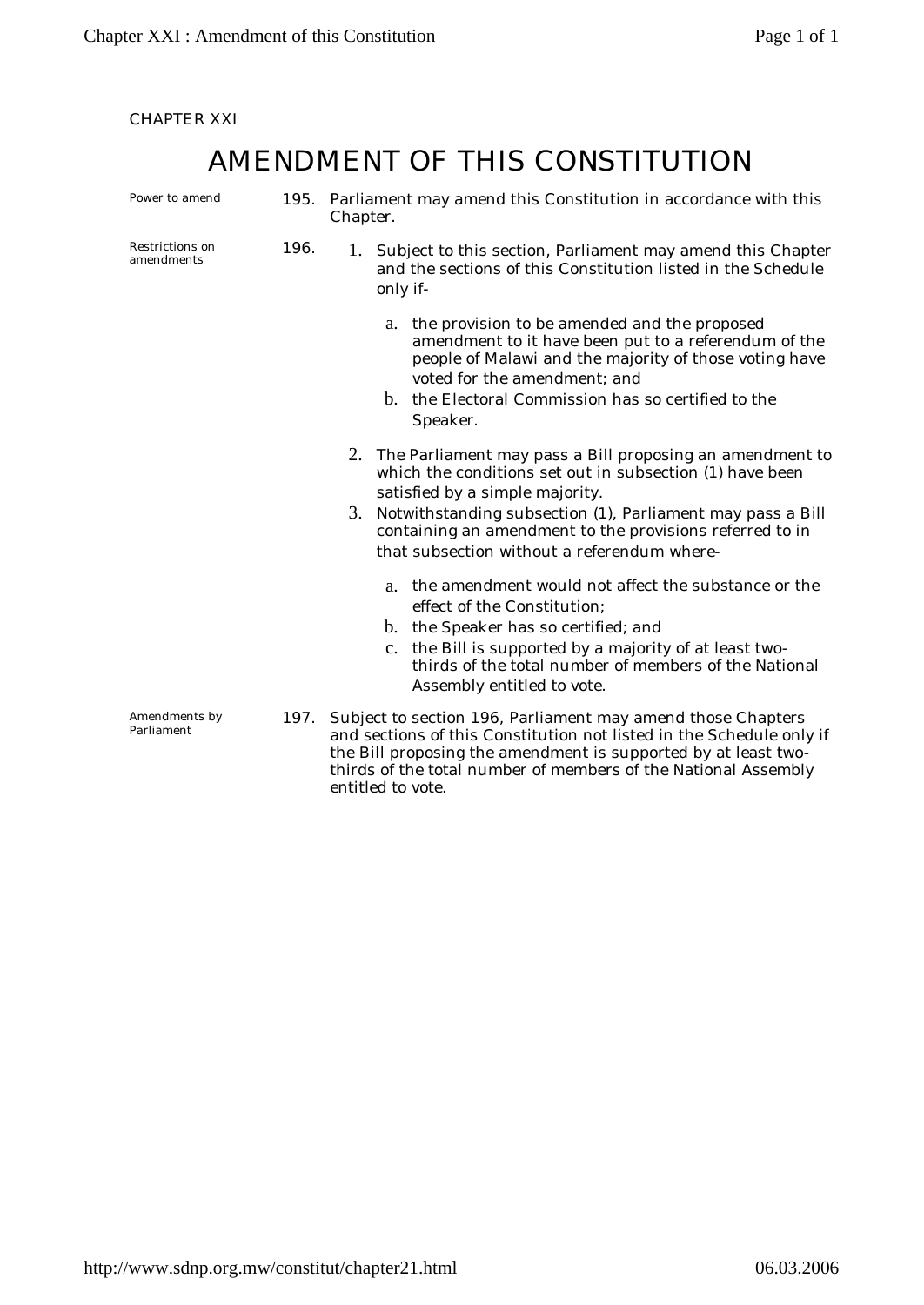#### CHAPTER XXII

## TRANSITIONAL ISSUES

| Republic, etc. to be<br>constituted in<br>accordance with this<br>Constitution | 198. | The Republic of Malawi, the organs of State and the offices<br>referred to in this Constitution shall be defined and constituted in<br>accordance with this Constitution.                                                                                                                                                                                                                                                                                                                                                                                                                                                                                                                                                                                                                                                                                                                                                                                                                                                                                                                                                                                                                                                                                                                                                                                             |  |  |
|--------------------------------------------------------------------------------|------|-----------------------------------------------------------------------------------------------------------------------------------------------------------------------------------------------------------------------------------------------------------------------------------------------------------------------------------------------------------------------------------------------------------------------------------------------------------------------------------------------------------------------------------------------------------------------------------------------------------------------------------------------------------------------------------------------------------------------------------------------------------------------------------------------------------------------------------------------------------------------------------------------------------------------------------------------------------------------------------------------------------------------------------------------------------------------------------------------------------------------------------------------------------------------------------------------------------------------------------------------------------------------------------------------------------------------------------------------------------------------|--|--|
| Status of this<br>Constitution                                                 | 199. | This Constitution shall have the status as supreme law and there<br>shall be no legal or political authority save as is provided by or<br>under this Constitution.                                                                                                                                                                                                                                                                                                                                                                                                                                                                                                                                                                                                                                                                                                                                                                                                                                                                                                                                                                                                                                                                                                                                                                                                    |  |  |
| Saving of laws in force                                                        | 200. | Except in so far as they are inconsistent with this Constitution,<br>all Acts of Parliament, common law and customary law in force<br>on the appointed day shall continue to have force of law, as if<br>they had been made in accordance with and in pursuance of this<br>Constitution:                                                                                                                                                                                                                                                                                                                                                                                                                                                                                                                                                                                                                                                                                                                                                                                                                                                                                                                                                                                                                                                                              |  |  |
|                                                                                |      | Provided that any laws currently in force may be amended or<br>repealed by an Act of Parliament or be declared unconstitutional<br>by a competent court.                                                                                                                                                                                                                                                                                                                                                                                                                                                                                                                                                                                                                                                                                                                                                                                                                                                                                                                                                                                                                                                                                                                                                                                                              |  |  |
| Elections to the<br>National Assembly                                          | 201. | For the purposes of this Constitution the first National Assembly<br>after the date of commencement of this Constitution shall be<br>composed of those persons successfully elected to the National<br>Assembly in accordance with the Act of Parliament then in force<br>for the election of members of the National Assembly.                                                                                                                                                                                                                                                                                                                                                                                                                                                                                                                                                                                                                                                                                                                                                                                                                                                                                                                                                                                                                                       |  |  |
| Elections to the office<br>of President                                        |      | 202. For the purposes of this Constitution the first President after the<br>date of commencement of this Constitution shall be the person<br>successfully elected in accordance with the Act of Parliament<br>then in force for the election of a person to the office of President.                                                                                                                                                                                                                                                                                                                                                                                                                                                                                                                                                                                                                                                                                                                                                                                                                                                                                                                                                                                                                                                                                  |  |  |
| Saving of judicial<br>Power                                                    | 203. | The High Court shall have the same jurisdiction, powers and<br>procedures as before the commencement of this Constitution,<br>subject to amendment or repeal of such powers by an Act of<br>Parliament in accordance with this Constitution.                                                                                                                                                                                                                                                                                                                                                                                                                                                                                                                                                                                                                                                                                                                                                                                                                                                                                                                                                                                                                                                                                                                          |  |  |
| Pending legal actions                                                          | 204. | 1. All legal actions which, at the commencement of this<br>Constitution, are pending or being undertaken before any<br>court other than before the Supreme Court of Appeal, the<br>High Court, a Magistrate Court, a District Traditional<br>Appeal Court, District Traditional Court, a Grade A<br>Traditional Court, or a Grade B Traditional Court shall be<br>commenced or continued before the High Court of Malawi<br>or before such Magistrate's court or District Traditional<br>Appeal Court or District Traditional Court or Grade A<br>Traditional Court or Grade B Traditional Court as the<br>Registrar of the High Court shall direct.<br>All legal actions which, at the commencement of this<br>2.<br>Constitution, are pending or being undertaken before any<br>Magistrate Court shall be commenced or continued before<br>that court which shall have the same jurisdiction, powers<br>and procedures as before the commencement of this<br>Constitution subject to amendment or repeal of such<br>powers by an Act of Parliament.<br>3.<br>All legal actions which, at the commencement of this<br>Constitution, are pending or being undertaken before a<br>District Traditional Appeal Court, a District Traditional<br>Court, a Grade A Traditional Court or a Grade B Traditional<br>Court before the commencement of this Constitution shall |  |  |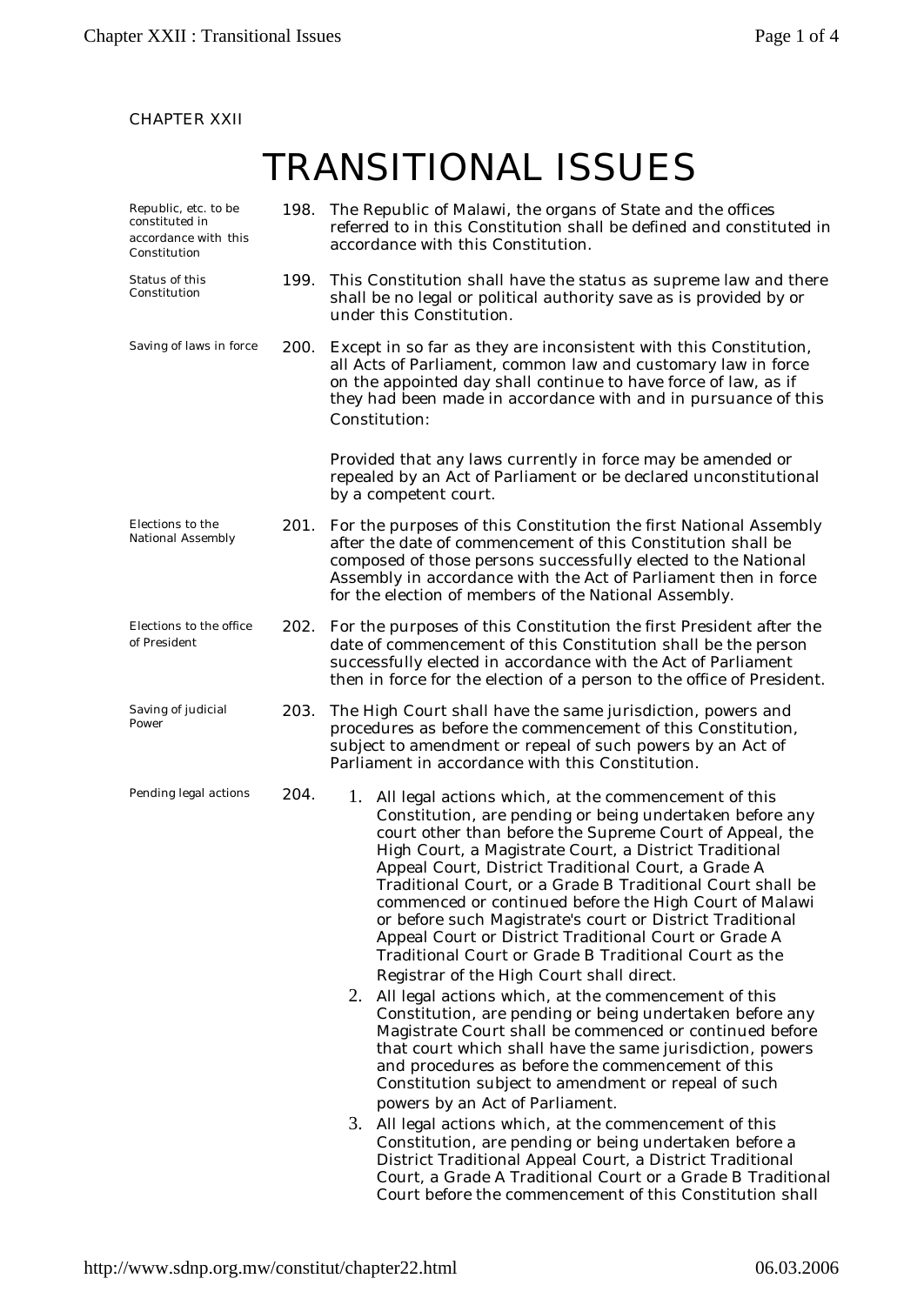|                                                  |      | be commenced or continued before that court which shall<br>have the same jurisdiction, powers and procedures as<br>before the commencement of this Constitution subject to<br>amendment or repeal of such powers by an Act of<br>Parliament.<br>4. Appeals against the decisions of a District Traditional<br>Appeal Court or a District Traditional Court shall lie to the<br>High Court which, in hearing such appeals, may sit with<br>assessors appointed in accordance with an Act of<br>Parliament. |
|--------------------------------------------------|------|-----------------------------------------------------------------------------------------------------------------------------------------------------------------------------------------------------------------------------------------------------------------------------------------------------------------------------------------------------------------------------------------------------------------------------------------------------------------------------------------------------------|
| Judgements and<br>sentences pending              |      | 205. All judgments or sentences pending execution shall be executed<br>as if such judgments or sentences were ordered in accordance<br>with this execution Constitution:                                                                                                                                                                                                                                                                                                                                  |
|                                                  |      | Provided that where the Constitution provides new grounds for<br>appeal, any such appeal shall act as a stay of execution and the<br>appeal shall be to the High Court.                                                                                                                                                                                                                                                                                                                                   |
| Existing appointments                            | 206. | 1. Subject to the provisions of this Constitution, any person<br>holding office under any law in force on the date of the<br>commencement of this Constitution shall continue to hold<br>such office until such time as -                                                                                                                                                                                                                                                                                 |
|                                                  |      |                                                                                                                                                                                                                                                                                                                                                                                                                                                                                                           |
|                                                  |      | that person is confirmed in that post;<br>a.                                                                                                                                                                                                                                                                                                                                                                                                                                                              |
|                                                  |      | b. that person is replaced by another person appointed or<br>elected to that post in accordance with the                                                                                                                                                                                                                                                                                                                                                                                                  |
|                                                  |      | Constitution; or                                                                                                                                                                                                                                                                                                                                                                                                                                                                                          |
|                                                  |      | c. that person resigns or retires or is removed in<br>accordance with this Constitution:                                                                                                                                                                                                                                                                                                                                                                                                                  |
|                                                  |      | Provided that where this Constitution has created an office with a<br>different designation, but an equivalent function is exercised by<br>an office existing at the time of the date of the commencement of<br>this Constitution, a person occupying that office shall, from the<br>date of commencement of this Constitution, have such powers,<br>functions and designation as is prescribed for the equivalent<br>office created by this Constitution.                                                |
|                                                  |      | 2. For the purposes of subsection 51 (2) and subsection 80<br>(1), and only for that purpose, the person who at the<br>commencement of this Constitution is holding the office of<br>Chief Justice shall be deemed to be appointed under this<br>Constitution as Chief Justice.                                                                                                                                                                                                                           |
| Vesting of lands, etc.,<br>in the Republic       | 207. | Subject to the provisions of this Constitution, all lands and<br>territories of Malawi are vested in the Republic.                                                                                                                                                                                                                                                                                                                                                                                        |
| Saving of rights of<br>Government                | 208. | The Government shall have title to all rights in property which are<br>vested in the Government of Malawi on the date of the<br>commencement in property of this Constitution save as otherwise<br>provided by section 209 (2) and provided that the disposal of<br>rights in property where title is vested in the Government shall<br>not be made without the consent of Parliament.                                                                                                                    |
| Continuation of rights<br>of persons in property | 209. | 1. All persons who have rights in property at the date of the<br>commencement of this Constitution shall continue to have<br>such rights under this Constitution and any other law.<br>This section shall not apply in respect of rights in property<br>2.<br>that have been acquired or vested by or on behalf of the<br>Government where that property was acquired or vested at<br>any time since 6th July, 1964, and where that right in                                                              |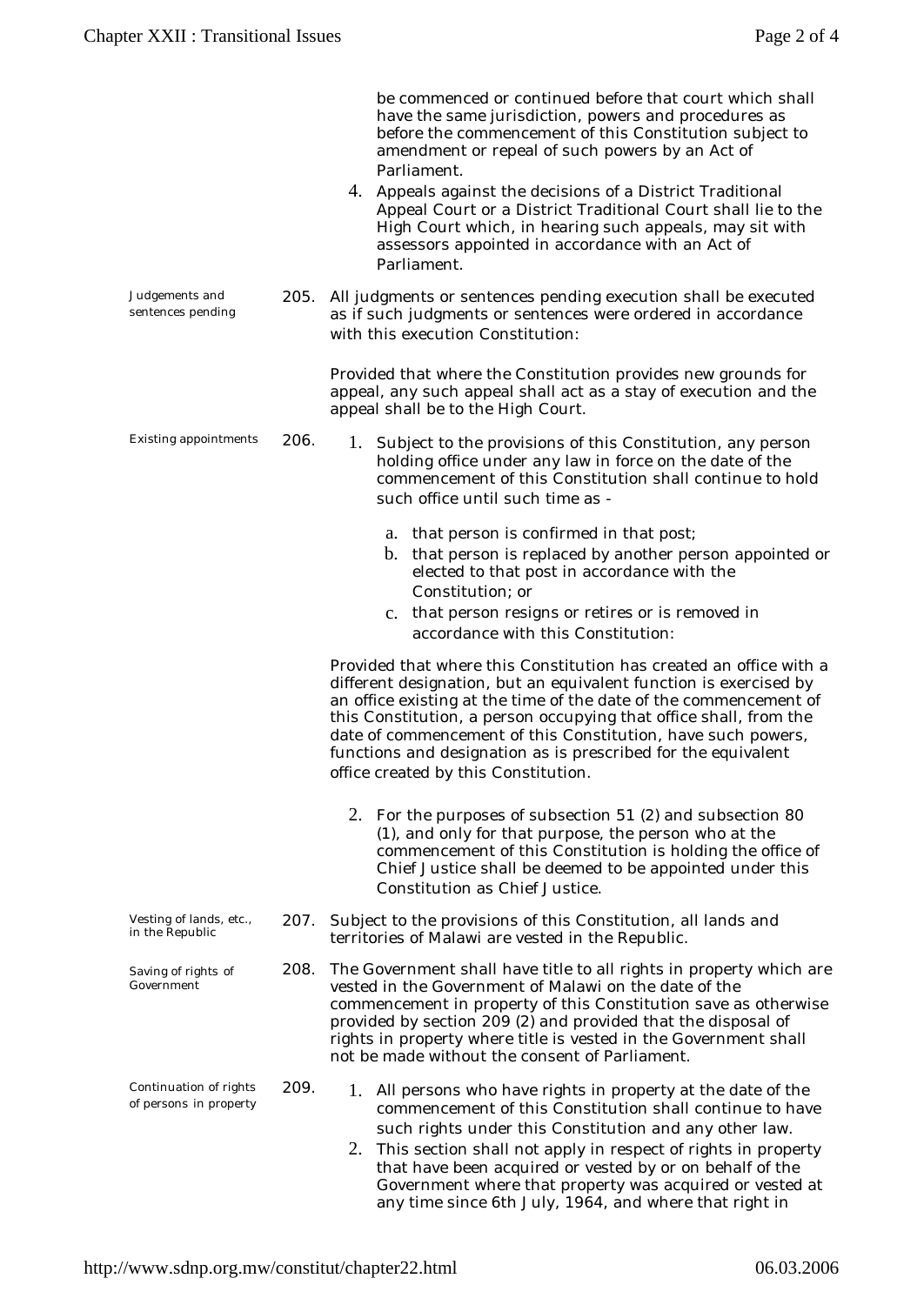property was obtained from citizens or permanent residents of Malawi -

- a. unlawfully according to the laws then in force in Malawi;
- b. by virtue of any law not being a penal law passed during that time that did not provide for adequate compensation; or
- c. through abandonment by reason of duress of circumstances.
- 3. For the purposes of this section "Government" shall mean the President, the Cabinet, the Ministries, other organs of the President and Cabinet and their agents, including individuals and bodies under the authority of the President, the Cabinet or the Ministries.
- 4. Rights in property which are not recognized by virtue of this section shall be vested in the National Compensation Fund and shall be disposed of in accordance with the principles, procedures and rules of the National Compensation Tribunal.
- 5. Persons occupying or using property vested in the National Compensation Fund shall continue to occupy and use that property, as if they retained full legal and equitable title until such time as the National Compensation Tribunal otherwise orders.
- 210. 1. The Senate shall not be established before the end of May, 1999.
	- 2. Until the establishment of the Senate and the election and appointment of its members
		- a. all legislation shall be enacted by the National Assembly as if this Constitution had not made provision for the Senate and Parliament had consisted exclusively of the National Assembly acting on its own without being subject to the review of the Senate; and
		- b. this Constitution shall be construed as if no functions had been vested in the Senate:

Provided that nothing in this section shall be taken or construed as to affect the provisions laid out in Chapter VI.

- International law  $211.$  1. Any international agreement ratified by an Act of Parliament shall form part of the law of the Republic if so provided for in the Act of Parliament ratifying the agreement.
	- 2. International agreements entered into before the commencement of this Constitution and binding on the Republic shall form part of the law of the Republic, unless Parliament subsequently provides otherwise or the agreement otherwise lapses.
	- 3. Customary international law, unless inconsistent with this Constitution or an Act of Parliament, shall have continued application.

Constitutional position pending establishment of the Senate

6 of 1995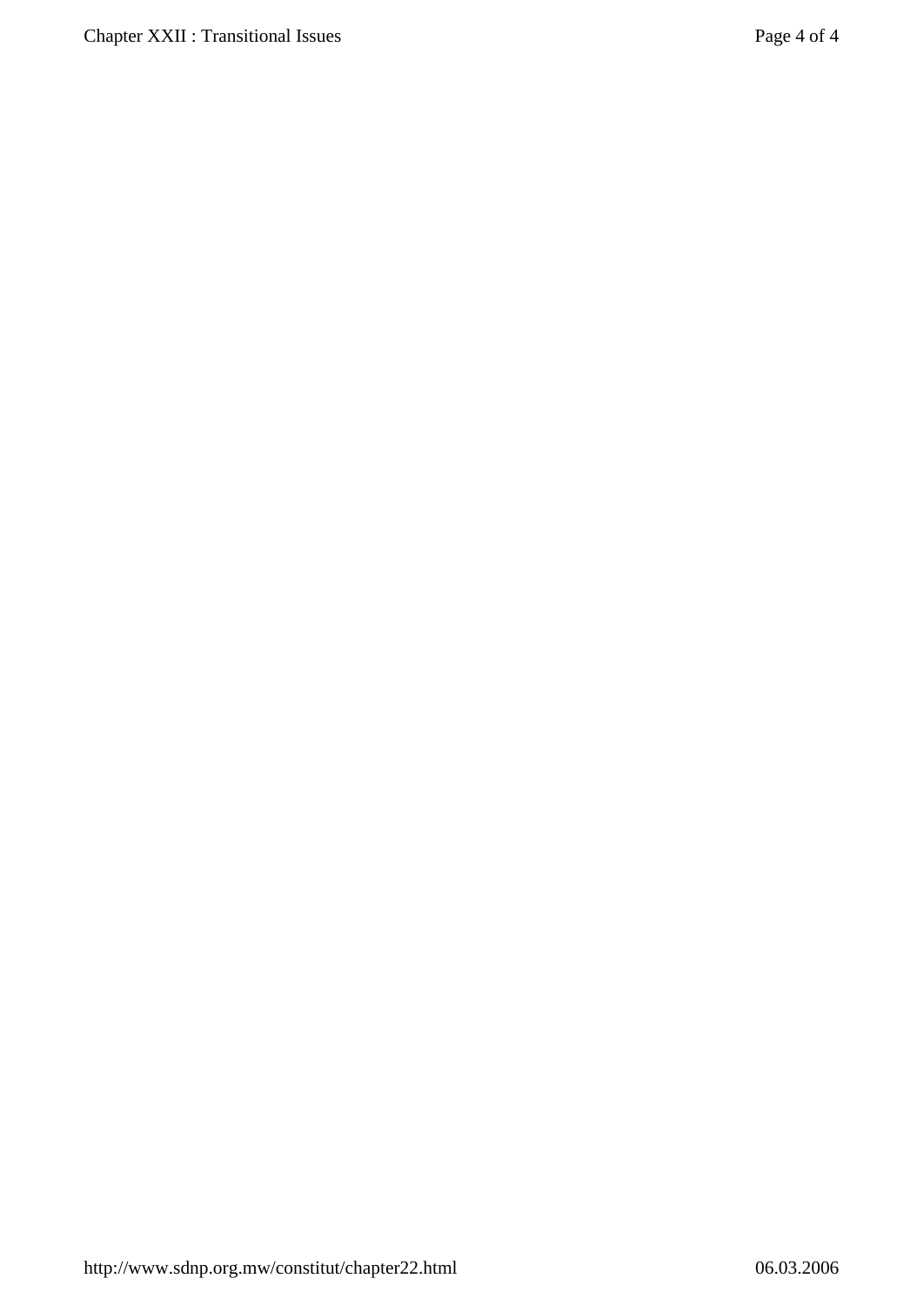#### CHAPTER XXIII

Coming into force of this Constitution

# MISCELLANEOUS

- 212. 1. This Constitution shall provisionally come into force on 18<sup>th</sup> May, 1994, being the appointed day, and shall provisionally apply as the Constitution of the Republic of Malawi for a period of not less and not more than twelve months from that date (in this section referred to as the "period of provisional application").
	- 2. During the period of provisional application Parliament may amend or repeal this Constitution in accordance with this section subject only to section 196.
	- 3. Within fourteen days of the first sitting of Parliament after the appointed day, Parliament shall appoint a Committee to be known as the Constitution Committee which shall consist of the Speaker of the National Assembly as Chairman of the Committee and ten other members of Parliament appointed by the National Assembly.
	- 4. The function of the Constitution Committee shall be to
		- a. organize national education and consultation on this Constitution;
		- b. organize a national conference fully representative of Malawian society;
		- c. invite, receive and consider proposals from the citizens of Malawi for the amendment or for the repeal and replacement of this Constitution;
		- d. allow citizens of Malawi in accordance with its own procedure to make written submissions to, or to be heard in person by, the Committee;
		- e. compile reports of the proposals received and circulate such reports as widely as possible;
		- f. lay the reports before Parliament for such period not being less than thirty days before taking action under paragraph (g) as would be reasonably sufficient for responses to be received; and
		- g. to prepare a Bill or Bills for the amendment of this Constitution or, as provided in subsection (5), a Bill for the repeal and replacement of this Constitution and every such Bill shall be a separate Bill of its own, entitled a Bill to amend the Constitution or, as the case may be, a Bill to repeal and replace the Constitution, and to present such Bill or Bills to Parliament on its own motion.
	- 5. On the basis of the extensiveness of the proposals for amendments to this Constitution, Parliament may repeal and replace this Constitution during the period of provisional application, but no such repeal shall be made before, or in contradiction to the resolution of, the national conference referred to under section (4) (b).
	- 6. Within thirty days before the expiry of the period of provisional application, Parliament shall pass an Act by which this Constitution (with the amendments, if any, made to it under this section) or another Constitution replacing this Constitution shall be brought definitively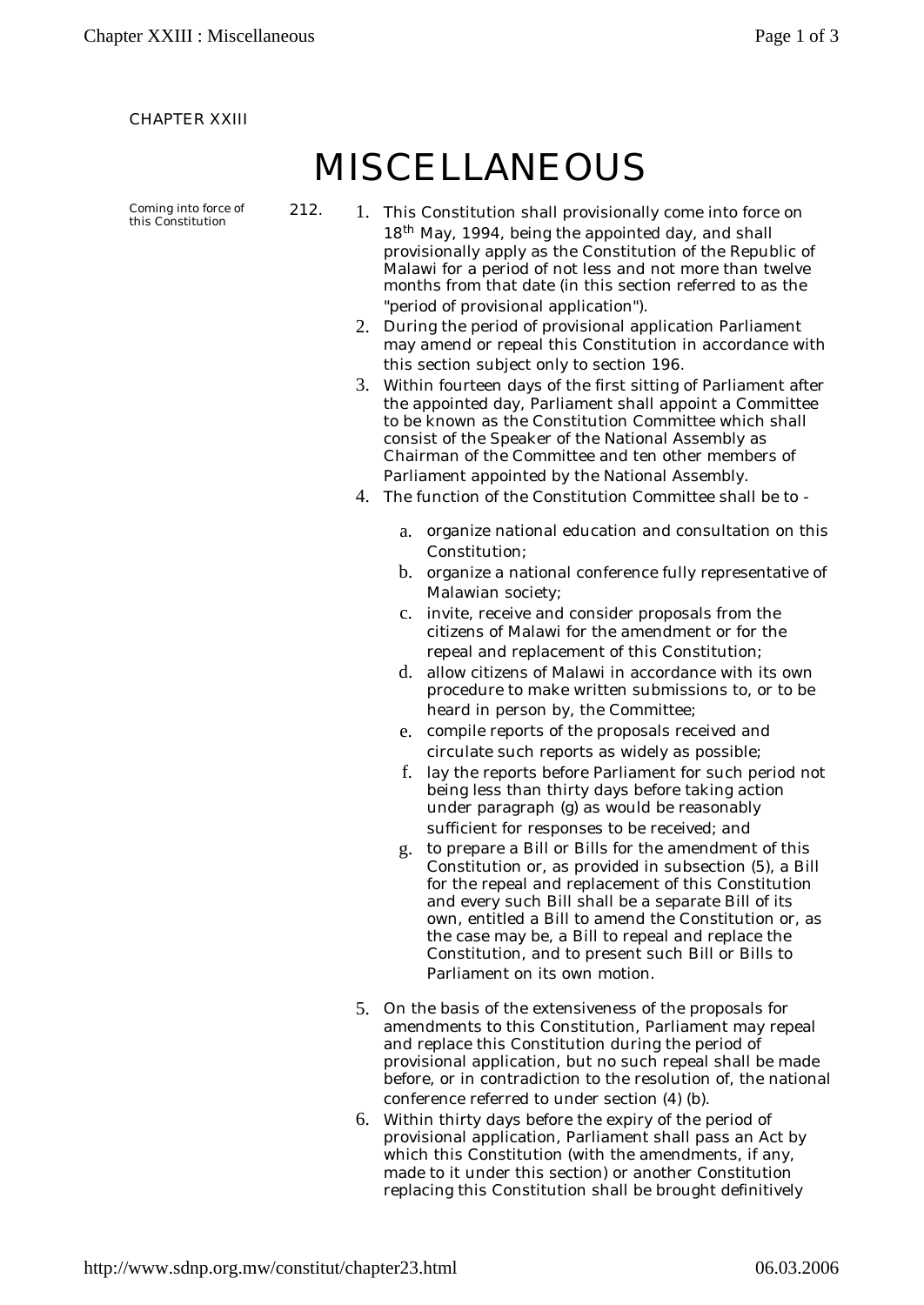into force on the expiry of the provisional period of application.

- 7. A Bill under this section to amend or to repeal and replace this Constitution shall be passed only if supported by not less than a two-thirds majority of all the members of the National Assembly and shall not be remitted by the Senate.
- 8. Unless this Constitution is being repealed and replaced, this section shall not be amended but shall lapse on the expiry of the period of provisional application, save only to the extent necessary to bring this Constitution definitively into force in the circumstances of subsection (9).
- 9. If Parliament defaults to act in terms of subsection (6) this Constitution shall be deemed to have definitively come into force on the expiry of the period of provisional application.
- 213. 1. In addition to the President and members of the Cabinet as provided by section 88 (3), the holders of the following offices,that is to say
	- a. a member of the National Assembly;
	- b. a member of the Senate;
	- c. a public officer of such senior grade or position as shall be specified under subsection (2);
	- d. an officer of such senior grade or position as shall be specified under subsection (2), of
		- i. a corporation, board, commission, council, or similar body established by or under an Act of Parliament;
		- ii. any other body, corporate or unincorporate which in accordance with any Act of Parliament is subject to the same statutory procedures for financial control and accountability as apply in common to a body referred to in subparagraph (i),

shall, within three months from the date of his or her election, nomination or appointment, as the case may be, fully disclose all or his or her assets, liabilities and business interests and those of his or her spouse held by him or her or on his or her behalf as at that date; and, unless Parliament otherwise prescribes by an Act of Parliament, such disclosure shall be made in a written document delivered to the Speaker of the National Assembly who shall immediately upon receipt deposit the document with such public office as may be specified in the Standing Orders of Parliament.

- 2. For the purpose of paragraphs (c) and (d) of subsection (1), the National Assembly shall specify the grades and positions of the officers required to disclose assets in accordance with that subsection, and shall do so by resolution passed by the majority of the members present and voting and which shall be published in the *Gazette*.
- 3. Notwithstanding subsection (1), in the case of those persons who, at the commencement of this section, hold the offices to which this section applies, the period within which they shall comply with subsection (1) shall be a period of three months-

Disclosure of assets by holders of certain offices

1 of 1997